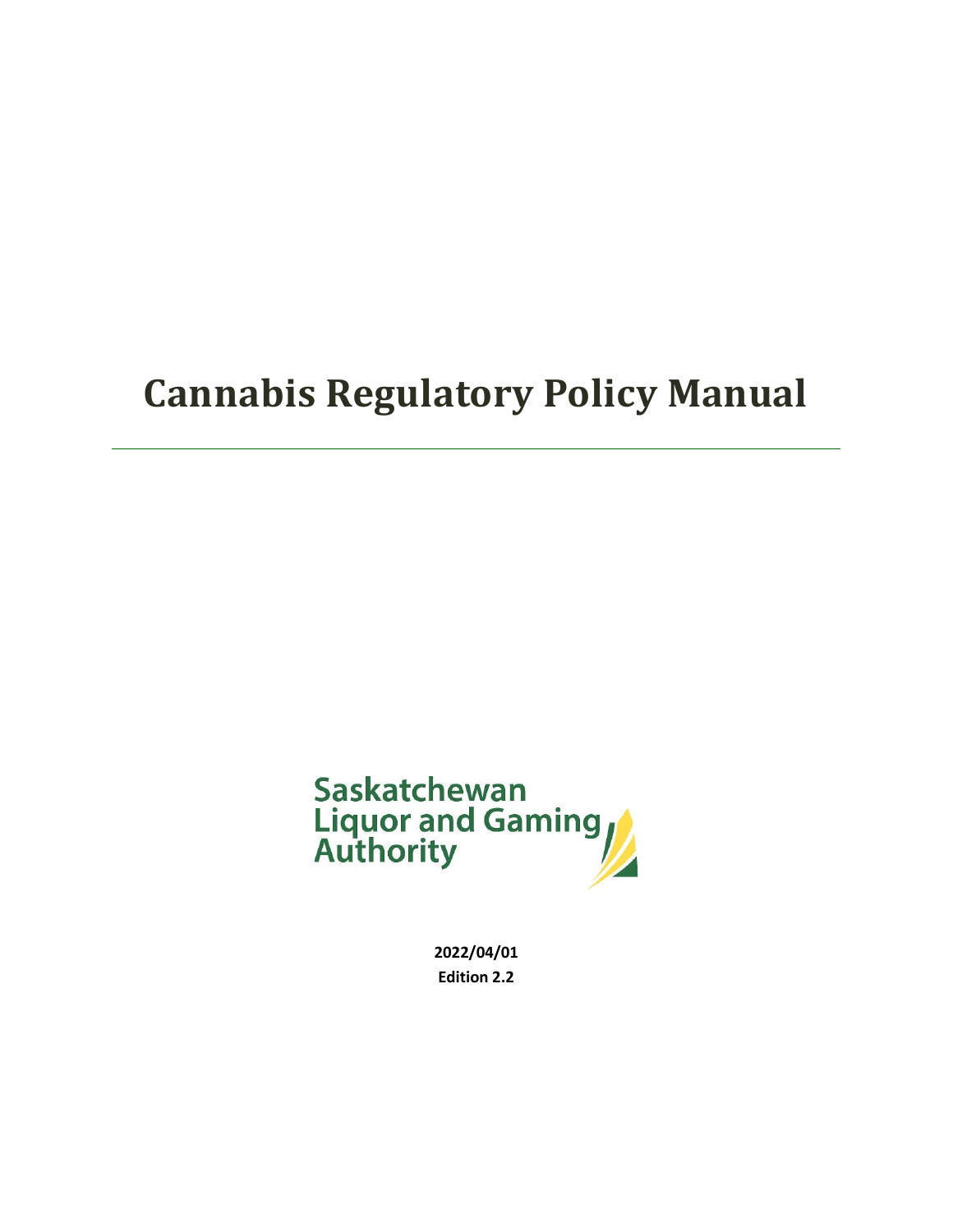# <span id="page-1-0"></span>**Table of Contents**

| 1. |    |                                                                               |
|----|----|-------------------------------------------------------------------------------|
| 2. |    |                                                                               |
|    | a. |                                                                               |
|    | b. |                                                                               |
| 3. |    |                                                                               |
| 4. |    |                                                                               |
|    | a. |                                                                               |
|    | b. |                                                                               |
|    | c. |                                                                               |
|    | d. |                                                                               |
|    | e. |                                                                               |
|    | f. |                                                                               |
| 5. |    |                                                                               |
|    |    |                                                                               |
| 1. |    |                                                                               |
| 2. |    |                                                                               |
|    | a. |                                                                               |
|    | b. |                                                                               |
|    | c. |                                                                               |
|    | d. |                                                                               |
|    | e. |                                                                               |
|    | f. |                                                                               |
|    | g. |                                                                               |
| 3. |    |                                                                               |
| 4. |    |                                                                               |
| 5. |    | Change of Ownership and Transfer of Permit (Wholesale and Retail Permits)  16 |
|    | a. |                                                                               |
|    | b. |                                                                               |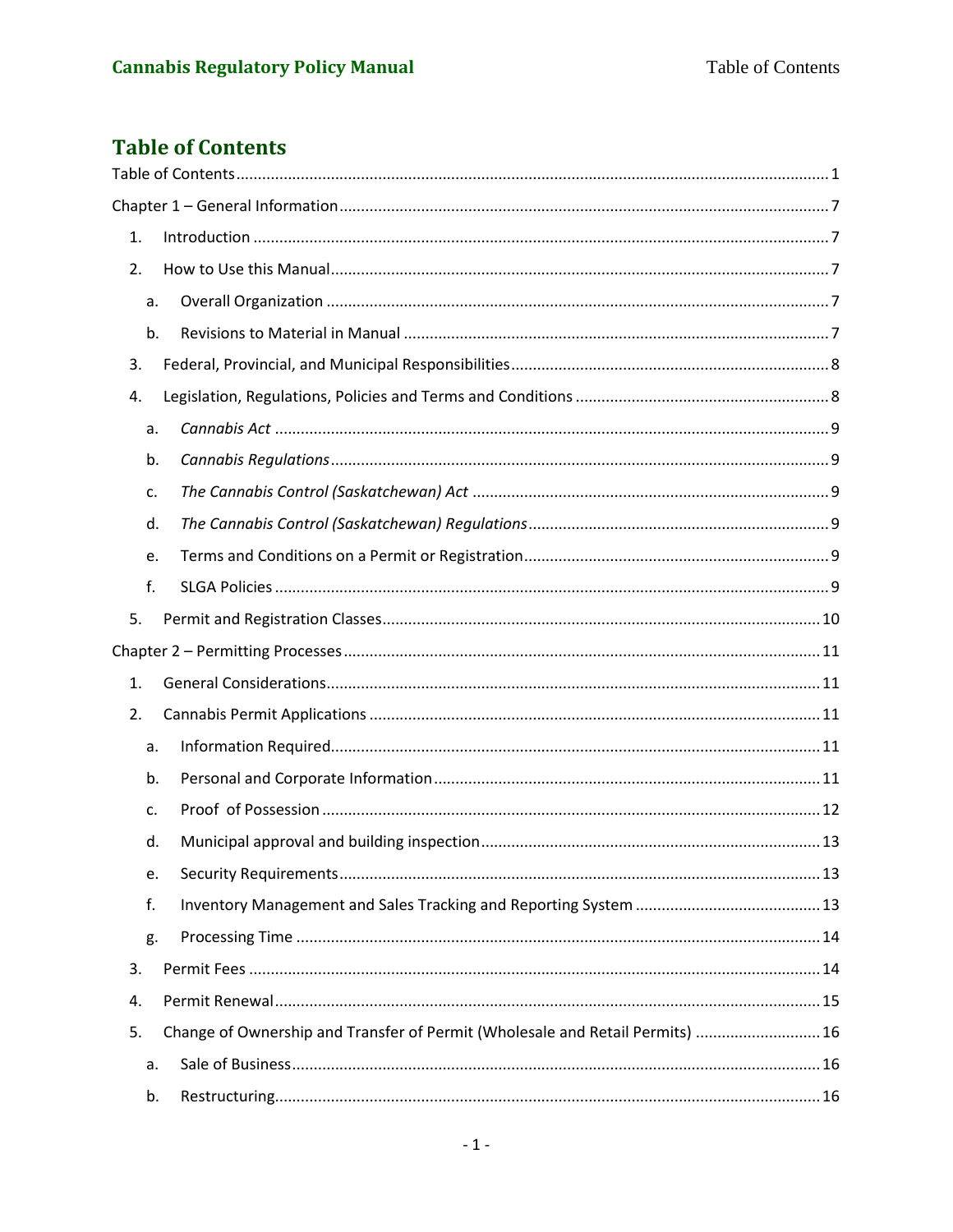|     | c. |  |
|-----|----|--|
| 6.  |    |  |
| 7.  |    |  |
| 8.  |    |  |
| 9.  |    |  |
| 10. |    |  |
| 11. |    |  |
|     |    |  |
| 1.  |    |  |
| 2.  |    |  |
|     | a. |  |
|     | b. |  |
|     | c. |  |
|     | d. |  |
|     | e. |  |
|     | f. |  |
|     | g. |  |
|     | h. |  |
| 3.  |    |  |
| 4.  |    |  |
| 5.  |    |  |
| 6.  |    |  |
| 7.  |    |  |
| 8.  |    |  |
|     | a. |  |
|     | b. |  |
| 9.  |    |  |
| 10. |    |  |
| 11. |    |  |
| 12. |    |  |
|     | a. |  |
|     | b. |  |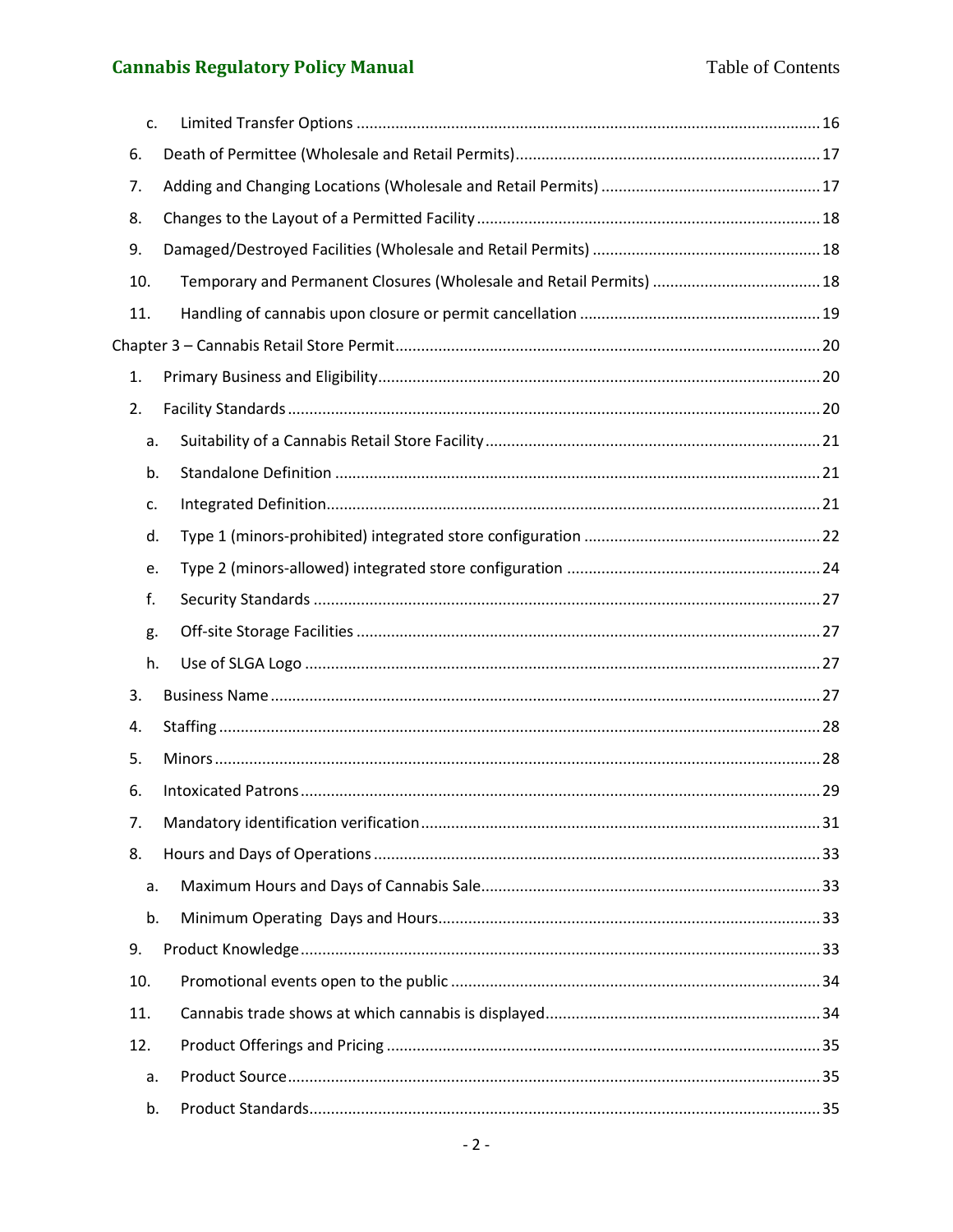| C <sub>1</sub> |                                                                      |  |
|----------------|----------------------------------------------------------------------|--|
| d.             |                                                                      |  |
| e.             |                                                                      |  |
| f.             |                                                                      |  |
| g.             |                                                                      |  |
| h.             |                                                                      |  |
| i.             |                                                                      |  |
| j.             |                                                                      |  |
| k.             |                                                                      |  |
| $\mathsf{L}$   |                                                                      |  |
| m.             |                                                                      |  |
| 13.            |                                                                      |  |
| 14.            |                                                                      |  |
| 15.            |                                                                      |  |
| 16.            |                                                                      |  |
| 17.            |                                                                      |  |
| 18.            |                                                                      |  |
| a.             |                                                                      |  |
| b.             |                                                                      |  |
| 19.            |                                                                      |  |
| 20.            |                                                                      |  |
| 21.            |                                                                      |  |
| 22.            | Record-keeping, Inventory Management, and Reporting Requirements  45 |  |
| 23.            |                                                                      |  |
|                |                                                                      |  |
| 1.             |                                                                      |  |
| 2.             |                                                                      |  |
| 3.             |                                                                      |  |
| 4.             |                                                                      |  |
| 5.             |                                                                      |  |
| a.             |                                                                      |  |
| b.             |                                                                      |  |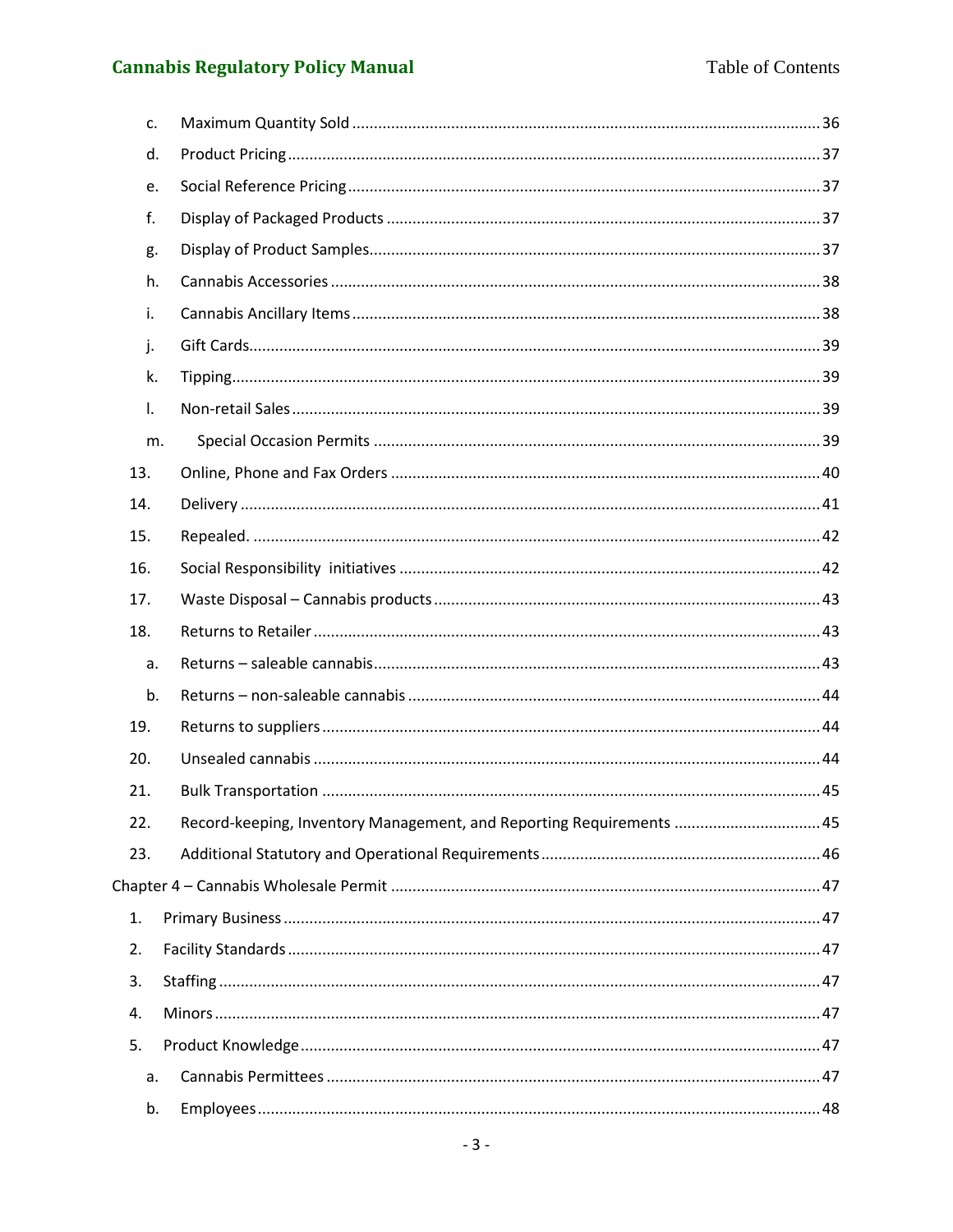| C <sub>1</sub> |                                                                     |
|----------------|---------------------------------------------------------------------|
| 6.             |                                                                     |
| 7.             |                                                                     |
| 8.             |                                                                     |
| a.             |                                                                     |
| b.             |                                                                     |
| c.             |                                                                     |
| d.             |                                                                     |
| e.             |                                                                     |
| 9.             |                                                                     |
| a.             |                                                                     |
| b.             |                                                                     |
| 10.            |                                                                     |
| a.             |                                                                     |
| 11.            |                                                                     |
| 12.            |                                                                     |
| a.             |                                                                     |
| b.             |                                                                     |
| 13.            |                                                                     |
| 14.            |                                                                     |
| 15.            | Record-keeping, Inventory Management, and Reporting Requirements 53 |
| 16.            |                                                                     |
|                |                                                                     |
| 1.             |                                                                     |
| 2.             |                                                                     |
| 3.             |                                                                     |
| 4.             |                                                                     |
| a.             |                                                                     |
| b.             |                                                                     |
| c.             |                                                                     |
| 5.             |                                                                     |
| 6.             |                                                                     |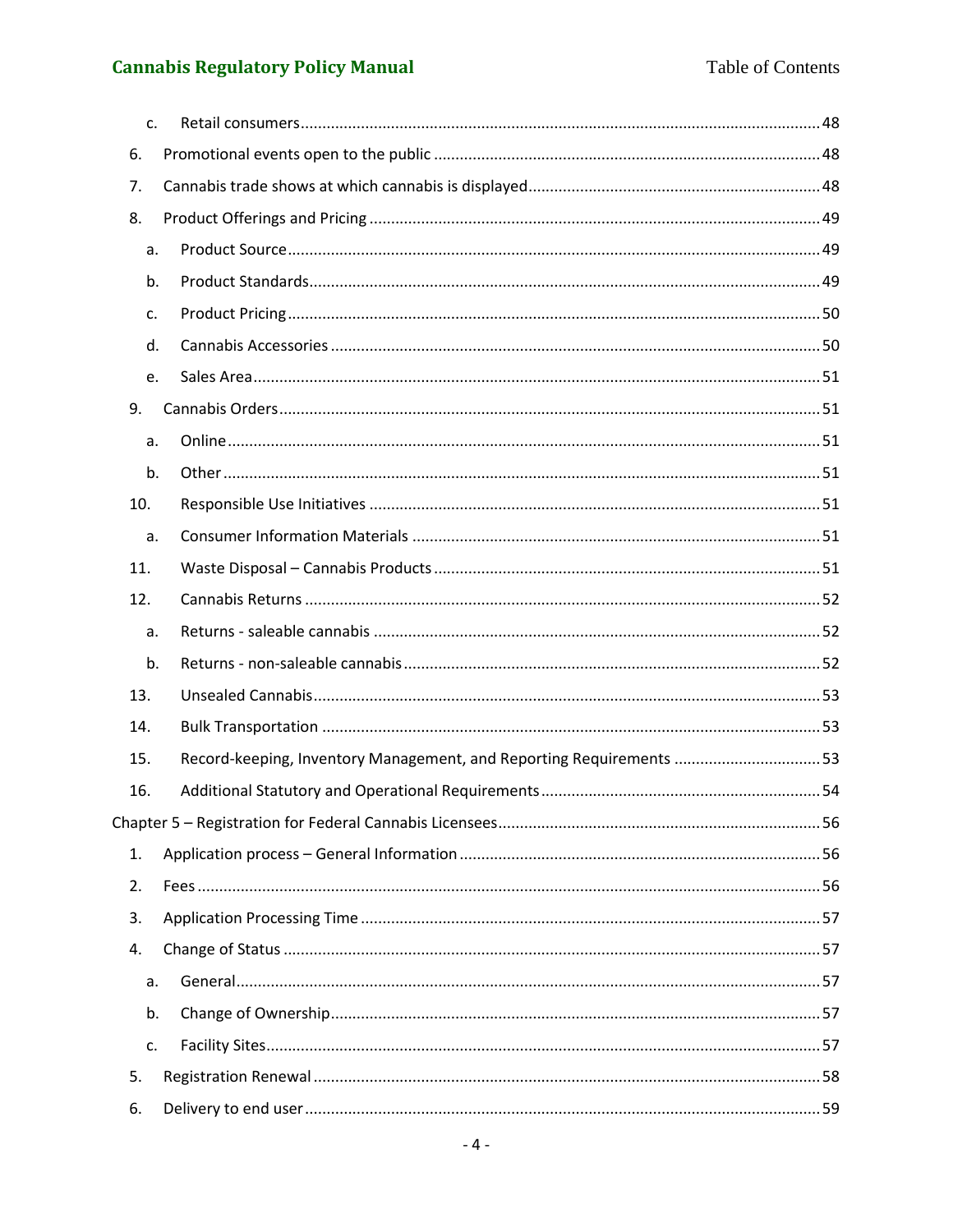| 7.  |                                                                           |  |
|-----|---------------------------------------------------------------------------|--|
| a.  |                                                                           |  |
| b.  |                                                                           |  |
| 8.  |                                                                           |  |
| 9.  | Record-keeping, Inventory Management, and Reporting Requirements  60      |  |
| 10. |                                                                           |  |
|     |                                                                           |  |
| 1.  |                                                                           |  |
| 2.  |                                                                           |  |
| 3.  |                                                                           |  |
|     |                                                                           |  |
| 1.  |                                                                           |  |
| 2.  |                                                                           |  |
| 3.  | New or Amended Terms or Conditions on Cannabis Permit or Registration  67 |  |
| 4.  |                                                                           |  |
| 5.  |                                                                           |  |
| 6.  |                                                                           |  |
| 7.  |                                                                           |  |
| 8.  |                                                                           |  |
| 9.  |                                                                           |  |
| 10. |                                                                           |  |
|     |                                                                           |  |
|     |                                                                           |  |
|     |                                                                           |  |
| 1.  |                                                                           |  |
| a.  |                                                                           |  |
| b.  |                                                                           |  |
| c.  |                                                                           |  |
| d.  |                                                                           |  |
| e.  |                                                                           |  |
| 2.  |                                                                           |  |
| a.  |                                                                           |  |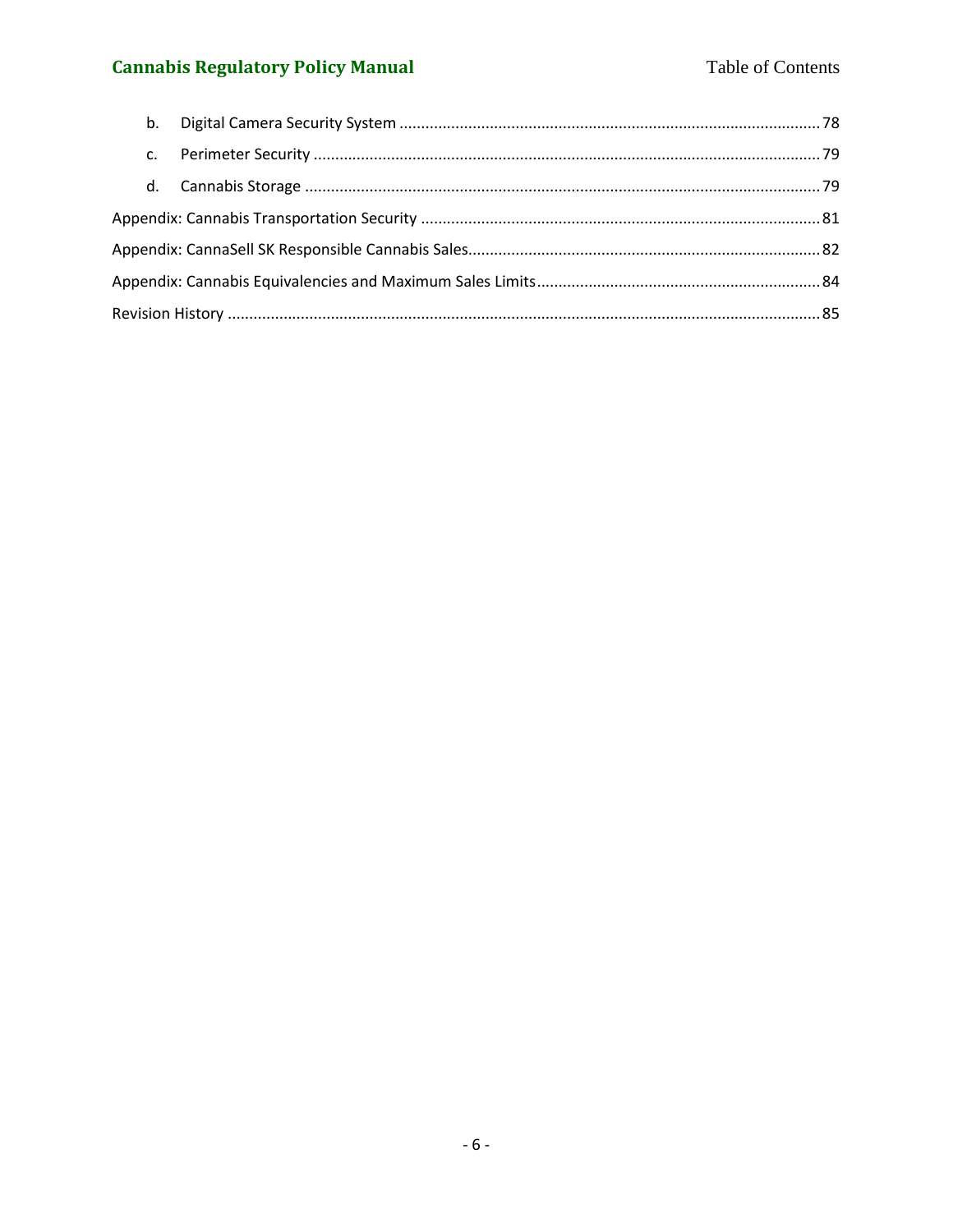# <span id="page-7-0"></span>**Chapter 1 – General Information**

- <span id="page-7-1"></span>1. Introduction
	- a. Provincial and federal laws define the rights and responsibilities of persons involved in the provincially-regulated sector of the cannabis industry in Saskatchewan. The Saskatchewan Liquor and Gaming Authority (SLGA), a corporate body created by law, issues permits and registrations for the sale and distribution of cannabis, and regulates the operation of businesses for which a permit or registration has been issued.
	- b. The operation of a cannabis business is governed by *The Cannabis Control (Saskatchewan) Act*, *The Cannabis Control (Saskatchewan) Regulations,* and terms and conditions imposed on a permit or registration. A permit holder (referred to as a permittee in the *Regulations* and in this Manual) or registrant must also operate their business and premises in accordance with municipal, provincial and federal laws.
	- c. The purpose of this Manual is to help cannabis permittees and registrants and their employees to understand and comply with the requirements and responsibilities concerning the day-to-day operation of the business. Specifically, this Manual highlights key provisions from *The Cannabis Control (Saskatchewan) Act,* and *The Cannabis Control (Saskatchewan) Regulations*, and documents SLGA's policies and standard permit and registration terms and conditions.
- <span id="page-7-4"></span><span id="page-7-3"></span><span id="page-7-2"></span>2. How to Use this Manual
	- a. Overall Organization
		- i. This Manual is organized into chapters, as outlined in the Table of Contents. Section breaks assist identifying the name and location of each of the chapters.
			- 1. Three chapters deal with specific classes of cannabis permits or cannabis registrations, each of which has information relevant only to the specific class of cannabis permit or registration. *For more information about the different classes of permits or registrations, see the following: Chapter 3 – Cannabis Retail Store Permit; Chapter 4 – Cannabis Wholesale Permit; Chapter 5 –Registration for Federal Cannabis Licensees.*
			- 2. The information in the remaining chapters applies equally to all classes of cannabis permits and registrations unless otherwise indicated.
	- b. Revisions to Material in Manual
		- i. SLGA will post new or revised material on the SLGA website as required. For a quick and easy *Cannabis Regulatory Policy Manual* update visit: [www.slga.com.](http://www.slga.com/)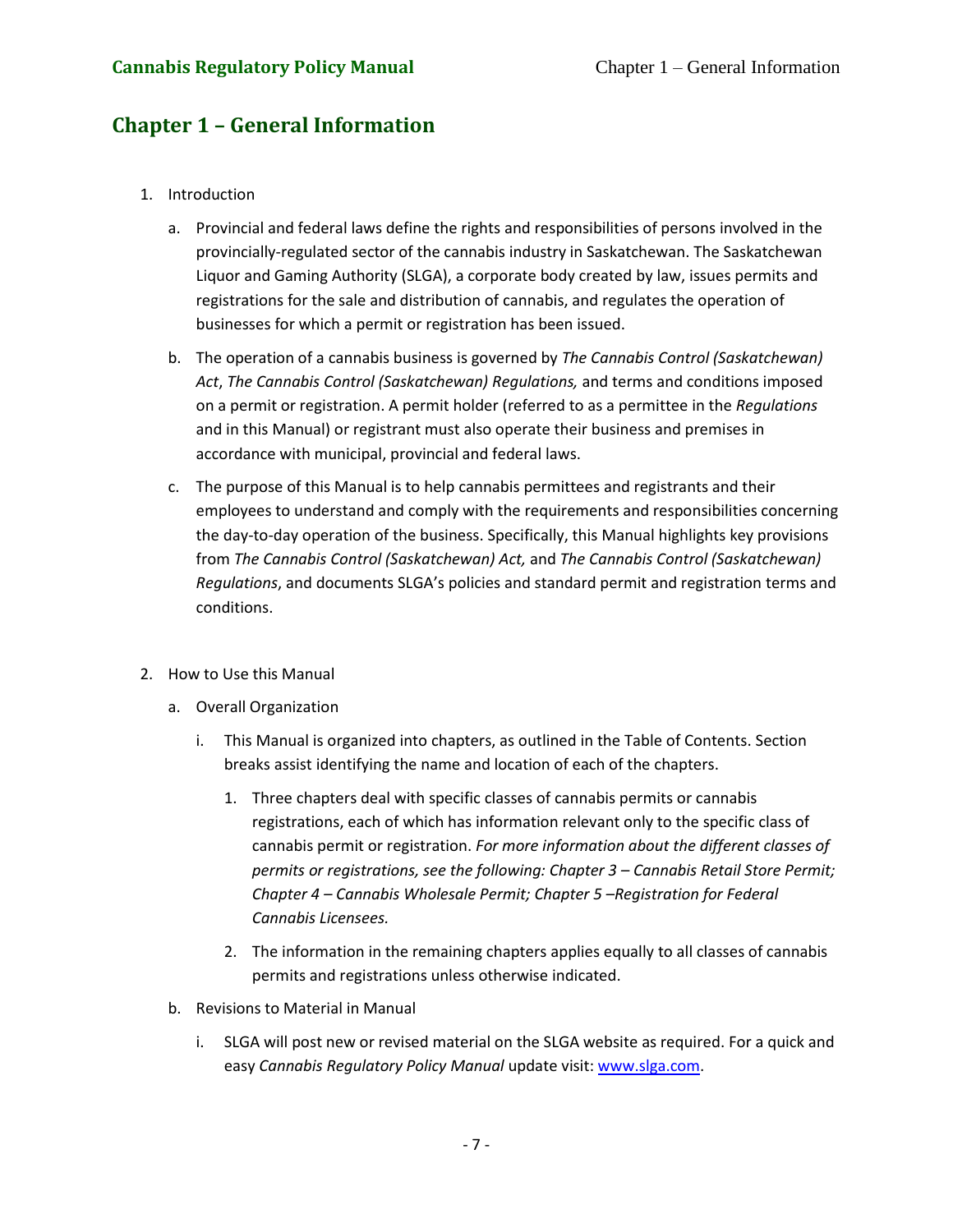### **Cannabis Regulatory Policy Manual** Chapter 1 – General Information

- <span id="page-8-0"></span>3. Federal, Provincial, and Municipal Responsibilities
	- a. The federal government is responsible for:
		- i. Establishing a common legal cannabis framework that applies across Canada;
		- ii. Licensing and regulating businesses involved in the production, processing, and packaging of cannabis;
		- iii. Regulating production and access to medical cannabis;
		- iv. Establishing and enforcing product and production standards;
		- v. Establishing and enforcing packaging and labelling standards;
		- vi. Establishing and enforcing advertising and promotion standards across all levels of the cannabis industry; and
		- vii. Overseeing industry-wide tracking and reporting requirements, including reporting by SLGA on behalf of cannabis retail permittees, cannabis wholesale permittees and registrants.
	- b. SLGA is responsible for the regulation of the distribution and sale of cannabis in Saskatchewan. In this capacity, SLGA:
		- i. Reviews permit and registration applications and renewals;
		- ii. Issues permits and registrations;
		- iii. Inspects permitted establishments;
		- iv. Investigates complaints;
		- v. Enforces terms and conditions, regulations, and legislation respecting the operation of establishments;
		- vi. Educates permittees and registrants about the regulatory requirements for the purposes of preventing violations in establishments.
	- c. Municipalities and First Nations are responsible for determining where (if anywhere) cannabis permits can be located in a municipality or First Nation. In this capacity, municipalities and First Nations may also establish rules relating to:
		- i. Buffer distance between cannabis businesses or cannabis businesses and any specified facility type (e.g. schools or playgrounds);
		- ii. Business licensing;
		- iii. Business signage; and
		- iv. Limiting hours of operation.
- <span id="page-8-1"></span>4. Legislation, Regulations, Policies and Terms and Conditions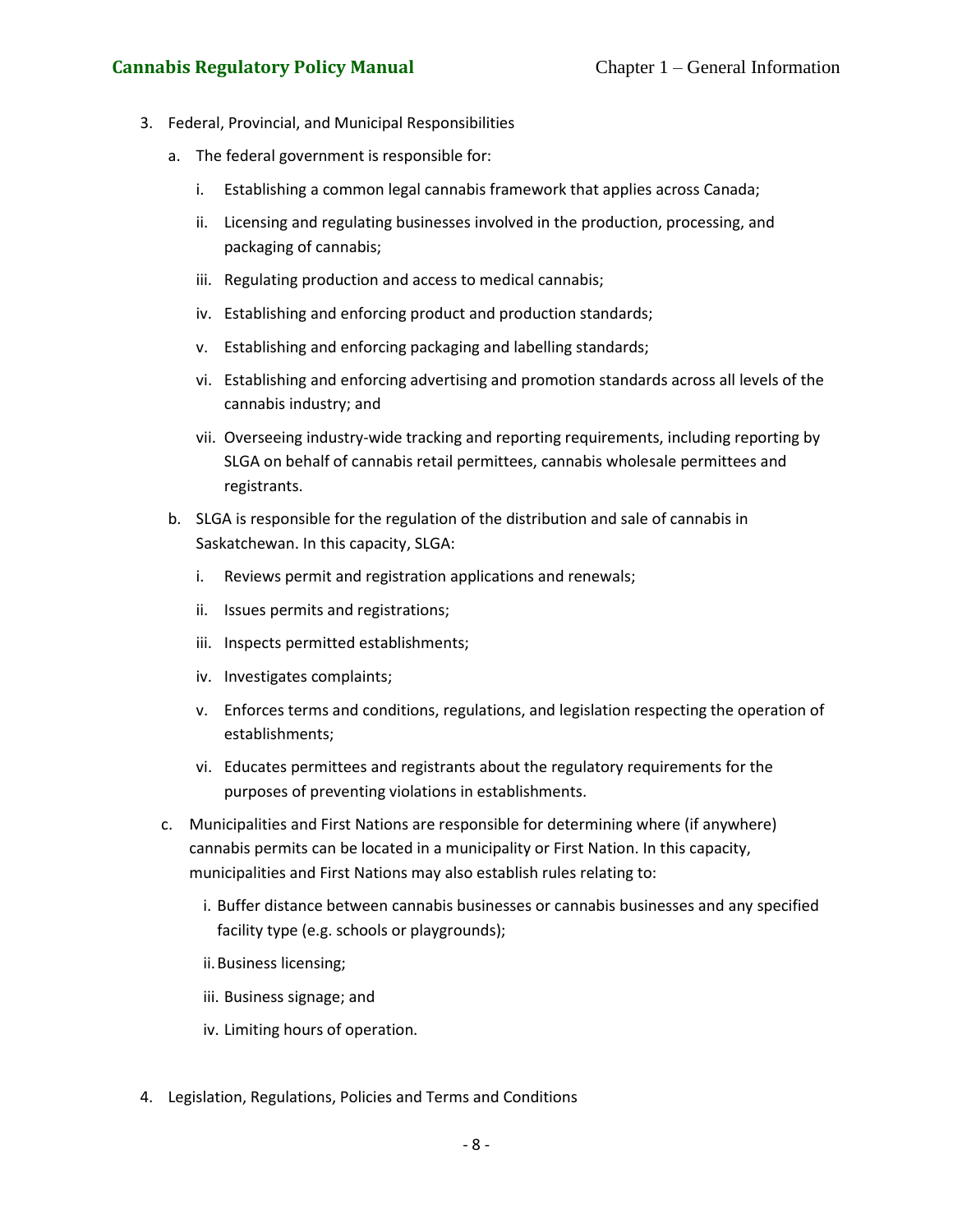## <span id="page-9-0"></span>**Cannabis Regulatory Policy Manual** Chapter 1 – General Information

- a. *Cannabis Act*
	- i. The *Cannabis Act* is the federal legislation that creates the legal framework for the possession, distribution, and sale of cannabis in Canada.
- <span id="page-9-1"></span>b. *Cannabis Regulations* 
	- i. The *Cannabis Regulations* provide additional details about the legal framework outlined in the *Cannabis Act*.
- <span id="page-9-2"></span>c. *The Cannabis Control (Saskatchewan) Act*
	- i. *The Cannabis Control (Saskatchewan) Act* is the primary legal source that grants SLGA the authority to issue cannabis permits and impose requirements and responsibilities on Saskatchewan permittees and registrants, and their employees.
	- ii. SLGA may impose sanctions on a cannabis permittee or registrant where it fails to comply with *The Cannabis Control (Saskatchewan) Act*.
- <span id="page-9-3"></span>d. *The Cannabis Control (Saskatchewan) Regulations*
	- i. Regulations are also a form of law. They provide additional details about topics addressed in the *Act*.
	- ii. SLGA may impose sanctions on a cannabis permittee or registrant where it fails to comply with *The Cannabis Control (Saskatchewan) Regulations.*
- <span id="page-9-4"></span>e. Terms and Conditions on a Permit or Registration
	- i. SLGA may impose specific requirements respecting the operation of an establishment by setting terms and conditions on a permit or registration.
	- ii. SLGA may set terms and conditions that apply to:
		- 1. All classes of permits or registrations;
		- 2. Particular classes of permits or registrations; or
		- 3. An individual permit or registration.
	- iii. SLGA may impose sanctions on a cannabis permittee or registrant where it fails to comply with any of the terms and conditions on a permit or registration.
- <span id="page-9-5"></span>f. SLGA Policies
	- i. SLGA has developed policies to aid its regulation of establishments under *The Cannabis Control (Saskatchewan) Act*, and *The Cannabis Control (Saskatchewan) Regulations*. These policies will help:
		- 1. In explaining to the public and permittees how SLGA interprets and applies *The Cannabis Control (Saskatchewan) Act* and its regulations; and
		- 2. In promoting consistency in the decisions made by SLGA.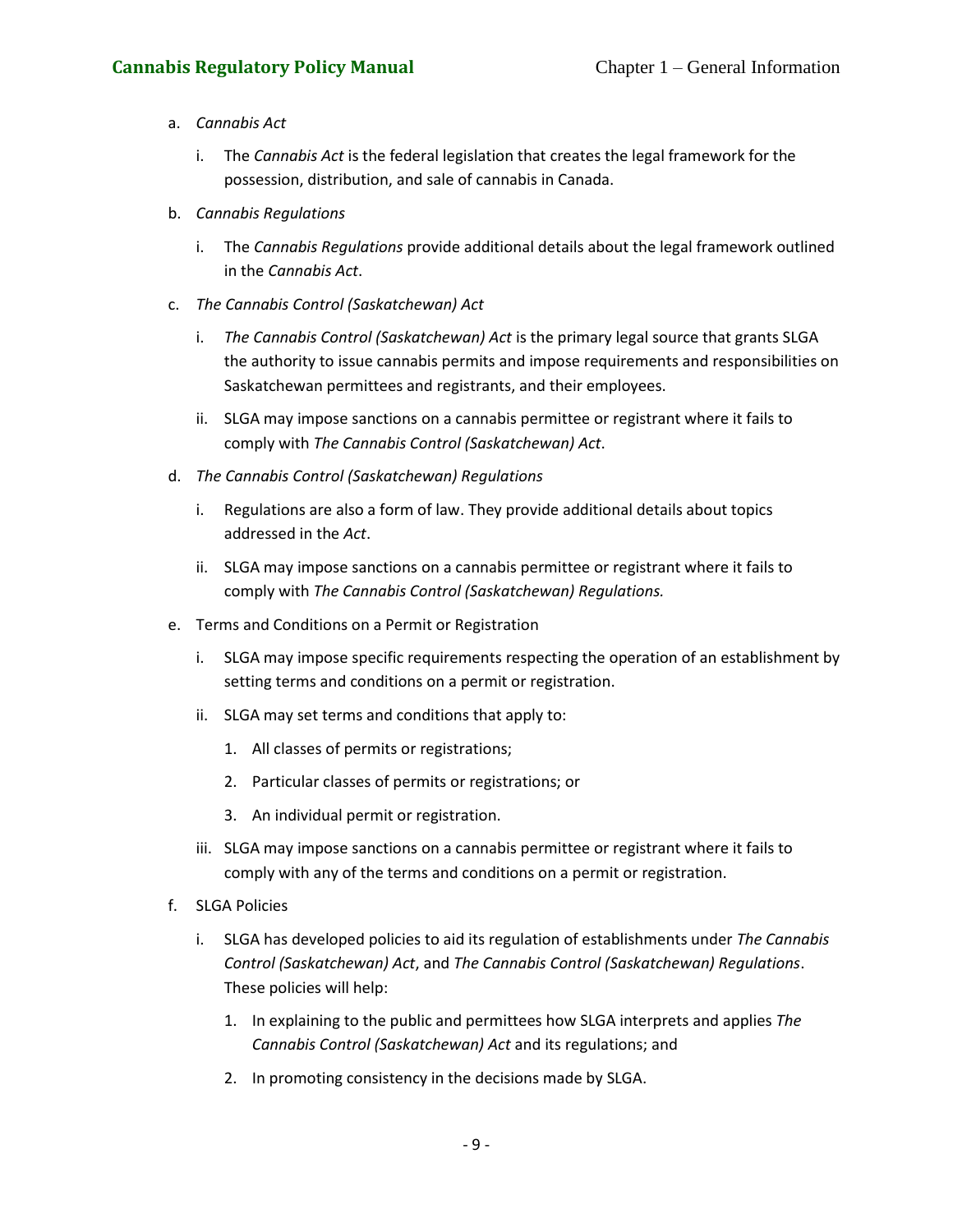- ii. SLGA considers and applies its policies when determining permit refusals, suspensions, cancellations and administrative penalties (fines). However, in unique or other appropriate circumstances, a permittee will have the option to justify, to SLGA's satisfaction, that a policy need not be adopted or applied.
- iii. A permittee or registrant may contact the Cannabis Licensing and Inspections Branch to get more information about SLGA's policies or to discuss the application of a policy to a particular situation. *For a list of contact persons, telephone numbers, and addresses, see Appendix: Contact Information.*
- <span id="page-10-0"></span>5. Permit and Registration Classes
	- a. SLGA issues the following classes of cannabis permits:
		- i. Cannabis Retail Store Permit Available to businesses that want to engage in the retail sale of cannabis for consumption and use off the premises.
		- ii. Cannabis Wholesale Permit Available to businesses that want to engage in the wholesale purchase and distribution of cannabis.
		- iii. SLGA issues cannabis registration to federal cannabis licensees (commonly known as licensed producers or LPs) that are authorized to package and sell finished cannabis products. Federal cannabis licensing changes implemented on October 17, 2018 resulted in the elimination of the license category 'licensed producer' (LP) and most such licenses were converted to processing licences and remain eligible to register with SLGA. Entities with cultivation or nursery licences may also be eligible to register with SLGA to sell cannabis plant seeds or cannabis plants. Federal cannabis licensees should only apply for registration once they are able to sell the types of products they intend to sell to permittees.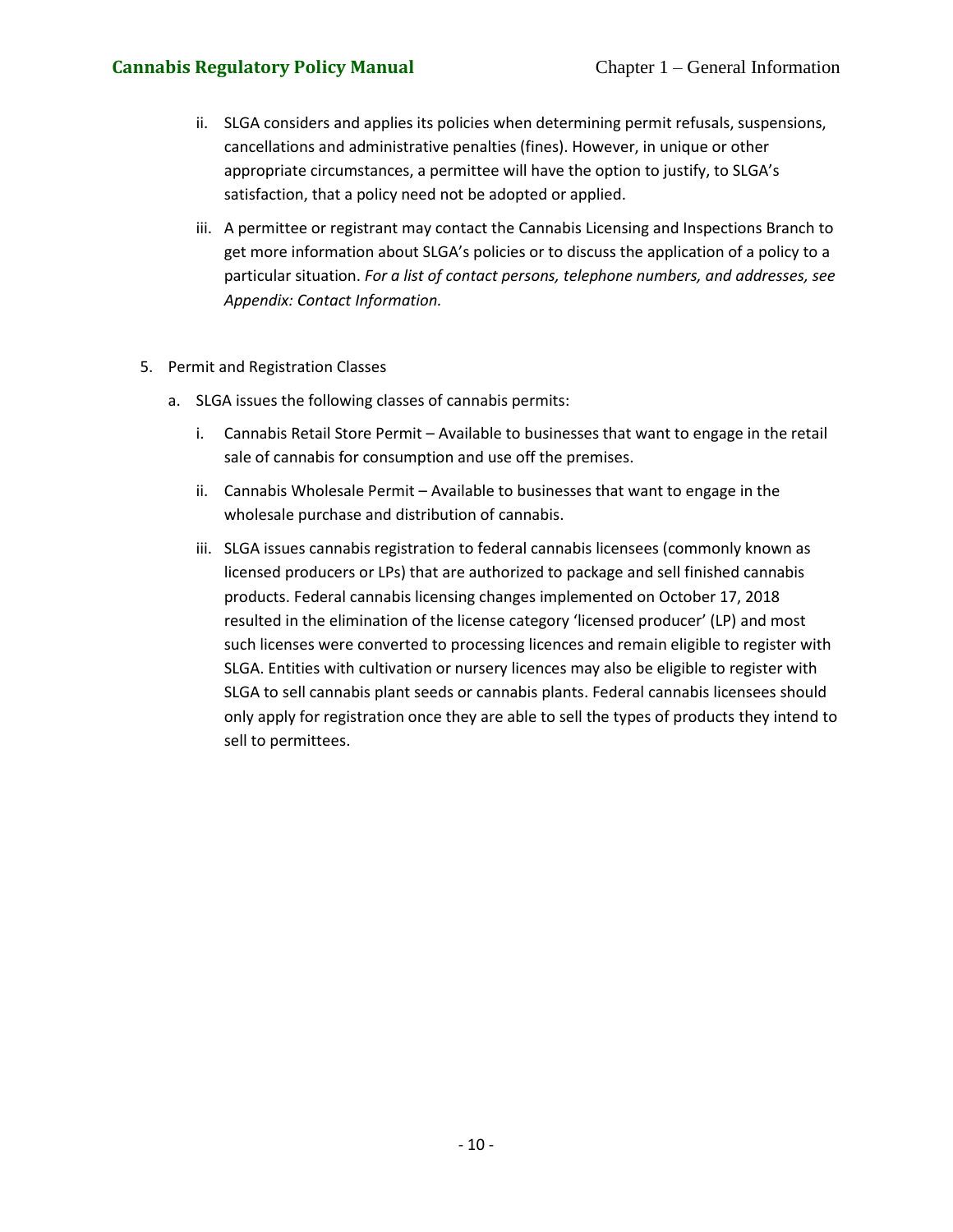# <span id="page-11-0"></span>**Chapter 2 – Permitting Processes**

Application forms for cannabis wholesale and cannabis retail store permits are available on SLGA's website at [www.slga.com/permits-and-licences/cannabis-permits.](http://www.slga.com/permits-and-licences/cannabis-permits) *For a list of contact persons, telephone numbers, and addresses, see Appendix: Contact Information*. *Federal cannabis licensees interested in registering with SLGA should see Chapter 5 of this manual.*

<span id="page-11-1"></span>1. General Considerations

During the permitting process, the Cannabis Licensing and Inspections Branch will consider the following:

- a. Compliance with preliminary permit restrictions or pre-conditions;
- b. Eligibility and suitability of the applicant or those individuals associated with the applicant;
- c. Suitability of the location, construction, equipment, furnishings and/or operation of the proposed establishment;
- d. Suitability of any related social media, retail website, and/or any other online presence;
- <span id="page-11-3"></span><span id="page-11-2"></span>2. Cannabis Permit Applications
	- a. Information Required
		- i. Ownership and financing of the business, including detailed background information about personal and corporate criminal history, finances, civil litigation, etc.
		- ii. Any financial and business agreements related to the proposed cannabis business;
		- iii. The physical premises, including proof of possession, building inspection approval, floor plan, and information about compliance with security requirements;
		- iv. The inventory management and sales tracking and reporting system that you plan to use;
		- v. The proposed operating name and address of any related websites;
		- vi. Municipal approval of location and/or business licence proving compliance with municipal zoning and any restrictions on location; and
		- vii. Any other information as determined by SLGA during the permitting process.
	- b. Personal and Corporate Information

<span id="page-11-4"></span>SLGA is required under *The Cannabis Control (Saskatchewan) Act* and by corporate policy to determine whether or not an applicant for a cannabis permit is of good character. When determining good character, SLGA considers the business itself, its owners and key decision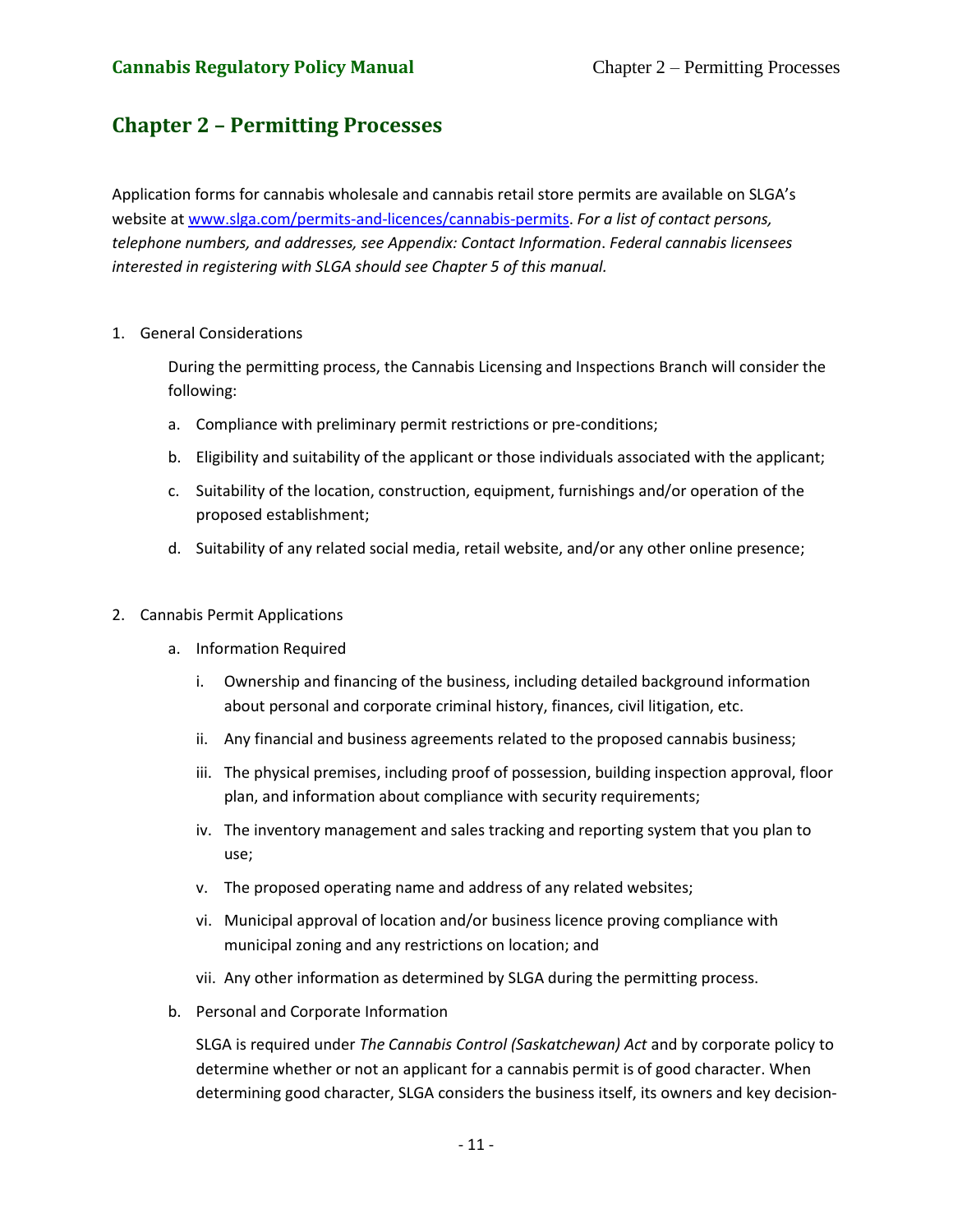makers, and if necessary, any other businesses and individuals that have direct or indirect control in the business applying for the permit.

- i. Personal disclosure forms, including personal, employment, and criminal history, personal financial information, and consent for SLGA to obtain and release all necessary information, are generally required for:
	- Any individual applicants or partners;
	- If an applicant or partner is an Indian Band, the chief and council members;
	- If an applicant or partner is a corporation, all officers and directors of the corporation, and all shareholders who hold at least 10% or more beneficial and/or voting shares;
		- o If a shareholder is a corporation, a personal disclosure form is required for all officers and directors of that corporation, and all shareholders who hold at least 10% or more beneficial and/or voting shares;
		- $\circ$  If a shareholder is an Indian Band, a personal disclosure form is required for the chief and council members;
		- o If a shareholder is a trust, a personal disclosure form is required for the trustee and all non-minor beneficiaries who hold at least 10% of legal or beneficial ownership, along with a copy of the trust agreement or a lawyer's undertaking describing the trust structure.
	- Depending on the ownership and accountability structure of the applicant, SLGA reserves the right to require a personal disclosure form for other stakeholders, including investors, key operating personnel, and associates.
- ii. Corporate disclosure forms, including corporate history, corporate financial information, and consent for SLGA to obtain and release all necessary information, are generally required for:
	- Any applicant or partner corporations;
	- Corporations and trusts that hold at least 10% of beneficial or voting shares of applicant or partner corporations;
	- Depending on the ownership and accountability structure of the applicant, SLGA reserves the right to require a corporate disclosure form for other stakeholders, including investors and shareholders that hold less than 10% of shares.
- <span id="page-12-0"></span>c. Proof of Possession
	- i. A permit can only be issued for physical premises that are in the legal possession of the permittee. This means that the same legal entity(s) named on the permit application must also have legal possession of the retail store, storage facility, and/or warehouse under the same legal structure. For example, if the application is submitted under the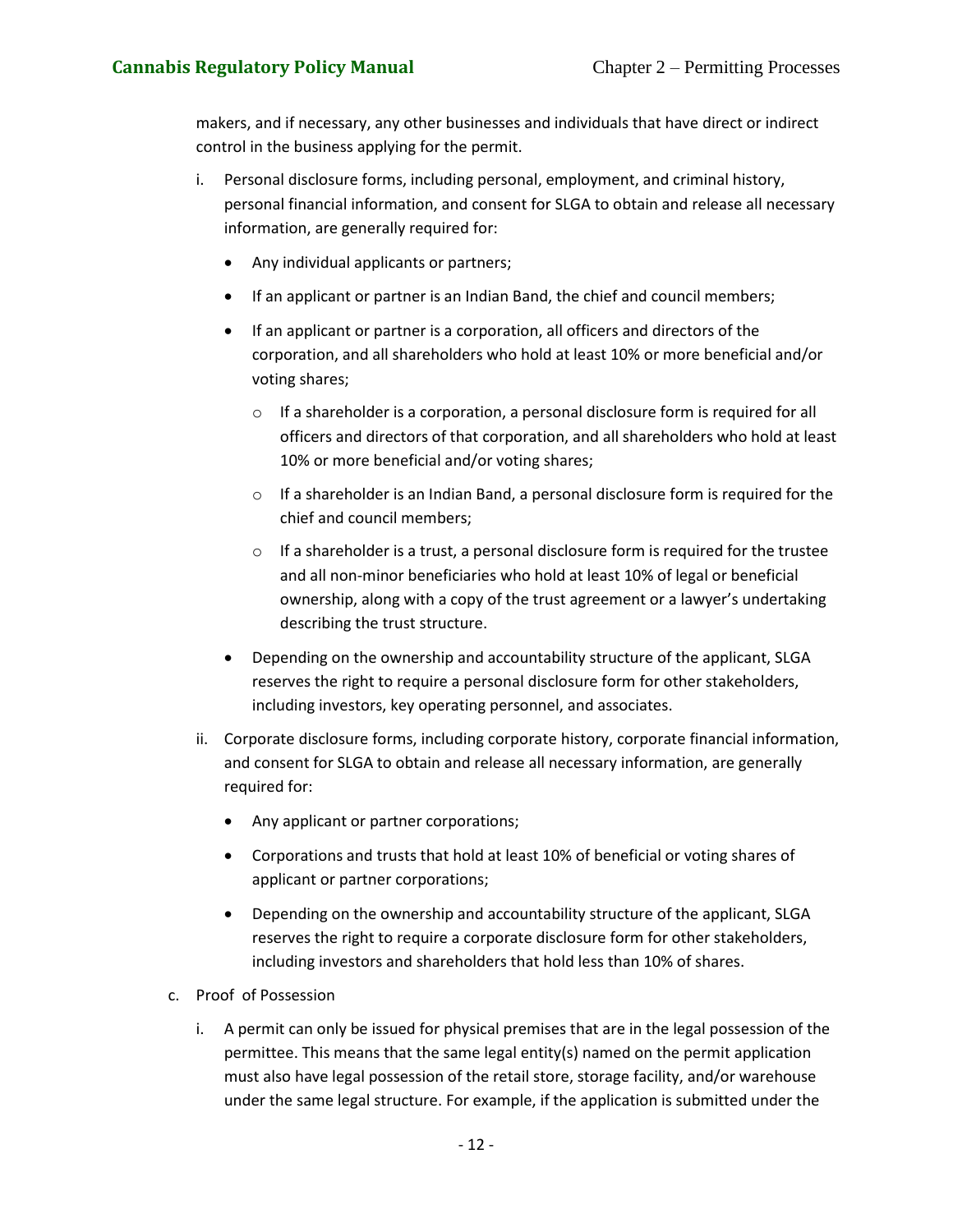partnership "John Doe and ABC Corporation", the same partnership must hold the lease or title for the premises.

- ii. Documents typically accepted as proof of possession and that demonstrate the applicant's legal right to occupy the premises include a lease or sublease, a certificate of title, or an agreement for sale.
- iii. Applicants who would like SLGA to process applications for two or more permits within the same community at the same time must provide proof of possession for each application. Applicants applying for only one permit within a municipality do not need to provide proof of possession at the time the application is submitted but will need to do so before a permit can be issued.
- <span id="page-13-0"></span>d. Municipal Approval and Building Inspection
	- i. Under *The Cannabis Control (Saskatchewan) Act* and *The Cannabis Control (Saskatchewan) Regulations*, SLGA cannot issue a cannabis retail store or wholesale permit in a community where the municipal or band council has prohibited those types of businesses. Upon receiving an application, if there is no existing retail store in that community, SLGA will notify the municipality or band that an application has been received, but will not release the name of the applicant or any specific proposed location.
	- ii. A copy of your business licence and/or written approval of the facility location for all wholesale, retail, and related storage facilities must be provided before the permit can be issued. SLGA encourages all applicants and prospective applicants to contact the local government of the community where the store is to be located as early in the process as possible, as local governments have the authority to impose restrictions on the number of businesses that can operate as well as where they can be located.
	- iii. A copy of the building inspection approval for all facilities (may be completed by a class 2 or 3 building inspector as required by provincial building standards) must be provided before the permit can be issued. Written confirmation from the local government that no such inspection is required because no structural changes were made can be accepted in lieu of a building inspection approval. If the local government does not conduct building inspections it will be necessary for the applicant to arrange for an inspection by a private building inspector.
- <span id="page-13-1"></span>e. Security Requirements

See *Appendix: Facility Security* for information about security requirements for cannabis facilities located in Saskatchewan. Note that these requirements are based in part on current information available about Health Canada's federal tracking and reporting system, and are subject to change at any time.

<span id="page-13-2"></span>f. Inventory Management and Sales Tracking and Reporting System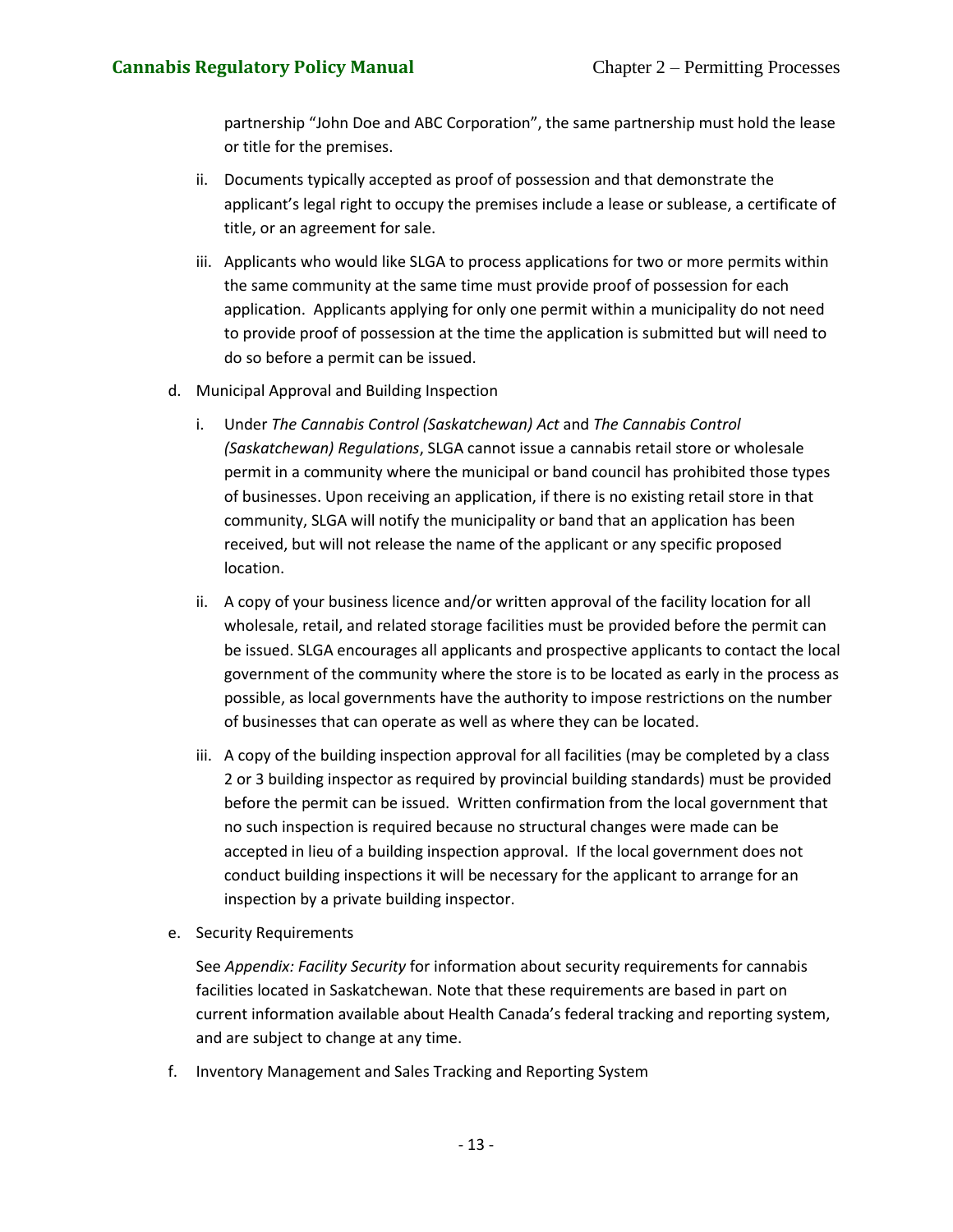Permitted wholesalers and retailers are required to track all additions and reductions to inventory, and to report that information to SLGA on a monthly basis. SLGA will then report that information to Health Canada on behalf of its permitted wholesalers and retailers.

See *Appendix: Cannabis Tracking and Reporting* for information about requirements for inventory and sales tracking and reporting in Saskatchewan. Note that these requirements are based in part on current information available about Health Canada's federal tracking and reporting systems, and are subject to change at any time.

<span id="page-14-0"></span>g. Processing Time

SLGA recommends that applicants allow at least 180 days for permit application processing. SLGA will not issue a cannabis retail store permit until the physical storefront is approved and ready to begin operating. Cannabis retail store permittees cannot sell cannabis online without also operating a physical storefront.

Several factors may contribute to the time needed to issue a cannabis permit, including:

- i. Any incomplete, missing, or incorrect information on the application;
- ii. Review of personal and corporate information, and any related investigations, to establish that the applicant is of suitable character to operate a cannabis business;
- iii. Construction or renovation of physical premises, followed by SLGA inspection;
- iv. Configuration of inventory tracking and reporting systems, followed by SLGA confirmation; and
- v. Confirmation that all owners and employees have taken mandatory social responsibility training.
- h. Abandoned Applications

If there is no activity on a permit or registration application for a period of six months, SLGA will typically reach out to the applicant to determine whether they intend to continue with the application. Abandoned applications will be closed and the non-refundable application fee will be forfeited, while any pre-paid annual permit or registration fees will be refunded.

### <span id="page-14-1"></span>3. Permit Fees

a. Application and annual fees for cannabis permits will be assessed for new applications according to the following schedule:

|                              | <b>Application</b> | Annual  |
|------------------------------|--------------------|---------|
| <b>Retail Permit (city)</b>  | \$2,200            | \$3,300 |
| <b>Retail Permit (other)</b> | \$2,200            | \$1,650 |
| <b>Wholesale Permit</b>      | \$2,200            | \$3,300 |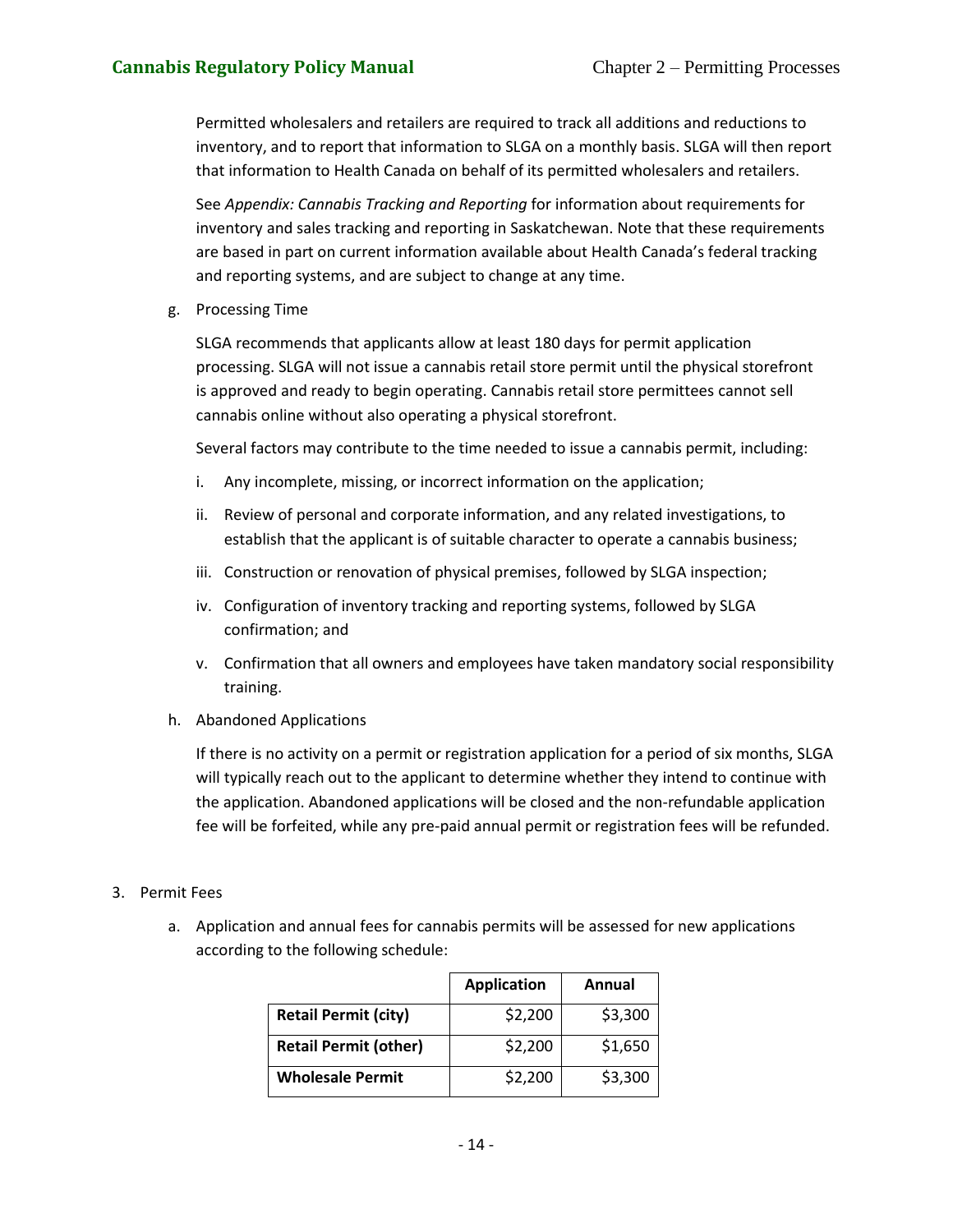## **Cannabis Regulatory Policy Manual** Chapter 2 – Permitting Processes

- b. The application fee is required at the time the completed application is submitted, and is non-refundable. SLGA will not begin processing an application without the fee.
- c. In addition to the application fee, a refundable annual fee is required for all permits, with the first annual fee due before the permit can be issued.
- d. The annual fee can be paid for all three years up front, or in annual installments. The 2<sup>nd</sup> and 3<sup>rd</sup> annual fees are due on or before the anniversary of the date the permit was issued. If the fee is not received by the due date, the permit will be immediately suspended, and the business must cease operation until the permit is reinstated. If the fee is not received within 90 days after the due date, the permit will be cancelled.
- e. When a permit is renewed, the annual fees continue to apply but no application fee is required.
- <span id="page-15-0"></span>4. Permit Renewal
	- a. Permits are typically issued for three years, but permittees should consult the expiry date listed on the permit.
	- b. A permittee who has not renewed the permit on or before its expiry date is prohibited from selling or purchasing cannabis. It is a criminal offence to sell cannabis without a valid permit.
	- c. The Cannabis Licensing and Inspections Branch will send a notice of permit renewal approximately 30 days before the permit's expiry date. A permittee should immediately contact the Cannabis Licensing and Inspections Branch if the notice is not received. *For a list of contact persons, telephone numbers, and addresses, see Appendix: Contact Information.*
	- d. The Cannabis Licensing and Inspections Branch must receive a completed renewal application and the appropriate annual fee before it will consider and, if appropriate, renew the permit. Applications should be submitted well in advance to allow time for processing.
	- e. SLGA may refuse to renew a permit for several reasons, including, but not limited to, the following:
		- i. SLGA has evidence that the permittee and/or any of its key people, employees, or associates are not of good character;
		- ii. The permittee has failed to comply with the rules governing the establishment, and the establishment's compliance history is poor;
		- iii. The permittee has changed the layout of the establishment without SLGA's approval; or
		- iv. The ownership, organizational structure, or operating structure of the permittee has changed without SLGA's approval.
	- f. If SLGA refuses to renew a permit, the permittee has fifteen (15) days after receiving notice to request a review of the decision by the Liquor and Gaming Licensing Commission. *See*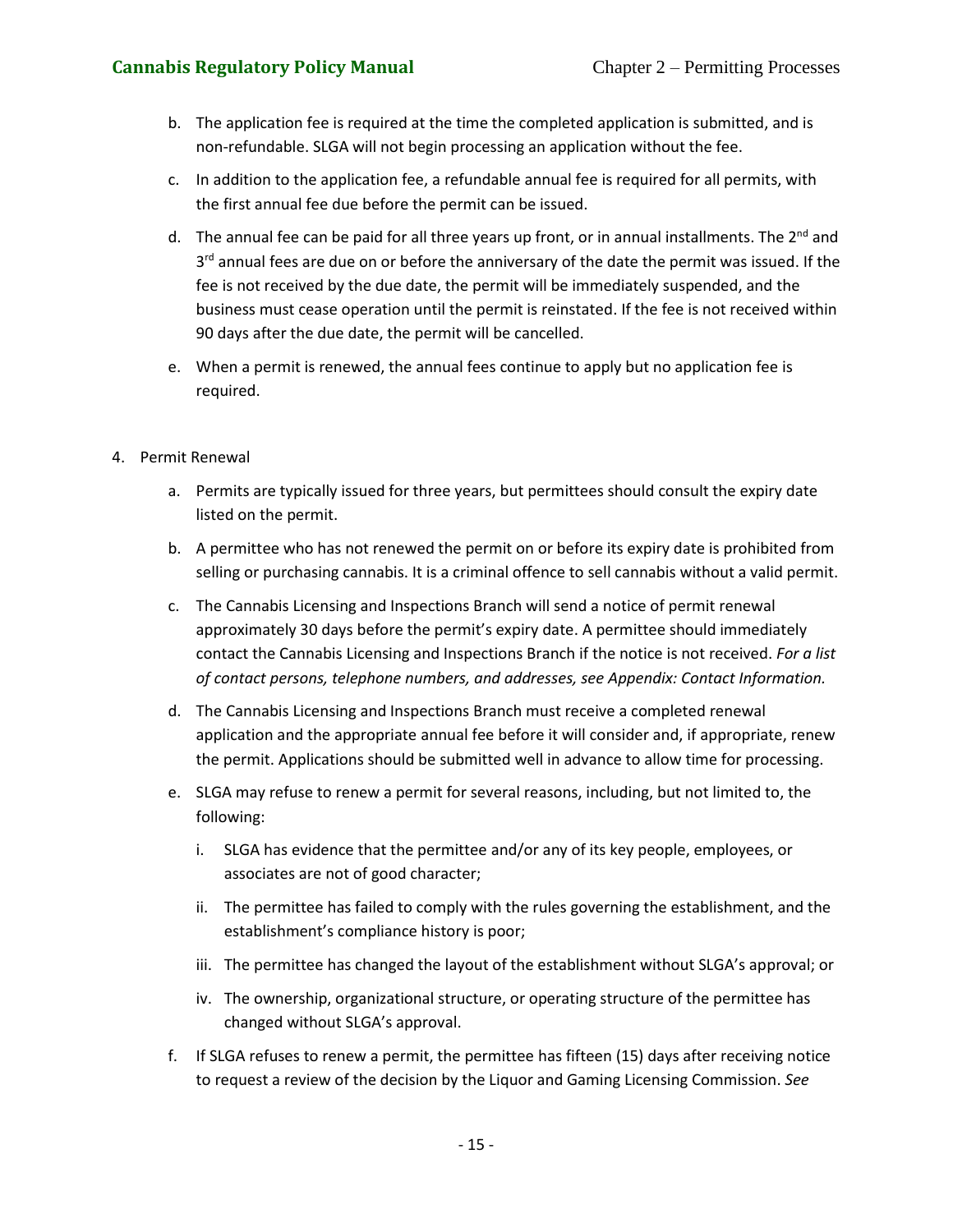*Chapter 7(6) of this Manual for information about the Liquor and Gaming Licensing Commission.*

<span id="page-16-0"></span>5. Change of Ownership and Transfer of Permit (Wholesale and Retail Permits)

As a general rule, a permit cannot be transferred to any other person, except in limited circumstances as described below.

Appropriate legal documentation will be required in all cases, including where appropriate a sale of shares agreement and updated personal and corporate disclosure forms. Unreported changes to ownership may result in voiding of an existing permit or delayed renewal while SLGA completes an evaluation of the new owner's character.

- <span id="page-16-1"></span>a. Sale of Business
	- i. Where an existing cannabis business is sold to a new owner, the purchaser must apply and qualify for a permit before taking over the business. Time for the permitting process should be built into the possession date of any sale or lease agreement.
	- ii. No floor plans are required unless the applicant proposes to change the layout of the establishment.
- <span id="page-16-2"></span>b. Restructuring
	- i. Corporations can make changes to their ownership and executive management without applying for a new permit, but must report any changes immediately to the Cannabis Licensing and Inspections Branch. In most cases, the proposed changes will require an evaluation of an individual's character for the purposes of *The Cannabis Control (Saskatchewan) Act*. *See Section 3(b) above for more information about the information required to evaluate personal and corporate suitability.*
- <span id="page-16-3"></span>c. Limited Transfer Options
	- i. SLGA may change the named owner(s) on an existing permit under the following limited circumstances (a transfer application is required in all cases):
		- 1. One of the permitted partners is removed from the list of owners;
		- 2. A sole proprietor establishes a corporation in which he or she is the sole officer, director and shareholder;
		- 3. A partnership establishes a corporation in which some or all of partners are the sole officers, directors and shareholders;
		- 4. A permitted corporation establishes a new corporation in which some or all of the officers, directors and shareholders are the sole officers, directors and shareholders (any new shareholders must hold less than 10% of the shares of the new corporation);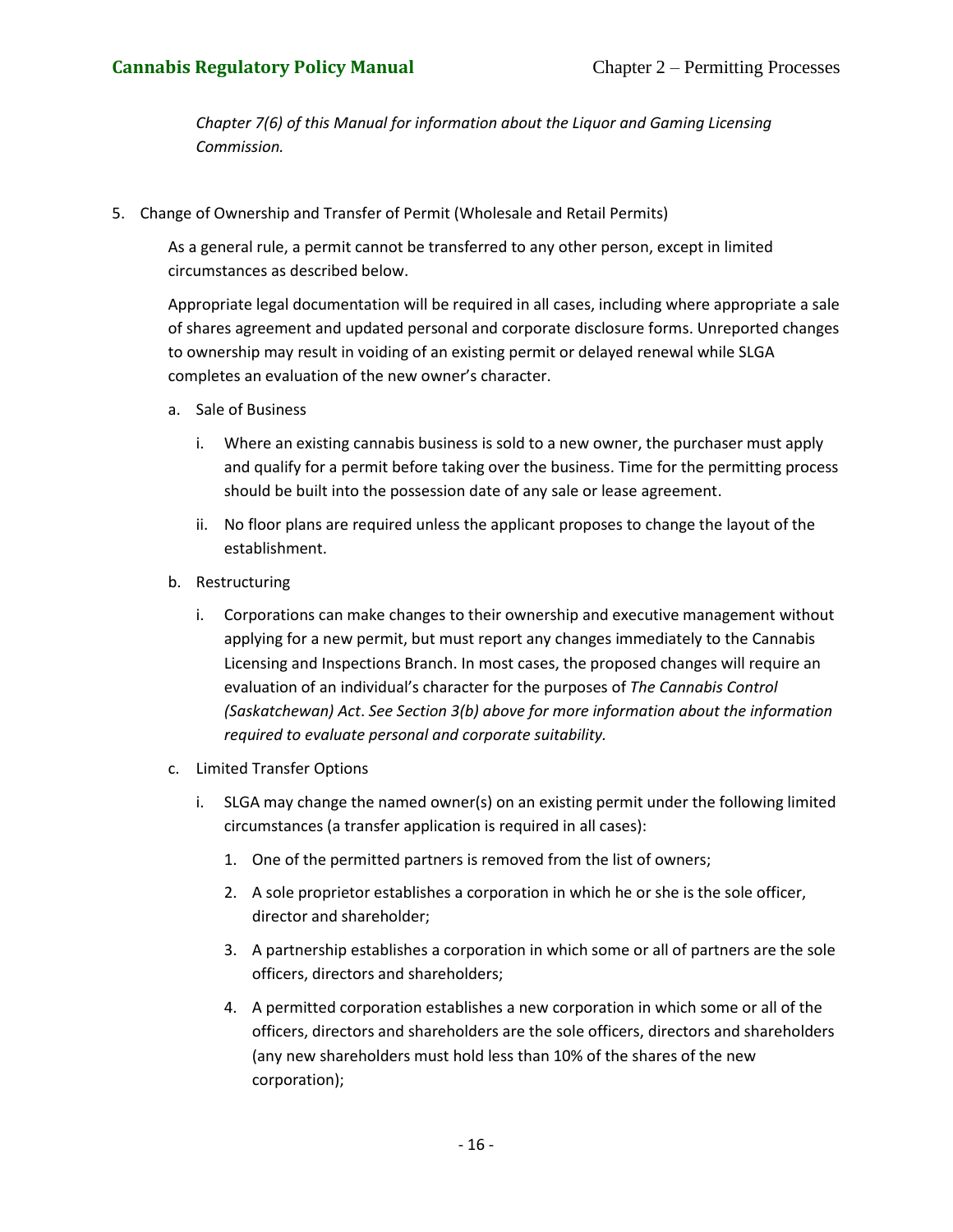## **Cannabis Regulatory Policy Manual** Chapter 2 – Permitting Processes

- 5. A permitted corporation whose sole officer, director and shareholder establishes a sole proprietorship;
- 6. A permitted corporation whose officers, director and shareholders form a partnership;
- 7. A trustee in a bankruptcy case or a court-appointed receiver acquires the business of a permittee as trustee in bankruptcy or as court appointed receiver;
- 8. A mortgagee, franchisor or lessor takes lawful possession of the permitted premise.
- ii. SLGA will not grant a transfer of a permit if:
	- 1. At the time of the application, SLGA is of the opinion that it would not issue a permit to the applicant if they were applying for a new permit at that time;
	- 2. SLGA proposes to suspend or cancel the permit, unless the suspension is overturned by the Liquor and Gaming Licensing Commission or served by the existing permittee;
	- 3. SLGA imposes new terms and conditions on the permit;
	- 4. SLGA assess a penalty against the existing permittee pursuant to Section 5-6 of the Act (administrative penalties section);
	- 5. The good character requirement has not been met; and
	- 6. The permit was surrendered or is no longer in effect.
- <span id="page-17-0"></span>6. Death of Permittee (Wholesale and Retail Permits)

If a sole proprietor permittee dies, the permit will continue in force until it expires. The rights and responsibilities associated with the permit must be exercised only by the trustee, executor, or administrator of the estate of the deceased permittee approved by SLGA.

<span id="page-17-1"></span>7. Adding and Changing Locations (Wholesale and Retail Permits)

All new premises must be deemed suitable for permitting by SLGA before the permit will be amended. *For more information about suitability requirements for different types of establishments, see the Chapter relevant to your permit type.*

- a. A cannabis retail store permit may be issued for only one retail store facility at a time, and may have one or more storage facilities associated with that permit.
- b. A Cannabis Wholesale Permit may have one or more warehouse facilities associated with a permit.
- c. The permittee must obtain SLGA approval of any new location before beginning to operate a cannabis business in that location. SLGA will inspect the premises as part of the approval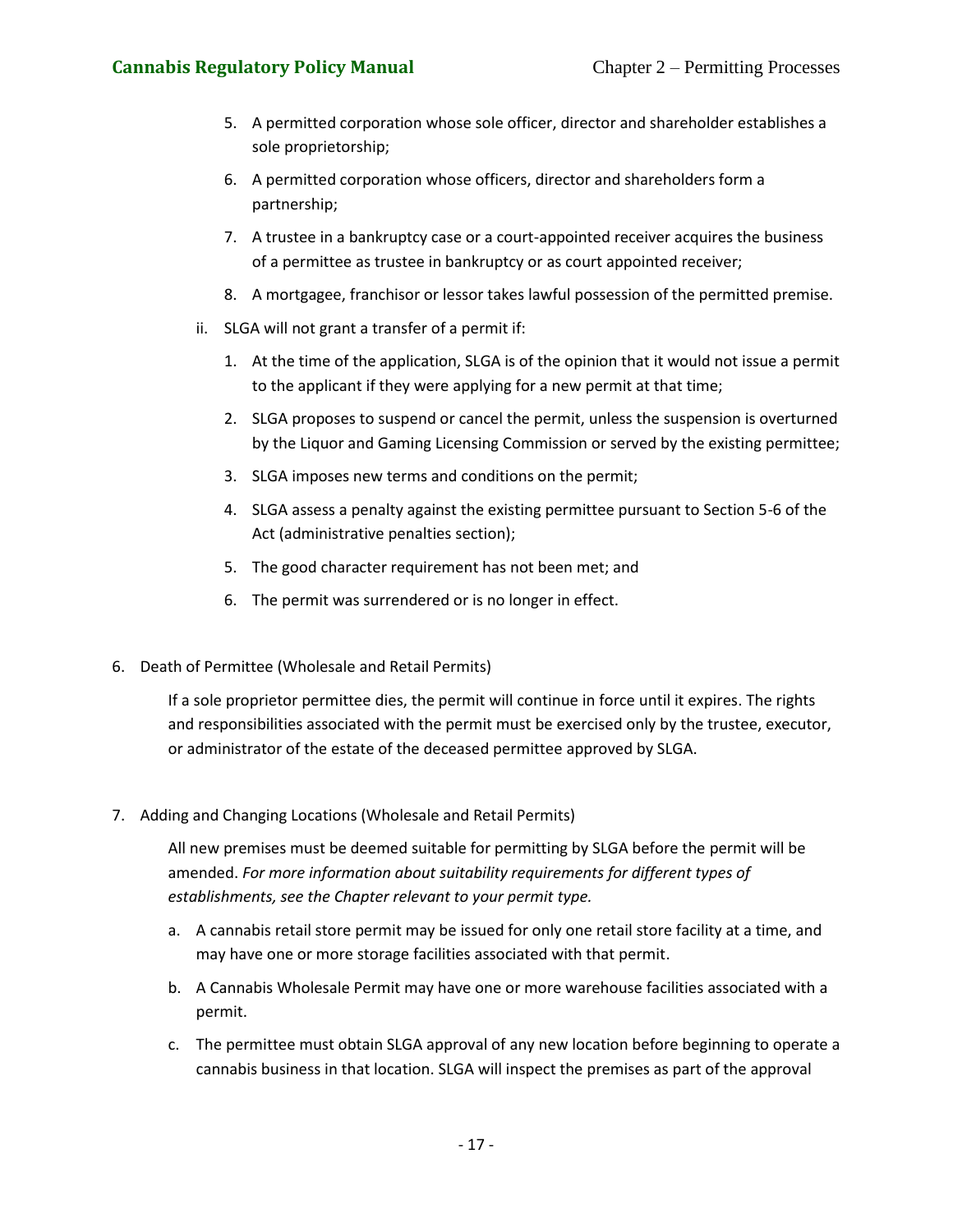process, so the permittee should allow sufficient time for this to take place. The following information will be required for SLGA's review:

- i. Proof of possession;
- ii. Building inspection approval;
- iii. Floor plan;
- iv. Information about compliance with security requirements; and
- v. Proof of compliance with municipal zoning and any restrictions on the location.
- <span id="page-18-0"></span>8. Changes to the Layout of a Permitted Facility
	- a. A permittee who wants to change the layout of any area of a permitted cannabis facility must obtain approval from SLGA before beginning renovations. Details of the requested changes, including revised floor plans and an engineer's report for any changes to cannabis storage areas should be sent to the Cannabis Licensing and Inspections Branch. *For a list of contact persons, telephone numbers, and addresses, see Appendix: Contact Information of this.*

*Information about requirements for the physical layout of a retail store can be found in Chapter 3 – Cannabis Retail Store Permit. For information about security requirements, please consult Appendix: Facility Security.*

- <span id="page-18-1"></span>9. Damaged/Destroyed Facilities (Wholesale and Retail Permits)
	- a. If a cannabis retail store, off-site storage facility, or cannabis warehouse is destroyed, the permit will continue in effect for up to 12 months or until it expires, whichever comes first, unless SLGA is advised by the permittee that the facility will not reopen under existing ownership. SLGA may amend the permit to reflect:
		- i. New premises constructed on the site of the destroyed premises; or
		- ii. New premises occupied or constructed on any other site within the same municipality.
- <span id="page-18-2"></span>10. Temporary and Permanent Closures (Wholesale and Retail Permits)
	- a. A cannabis retail store or cannabis warehouse may close for any reason for up to 90 days without affecting the permit. The permittee must notify SLGA in writing at the time of closure and prior to re-opening. Cannabis retail stores may not sell cannabis using any other method (for example, online) if the physical storefront is inactive.
	- b. If the store or warehouse has not re-opened after 90 days, the permit will be closed permanently and a new application will be required to re-open the business, except as noted below: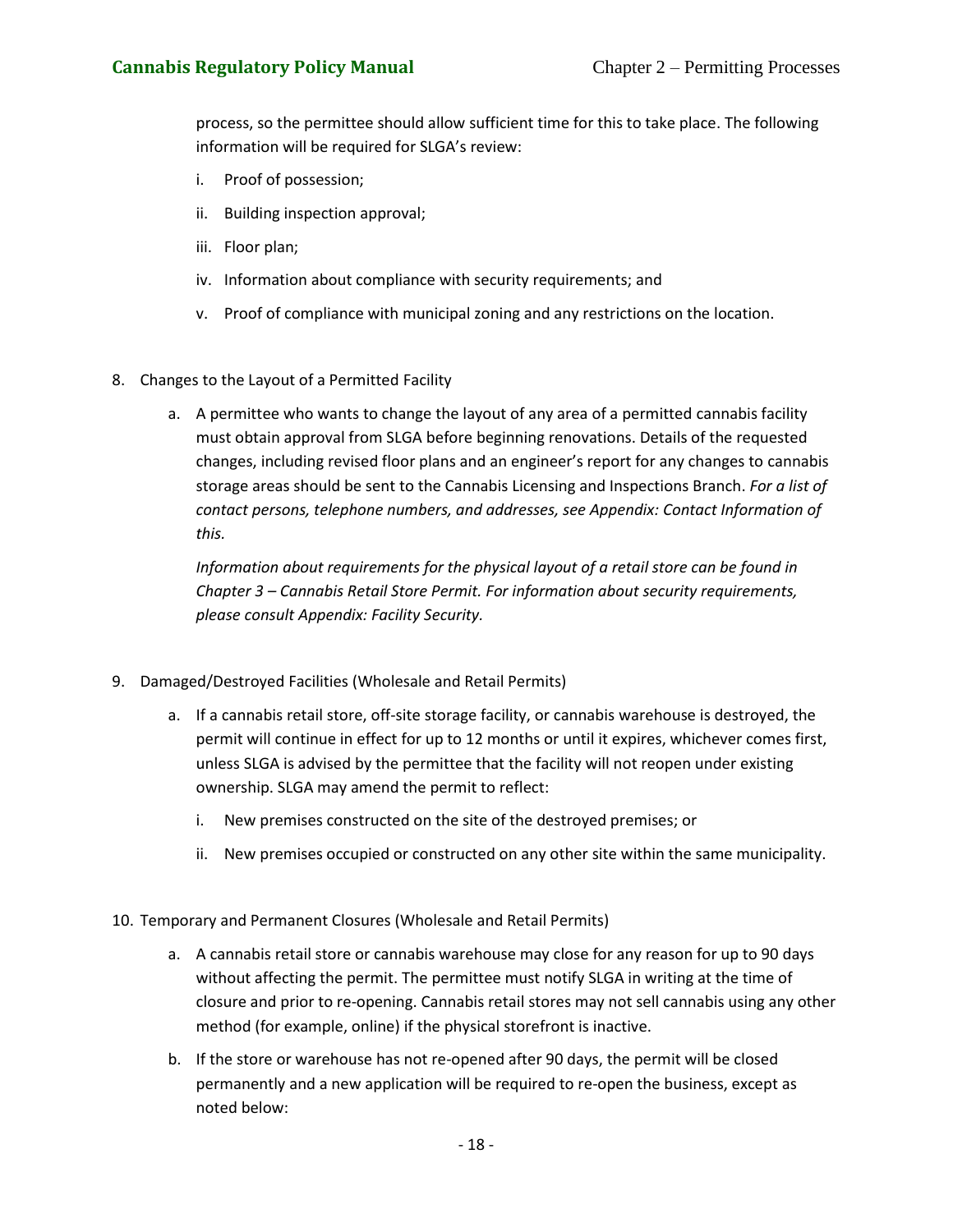- i. When a retail store or warehouse closes because it is damaged or destroyed, the permittee will remain eligible for the permit in premises repaired, rebuilt, or relocated in the same municipality for up to 12 months from the date the damage occurred. SLGA may extend this period at its discretion.
- <span id="page-19-0"></span>11. Handling of Cannabis Upon Closure or Permit Cancellation
	- a. When a cannabis permit is cancelled or closed a cannabis permittee will forfeit to SLGA all cannabis in their possession unless SLGA has provided authorization for the cannabis permittee to dispose of the cannabis after the cannabis permit is no longer in effect. The authorization provided by SLGA will be for a limited period of time.
	- b. Authorization to possess cannabis after a permit is no longer in effect must be sought and provided before the cannabis permit has been cancelled or closes.
	- c. If a cannabis permittee does not request authorization or authorization is not granted, cannabis in the possession of the cannabis permittee when the permit ceases to be in effect will immediately be forfeited to SLGA.
	- d. Cannabis permittees that SLGA has authorized to possess cannabis after their permit is no longer in effect must only do so in accordance with the terms and conditions of SLGA's authorization. For instance, cannabis permittees may be able return cannabis to a supplier, sell or transfer cannabis to another cannabis permittee, or destroy cannabis.
	- e. Any remaining cannabis at the conclusion of the authorization period is forfeited to SLGA.
	- f. If cannabis is forfeited to SLGA, SLGA may apply to the court for the appointment of a trustee who will be responsible for the cannabis.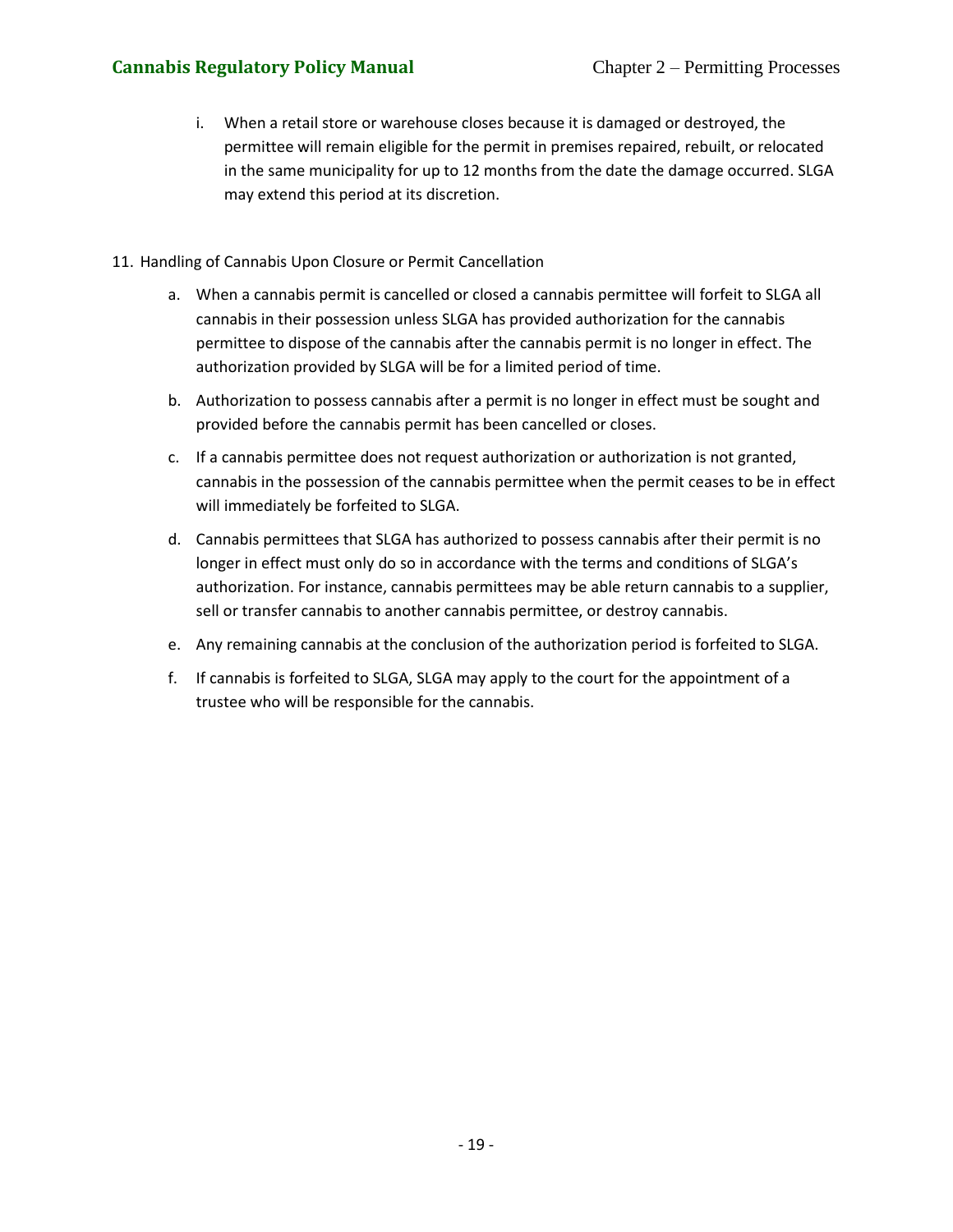# <span id="page-20-0"></span>**Chapter 3 – Cannabis Retail Store Permit**

- <span id="page-20-1"></span>1. Primary Business and Eligibility
	- a. The primary purpose of a standalone cannabis retail store permit is the retail sale of cannabis, cannabis accessories, and cannabis ancillary items. Standalone cannabis retail stores may not provide any other goods or services.
	- b. Integrated cannabis retail store permits may sell cannabis, cannabis accessories, and cannabis ancillary items alongside other goods or services. SLGA will consider issuing an integrated cannabis retail store permit where the premises and any adjacent businesses with direct access:
		- i. Are located in a municipality or reserve with fewer than 2,500 residents as determined by the most recent Census count (In cases where a reserve is located within an urban municipality, SLGA will use the combined population of the reserve and urban municipality);
		- ii. Are not subject to a liquor permit issued by SLGA;
		- iii. Are not located in a residence or on residential property;
		- iv. Comply with any municipal restrictions for cannabis retail; and
		- v. Are not primarily focused on providing goods and/or services to minors, such as a school, day care, or arcade.
	- c. SLGA will consider issuing integrated cannabis retail store permits where the associated business is a service provider, such as a hotel, salon, spa, or non-commercial operation such as a town office. A building that has a liquor permitted area may be eligible for a cannabis retail store permit as long as there is no direct access between the liquor and cannabis permitted areas.
	- d. Cannabis retail store permittees must operate a retail storefront, and may also sell cannabis, cannabis accessories, and cannabis ancillary items to individuals in Saskatchewan via a website using delivery or pick-up at the retail store.
	- e. Cannabis retail store permittees may also make wholesale sales of cannabis, cannabis accessories, or cannabis ancillary items to other Saskatchewan cannabis retail store permittees. There is no limit on the volume of these sales.
	- f. Where the cannabis permitted business can be accessed directly from an adjacent business, the adjacent business may be owned by the cannabis retail store permittee or a separate legal entity.
- <span id="page-20-2"></span>2. Facility Standards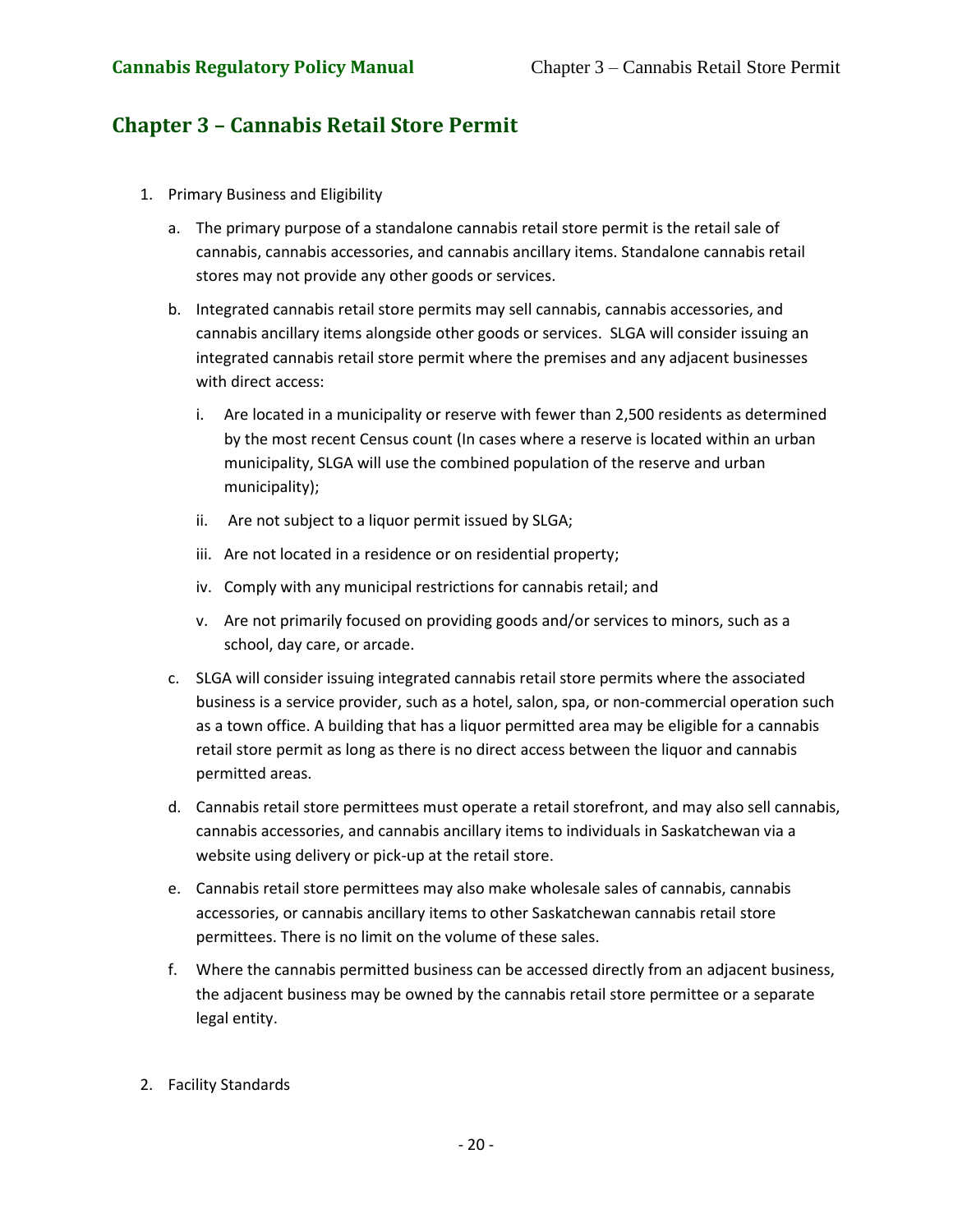- <span id="page-21-0"></span>a. Suitability of a Cannabis Retail Store Facility
	- i. SLGA allows a cannabis retail store permit to be issued and continue to remain in effect only if the location, construction, equipment, furnishings, and operation of the premises consistently meet the standards set out in *The Cannabis Control (Saskatchewan) Act*, *The Cannabis Control (Saskatchewan) Regulations*, and terms and conditions on a permit. If these standards are not met, SLGA may refuse to issue or renew a permit or may impose sanctions against the cannabis retail permittee up to and including the cancellation of the permit.
	- ii. The cannabis retail store permittee is responsible for ensuring that the premises complies with the facility standards set out in building codes, health and fire regulations, and other relevant federal, provincial and municipal legislation and regulations.
	- iii. Cannabis retail store permittees must provide bona fide retail storefront facilities sufficient to serve the local market.
- <span id="page-21-1"></span>b. Standalone Definition
	- i. To be considered standalone, a cannabis retail store must operate its cannabis sales physically independent from any other business activity, and must have the following characteristics:
		- 1. Is customer-accessible via an exterior door and/or a door that opens onto a common entry space (for example, a foyer or hallway in a shopping mall);
		- 2. Operates in a retail space that is enclosed and separated from any other business by floor-to-ceiling walls, with no open doorways or direct access between it and another business activity;
		- 3. Has a point of sale terminal that is not shared by any other business and, if the terminal is part of another system, it must be able to keep records and reporting separate from other business points of sale in that system;
		- 4. Displays and sells only cannabis, cannabis accessories, and cannabis ancillary items as defined by SLGA in subsection 12, Product Offerings and Price, below;
		- 5. Prevents individuals from viewing or otherwise accessing cannabis, cannabis accessories or cannabis ancillary items from outside the cannabis retail store premises.
- <span id="page-21-2"></span>c. Integrated Definition
	- i. An integrated cannabis retail store is defined as a store that has either of the following characteristics:
		- 1. Can be accessed through or has direct access to an adjacent business; or
		- 2. Sells products or services other than cannabis, cannabis accessories, and cannabis ancillary items.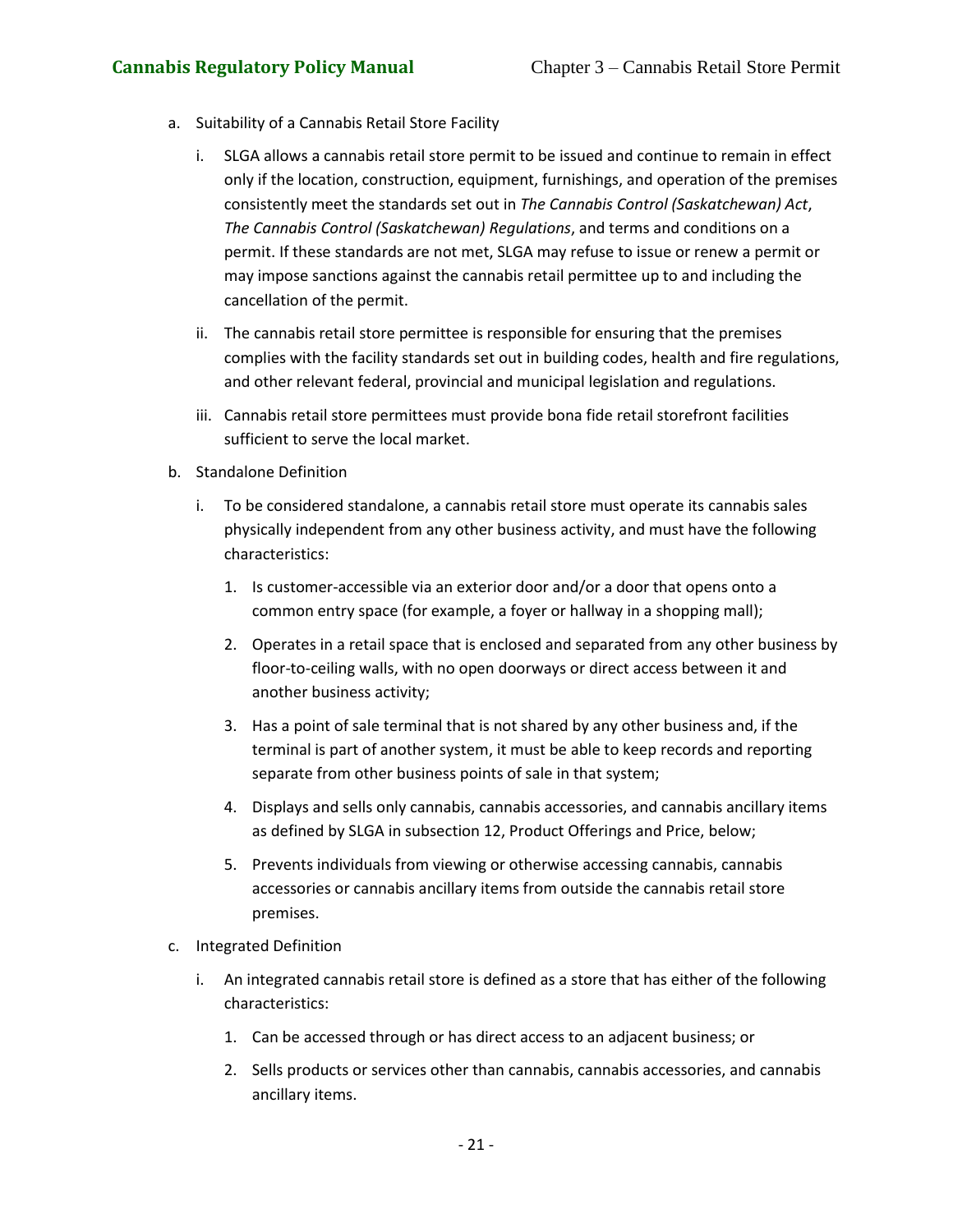- ii. An integrated cannabis retail store may be minors-prohibited (Type 1) or minors may be allowed (Type 2).
- <span id="page-22-0"></span>d. Type 1 (Minors-prohibited) Integrated Store Configuration
	- i. In this configuration, the cannabis retail area is a minors-prohibited room enclosed by permanently-installed, solid floor-to-ceiling dividers that prevent individuals from viewing cannabis, cannabis accessories, and cannabis promotions from outside the room. This room may be accessible from within an adjacent business and/or through an exterior door.
	- ii. The cannabis permitted premises shall include only the cannabis retail area and any related areas legally possessed and exclusively used by the cannabis retail store permittee, including any areas where cannabis is stored. The cannabis retail business may share other spaces, including office and shipping/receiving facilities, with another business as long as cannabis is not stored or left unmonitored in a shared space at any time. These shared spaces are not considered part of the cannabis permitted premises.
	- iii. Only cannabis, cannabis accessories, and cannabis ancillary items may be sold inside the cannabis retail area. All sales of these products must take place at a point of sale terminal located within the cannabis retail area. Customers must not remove cannabis, cannabis accessories, or cannabis ancillary items from the cannabis permitted premises until they are purchased and paid for.
	- iv. Interior and exterior entry points must be designed to ensure that cannabis products are not visible when customers enter and leave the cannabis retail area.
	- v. Cannabis and cannabis accessories displayed in the cannabis retail area must be displayed in accordance with standards outlined in Section 12(g) and (h).
	- vi. Information and brand preference promotions may be displayed within the cannabis permitted premises. All such promotional material must not be visible from outside the cannabis retail area.
	- vii. Integrated cannabis retail stores with a minors-prohibited area may have exterior signage or signage in any adjacent business with direct access to the cannabis retail area that indicates that cannabis is available for sale in the premises. All promotional information, including the use of brand elements, must comply with the requirements of the *Cannabis Act* (Canada) and *Cannabis Regulations* (Canada).
	- viii. Outside of legal cannabis retailing hours:
		- The cannabis permitted premises must cease to operate and be secured against unauthorized access;
		- Cannabis, excluding cannabis edibles and cannabis samples, must be stored in the secure storage area according to the standards outlined in *Appendix: Facility Security*; and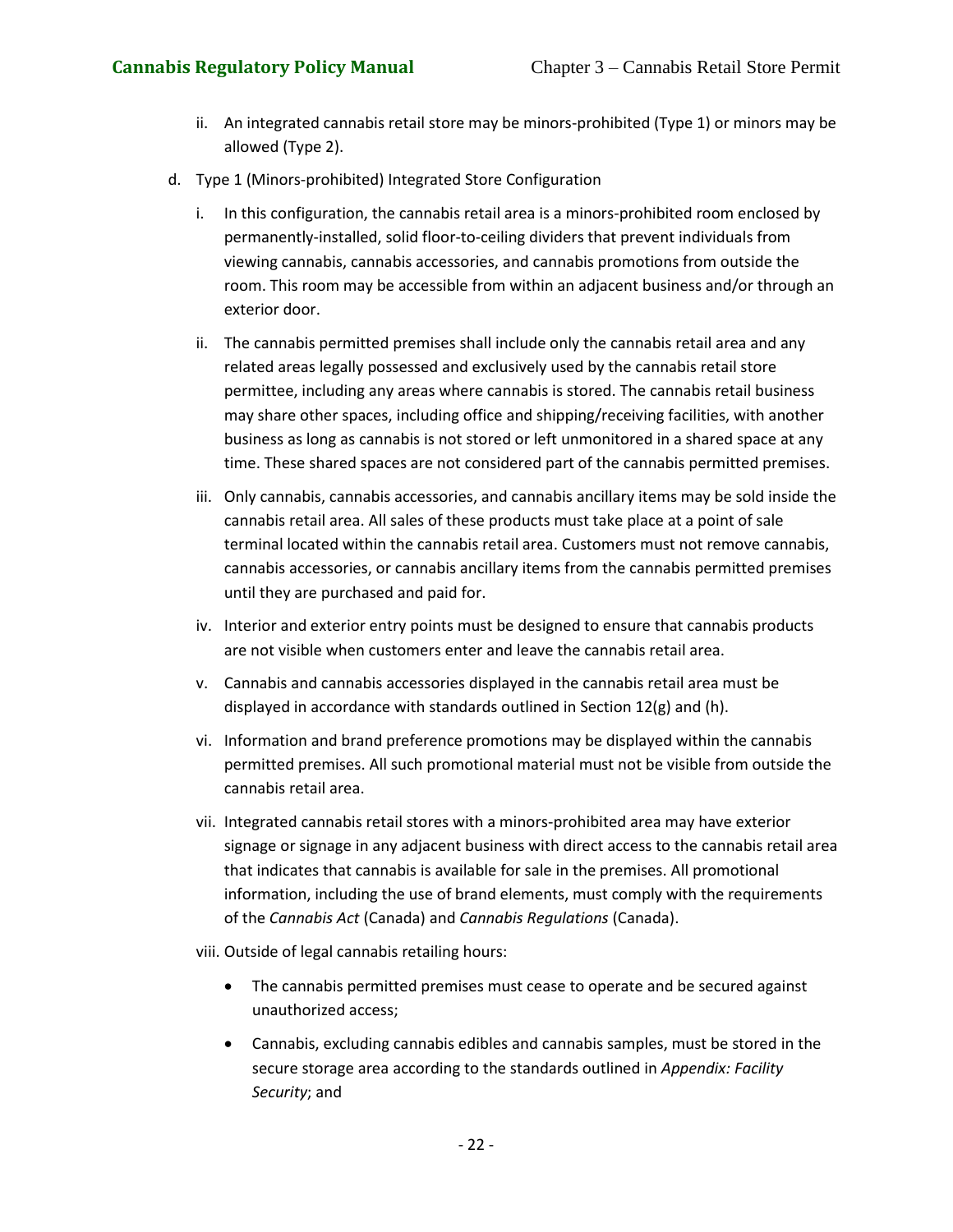- Cannabis edibles and cannabis samples may be stored within the cannabis retail area or stored securely according to the standards outlined in *Appendix: Facility Security*.
- ix. Sample configurations:



### Type 1 - Minors prohibited Internal entrance only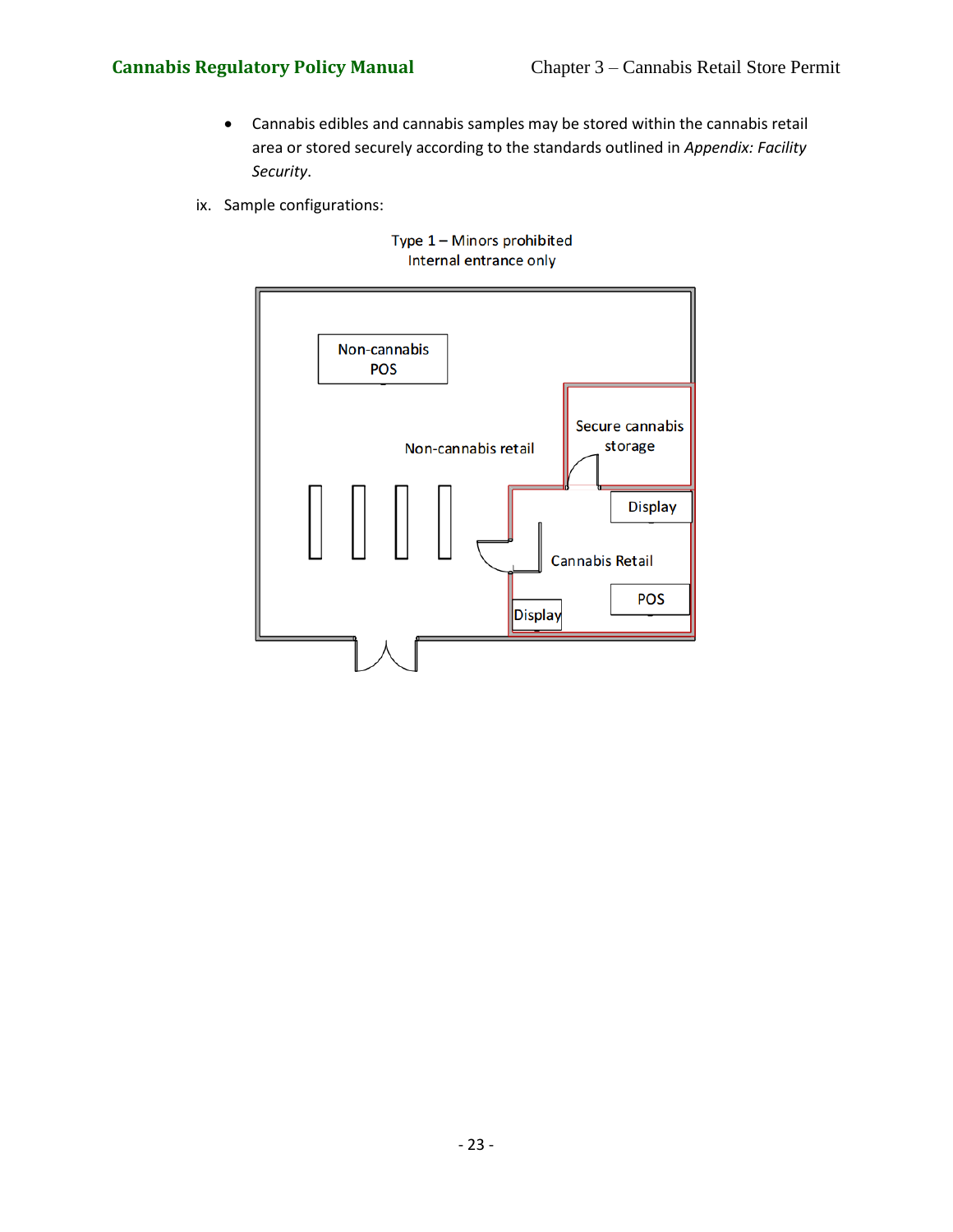Type  $1 -$  Minors prohibited Internal and external entrance



- <span id="page-24-0"></span>e. Type 2 (Minors-allowed) Integrated Store Configuration
	- i. In this configuration, the cannabis retail area is located in a business that provides products and/or services other than cannabis to adults and also allows minors to access the premises. Cannabis and cannabis accessories may be sold from behind a counter if the cannabis and cannabis accessories are not visible to minors or accessible to minor employees.
	- ii. The cannabis permitted premises shall include the entire retail area and any areas where cannabis is stored and may also include any other areas of the facility that are in the legal possession and exclusive use of the cannabis retail store permittee. Cannabis must not be stored or left unmonitored outside of the cannabis permitted premises, and within the permitted premises must be monitored by an adult at all times unless stored securely according to the standards outlined in *Appendix: Facility Security*.
	- iii. Sales of cannabis and cannabis accessories as well as other goods and services may take place at a common point of sale terminal located within the cannabis permitted premises and till records must clearly identify all sales of cannabis. Customers must not remove cannabis and cannabis accessories from the cannabis permitted premises until they are purchased and paid for.
	- iv. Cannabis and cannabis accessories may not be displayed in the cannabis permitted premises unless located in a monitored, minors-prohibited room. Sensory displays (including smell jars) are prohibited unless located in a monitored, minors-prohibited room.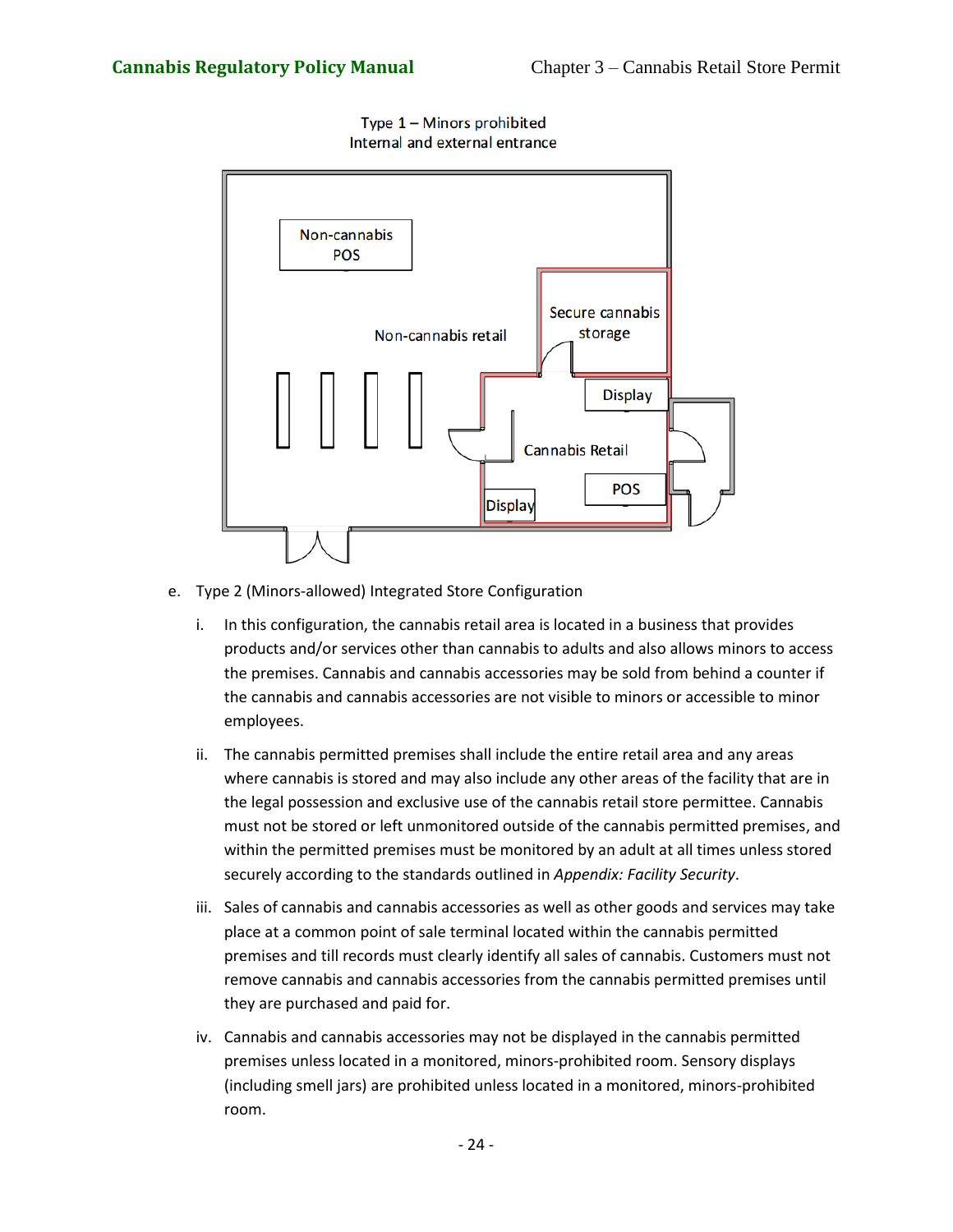- v. Information and brand preference promotions may not be displayed in the cannabis permitted premises except within a monitored, minors-prohibited room. Signage within the permitted premises and on the exterior of the facility may indicate that cannabis is available for sale in the premises. All promotional information materials, including the use of brand elements, must comply with the requirements of the *Cannabis Act*  (Canada) and *Cannabis Regulations* (Canada).
- vi. Outside of legal cannabis retailing hours:
	- The business may continue to provide non-cannabis products and services subject to any other applicable laws;
	- Any product and promotion display room must cease to operate and be secured against unauthorized access; and
	- Cannabis, excluding cannabis edibles and cannabis, must be stored according to the standards outlined in *Appendix: Facility Security;*
	- Cannabis edibles must be stored in locked and immobilized containers or locked refrigeration units within the retail area if they are not stored securely according to the standards outlined in *Appendix: Facility Security*; and
	- Cannabis samples may be stored in the secured display room or stored securely according to the standards outlined in *Appendix: Facility Security*.
- vii. Sample configurations: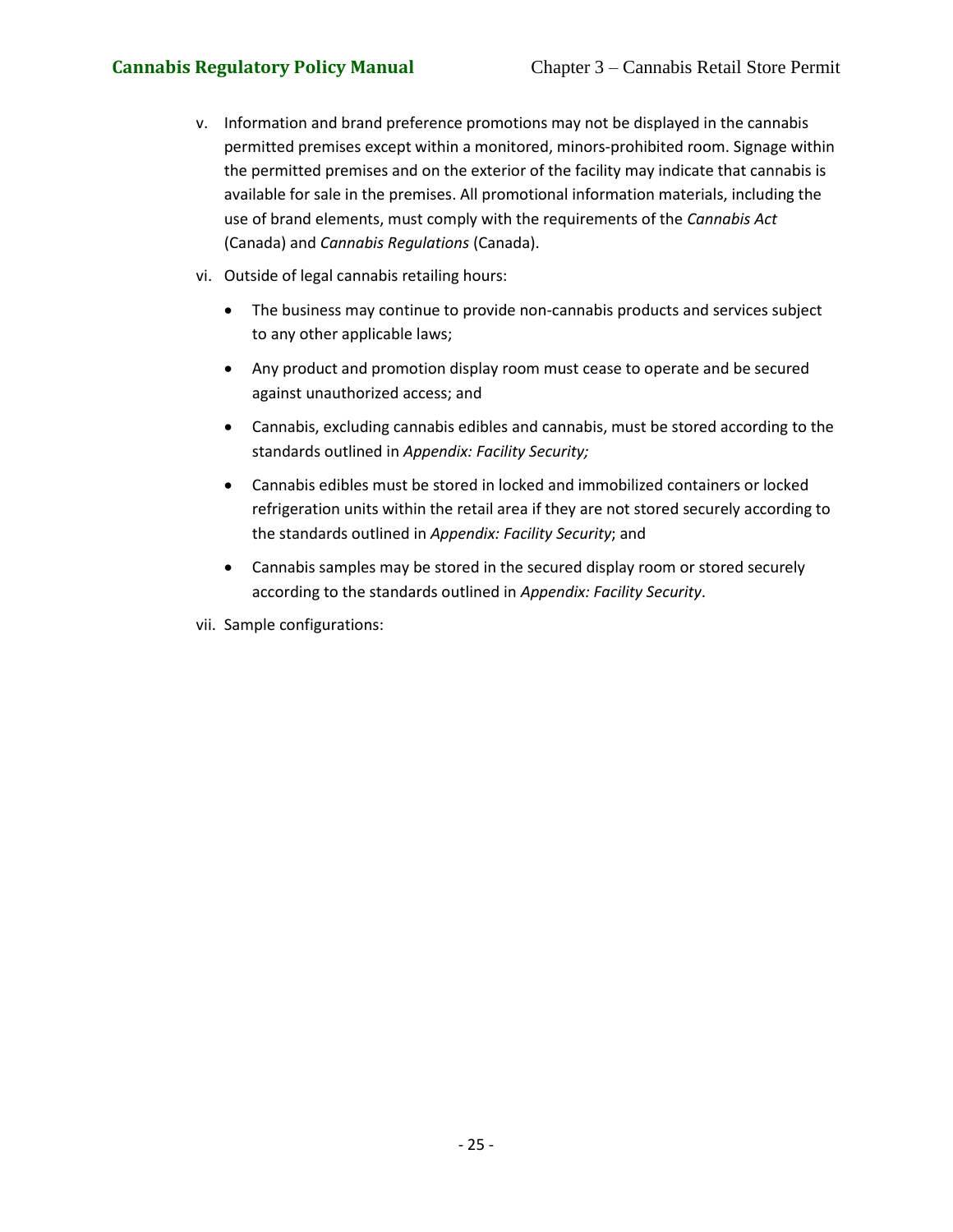Type 2 - Minors allowed

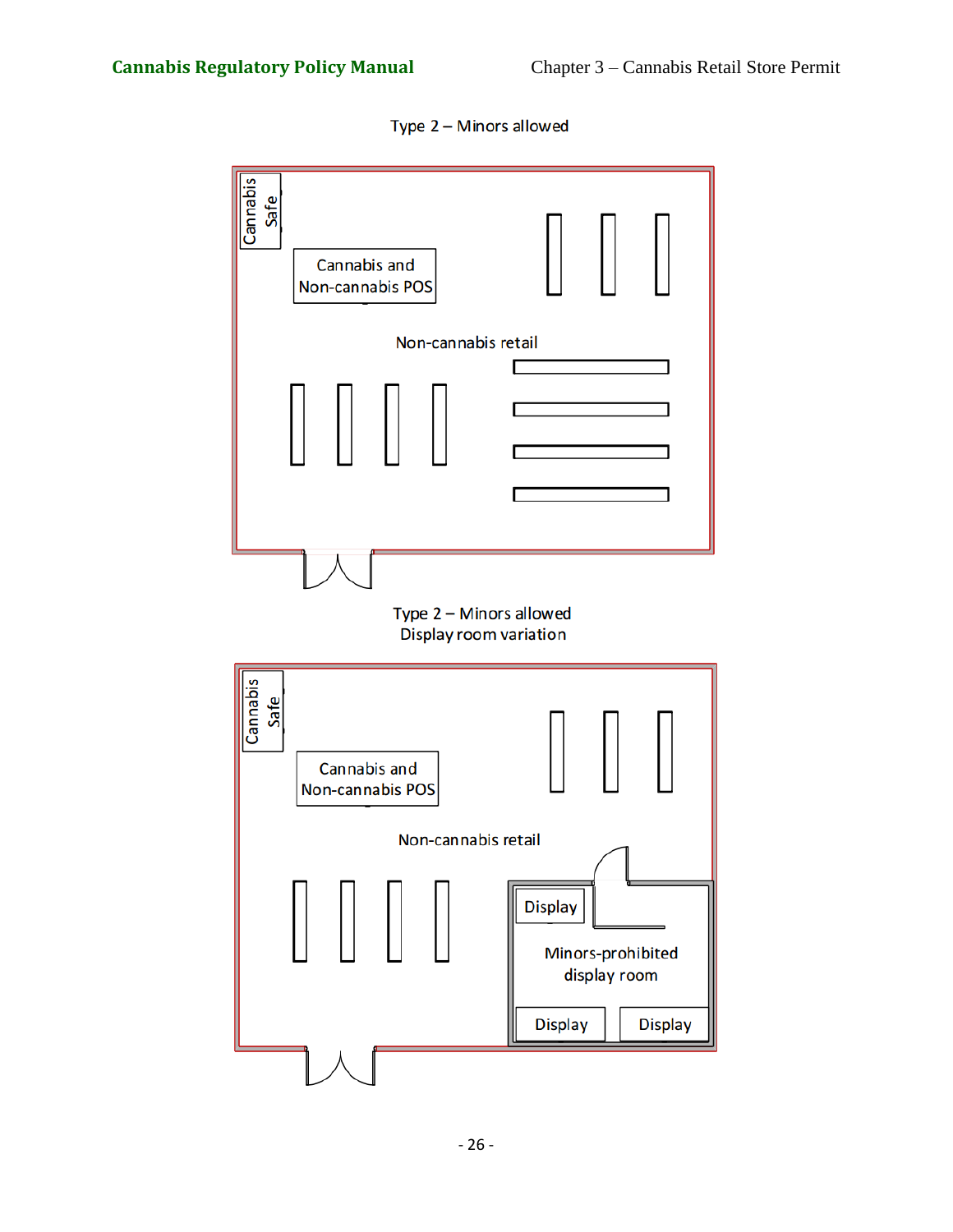### <span id="page-27-0"></span>f. Security Standards

*See Appendix: Facility Security for information about the security standards for retail stores.*

- <span id="page-27-1"></span>g. Off-site Storage Facilities
	- i. The cannabis retail store may acquire sufficient off-site storage facilities to maintain inventory for the cannabis retail store and/or the processing of online sales conducted under the cannabis retail permit. It may also provide wholesale sales to other Saskatchewan cannabis retail store permittees from the retail store and/or storage facility. Storage facilities associated with a cannabis permitted premises may be used to store only products owned by the cannabis permittee and intended for sale in the cannabis permitted premises and any related online store.
	- ii. Minors are prohibited access to off-site cannabis storage facilities at all times.
	- iii. If cannabis is stored at a location away from the retail store, the address of the storage facility must be provided to SLGA. This storage facility does not have to be located in the same municipality as the retail store.
	- iv. Where the cannabis retail store permittee operates more than one cannabis retail store, it is not necessary to have a separate storage facility for each store. For example, a cannabis retail permittee that operates a store in each of Saskatoon and Regina could have a single storage facility to hold inventory for both stores in Davidson.
	- v. All storage facilities used by a cannabis retail store permittee must satisfy the security requirements established for cannabis retail stores. *See Appendix: Facility Security for more information.*
	- vi. Off-site storage facilities will be subject to inspection on the same terms as the premises of a cannabis retail store.
- <span id="page-27-2"></span>h. Use of SLGA Logo

The cannabis retail store permittee shall not use SLGA's name or logo without the written consent of SLGA.

### <span id="page-27-3"></span>3. Business Name

- a. Cannabis retail stores must be named in a way that is not misleading or that implies the cannabis retail store permittee is a retailer of medical cannabis. For example, the words 'pharmacy,' 'apothecary' and 'dispensary' all have meanings linked to the selling of medicines so these words cannot be used in association with a non-medical cannabis store.
- b. Your choice of business name may also affect your ability to advertise your business as the *Cannabis Act* (Canada) limits the use of lifestyle elements for the promotion of cannabis and cannabis services. *Questions related to advertising and promotions should be directed to*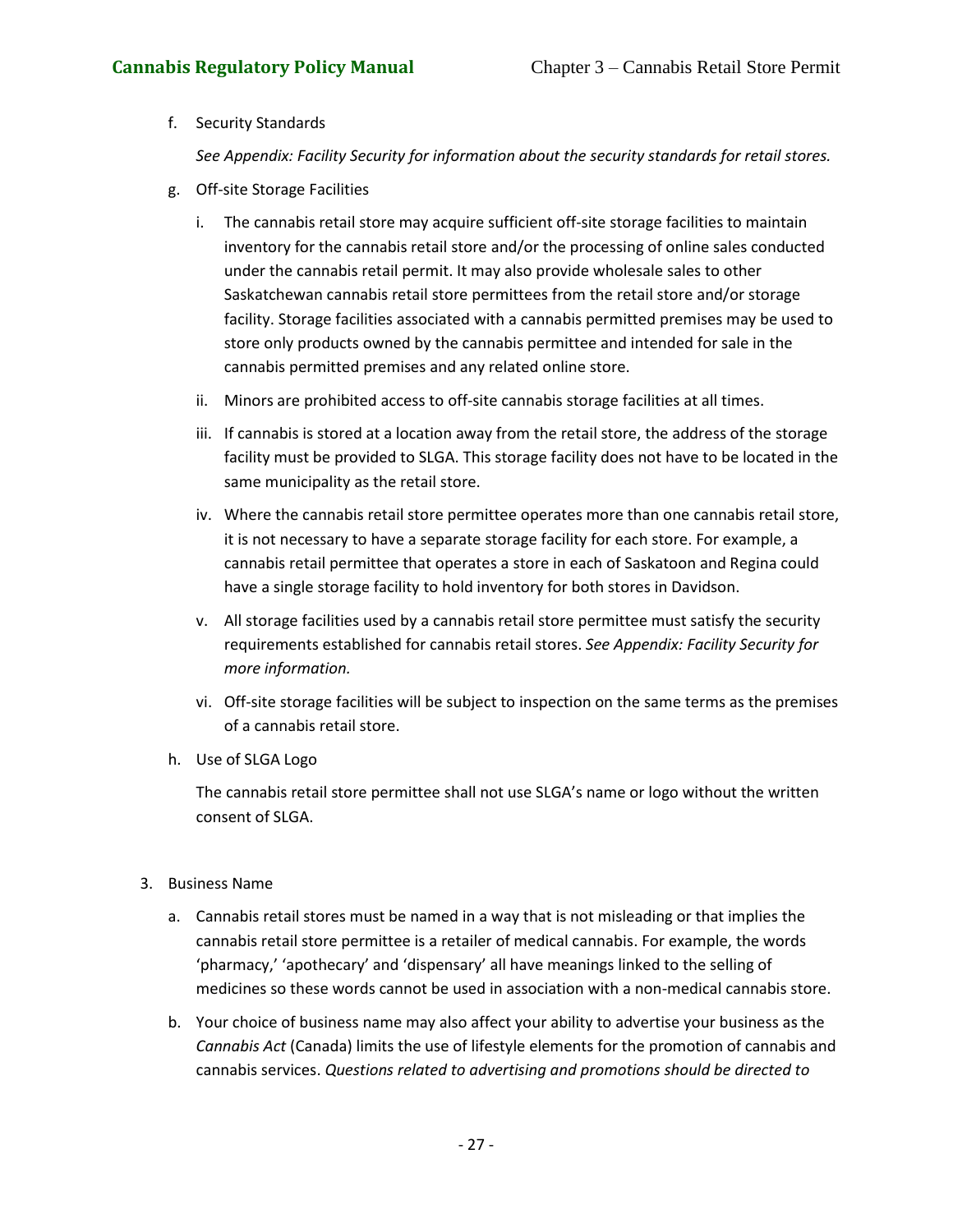*Health Canada, which is responsible for enforcing the Cannabis Act (Canada). See Appendix: Contact Information for Health Canada contact information.*

### <span id="page-28-0"></span>4. Staffing

- a. Cannabis retail store permittees shall not employ or allow an individual under the age of 19 to handle or sell cannabis or cannabis accessories in any manner.
- b. Cannabis retail store permittees shall ensure that all persons working in the cannabis retail store are familiar with, understand and comply with the *Cannabis Act* (Canada), the *Cannabis Regulations* (Canada), *The Cannabis Control (Saskatchewan) Act* , *The Cannabis Control (Saskatchewan) Regulations*, policies and terms and conditions at all times.
- c. Every person employed in the sale and service of cannabis in the cannabis retail store must successfully complete the CannaSell SK Responsible Cannabis Sales training program before selling or providing services related to cannabis or cannabis accessories in a cannabis retail store. *See Appendix: CannaSell SK Responsible Cannabis Sales for more information about the mandatory training program.*
- d. Cannabis retail store permittees shall ensure that all employees are fit for duty and capable of exercising judgement required by the job. This includes, but is not limited to, impairment caused by the consumption of cannabis, alcohol, or other substances.

### <span id="page-28-1"></span>5. Minors

- a. A minor is a person under the age of 19.
- b. The sale of cannabis or cannabis accessories to minors is prohibited. A cannabis retail store permittee or the employees of a cannabis retail store permittee must demand proof of age on all transactions involving cannabis and cannabis accessories, including cannabis or cannabis accessories being delivered.
- c. Minors are not allowed under the *Cannabis Act* (Canada) to view cannabis or cannabis accessories or related advertising, either in a retail store or on a website. Cannabis retail store permittees must take reasonable steps to ensure that minors do not access any promotional information on the retail website except information about availability and/or price
- d. A standalone or type 1 integrated cannabis retail store permittee must take reasonable steps to ensure that minors do not enter the retail store premises. Minors may be present as employees and non-cannabis customers in businesses adjacent to type 1 integrated cannabis retail stores.
- e. Minors may be present as employees and non-cannabis customers in type 2 integrated cannabis retail stores, except in secure cannabis storage areas, cannabis and cannabis accessory display rooms, and any other areas that are designated on the permit as minors-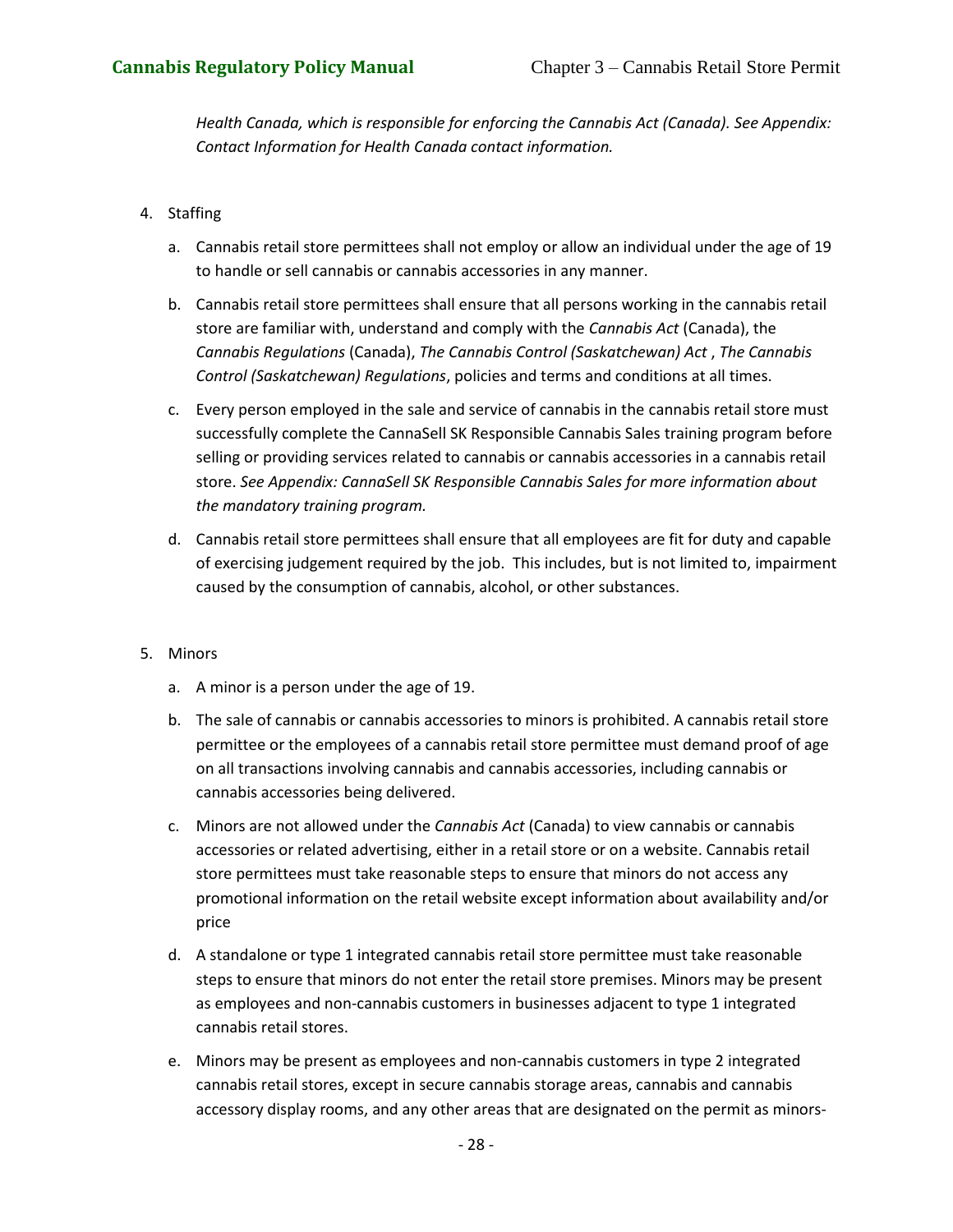prohibited. Permittees must take reasonable precautions to ensure that minors do not access such areas, such as physically controlling access to those spaces or continuously monitoring them for unauthorized access.

- f. Minors must not handle cannabis or be involved in any way in the operation of the cannabis business, including but not limited to taking orders and payments, making and receiving deliveries, stocking shelves, stocking shelves, managing inventory, or providing maintenance services to cannabis permitted premises.
- g. If any person fails or refuses to produce satisfactory age identification when requested, the cannabis retail permittee or the employees of the cannabis retail permittee must deny service and require the person to leave the minors-prohibited area immediately or refuse to complete the delivery.
- <span id="page-29-0"></span>6. Intoxicated Patrons
	- a. The sale of cannabis to intoxicated patrons is prohibited.
	- b. Intoxication happens when a person's physical and mental capabilities are diminished by alcohol or a drug. When a person consumes a substance such as alcohol or a drug faster than their body can get rid of it, they become intoxicated. Their behaviour begins to change and they will show signs of intoxication. People who are intoxicated behave and think differently than they normally would.
	- c. *The Cannabis Control (Saskatchewan) Act* prohibits cannabis retail store permittees and employees from selling cannabis to anyone who appears to be intoxicated by alcohol or a drug. A person who appears to be intoxicated by alcohol or a drug may:
		- i. Stagger or have an unsteady walk;
		- ii. Have poor coordination;
		- iii. Slur their words;
		- iv. Have bloodshot eyes and/or breath that smells of alcohol;
		- v. Be messy in appearance; or
		- vi. Behave in an overly bold, disruptive manner
	- d. Common signs of intoxication cannabis retail store permittees and their employees should consider when determining whether a customer appears intoxicated include:
		- i. The customer's physical appearance:
			- Bloodshot, glassy, or watery eyes
			- Flushed face
			- Droopy eyelids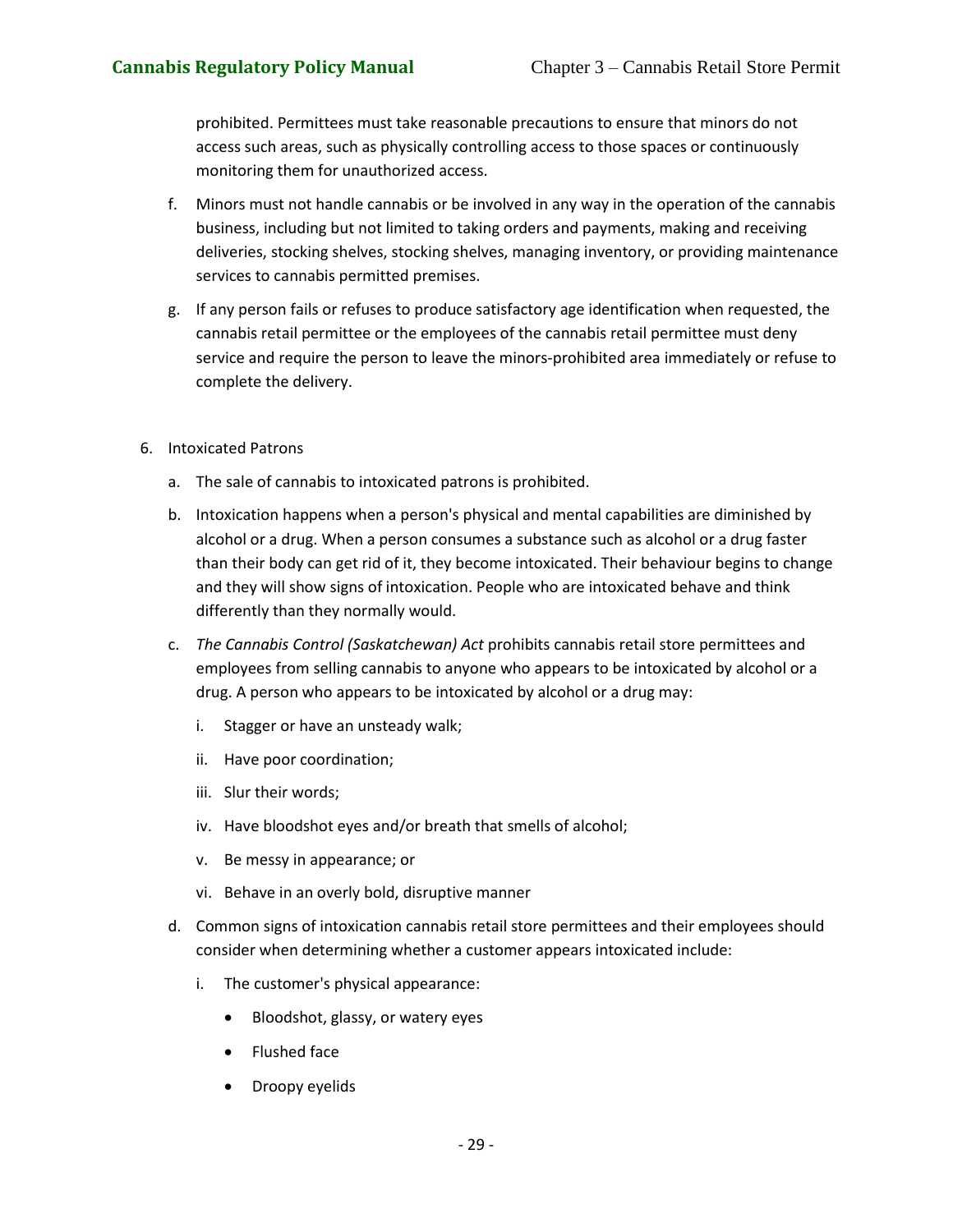# **Cannabis Regulatory Policy Manual** Chapter 3 – Cannabis Retail Store Permit

- Blank stare or dazed look
- Twitching or body tremors
- Disheveled clothing
- ii. The way the customer speaks:
	- Thick, slurred speech
	- Loud, noisy speech
	- Speaking loudly, then quietly
	- Rambling train of thought
	- Unusually fast or slow talking
	- Slow response to questions or comments
	- Repetitive statements
	- Bravado, boasting
	- Making irrational statements
- iii. The customer's attitude:
	- Annoying other guests and employees
	- Argumentative
	- Aggressive or belligerent
	- Obnoxious or mean
	- Inappropriate sexually aggressive advances
	- Overly friendly to other guests or employees
	- Boisterous
- iv. The way the customer behaves:
	- Swaying, staggering, or stumbling
	- Unable to sit straight
	- Careless with money
	- Difficulty making change
	- Restless
	- Depressed or sullen
	- Crying or moody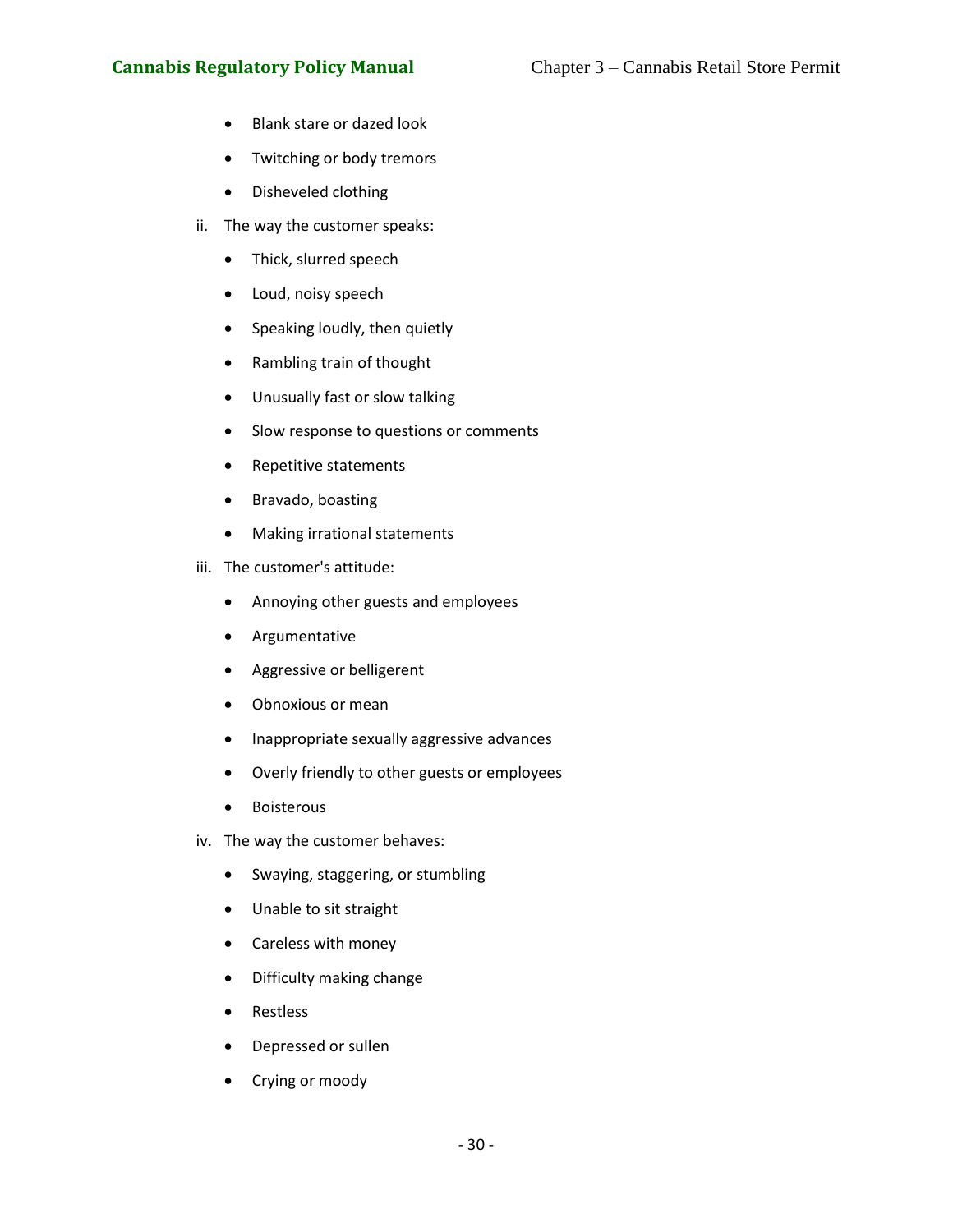- Extreme or sudden change in behavior
- Overly animated or entertaining
- Crude, inappropriate speech or gestures
- Drowsiness or falling asleep
- Lack of focus and eye contact
- Difficulty standing up
- Unusual walk
- Falling down or falling off of chair
- Clumsy
- Difficulties with memory and attention
- Disoriented
- Agitated, anxious
- Grinding teeth
- Vomiting
- v. Other signs:
	- Odour of alcohol, cannabis or chemicals
	- Excessive perspiration
	- Repeated trips to restroom or outside area
- e. Cannabis retail store permittees and their employees may not know definitively if a customer has consumed an intoxicating substance, but staff are expected to decide if a customer appears intoxicated. It is against the law to sell cannabis to anyone who appears intoxicated by any substance: alcohol, prescription drugs, over-the-counter medication, recreational or illicit drugs, or inhalants.
- <span id="page-31-0"></span>7. Mandatory Identification Verification
	- a. A cannabis retail store permittee or the employees of a cannabis retail store must demand proof of age from customers attempting to purchase cannabis or cannabis accessories and before a sale or delivery is completed.
	- b. A permittee or employee must demand proof of age from any individuals who appear to be minors that are in a cannabis retail store areas where minors are prohibited. If suitable identification cannot be provided then the individual must be asked to leave the premises.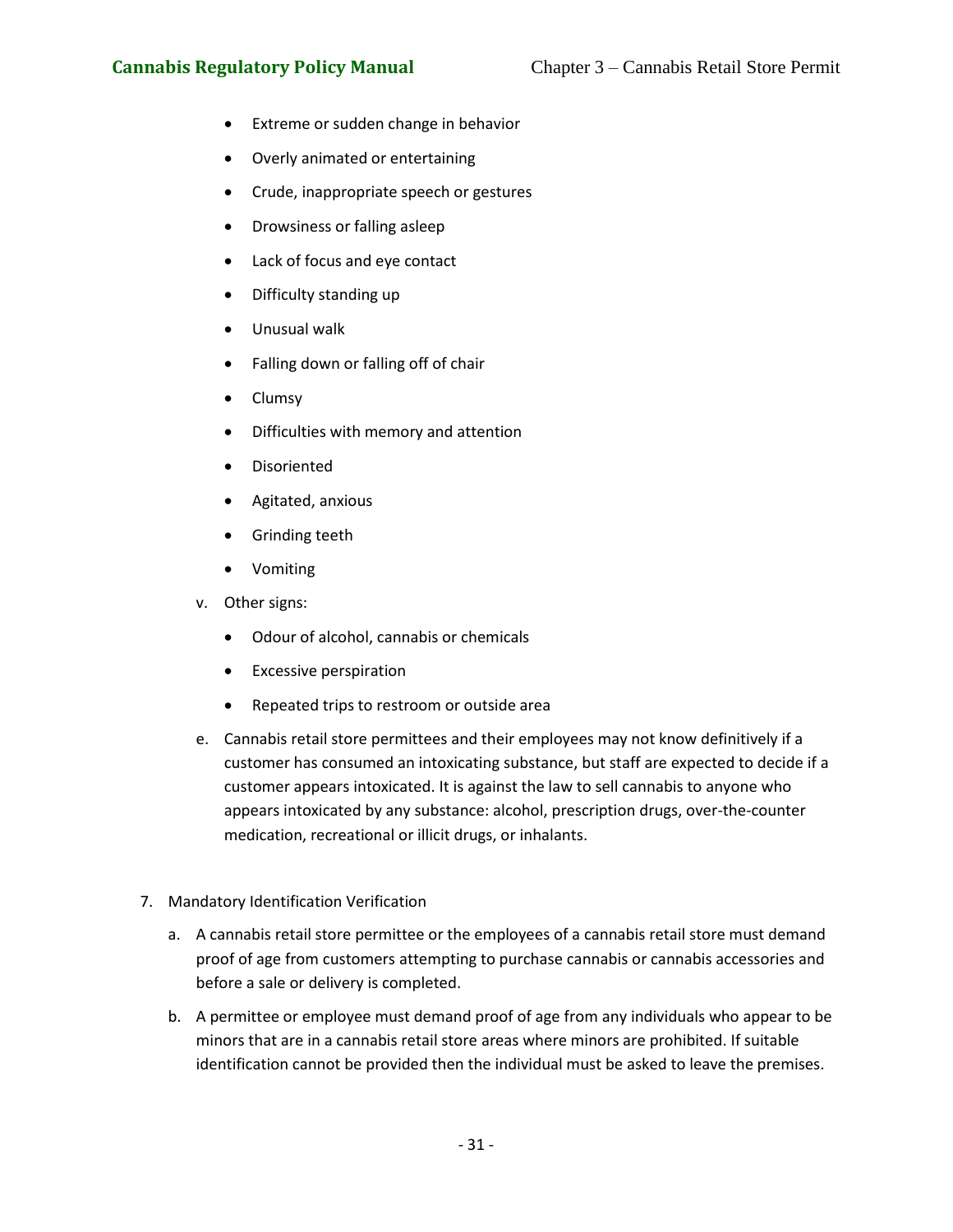- c. Age and identity of an individual can be confirmed by examining a single form of primary identification or, alternatively, two pieces of secondary identification. If a customer is using two pieces of secondary identification at least one of the documents examined must be an expired form of primary identification.
- d. If an individual fails or refuses to produce satisfactory proof of age identification, the permittee or the employees of the establishment must refuse any sales and ask the person to leave the cannabis retail store immediately.
- e. To be considered primary identification the document must include a photo and a date of birth and be government issued. Forms of identification that satisfy all other requirements but do not have an expiry date are acceptable. SLGA considers the following examples to be acceptable forms of government-issued identification:
	- Photo Driver's Licence Passport
		-
	- Firearms Possession and Acquisition Licence (PAL)
- Citizenship card Government Photo I.D.
- Permanent Resident Card
- Certificate of Indian Status
- Government-issued Trusted Traveller Membership cards (e.g. Nexus)

There are likely additional forms of government issued photo identification that satisfy SLGA's requirements that have not been included on the above list.

- f. To be considered secondary identification the document must include a date of birth and be government issued. Forms of identification that may satisfy these requirements but do not have an expiry date are acceptable. SLGA considers the following examples to be acceptable forms of secondary identification:
	- Post secondary photo identification card;
	- Birth Certificate;
	- Health card with date of birth; or
	- An expired form of primary identification.

Proof of vaccination documents cannot be used as a form of secondary identification unless they can be verified by government-issued verification apps.

- g. The identification produced by a person must be an original document (i.e. not a copy or photograph of the identification) and should be carefully examined to ensure that:
	- i. the photograph is authentic and has not been substituted;
	- ii. any plastic laminate has not been tampered with; and
	- iii. the name and date of birth have not been altered;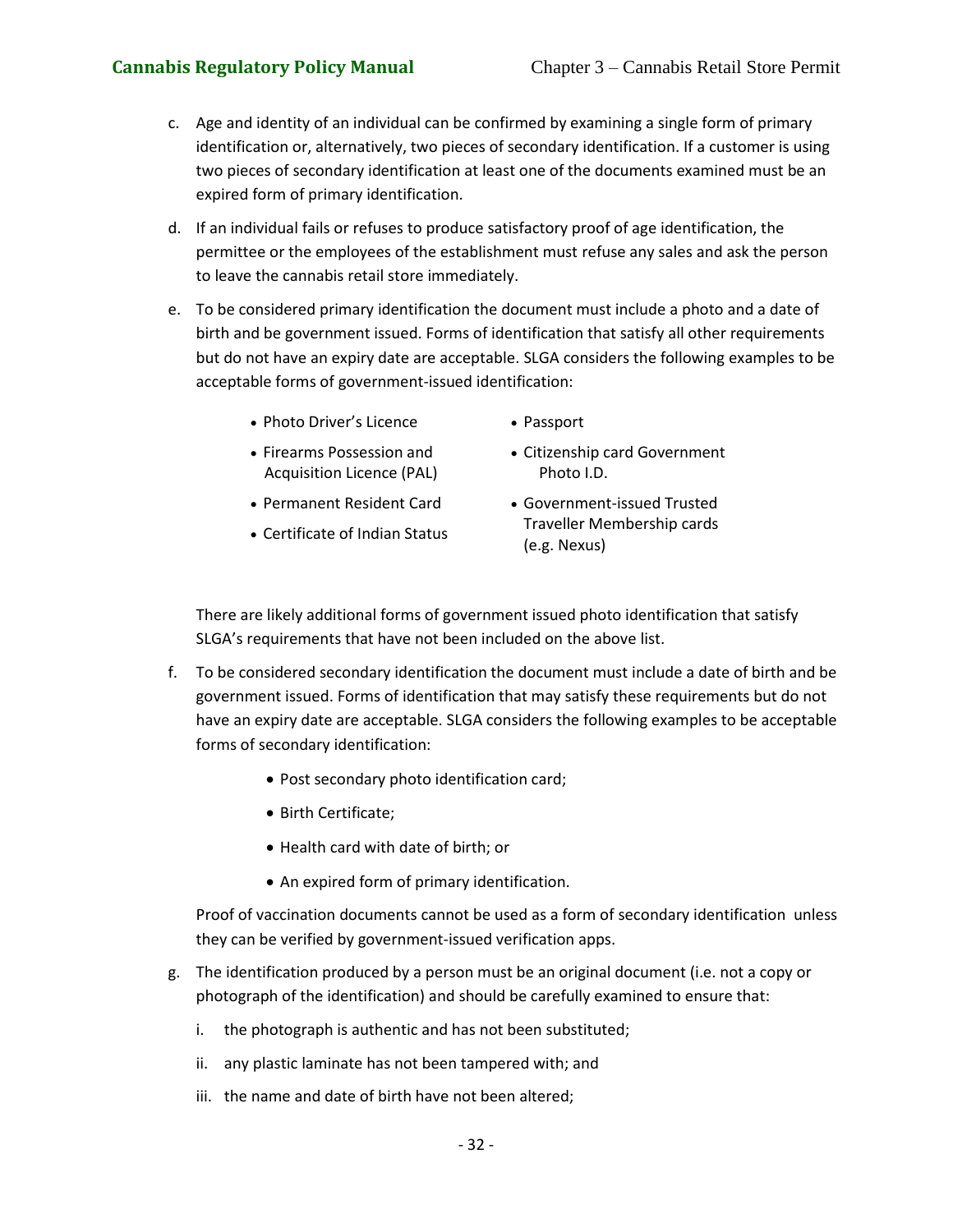- iv. the authenticity of the document is verified by comparing it to a known legitimate piece of identification. For example, compare an individual's driver's licence with your own driver's licence.
- h. A cannabis retail store permittee or the employees of a retail establishment should request a secondary form of identification if they have any concerns about the identification provided by the retail customer. A secondary form of identification should be requested if the photo is dated or not obviously identifiable as the person providing proof of age.
- i. For SLGA employees, police officers, or employees of other government agencies entering cannabis retail stores for official purposes employer-provided identification, if available, is sufficient to establish that the individual is not a minor and can remain in the cannabis retail store.
- <span id="page-33-1"></span><span id="page-33-0"></span>8. Hours and Days of Operations
	- a. Maximum Hours and Days of Cannabis Sale
		- i. A cannabis retail store permittee may open the retail store every day for cannabis sale.
		- ii. Subject to clause iii, cannabis may be sold or delivered only within the maximum regulated hours for the sale of cannabis and cannabis accessories:
			- Daily, 8:00 a.m. to 3:00 a.m. of the following day;
			- On December 31, 8:00 a.m. to 3:30 a.m. on the following day.
		- iii. The cannabis retail store permittee must comply with all applicable federal, provincial or municipal legislation, by-laws and regulations governing the hours of operation of retail store premises. In particular, cannabis retail store permittees must comply with more restrictive hours of operations for the cannabis retail store permittees if established by the municipality.
	- b. Minimum Operating Days and Hours
		- i. A cannabis retail stores must provide in-person retail sales to the public a minimum of 6 hours a day for 5 days a week.
		- ii. SLGA may grant exemptions to minimum operating hours requirements based on local market conditions or cannabis availability. Cannabis retail stores permittees must obtain authorization before reducing hours during which in-person retail sales are provided.
- <span id="page-33-3"></span><span id="page-33-2"></span>9. Product Knowledge
	- a. Retail customers may only be provided with promotional information and product knowledge information that is compliant with the advertising and promotions provisions in the *Cannabis Act* (Canada).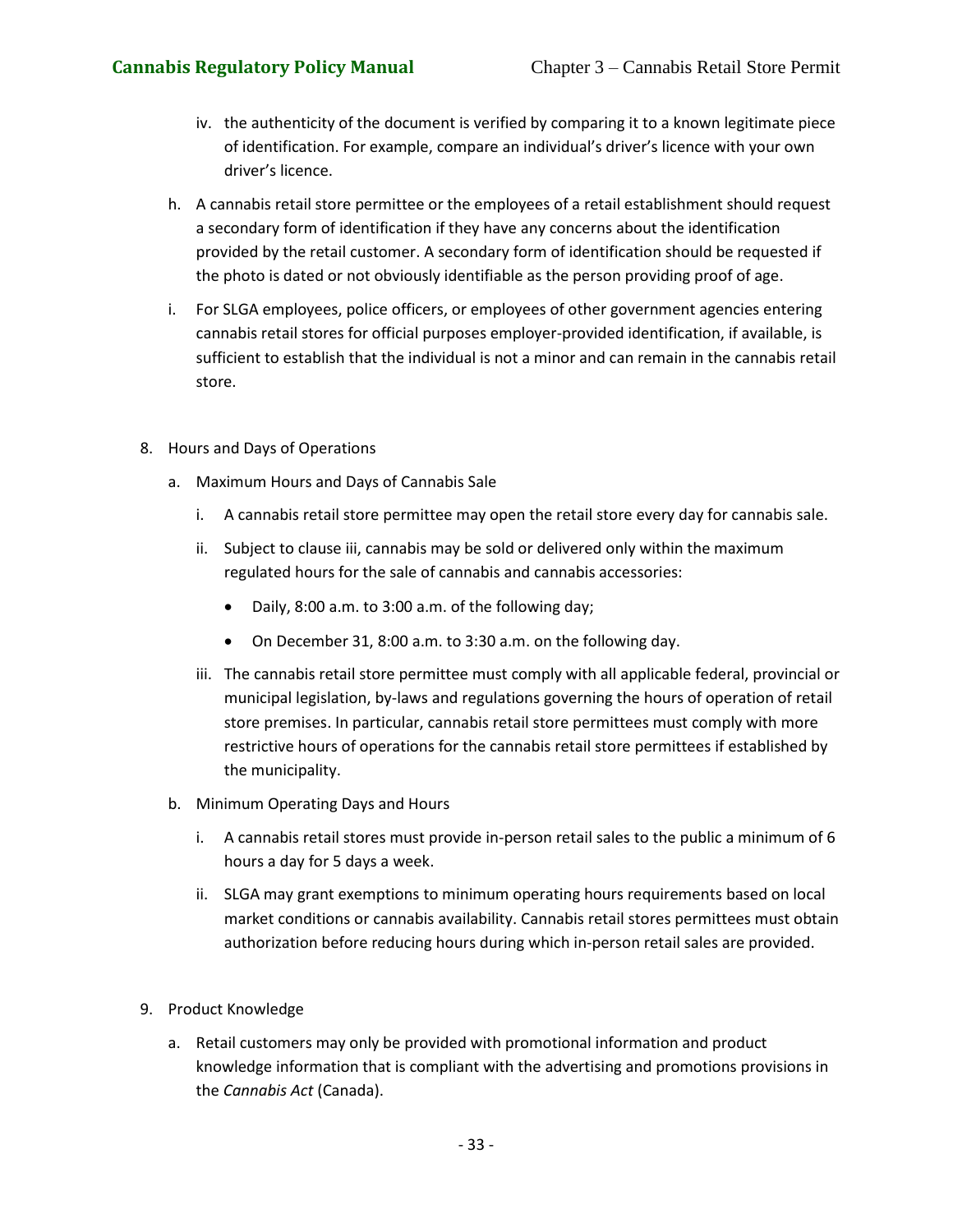- b. Cannabis retail store permittees may provide cannabis retail store employees with product knowledge sessions at which product knowledge information is shared with employees.
- c. Cannabis retail store permittees may provide cannabis retail store employees with cannabis samples for the purpose of evaluating cannabis products or increasing product familiarity among cannabis retail store employees.
- d. Cannabis retail store permittees may provide cannabis and cannabis accessory samples and information at no charge to cannabis retail store employees for the purposes of making purchasing decisions or enhancing product knowledge.
- e. All cannabis samples provided to cannabis retail store employees must be provided in unopened original packaging for consumption off-site in a private location.
- <span id="page-34-0"></span>10. Promotional Events Open to the Public
	- a. Cannabis retail store permittees may participate in trade shows or promotional events open to the public at which no cannabis is displayed only if:
		- i. The area in which the promotional activities are taking place are age restricted by law;
		- ii. Promotional materials, including brand elements, are not visible from areas that are not age restricted by law; and
		- iii. All promotional activities are compliant with all federal and provincial legislative and regulatory obligations.
- <span id="page-34-1"></span>11. Cannabis Trade Shows at which Cannabis is Displayed
	- a. Cannabis retail store permittees may only participate in trade shows at which cannabis is displayed if:
		- i. the location is a location in which minors are not permitted by law; and
		- ii. attendance at the trade show is limited to:
			- 1. cannabis retail store permittees or their employees, agents or contractors,
			- 2. cannabis wholesale permittees or their employees, agents or contractors;
			- 3. businesses providing services to cannabis permittees or their employees, agents or contractors;
			- 4. federal cannabis licensees or their employees, agents, or contractors; or
			- 5. representatives of municipal, provincial or federal governments or regulators.
	- b. All cannabis present at industry-focused trade shows must be accounted for through personal possession limits (i.e. no more than 30 g or equivalent of cannabis per vendor representative present).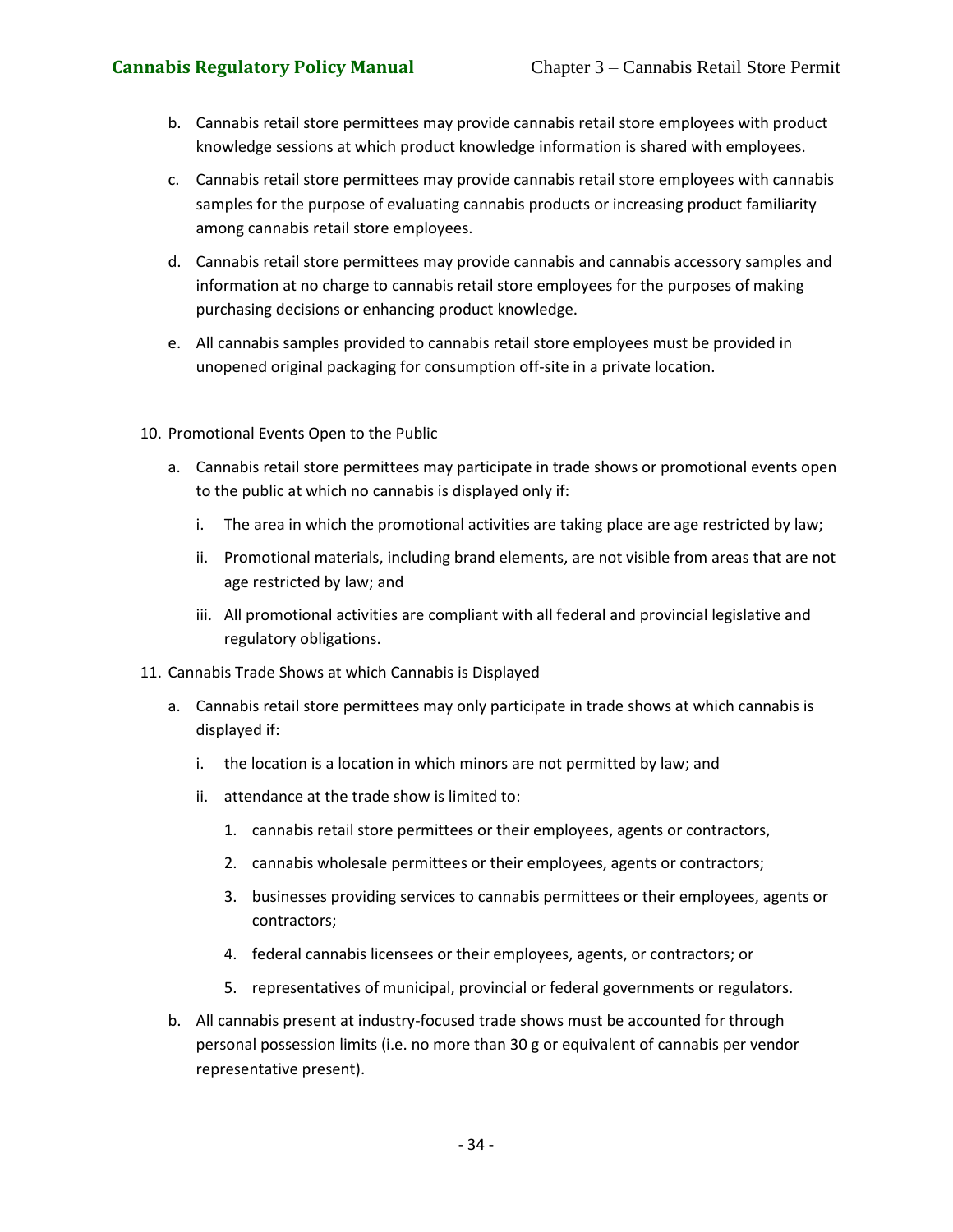- c. All promotional activities must be compliant with federal and provincial legislative and regulatory obligations.
- <span id="page-35-1"></span><span id="page-35-0"></span>12. Product Offerings and Pricing
	- a. Product Source

All cannabis products offered for sale in a cannabis retail store must be cannabis legally sourced through an approved supplier. Approved suppliers are:

- Saskatchewan cannabis retail store permittees;
- Saskatchewan cannabis wholesale permittees; or
- Federal cannabis licensees registered with SLGA.

It is illegal for a cannabis retail permittee to offer for sale cannabis that was not purchased from an approved source. Unapproved sources include, but are not limited to, home growers, unlicensed cultivators, designated growers under the federal medical cannabis program, wholesalers and retailers located outside of Saskatchewan, and federal cannabis licensees that are not registered with SLGA to supply the Saskatchewan market. The Cannabis Licensing and Inspections Branch can confirm whether or not a business is an approved supplier.

- <span id="page-35-2"></span>b. Product Standards
	- i. Product Types
		- 1. Permittees may sell the following classes of cannabis only:
			- Dried cannabis;
			- Cannabis oil;
			- Fresh cannabis;
			- Cannabis plants;
			- Cannabis plant seeds;
			- Edible cannabis;
			- Cannabis extracts; and
			- Cannabis topicals.
		- 2. Permittees may not modify or open cannabis products before they are sold (for example, harvesting flowers from cannabis plants and selling the flowers as either dried or fresh cannabis).
	- ii. Product Packaging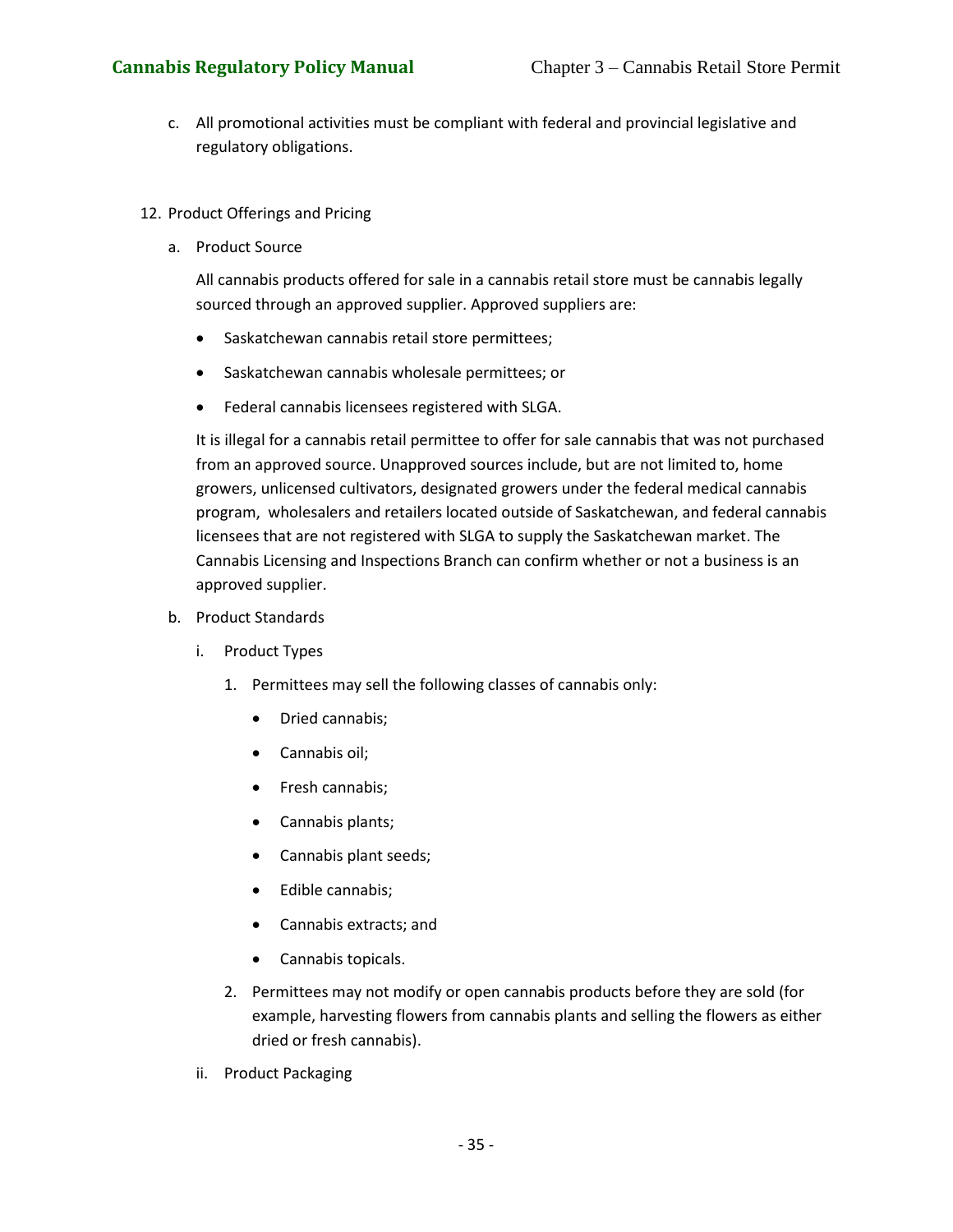- 1. All cannabis products must be sold as packaged for final sale by federally licensed processors and sealed with Saskatchewan excise stamps (unless the products qualify for the low-THC excise exemption). Packaging standards are federally regulated by the *Cannabis Act* (Canada) and the *Cannabis Regulations* (Canada).
- 2. Permittees are prohibited from modifying packages and from selling packages that have been opened.
- iii. Product Labelling
	- 1. All products must comply with the *Cannabis Act* (Canada) and all applicable Provincial and Federal legislation, regulations, and by-laws pertaining to label standards, promotions, advertising, package sizes, and case markings.
	- 2. SLGA does not establish standards for case markings.
- iv. Product Quality
	- 1. The cannabis retail store permittee must comply with any quality assurance policies implemented by SLGA. As of the date of publishing, quality assurance policies have not been specified.
	- 2. The cannabis retail store permittee must accept returns of cannabis and cannabis accessories that are subject to recalls issued by the manufacturer, supplier, Health Canada, or SLGA.
	- 3. The cannabis retail store permittee must not sell cannabis or cannabis accessories that are subject to recalls initiated by the federally licensed processor, manufacturer, supplier, Health Canada, or SLGA.
	- 4. The cannabis retail store permittee must comply with all Health Canada reporting requirements regarding returns and complaints related to product quality and adverse reactions.
- c. Maximum Quantity Sold
	- i. In a single transaction, cannabis retail store permittees may sell no more than 30 grams of dried cannabis, or its equivalent, to a retail customer. *See Appendix: Cannabis Equivalencies & Maximum Sales Limits for more information.*
	- ii. In a single transaction, cannabis retail store permittees may sell no more than 4 cannabis plants to a retail customer.
	- iii. 1 gram of dried cannabis is equivalent to:
		- 5 grams of fresh cannabis;
		- 15 grams of solids containing cannabis;
		- 70 grams of non-solids containing cannabis;
		- 0.25 grams of cannabis concentrates; or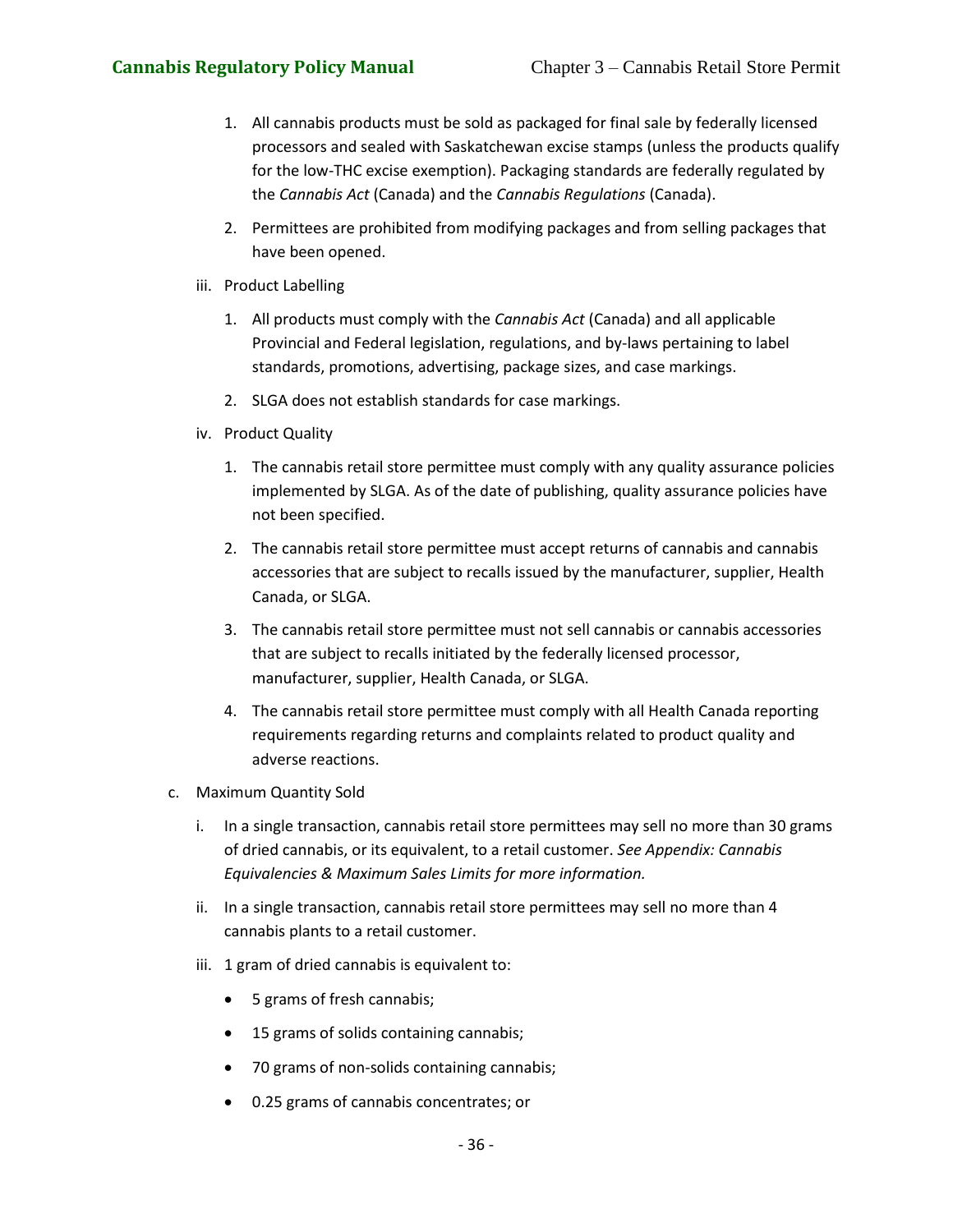- 1 cannabis plant seed.
- d. Product Pricing
	- i. Permittees may set their own retail and wholesale prices. Retail pricing must comply with any SLGA Social Reference Price policies.
- e. Social Reference Pricing
	- i. SLGA has the authority to establish minimum retail prices for cannabis products. As of the date of publishing, no minimum retail price has been set.
- f. Display of Packaged Products
	- i. Cannabis and cannabis accessories must not be sold or distributed via a self-service display.
	- ii. All cannabis and cannabis accessories displayed in a customer area must be accessible only by authorized staff (for example, contained in a locked display case or from a glassed-in counter display to which only staff have access).
	- iii. Cannabis retail store permittees must ensure that cannabis and cannabis accessories in a cannabis retail store are not visible to minors.
	- iv. During any hours that the store is not in operation, all cannabis on the store premises other than edible cannabis and cannabis samples stored according to subsection 12(g) below must be stored in a secure cannabis storage area as outlined in *Appendix: Facility Security*.
	- v. During any hours that the store is not in operation, edible cannabis may be stored outside a secure cannabis storage area. In a Type 2 integrated store, edible cannabis must be stored in locked and immobilized containers or locked refrigeration units within the retail area if they are not stored securely according to the standards outlined in *Appendix: Facility Security*.
- g. Display of Product Samples
	- i. Cannabis retail store permittees may display cannabis that the retailer has removed from its original packaging for customers to view and smell, under the following conditions:
		- 1. The displayed product cannot be touched or otherwise directly handled by retail customers. Display units must be sealed or otherwise closed to prevent direct access to cannabis by a retail customer.
		- 2. The displayed product is secured against loss. Tethers or RFID tags and receivers are two examples of mechanisms that can be used to secure against loss.
		- 3. The displayed cannabis cannot be sold, and must either be returned to the supplier or destroyed.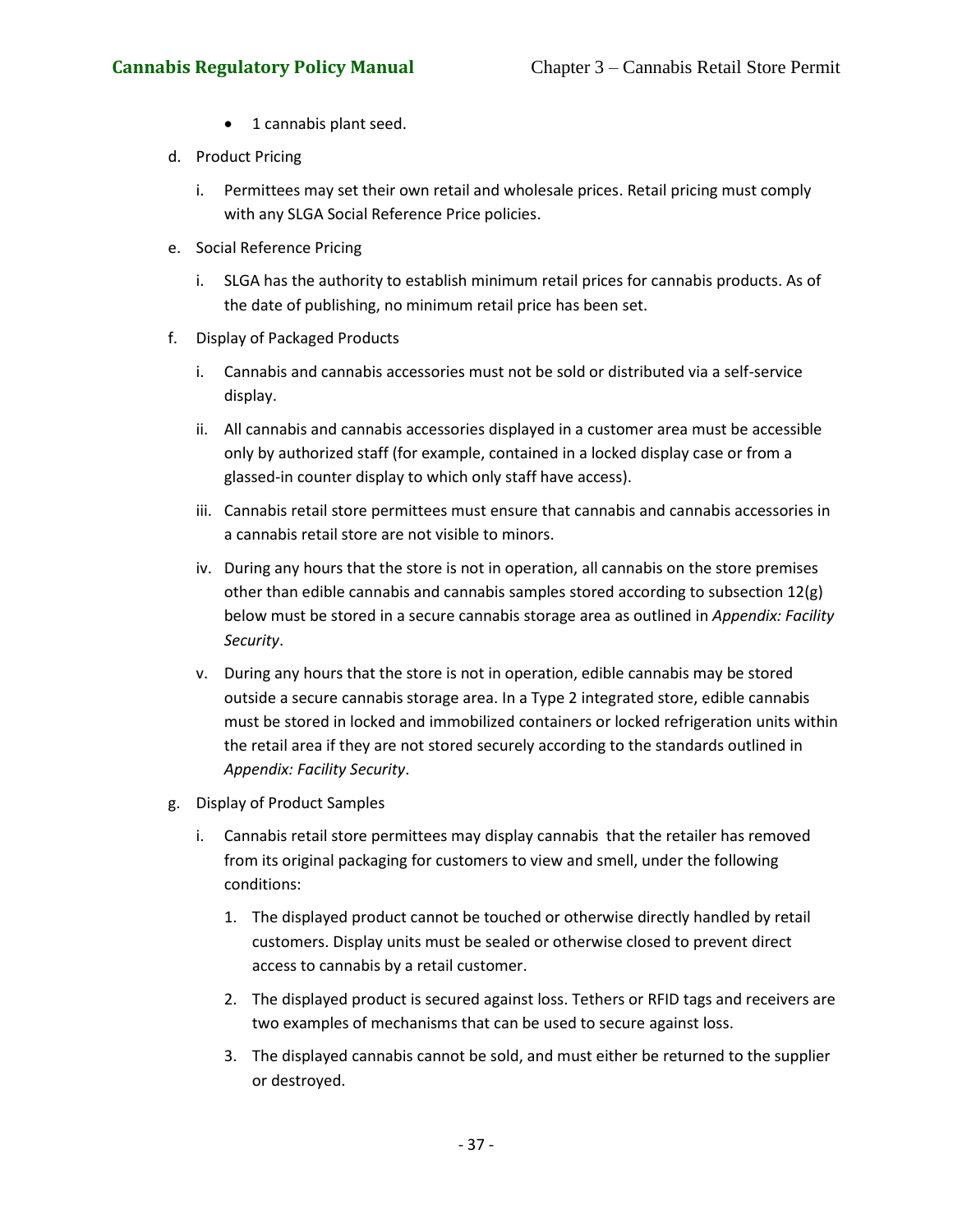- ii. Containers for displaying product may carry product information and brand preference information in compliance with the *Cannabis Act* (Canada).
- iii. Cannabis retail store permittees may not display flowering or budding cannabis plants.
- iv. Cannabis retail store permittees may display non-functional vape cartridges and batteries so that consumers can touch and examine these items.
- v. All displays of product samples must be compliant with the *Cannabis Act* (Canada) and *The Cannabis Control (Saskatchewan) Act*.
- vi. Cannabis retail store permittees may store cannabis product samples in the retail area during hours when the cannabis retail store is not in operation. In a Type 2 integrated store, samples may be stored in a secured display room or stored securely according to the standards outlined in *Appendix: Facility Security*.
- h. Cannabis Accessories
	- i. Cannabis accessories are defined under the *Cannabis Act* (Canada) and *The Cannabis Control (Saskatchewan) Act* as items that are intended to be used in the consumption of cannabis and may be sold in a cannabis retail store. Cannabis accessories are subject to the same restrictions around advertising, promotions, display, accessibility and visibility as cannabis products themselves.
	- ii. Cannabis retail store permittees must ensure that all cannabis accessories sold in the cannabis retail store comply with the *Cannabis Act* (Canada) and all applicable Provincial and Federal legislation, regulations, and by-laws pertaining to label standards, safety standards, advertising, package sizes, case markings and display.
	- iii. Cannabis retail store permittees must ensure that cannabis accessories are not accessible in self-service displays.
	- iv. Cannabis retail store permittees may not sell any materials intended for uses contrary to the *Cannabis Act* (Canada) or *The Cannabis Control (Saskatchewan) Act*. **Prohibited cannabis accessories include, for example, organic solvents (including large-volume butane canisters) or other products or equipment typically associated with the extraction of cannabinoids through the use of organic solvents.**
	- v. Cannabis retail stores cannot sell any cannabis accessories that contain tobacco or nicotine.
	- vi. Cannabis retail stores cannot sell cannabis accessories that, in SLGA's opinion, may encourage the overconsumption of cannabis, the consumption of illicit cannabis, or the consumption of cannabis by minors.
	- vii. SLGA retains the ability to further restrict which cannabis accessories can be sold at cannabis retail stores.
- i. Cannabis Ancillary Items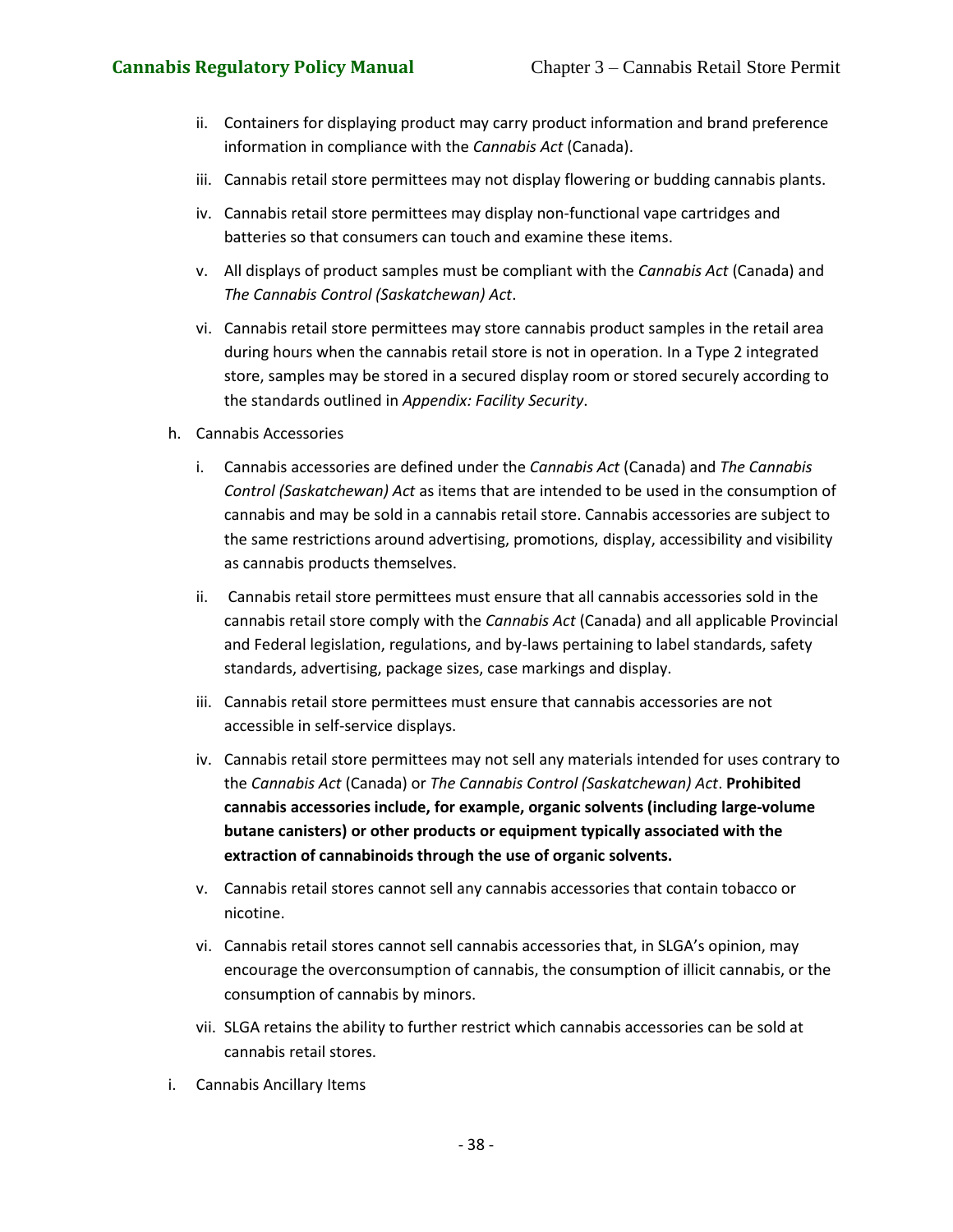- i. Cannabis ancillary items are defined by SLGA, and may be sold in a cannabis retail store.
- ii. Ancillary items must directly relate to cannabis. Examples of acceptable products include cannabis cookbooks, cannabis magazines, branded or themed apparel, cultivation equipment, or home extraction equipment. Examples of products not considered ancillary items include any tobacco products, alcoholic beverages, hemp products (that do not otherwise fit into a category of products that can be sold), lottery tickets, snack foods and beverages, and organic solvents.
- iii. Cannabis retail stores cannot sell ancillary items that, in SLGA's opinion, may encourage the overconsumption of cannabis, the consumption of illicit cannabis, or the consumption of cannabis by minors.
- iv. SLGA may adopt further guidelines that restrict the volume and/or types of ancillary items a cannabis retail store may carry.
- j. Gift Cards
	- i. Cannabis retail store permittees may sell gift cards to be redeemed for cannabis, cannabis accessories, or cannabis ancillary items in cannabis retail stores.
	- ii. Cannabis retail store permittees must sell gift cards for the face value of the gift card and may not provide free or discounted gift cards.
- k. Tipping
	- i. Tipping is not allowed in cannabis retail stores.
- l. Non-retail Sales
	- i. Cannabis retail store permittees may sell cannabis products to other cannabis retail store permittees.
	- ii. Cannabis retail store permittees are not permitted to sell cannabis to cannabis wholesale permittees or registered LPs.
	- iii. Records of sales to other cannabis retail permittees must identify the purchasing permittee in addition to the information generally required on all cannabis sales.
- m. Special Occasion Permits
	- i. Cannabis retail store permittees may conduct promotional activities at an event that is subject to a minors-prohibited Special Occasion Permit (SOP). An SOP will be issued only if the event and premises meet all of the requirements laid out in the Special Occasion Permit: Policy Manual. A SOP will not be issued for a cannabis retail store permitted premises.
	- ii. Cannabis promotional activities that take place at an SOP event must comply with all legal and regulatory requirements to which a cannabis retail store permittee is subject.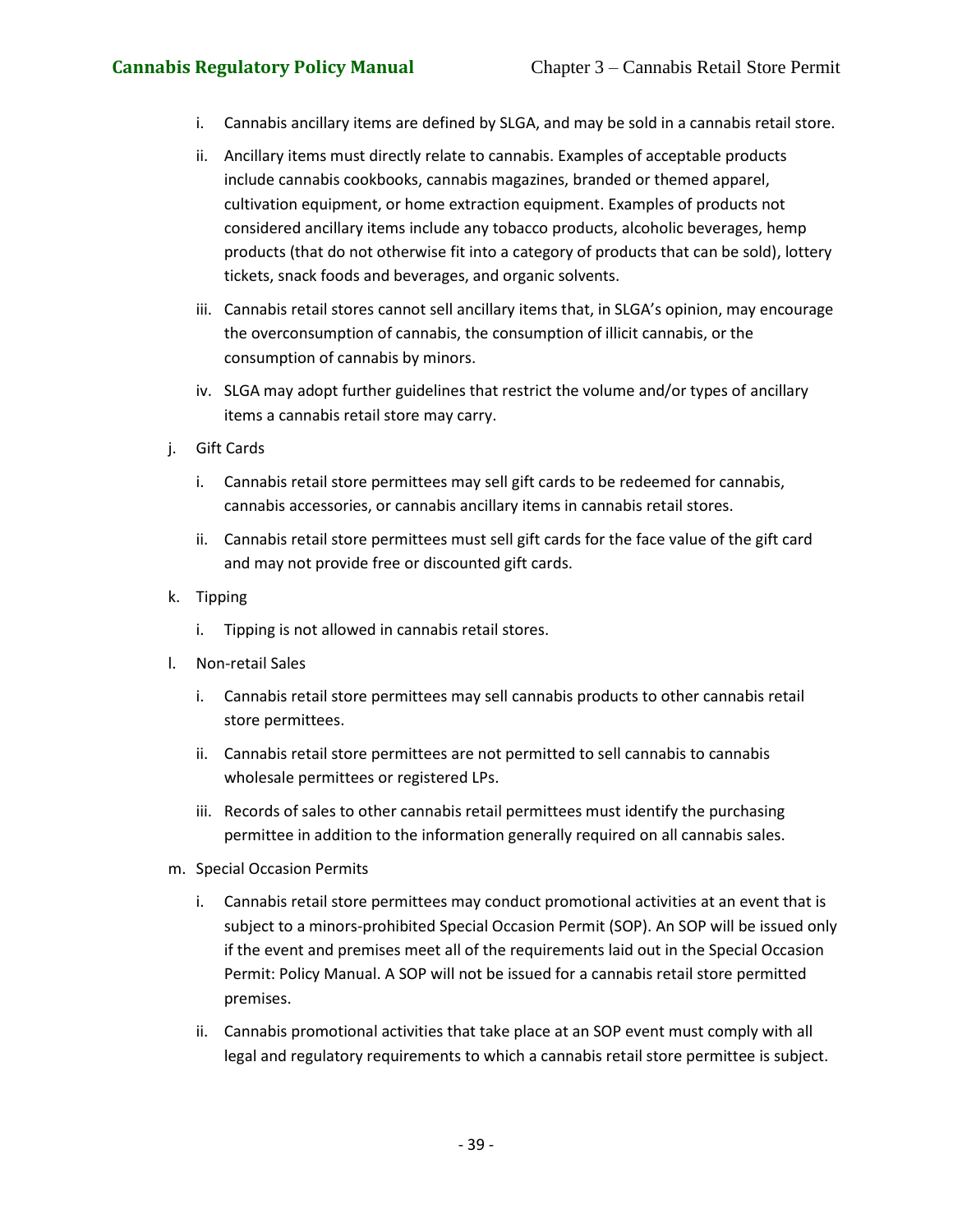- 13. Online, Phone and Fax Orders
	- a. Cannabis retail store permittees may take orders online, by phone, or by fax for cannabis, cannabis accessories, or cannabis ancillary items to be delivered to the customer.
	- b. Orders for delivery must be delivered by a common carrier, cannabis retail store employee, or liquor home delivery special use permittee. Orders must be delivered in accordance with Subsection 14 - Delivery below.
	- c. Orders for pick-up may be picked up only at the retail store address listed on the permit.
	- d. Each sale transaction must not exceed 30 grams of dried cannabis or the equivalent, as defined in Subsection 12(c) above. For online sales, this means that each sale transaction of no more than 30 grams must be shipped separately.
	- e. All sales made online, by phone or by fax, and any related deliveries, must be made only to persons located in Saskatchewan.
	- f. All sales, including deliveries, must take place within Saskatchewan and must comply with any relevant municipal, provincial, and federal laws.
	- g. Sales made online, by phone or fax, including any websites through which such sales are conducted, must be in compliance with all provincial and federal legal obligations, particularly those outlined in the *Cannabis Act* (Canada).
	- h. All sales made online, by phone or fax must be placed by a retail customer directly with the cannabis retail store permittee. Cannabis retail store permittees are only allowed to accept online orders through the online store owned and operated by the cannabis retail store permittee and are not allowed to process orders initially placed through third-party websites or apps not operated by a cannabis retail store permittee. These restrictions are not intended to prohibit cannabis retail store permittees from using services provided by companies to facilitate their own e-commerce, inventory management and regulatory compliance.
	- i. All cannabis retail store websites and e-commerce platforms must be compliant with all provincial and federal legal obligations, particularly those outlined in the *Cannabis Act* (Canada) regarding advertising and promotions and the requirement to prevent minors from accessing any information about cannabis other than availability and price. Retail websites are subject to regulation by Health Canada under the *Cannabis Act* (Canada).
	- j. Permittees are responsible under federal legislation to ensure that they take reasonable steps to prevent minors from accessing any promotional materials on their website other than factual information about availability and price. Informational and brand preference promotion must be visible only to individuals who are not minors, and may include such things as:
		- i. Informational:
			- Cannabinoid content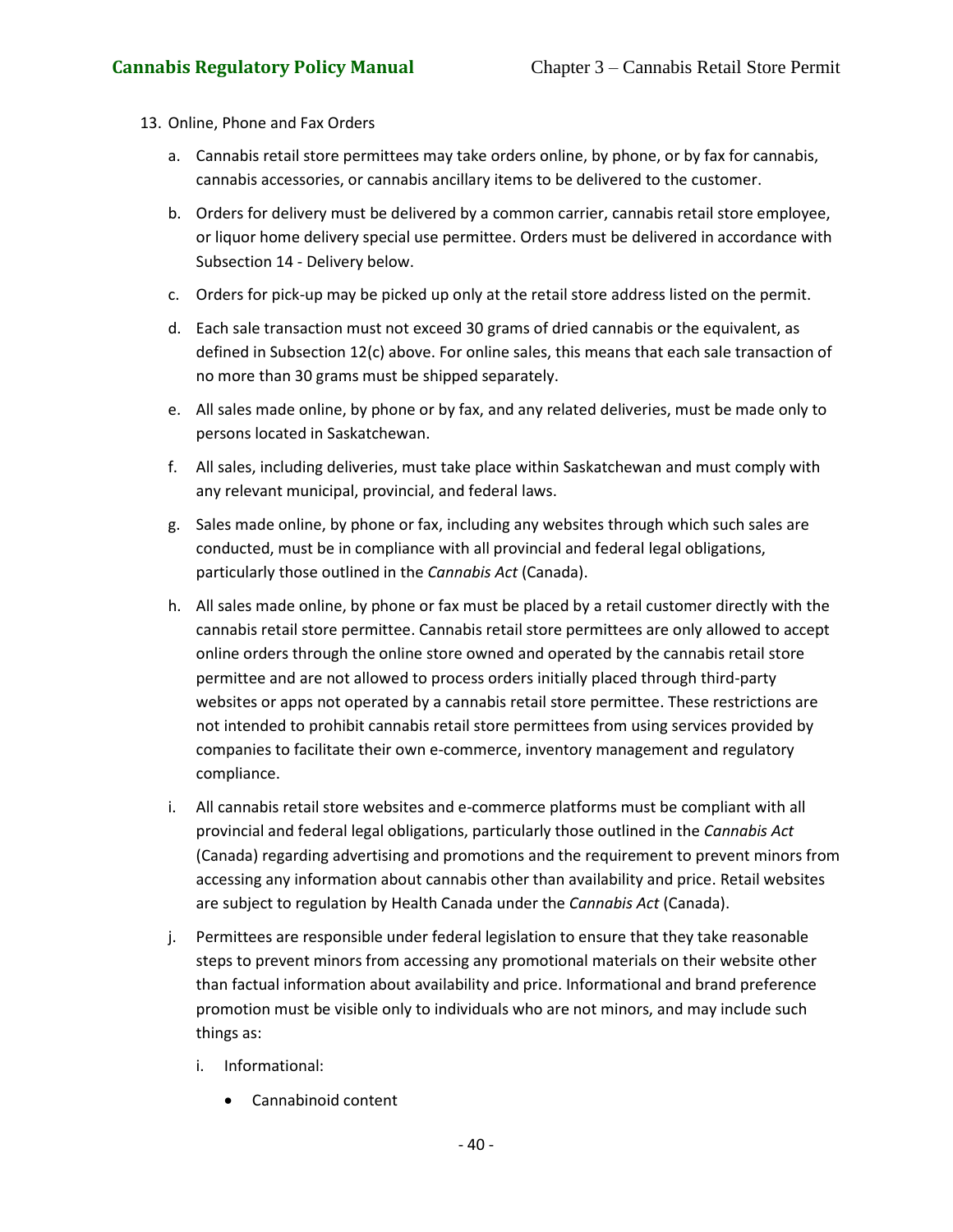- Species or subspecies
- Strain (variety) name
- Terpene profile
- Production methods such as hand-harvested, hand-trimmed, organic
- Price
- Company's contact information
- ii. Brand preference:
	- Brand name
	- Proprietary strain name
	- Trademark
	- Tradename
	- Distinguishing guise
	- Logo
	- Graphic arrangement
	- Slogan
	- Brand production methods

## 14. Delivery

- a. Orders, including any delivery or service fees, must be paid for by the customer before they are sent for delivery.
- b. Orders may be processed for delivery from either the retail store or an approved storage facility listed on the permit.
- c. Delivery must not be completed if the recipient is or appears to be intoxicated.
- d. Before completing a delivery, the delivery person must ensure that the recipient is not a minor. Common carriers are required to demand proof of age for any recipient who appears to be 25 years old or less, while all other delivery persons must demand proof of age from all recipients regardless of apparent age.
- e. Minors cannot be used in any way to deliver cannabis or cannabis accessories, and cannot be present in the delivery vehicle.
- f. Cannabis and cannabis accessories to be distributed by delivery must be packaged to ensure that they are not visible to minors.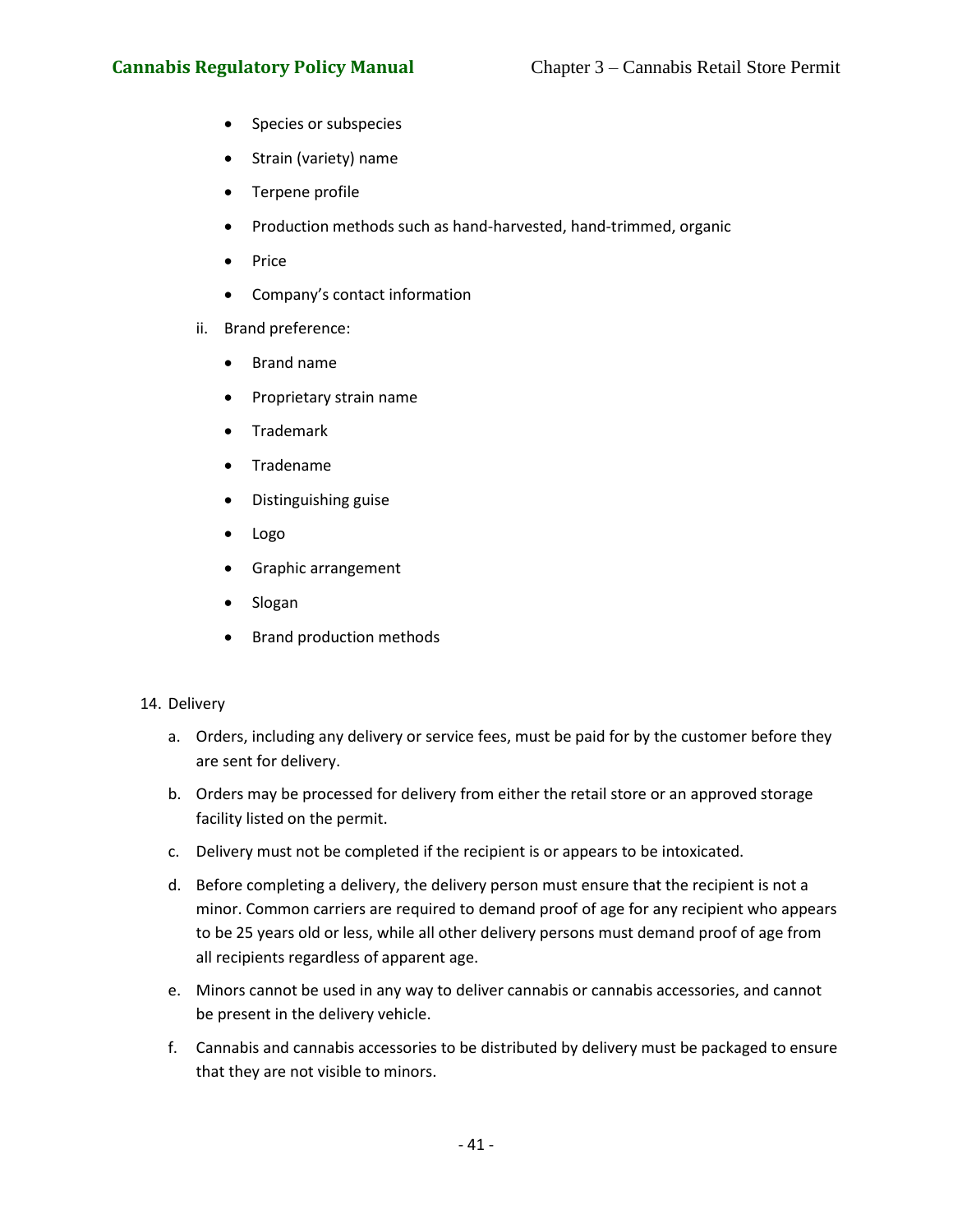- g. The delivery agent must retain a copy of the receipt signed by the recipient confirming delivery.
- h. Cannabis retail store permittees may contract with a common carrier or liquor home delivery permittee to deliver cannabis to retail customers. Permittees are responsible for ensuring that the delivery company complies with all applicable legislation, regulations, policies, and terms and conditions related to cannabis promotions, sales, and delivery.
- i. A common carrier or liquor home delivery company delivering cannabis on behalf of a cannabis retail store permittee may not independently solicit or facilitate cannabis orders (e.g. the delivery agent must not have a website or app that either accepts orders for cannabis or cannabis accessories, that directs potential customers to cannabis or cannabis accessory retailers, or that in any way facilitates cannabis or cannabis accessory orders).
- j. If a cannabis retail store permittee becomes aware that deliveries made by common carriers or liquor home delivery special use permittees are not being delivered according to these standards the cannabis retail store permittee must immediately notify SLGA and cease using that entity to conduct deliveries until the necessary changes have been made to ensure compliance.
- k. For the purposes of retail cannabis delivery, a common carrier is defined as a business that provides merchandise transportation services to the general public in compliance with all applicable laws and regulations governing commercial transportation in Saskatchewan. Examples of business that would be considered common carriers include but are not necessarily limited to national and local courier companies, postal services, and shipping companies. Examples of businesses that would not meet the definition of common carrier include restaurants, flower shops, and other businesses providing delivery of their own products and services, as well as specialized businesses that focus on a specific industry, like food delivery. Businesses that provide liquor home delivery service under authority of a special use liquor permit issued by SLGA are not considered common carriers but are eligible to contract with cannabis retailers to provide cannabis delivery services as per Section 3- 7(1)(c) of *The Cannabis Control (Saskatchewan) Regulations*. Questions about whether a particular business meets SLGA's definition of a common carrier should be addressed to [cannabisinquiries@slga.gov.sk.ca.](mailto:cannabisinquiries@slga.gov.sk.ca)

## 15. Repealed

## 16. Social Responsibility Initiatives

a. Cannabis retail store permittees shall distribute a print copy of Health Canada's *Consumer Information – Cannabis* document with each cannabis sale. Cannabis suppliers are obligated to provide a copy of this document for each unit of cannabis in an order unless the cannabis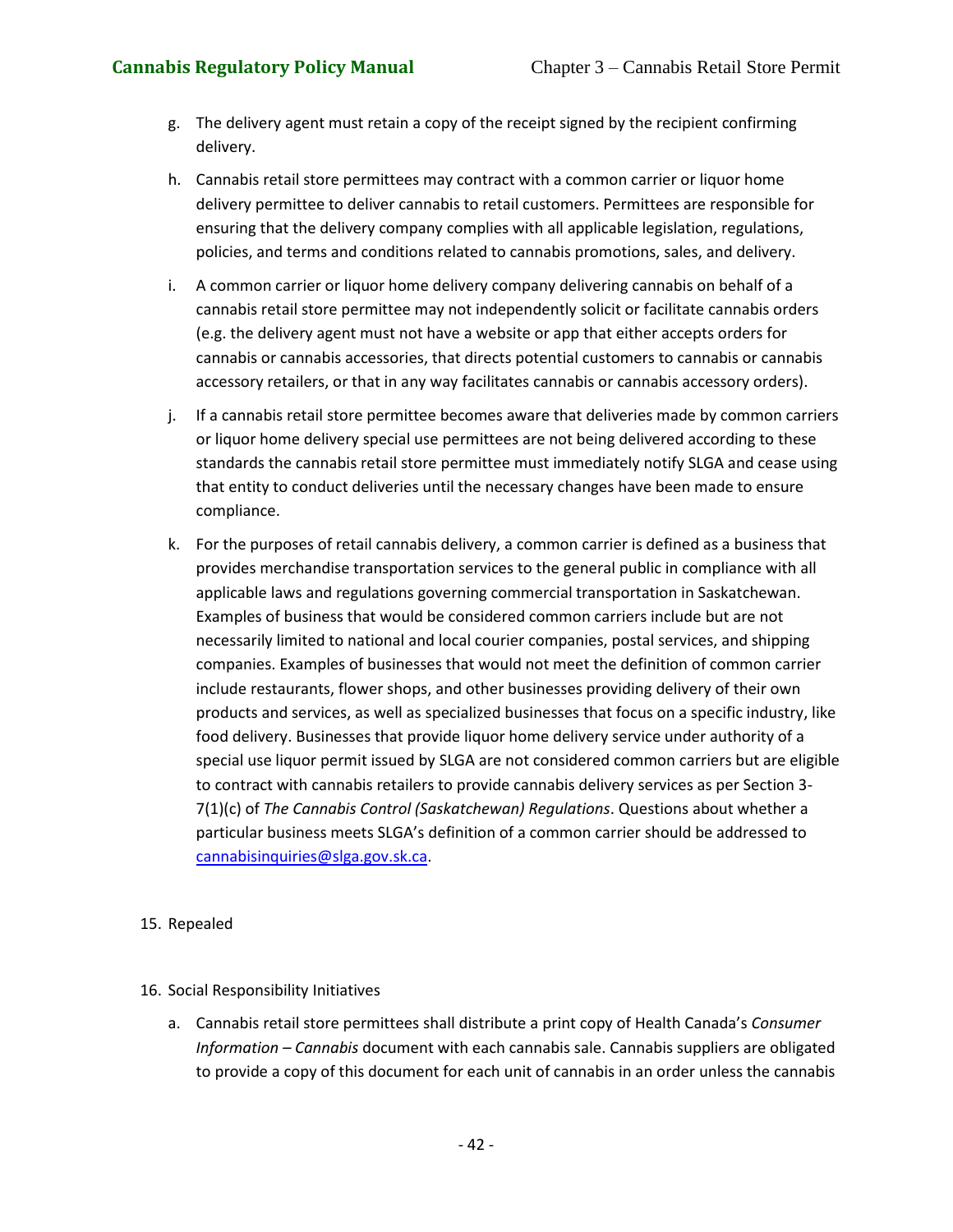retail store permittee provides written confirmation that copies of the document will be independently sourced by the cannabis retail store permittee.

- b. Cannabis retail store permittees making cannabis sales to other cannabis retail store permittees must provide a print copy of Health Canada's *Consumer Information – Cannabis*  document with each unit of cannabis sold unless the purchasing cannabis retail store permittee provides written confirmation that copies of the document will be independently sourced.
- c. Cannabis retail permittees shall display or distribute any responsible use materials or campaigns that are, from time to time, developed or mandated by SLGA.
- d. Every person employed in the sale and service of cannabis in the cannabis retail store must successfully complete the CannaSell SK: Responsible Cannabis Sales training program before selling or providing services related to cannabis or cannabis accessories in a cannabis retail store. *See Appendix: CannaSell SK Responsible Cannabis Sales for more information about the mandatory training program.*
- 17. Waste Disposal Cannabis Products
	- a. The destruction of cannabis must be witnessed by a cannabis enforcement officer and completed to their satisfaction.
	- b. Cannabis is considered to be destroyed when it is altered or denatured to such an extent that its consumption and propagation is rendered impossible or improbable. For example, cannabis mixed and shredded 50/50 with organic compost would be considered to be denatured.
	- c. Within 30 days of coming into possession of cannabis that must be destroyed the cannabis retail permittee must contact the Cannabis Licensing and Inspections Branch to schedule a supervised destruction with a cannabis enforcement officer.
	- d. Destruction must be documented, including an itemized description of the cannabis destroyed, the method of destruction, the date on which the destruction occurred, and the identity of the individual conducting the destruction and the cannabis enforcement officer, and an attestation by the these individuals confirming the accuracy of the report.
	- e. All cannabis waste that has been destroyed must be disposed of in compliance with all local, provincial, and federal legal requirements relating to waste disposal.

## 18. Returns to Retailer

Permittees may accept returns of opened and unopened cannabis product from customers.

a. Returns – Saleable Cannabis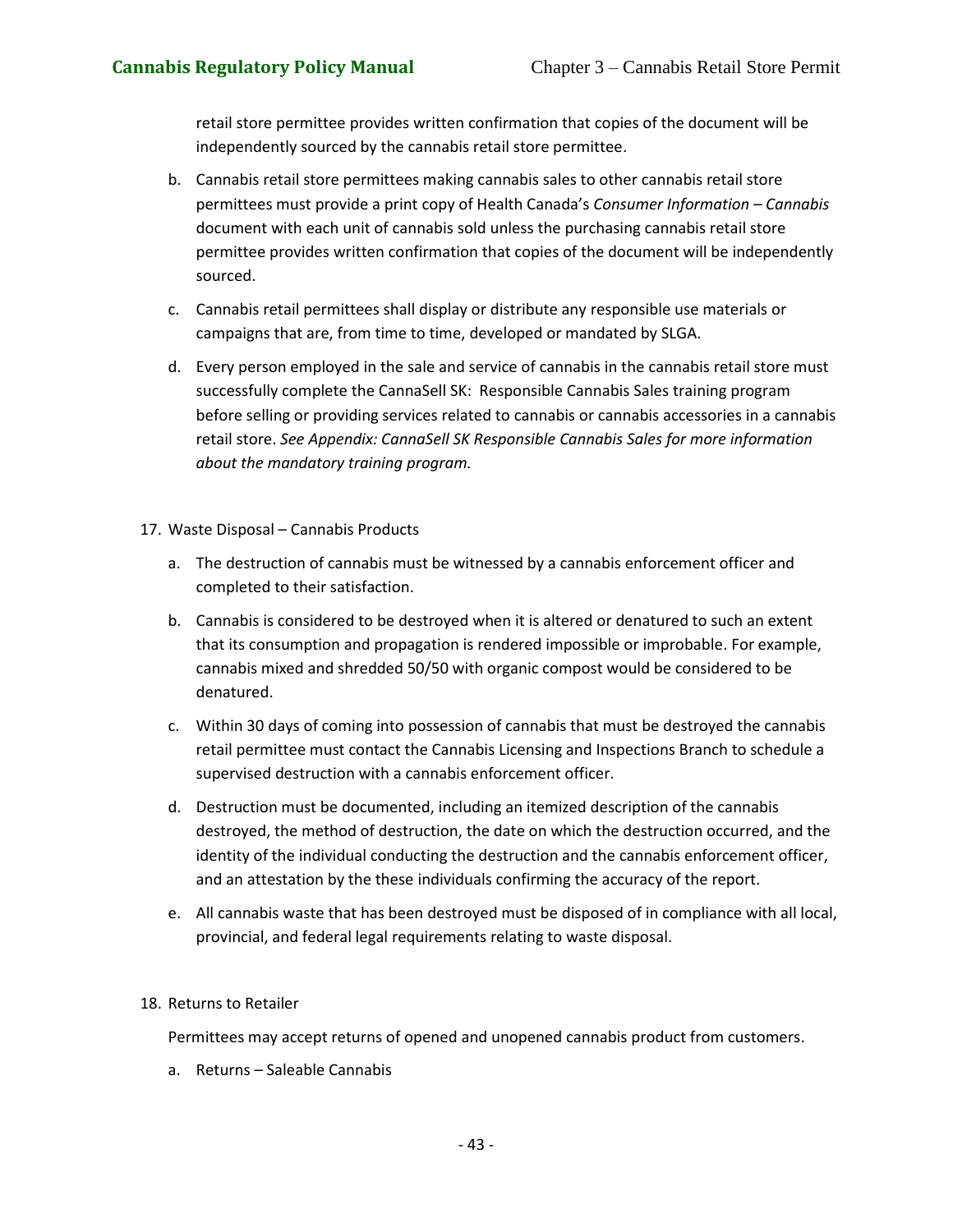- i. Cannabis retail store permittees may accept returns of saleable cannabis. Only product that is returned in a sealed package with the Saskatchewan excise stamp intact is considered saleable.
- ii. Returned cannabis in saleable condition may be re-sold by the cannabis retail store permittee.
- iii. Cannabis retail store permittees are not obligated to re-sell cannabis that is considered saleable, in which case it must be treated as non-saleable product and either returned to the supplier or destroyed.
- b. Returns Non-saleable Cannabis
	- i. Cannabis retail store permittees must accept returns of cannabis subject to a recall or that are otherwise defective.
	- ii. Returned cannabis that is open, stale-dated, subject to a recall or otherwise known to be defective must not be re-sold by a cannabis retail store permittee.
	- iii. Cannabis retail store permittees may decide to accept returns of open products that are open but not stale-dated, subject to a recall or otherwise known to be defective.
	- iv. All cannabis products that are returned in open packages must be handled in accordance with Subsection 20 - Unsealed Cannabis below.
	- v. Cannabis that is non-saleable but in sealed packages may either be returned to the supplier or destroyed.
- 19. Returns to Suppliers
	- a. Cannabis retail store permittees may return saleable or non-saleable cannabis to suppliers on terms agreed to with the supplier.
	- b. Any unsealed cannabis, including edible cannabis, that is in the cannabis retail store and intended for return to a supplier must be handled in accordance with Subsection 20 - Unsealed Cannabis below.
- 20. Unsealed Cannabis
	- a. When cannabis, including edible cannabis, is removed from a sample display unit, returned by a customer or open for any other reason the cannabis retail store permittee must immediately seal the cannabis in such a way to prevent access to the cannabis without the destruction of the seal.
	- b. The seal enclosing the cannabis must include the date on which the cannabis was sealed and the reason the cannabis was opened.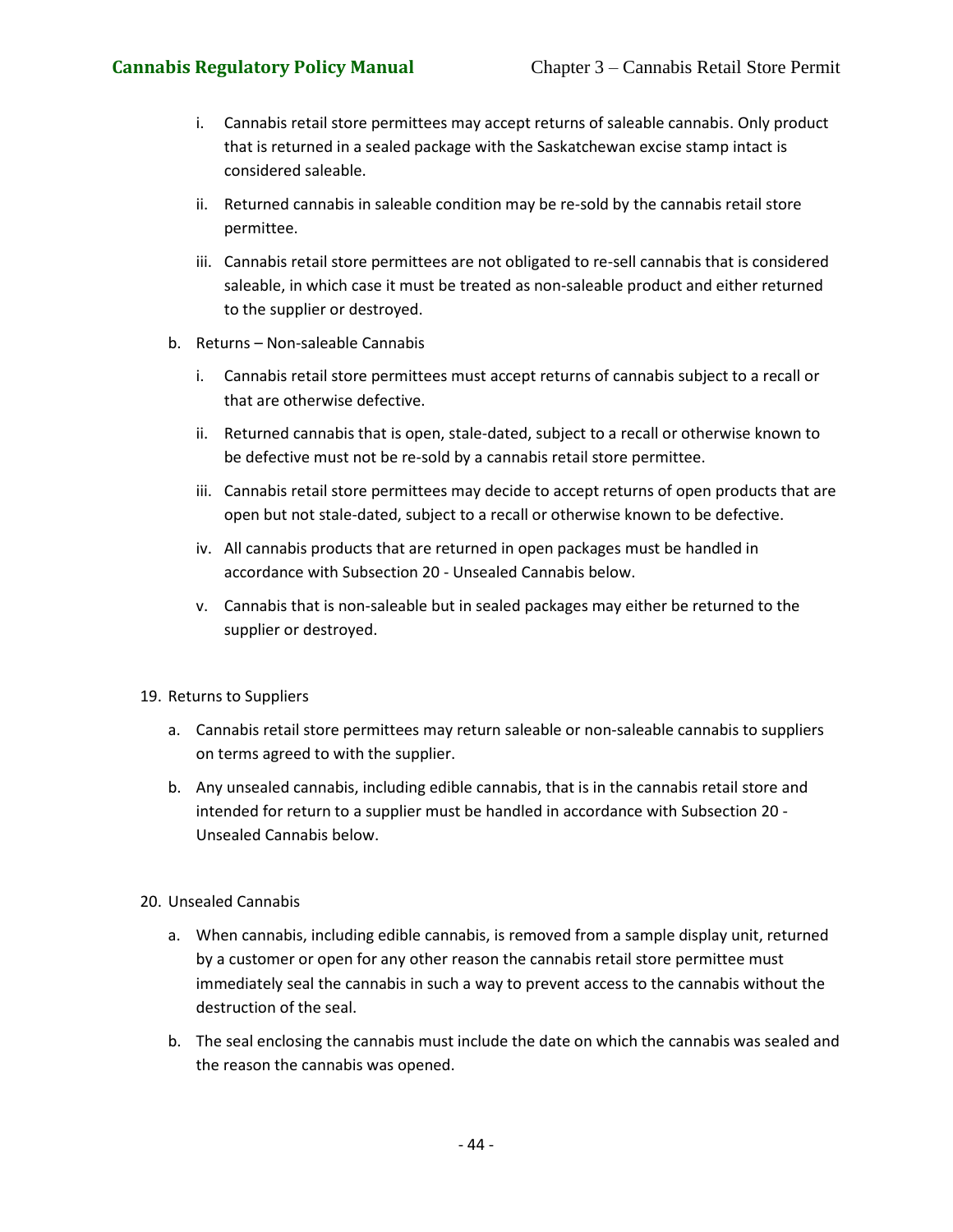- c. In the case of cannabis used for display purposes, each time the package is opened it must be resealed, and the new seal must include the information included on previous seals about the quantity of product in the package and when it was sealed.
- d. All open cannabis must be tracked in the cannabis retail store permittee's inventory management system and included on monthly reports until it is transferred or destroyed.
- 21. Bulk Transportation
	- a. Permittees that are transporting large quantities of cannabis products are required to comply with security requirements established by SLGA. *See Appendix: Cannabis Transportation Security for more information.*
	- b. These requirements do not apply to delivery of cannabis to retail consumers.
- 22. Record-keeping, Inventory Management, and Reporting Requirements
	- a. Cannabis retail store permittees must use inventory management software and hardware systems that are capable of maintaining a real-time inventory of all cannabis in the cannabis retail store and any associated storage facilities. The software used by the cannabis retail store permittee must also be capable of preparing automated monthly inventory and sales reports in a CSV format specified by SLGA. Monthly reports are to be submitted digitally to the Cannabis Licensing and Inspections Branch within five business days of the conclusion of the reporting period. Permittees are also required to provide any other information reasonably required by SLGA. *See Appendix: Cannabis Tracking and Reporting.*
	- b. Permittees must keep detailed records, specific to each cannabis permitted business, of all additions and reductions to inventory as specified by SLGA.
	- c. The cannabis retail permittee shall prepare and keep for a period of not less than two (2) years (or longer as may be required by the Canada Revenue Agency, Health Canada, or Saskatchewan Finance), all original records which would normally be examined by an independent professional accountant in performing an audit of the financial statements for the cannabis retail permit, including:
		- i. Perpetual inventory records;
		- ii. Purchase records and receipts from sales, including cash register tapes or, if applicable, serially numbered sales invoices or registered receipts;
		- iii. Records of returns of cannabis;
		- iv. Records showing the disposition of cannabis removed for any reason except sales from the cannabis retail store inventory, such as return, disposal, or destruction of product; and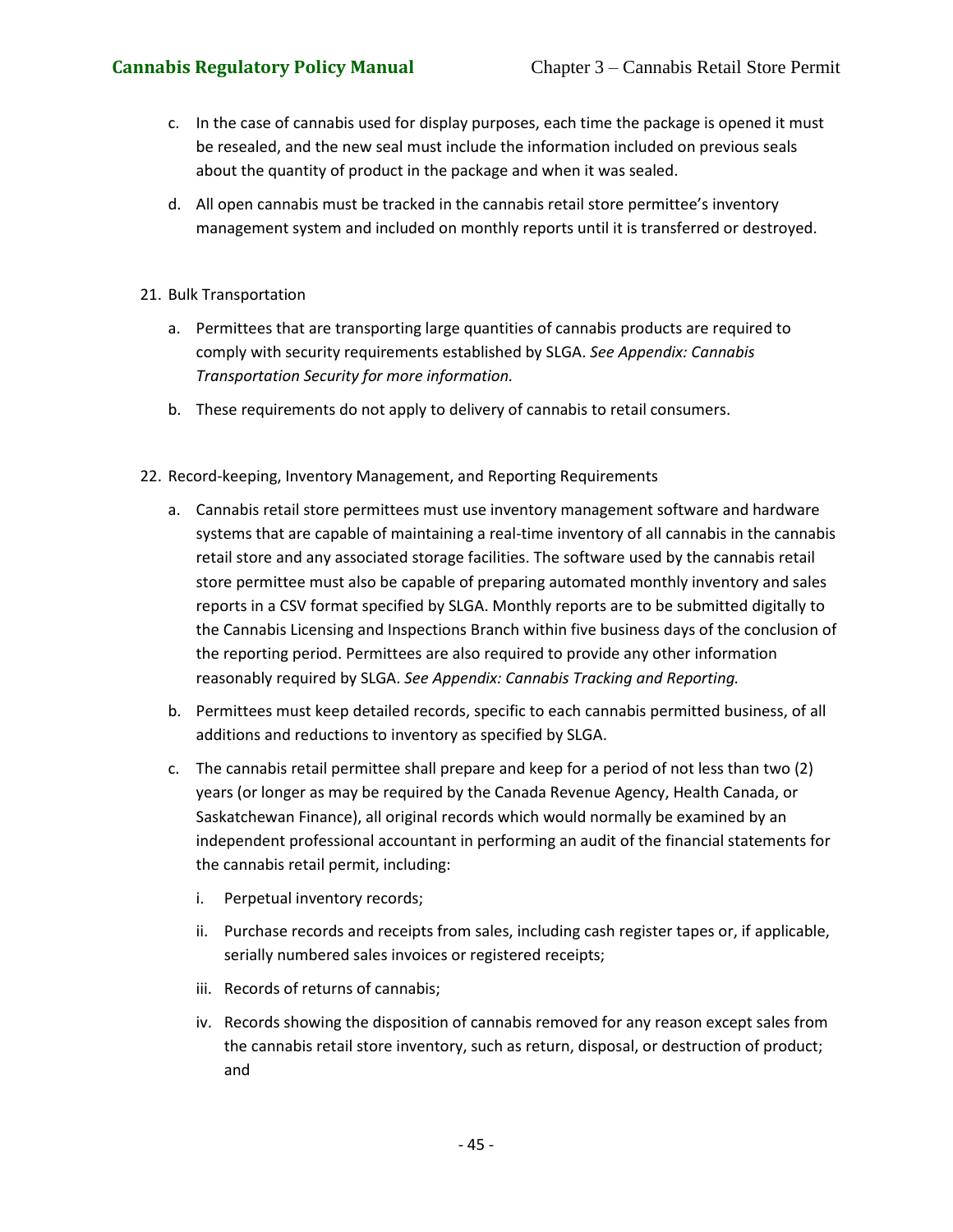- v. Returns showing payments to the relevant authorities of all amounts collected, paid and remitted.
- d. SLGA shall have the right during normal business hours and without prior notice to the cannabis retail store permittee, to inspect or audit, or cause to be inspected or audited the financial books, records, bookkeeping and accounting records, documents or other materials in respect of the cannabis retail store or other relevant premises of the cannabis retail permittee, to check, verify and tabulate records and accounts, and/or to examine accounting records and procedures affecting the determination of records and accounts. The cannabis retail store and cannabis retail store permittee shall be subject to inspections and/or audits by SLGA representatives from time to time to ensure the cannabis retail permittee is in compliance with the *Act, Regulations*, permit terms and conditions and all applicable policies.
- e. On inspection and/or audit, the cannabis retail store permittee shall provide SLGA representatives with all requested documentation and full access to the cannabis retail store permittee's premises, records and accounts, including any off-site warehouse spaces used by the cannabis retail permittee.
- f. Any deviation between the actual inventory and the inventory level projected by the inventory management system must be reported to SLGA with the subsequent monthly report. If known, the reason for the difference must be identified. Cannabis retail store permittees must take steps to ensure the accuracy of the inventory levels as maintained by the inventory management system.
- g. Physical inventory must be reconciled with the records maintained in the inventory management system at least twice annually or more often as directed by SLGA.

## 23. Additional Statutory and Operational Requirements

- a. A cannabis retail permittee must operate the cannabis retail store in accordance with all applicable municipal, provincial and federal laws and regulations. The following information about additional legal obligations is provided for informational purposes only and does not in any way diminish the cannabis retail permittee's responsibility to ensure compliance with all relevant federal, provincial and municipal legal obligations. Additional obligations may include, but are not limited to:
	- i. *The Environmental Management and Protection Act, 2010;*
	- ii. *Food and Drugs Act;*
	- iii. *Cannabis Act;*
	- iv. *Excise Act, 2001;* and
	- v. Municipal bylaws.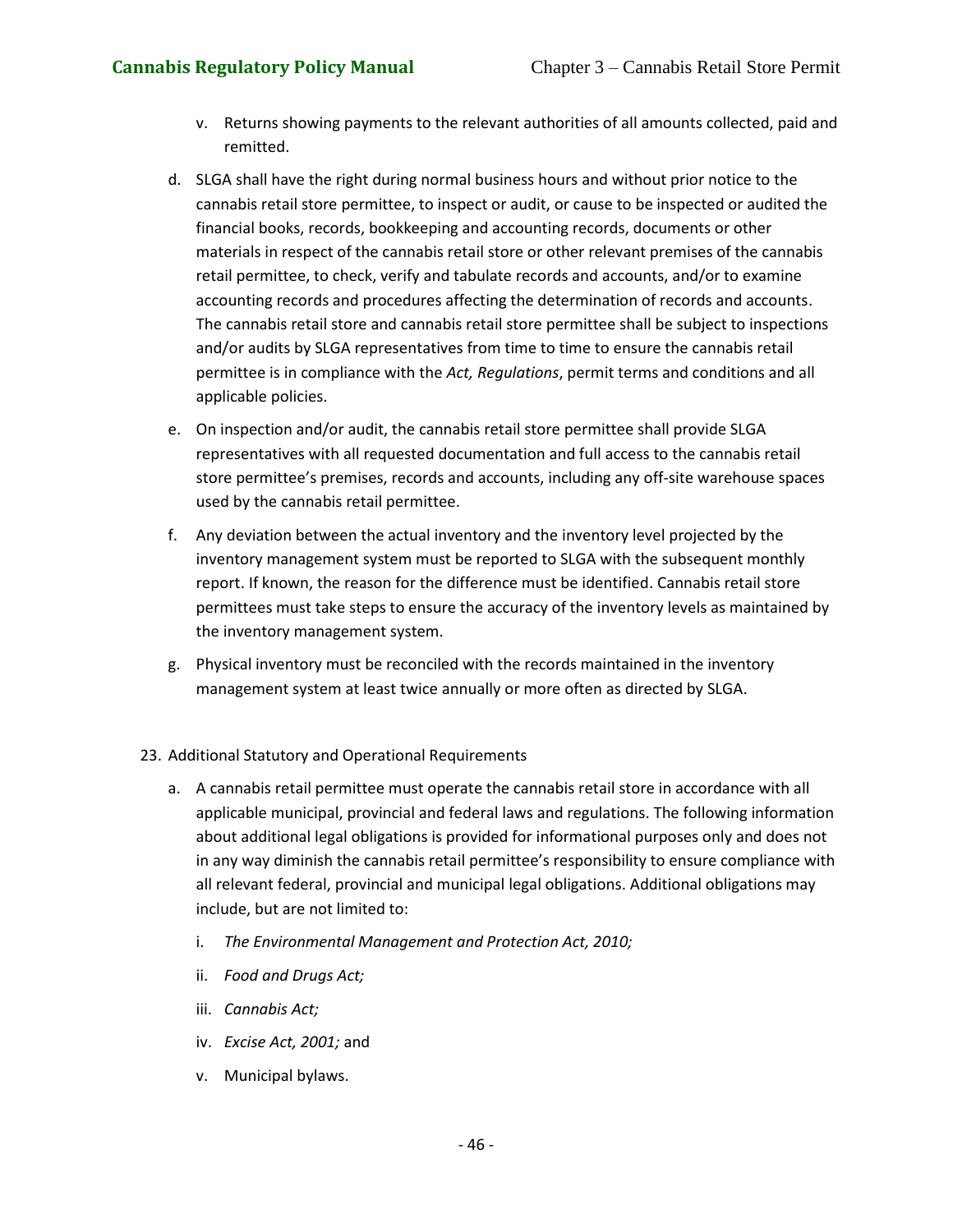# **Chapter 4 – Cannabis Wholesale Permit**

- 1. Primary Business
	- a. A cannabis wholesale permit may be issued where a source of revenue generated is the wholesale distribution and sale of cannabis and cannabis products to cannabis wholesale permittees and cannabis retail permittees.
- 2. Facility Standards
	- a. Suitability of Cannabis Wholesale
		- i. The cannabis wholesale permittee must acquire sufficient warehousing facilities for the storage and processing of sales of cannabis conducted under the auspices of the cannabis wholesale permit.
		- ii. The cannabis wholesale permittee must ensure that all cannabis in a warehouse is stored securely and that reasonable steps are taken to minimize the risk of theft. See *Appendix: Facility Security.*
		- iii. The cannabis wholesale permittee must store cannabis separately from any and all other products stored in a warehouse subject to a cannabis wholesale permit.
		- iv. Facilities subject to a cannabis wholesale permit must be inaccessible to individuals under 19.

## 3. Staffing

- a. The cannabis wholesale permittee shall ensure that all persons working in the cannabis wholesale operation are familiar with, understand and comply with the federal *Cannabis Act*, the federal *Cannabis Regulations*, *The Cannabis Control (Saskatchewan) Act*, 2018, *The Cannabis Regulations, 2018*, policies and terms and conditions at all times.
- b. The cannabis wholesale permittee shall not employ an individual under the age of 19 to handle or sell cannabis or cannabis accessories in any manner.

## 4. Minors

- a. Minors are not allowed to enter areas subject to a cannabis wholesale permit or a vehicle in which cannabis is being transported for commercial purposes.
- 5. Product Knowledge
	- a. Cannabis Permittees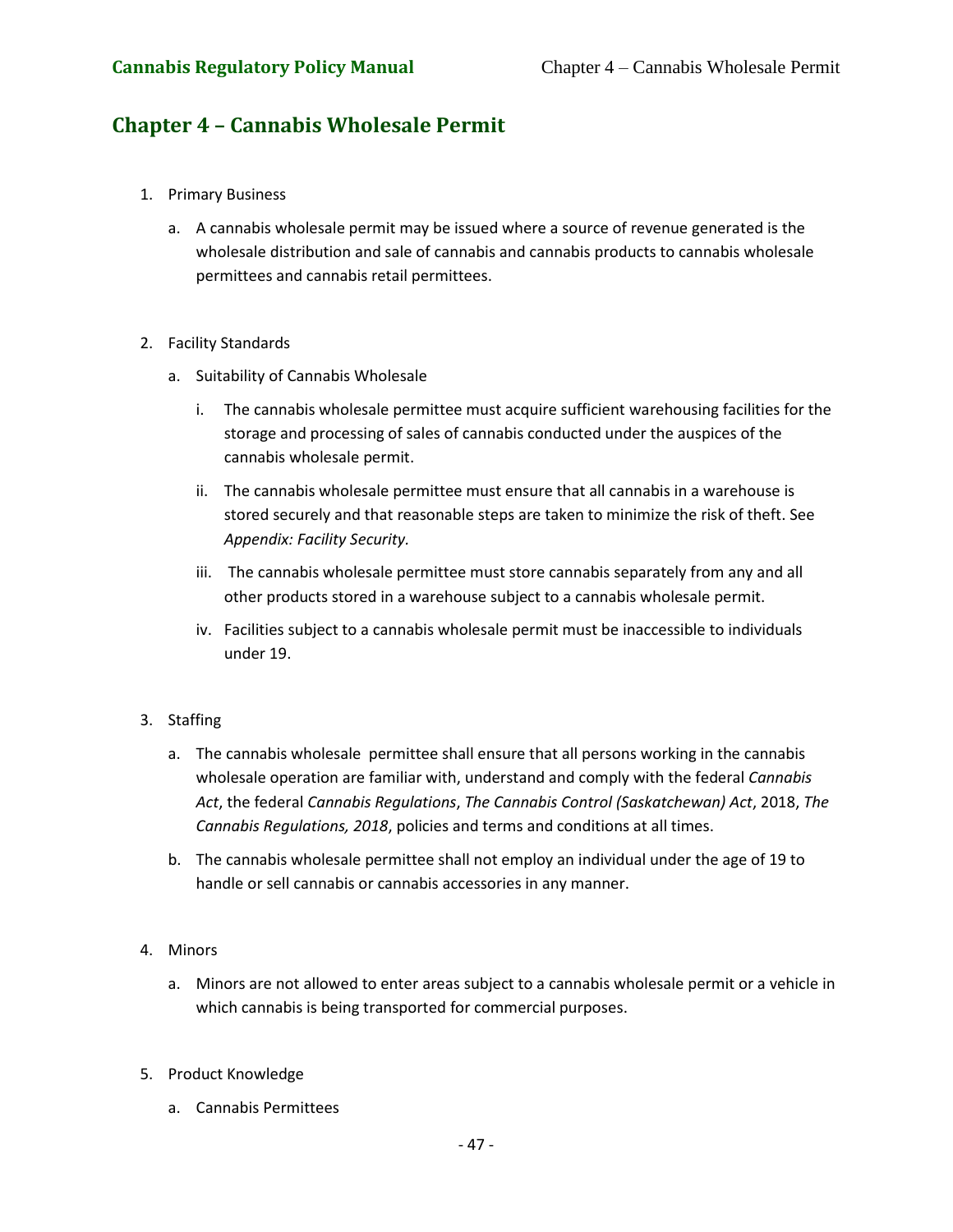- i. Any information about cannabis or cannabis accessories or cannabis or cannabis accessory samples provided by a cannabis wholesale permittee to a cannabis permittee must be compliant with the *Cannabis Act* (Canada) and *The Cannabis Control (Saskatchewan) Act*, and *The Cannabis Control (Saskatchewan) Regulations* restrictions on samples and promotions.
- ii. Cannabis wholesale permittees are able to provide cannabis and cannabis accessory samples and information to cannabis permittees for the purposes of making listing decisions or product knowledge.
- b. Employees
	- i. Any samples provided by a cannabis wholesale permittee to a cannabis wholesale permittee employee must be compliant with the *Cannabis Act* (Canada) and *The Cannabis Control (Saskatchewan) Act*, and *The Cannabis Control (Saskatchewan) Regulations* restrictions on samples and promotions.
	- ii. Cannabis wholesale permittees can provide employees with samples for the purposes of making listing decisions or product knowledge.
- c. Retail Consumers
	- i. Cannabis wholesale permittees are not allowed to provide free samples of cannabis or cannabis accessories to retail customers.
- 6. Promotional Events Open to the Public
	- a. Cannabis wholesale permittees may participate in trade shows or promotional events open to the public at which no cannabis is displayed only if:
		- i. The area in which the promotional activities are taking place are age restricted by law;
		- ii. Promotional materials are not visible from areas that are not age restricted by law; and
		- iii. All promotional activities are compliant with all federal and provincial legislative and regulatory obligations.
- 7. Cannabis Trade Shows at which Cannabis is Displayed
	- a. Cannabis wholesale permittees may only participate in trade shows at which cannabis is displayed if:
		- i. the location is a location in which minors are not permitted by law; and
		- ii. attendance at the trade show is limited to:
			- 1. cannabis retail store permittees or their employees, agents or contractors,
			- 2. cannabis wholesale permittees or their employees, agents or contractors;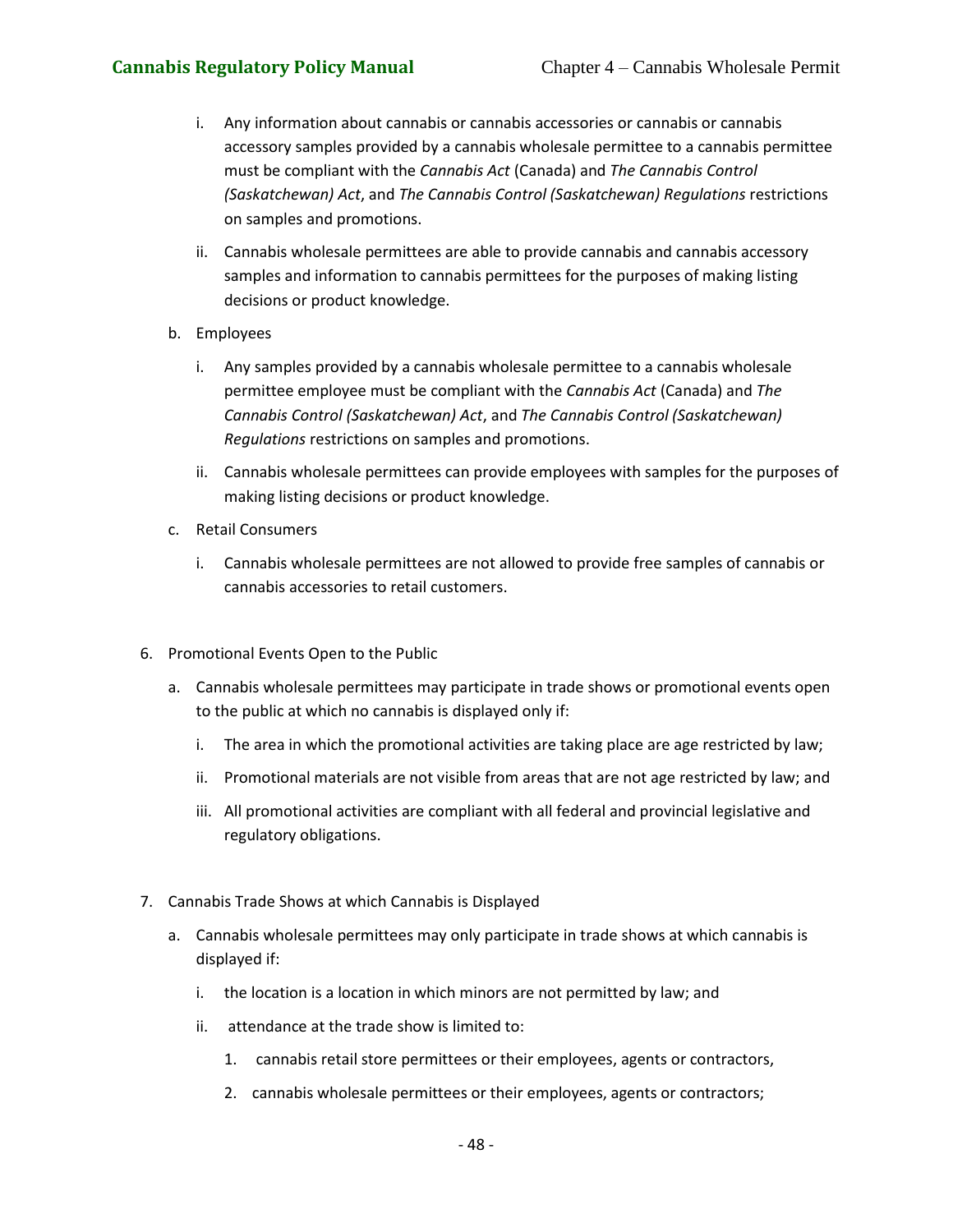- 3. businesses providing services to cannabis permittees or their employees, agents or contractors;
- 4. federal cannabis licensees or their employees, agents, or contractors; or
- 5. Representatives of municipal, provincial or federal governments or regulators.
- b. All cannabis present at industry-focused trade shows must be accounted for through personal possession limits (i.e. no more than 30 g or equivalent of cannabis per vendor representative present). *See Appendix: Cannabis Equivalencies & Maximum Sales Limits for more information.*
- c. All promotional activities must be compliant with federal and provincial legislative and regulatory obligations and promotions must not be visible from outside the age restricted area.
- 8. Product Offerings and Pricing
	- a. Product Source
		- i. All cannabis products offered for sale by a cannabis wholesale permittee must be cannabis legally obtained from an approved supplier. It is illegal for a cannabis wholesale permittee to offer for sale cannabis not purchased from an approved supplier. The only approved sources of cannabis for a cannabis wholesale permittee are:
			- 1. A cannabis wholesale permittee; or
			- 2. A federal cannabis licensee registered with SLGA.
	- b. Product Standards
		- i. Product labeling
			- 1. All cannabis sold by a cannabis wholesale permittee must comply with the *Cannabis Act* (Canada) and all applicable provincial and federal legislation, regulations, and by-laws pertaining to packaging and labeling standards, promotions, advertising, package size, and case markings.
		- ii. Product packaging
			- 1. All cannabis sold by a cannabis wholesale permittee must be sold as packaged for final sale by federal cannabis licensees and sealed with Saskatchewan excise stamps.
			- 2. All cannabis must be packaged in accordance with packaging standards established in the *Cannabis Act* (Canada) and the *Cannabis Regulations*.
		- iii. Product Quality
			- 1. The cannabis wholesale permittee must comply with any quality assurance policies implemented by SLGA.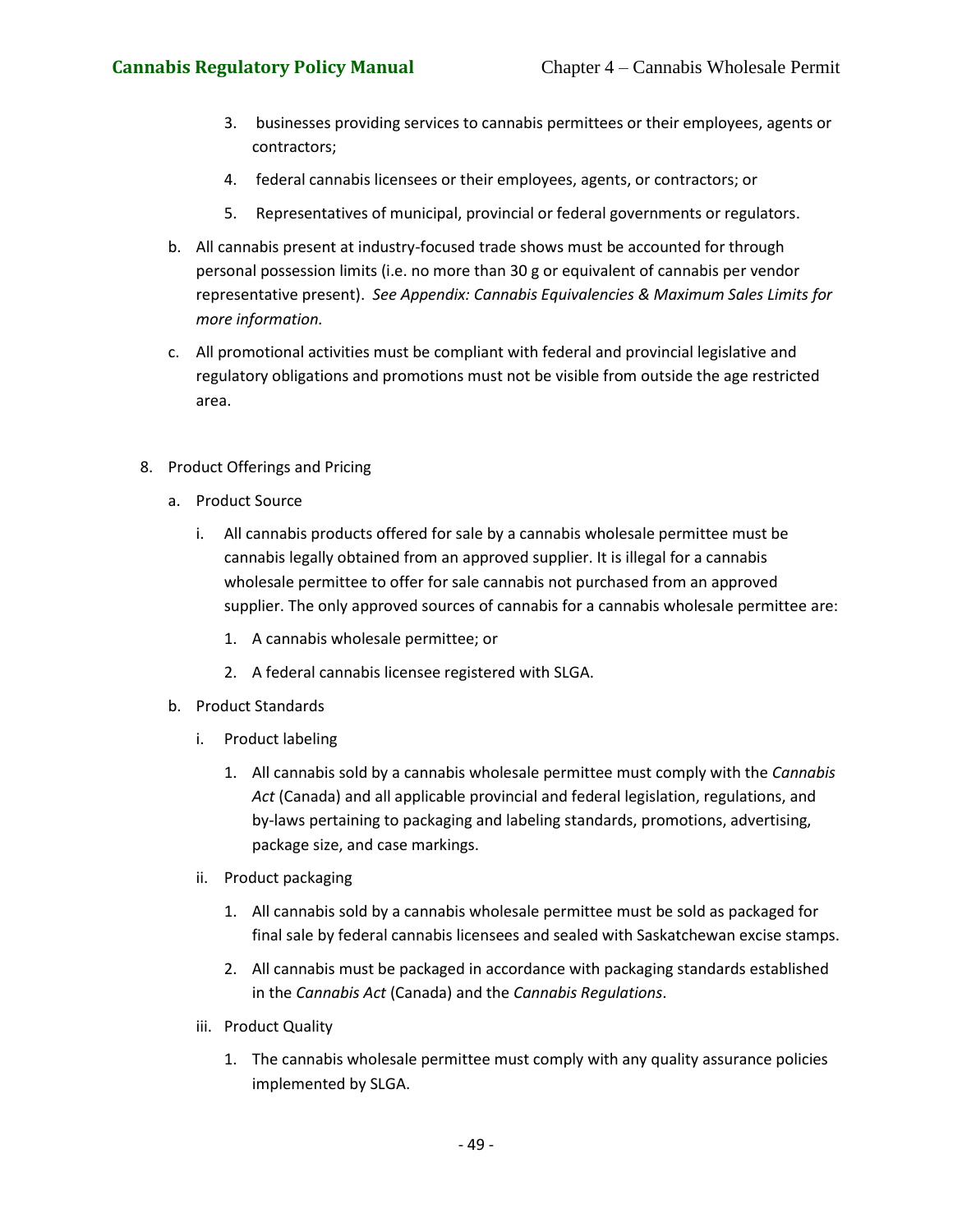- 2. The cannabis wholesale permittee must accept returns of cannabis and cannabis accessories subject to recalls initiated by the manufacturer, supplier, Health Canada, or SLGA.
- 3. The cannabis wholesale permittee must not sell cannabis or cannabis accessories subject to a recall.
- iv. Product Types
	- 1. Cannabis wholesale permittees must only sell those classes of cannabis approved for sale, which include
		- Dried cannabis;
		- Cannabis oil;
		- Fresh cannabis;
		- Cannabis plants;
		- Cannabis plant seeds;
		- Edible cannabis;
		- Cannabis extracts; and
		- Cannabis topicals
	- 2. Cannabis whole sale permittees may not modify cannabis products before they are sold (for example, harvesting flowers from cannabis plants and selling the flowers as either dried or fresh cannabis).
- c. Product Pricing
	- i. Cannabis wholesale permittees may set their own wholesale price, promotions or discounts
- d. Cannabis Accessories
	- i. Cannabis wholesale permittees must ensure that all cannabis accessories sold comply with the *Cannabis Act* (Canada) and the *Cannabis Regulations* (Canada) and all applicable provincial and federal legislation, regulations, and by-laws pertaining to labeling, packaging, package size, case markings, and display.
	- ii. Cannabis wholesale permittees may not sell any materials intended for uses contrary to the *Cannabis Act* (Canada) or *The Cannabis Control (Saskatchewan) Act*. Prohibited cannabis accessories include, for example, butane canisters or other products or equipment typically associated with the extraction of cannabinoids through the use of organic solvents.
	- iii. SLGA retains the ability to further restrict which cannabis accessories can be sold by cannabis wholesale permittees.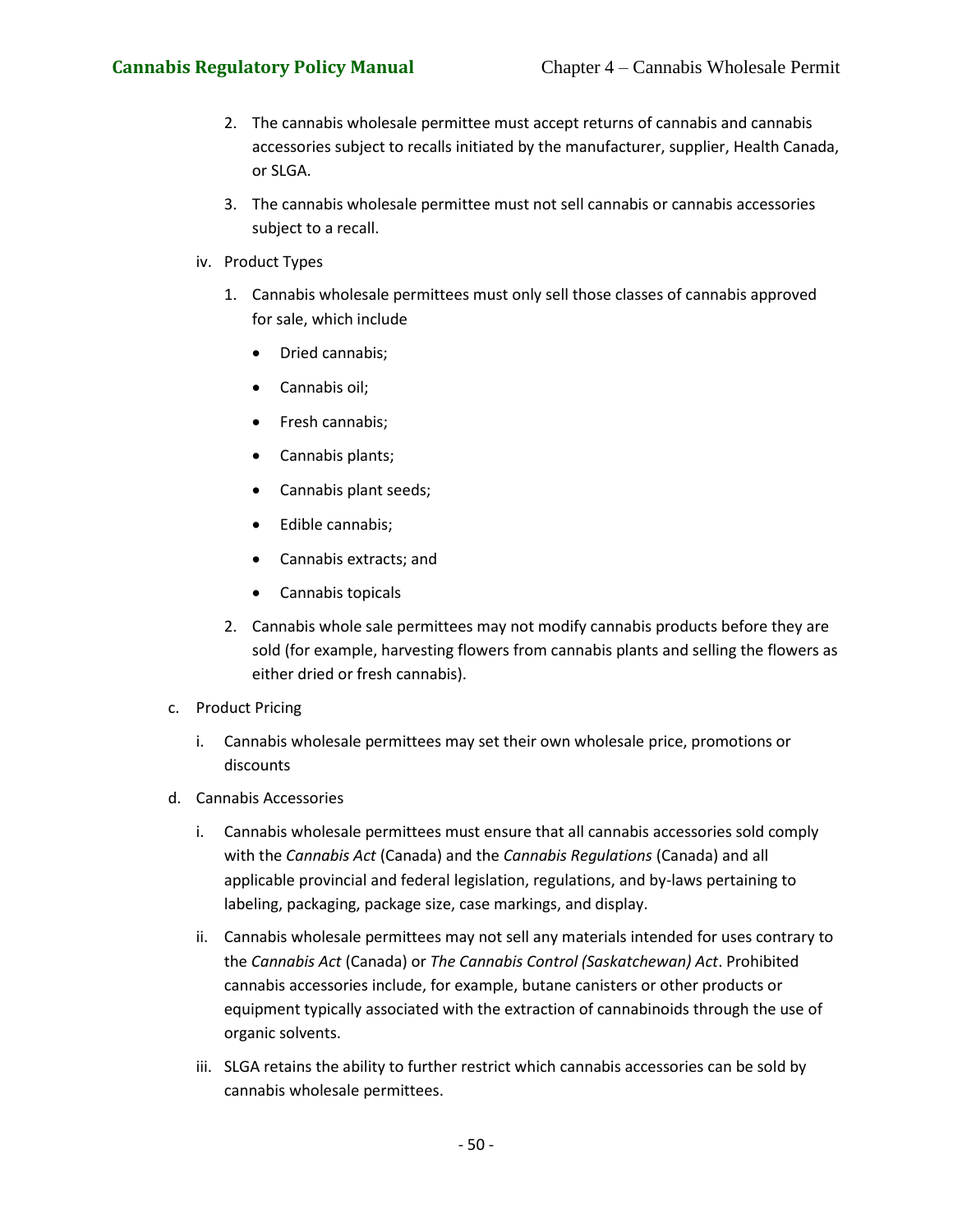- e. Sales Area
	- i. Cannabis wholesale permittees may only make cannabis sales to cannabis retail store permittees and cannabis wholesale permittees located in Saskatchewan.
	- ii. Aside from when a cannabis wholesale permittee is returning cannabis to a registered federal cannabis licensee, cannabis wholesale permittees cannot cause cannabis to leave the province. For example, a cannabis wholesale permittee cannot deliver cannabis to a cannabis retailer in another province.
- 9. Cannabis Orders
	- a. Online
		- i. Cannabis wholesale permittees may operate online stores that are accessible only to cannabis permittees through which cannabis and cannabis accessories can be ordered. Cannabis wholesale permittees must ensure that any such online store is compliant with the advertising and promotions provisions in the *Cannabis Act* (Canada).
	- b. Other
		- i. Cannabis wholesale permittees must ensure that methods used to solicit and accept cannabis and cannabis accessory orders are compliant with the advertising and promotions provisions in the *Cannabis Act* (Canada).
- 10. Responsible Use Initiatives
	- a. Consumer Information Materials
		- i. Federal cannabis licensees are required to provide a printed copy of *Consumer Information – Cannabis* for each cannabis item included in an order sent to a cannabis wholesale permittee if the cannabis wholesale permittee has not declared in writing that they will accept responsibility for independently obtaining copies of the document.
		- ii. Cannabis wholesale permittees are required to provide a printed copy of *Consumer Information – Cannabis* for each item included in an order sent from the cannabis wholesale facility to each cannabis permittee that has not declared in writing that they will accept responsibility for independently obtaining copies of the document.
- 11. Waste Disposal Cannabis Products
	- a. The destruction of cannabis must be witnessed by a cannabis enforcement officer and completed to their satisfaction.
	- b. Cannabis is considered to be destroyed when it is altered or denatured to such an extent that its consumption and propagation is rendered impossible or improbable. For example,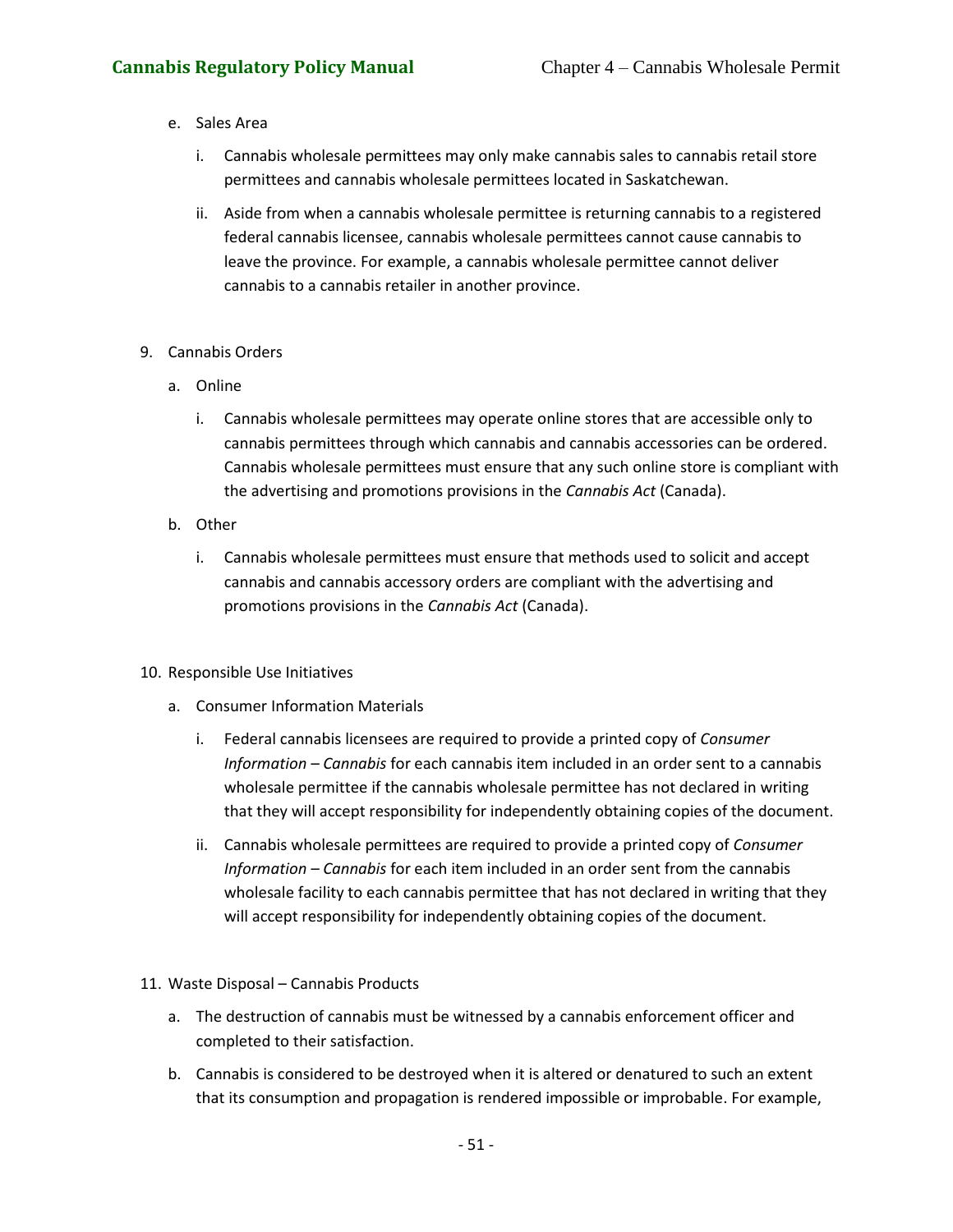cannabis shredded and mixed 50/50 with organic compost would be considered to be denatured.

- c. Within 30 days of coming into possession of cannabis that must be destroyed the cannabis wholesale permittee must contact the Cannabis Licensing and Inspections Branch to schedule a supervised destruction with a cannabis enforcement officer.
- d. Destruction must be documented, including an itemized description of the cannabis destroyed, the method of destruction, the date on which the destruction occurred, and the identity of the individual conducting the destruction and the cannabis enforcement officer, and an attestation by the these individuals confirming the accuracy of the report.
- e. All cannabis waste that has been destroyed must be disposed of in compliance with all local, provincial, and federal legal requirements relating to waste disposal.

## 12. Cannabis Returns

- a. Returns Saleable Cannabis
	- i. Cannabis wholesale permittees may accept returns of saleable cannabis. Only product that is returned in a sealed package with the Saskatchewan excise stamp intact is considered saleable.
	- ii. Returned cannabis in saleable condition may be re-sold by the cannabis wholesale permittee.
	- iii. Cannabis wholesale permittees are not obligated to re-sell cannabis that has been returned but is still considered saleable, in which case it must be treated as non-saleable product.
	- iv. Cannabis wholesale permittees may return saleable cannabis to registered processors or cannabis wholesale permittees on terms agreed to by the parties.
- b. Returns Non-saleable Cannabis
	- i. Cannabis wholesale permittees must accept returns of cannabis products subject to a recall or that are otherwise defective.
	- ii. Returned cannabis products that are open, stale-dated, subject to a recall or otherwise known to be defective may not be re-sold by a cannabis wholesale permittee.
	- iii. Cannabis wholesale permittees may decide to accept returns of open products that are open but not stale-dated, subject to a recall or otherwise known to be defective.
	- iv. All cannabis products that are returned in open packages must be handled in accordance with Subsection 13 - Unsealed Cannabis below.
	- v. Cannabis wholesale permittees may return non-saleable cannabis to registered processors or cannabis wholesale permittees on terms agreed to by the parties.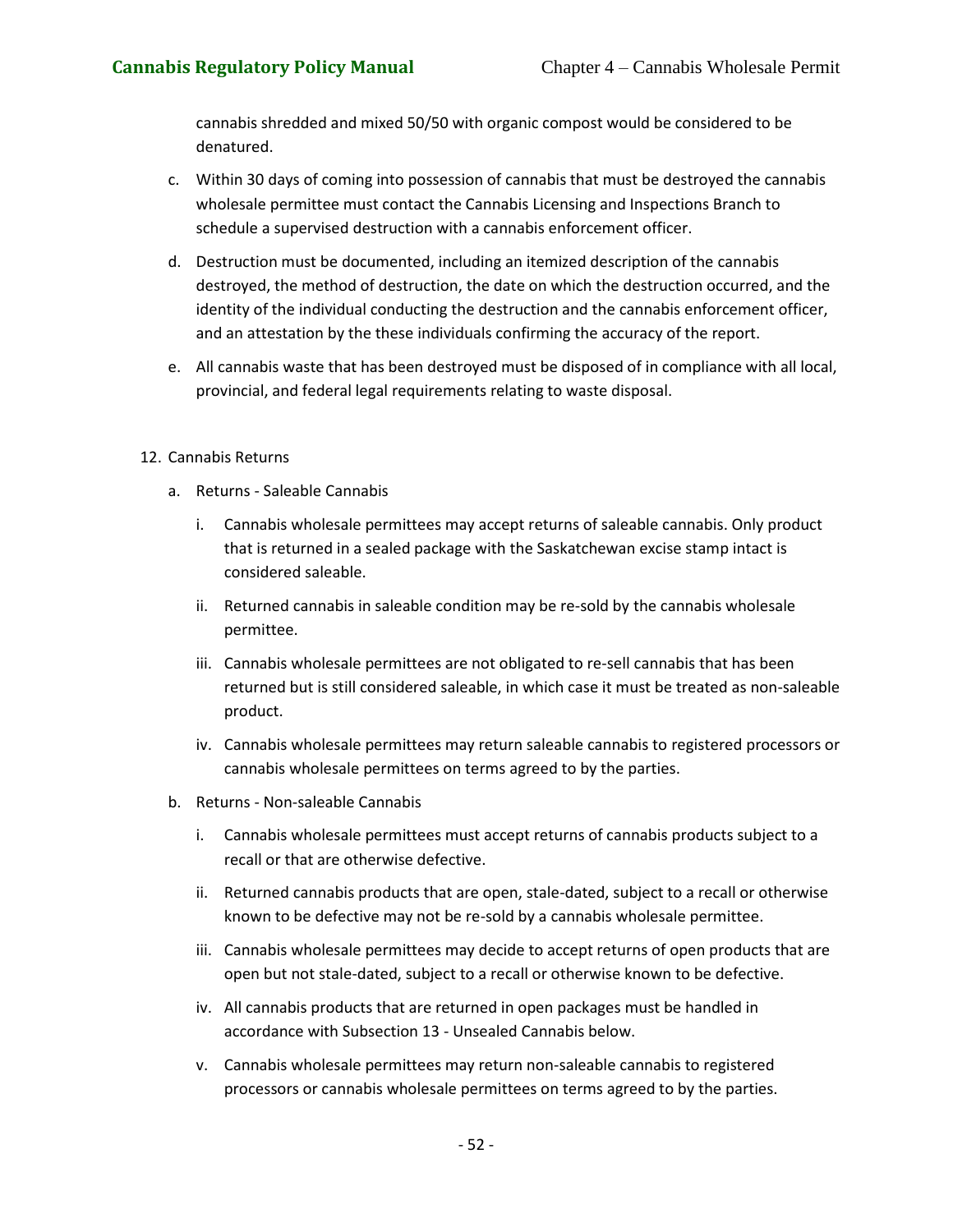- 13. Unsealed Cannabis
	- a. If the cannabis wholesale permittee is in possession of open cannabis the cannabis wholesale permittee must immediately seal the cannabis in such a way to prevent access to the cannabis without the destruction of the seal.
	- b. The seal enclosing the cannabis must include the date on which the cannabis was sealed and the reason the cannabis was opened.
	- c. In the case of cannabis used for display purposes, each time the package is opened it must be resealed, and the new seal must include the information included on previous seals about the quantity of product in the package and when it was sealed.
	- d. All open cannabis must be tracked in the cannabis wholesale permittee's inventory management system and included on monthly reports until it is transferred or destroyed.
- 14. Bulk Transportation
	- a. Delivery of cannabis and cannabis accessories may only be made to addresses for which a cannabis wholesale permit or cannabis retail store permit (or its approved warehouse site) has been issued.
	- b. Cannabis and cannabis accessories must not be visible to minors during deliveries.
	- c. Delivery of cannabis to a cannabis wholesale permittee or a cannabis retail store permittee can be conducted by either the cannabis wholesale permittee or a common carrier.
	- d. All bulk cannabis deliveries must delivered in accordance with SLGA's Cannabis Transportation Security standards. *See Appendix: Cannabis Transportation Security.*
- 15. Record-keeping, Inventory Management, and Reporting Requirements
	- a. Cannabis wholesale permittees must use inventory management software and hardware systems that are capable of maintaining a real-time inventory of all cannabis in the cannabis wholesale facilities. The software used by the cannabis wholesale permittee must also be capable of preparing automated monthly inventory and sales reports in a CSV format specified by SLGA. Monthly reports are to be submitted digitally to the Cannabis Licensing and Inspections Branch within five business days of the conclusion of the reporting period. Permittees are also required to provide any other information reasonably required by SLGA. *See Appendix: Cannabis Tracking and Reporting*.
	- b. Cannabis wholesale permittees must keep detailed records, specific to each cannabis permitted business, of all additions and reductions to inventory as specified by SLGA.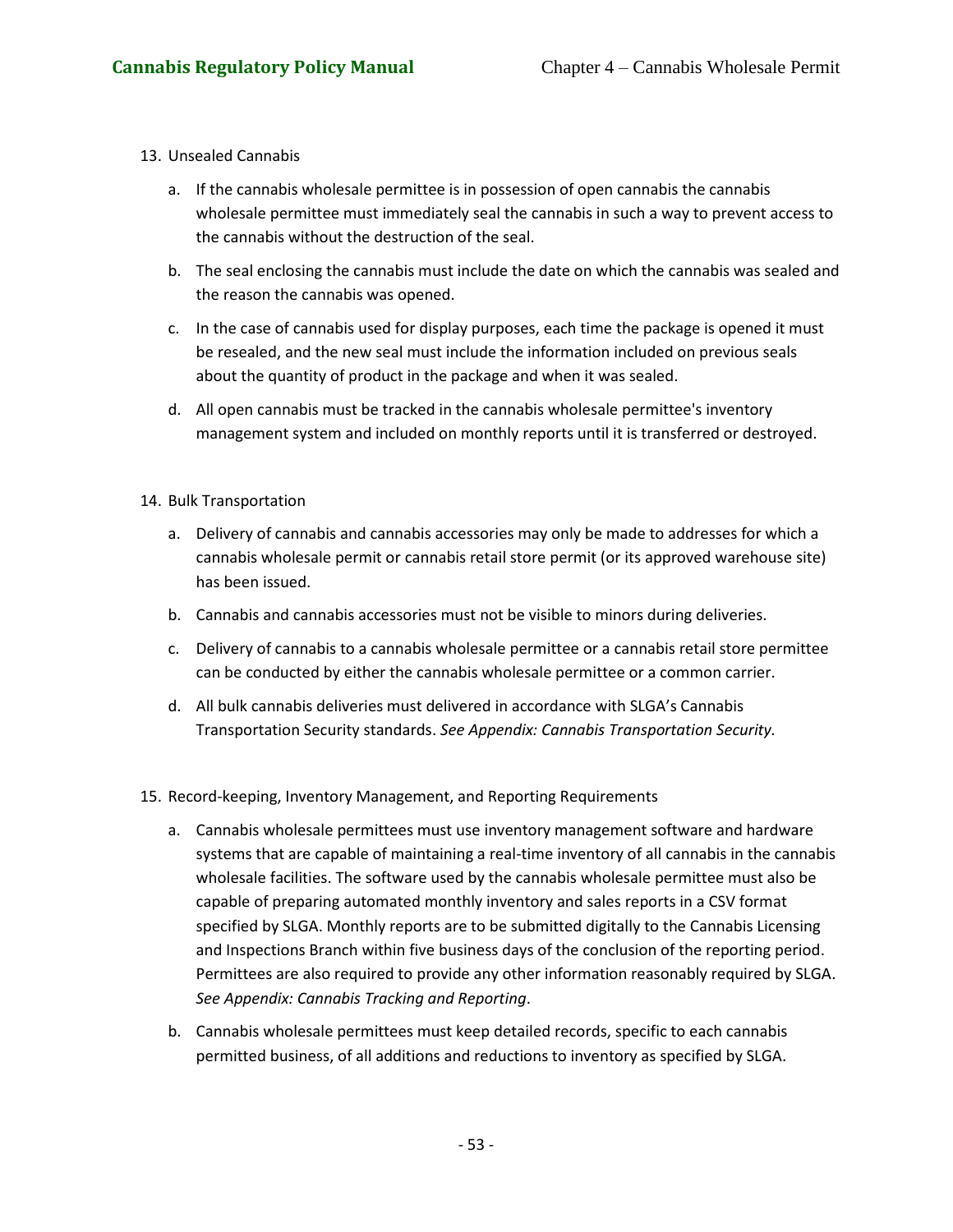- c. The cannabis wholesale permittee shall prepare and keep for a period of not less than two (2) years (or longer as may be required by the Canada Revenue Agency, Health Canada, or Saskatchewan Finance), all original records which would normally be examined by an independent professional accountant in performing an audit of the financial statements for the cannabis retail permit, including:
	- i. Perpetual inventory records;
	- ii. Purchase records and receipts from sales, including cash register tapes or, if applicable, serially numbered sales invoices or registered receipts;
	- iii. Records of returns of cannabis;
	- iv. Records showing the disposition of cannabis removed for any reason except sales from the cannabis retail store inventory, such as return, disposal, or destruction of product; and
	- v. Returns showing payments to the relevant authorities of all amounts collected, paid and remitted.
- d. SLGA shall have the right during normal business hours and without prior notice to the cannabis wholesale permittee, to inspect or audit, or cause to be inspected or audited the financial books, records, bookkeeping and accounting records, documents or other materials in respect of the cannabis wholesale facility or other relevant premises of the cannabis wholesale permittee, to check, verify and tabulate records and accounts, and/or to examine accounting records and procedures affecting the determination of records and accounts. The cannabis wholesale facility and cannabis wholesale permittee shall be subject to inspections and/or audits by SLGA representatives from time to time to ensure the cannabis wholesale permittee is in compliance with the Act, Regulations, permit terms and conditions and all applicable policies.
- e. On inspection and/or audit, the cannabis wholesale permittee shall provide SLGA representatives with all requested documentation and full access to the cannabis wholesale permittee's premises, records and accounts, including any off-site warehouse spaces used by the cannabis wholesale permittee.
- f. Any deviation between the actual inventory and the inventory level projected by the inventory management system must be reported to SLGA with the subsequent monthly report. If known, the reason for the difference must be identified. Cannabis wholesale permittees must take steps to ensure the accuracy of the inventory levels as maintained by the inventory management system.
- g. Physical inventory must be reconciled with the records maintained in the inventory management system at least twice annually.
- 16. Additional Statutory and Operational Requirements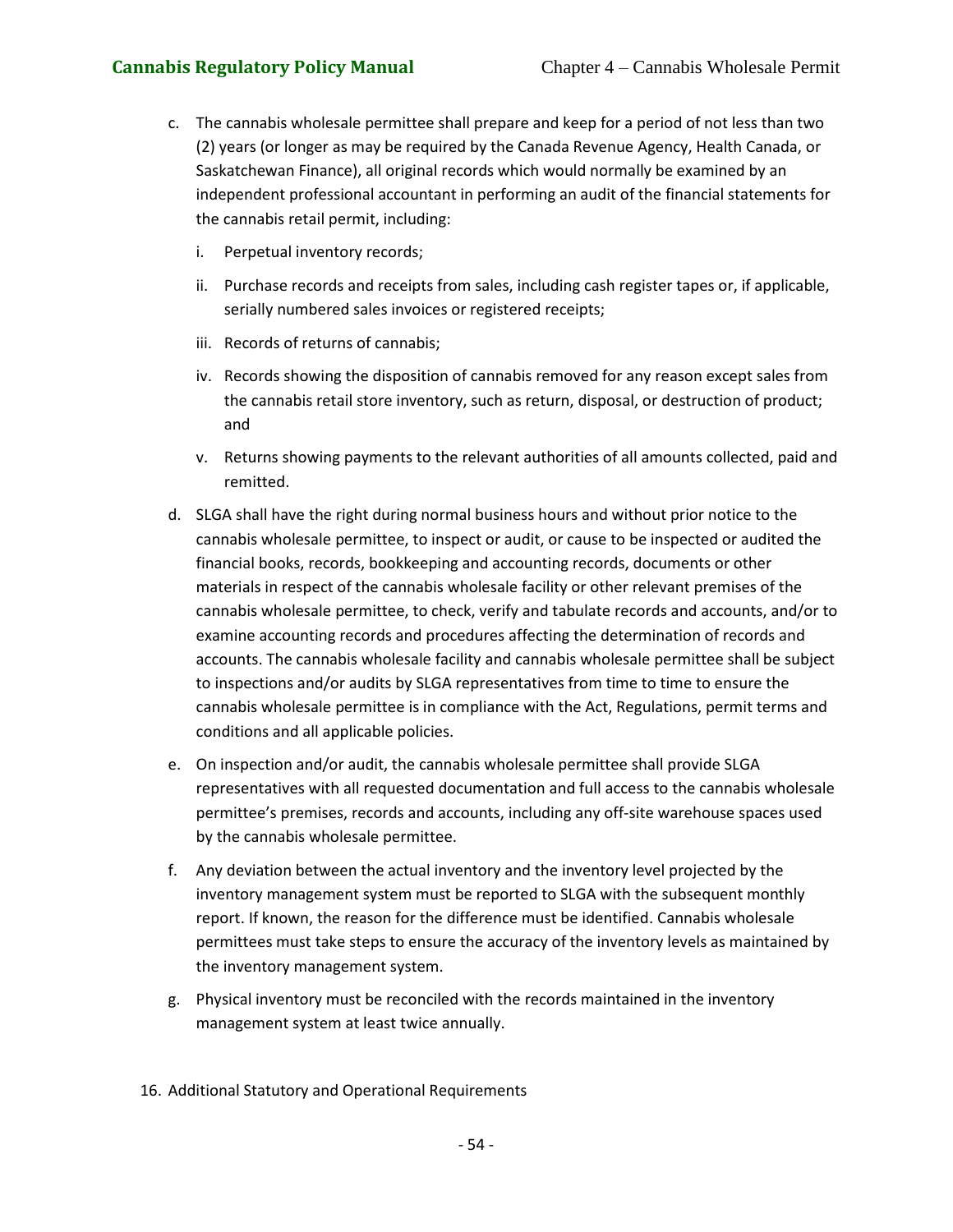- a. A cannabis wholesale permittee must operate the cannabis wholesale facility in accordance with all applicable municipal, provincial and federal laws and regulations. The following information about additional legal obligations is provided for informational purposes only and does not in any way diminish the cannabis wholesale permittee's responsibility to ensure compliance with all relevant federal, provincial and municipal legal obligations. Additional obligations may include, but are not limited to:
	- i. *The Environmental Management and Protection Act, 2010*;
	- ii. *Food and Drugs Act*;
	- iii. *Cannabis Act*;
	- iv. *Excise Act, 2001*; and
	- v. Municipal bylaws.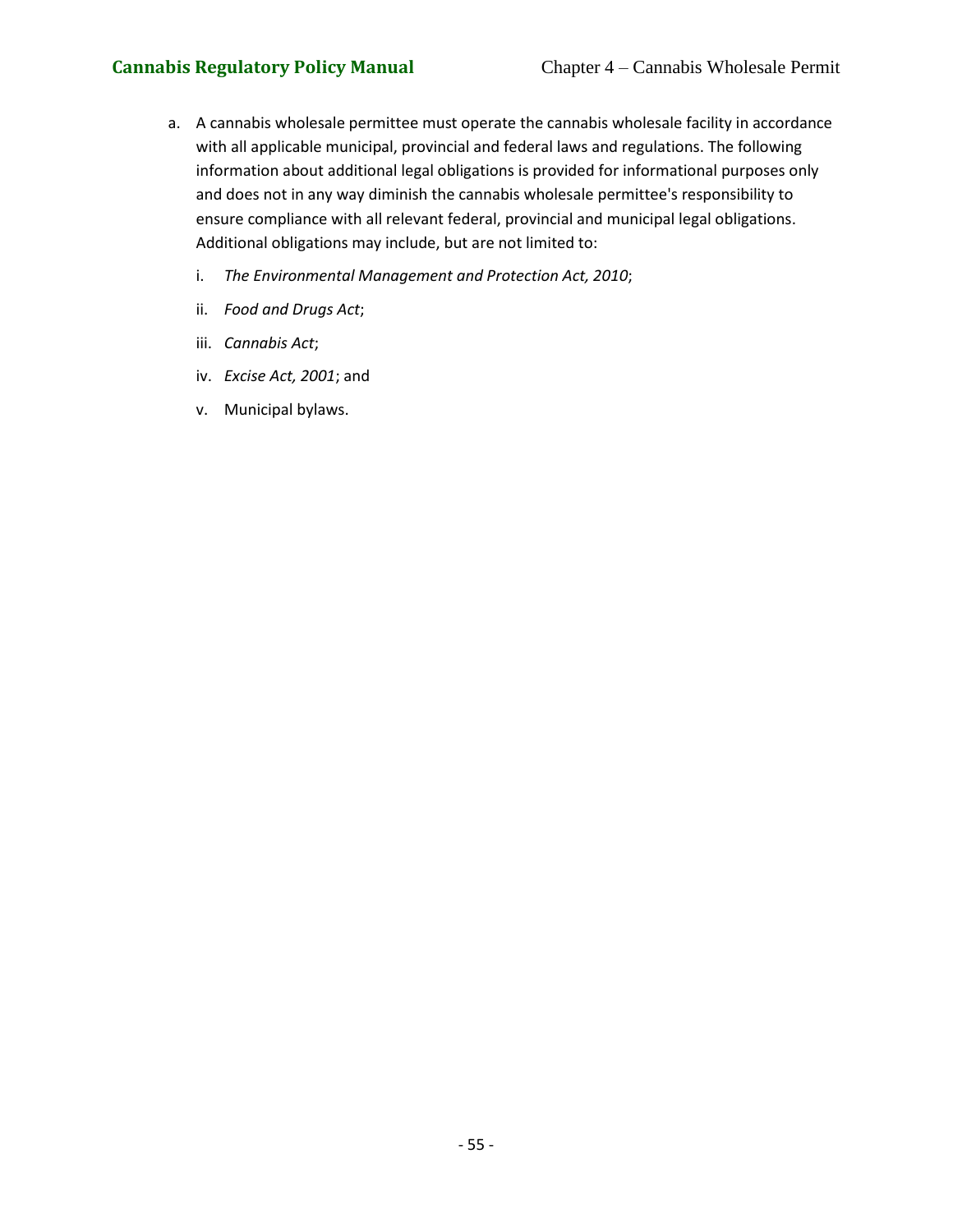# **Chapter 5 – Registration for Federal Cannabis Licensees**

Registration application forms are available on SLGA's website at [www.slga.com/permits-and](http://www.slga.com/permits-and-licences/cannabis-permits)[licences/cannabis-permits](http://www.slga.com/permits-and-licences/cannabis-permits)

- 1. Application process General Information
	- a. Federally licensed cultivators, processors and nurseries with all licences and authorizations necessary to sell cannabis to provincially authorized entities are eligible to register with SLGA to enable them to sell cannabis to cannabis permittees. Necessary licences and registrations may include but are not limited to a cultivation, processing or nursery licence from Health Canada and a cannabis licence from the Canada Revenue Agency (CRA).
	- b. To initiate a registration application, contact the Cannabis Licensing and Inspections Branch. *For a list of contact persons, telephone numbers, and addresses, see Appendix: Contact Information.* Please be prepared to provide the following information:
		- i. The type of operation currently authorized by the federal licence;
		- ii. The location of the establishment;
		- iii. Proof of federal authorization to conduct wholesale sales of cannabis to cannabis permittees;
		- iv. The name of the applicant (e.g. corporate name if registration is to be issued to a corporation, partnership name if issued to a partnership, etc.).

## 2. Fees

a. Application and annual fees for registrations will be assessed for new applications according to the following schedule:

|              | Application | Annual  |
|--------------|-------------|---------|
| Registration | \$550       | \$1,650 |

- b. The application fee is required at the time the completed application is submitted, and is non-refundable. SLGA will not begin processing an application without the fee.
- c. In addition to the application fee, a refundable annual fee is required for all registrations, with the first annual fee due before the registration can be issued.
- d. The annual fee can be paid for up to three years or in annual installments. The second and third annual fees are due on or before the anniversary of the date the registration was issued. If the fee is not received by the due date, the registration will be immediately suspended, and the business must cease sending or selling cannabis to cannabis permittees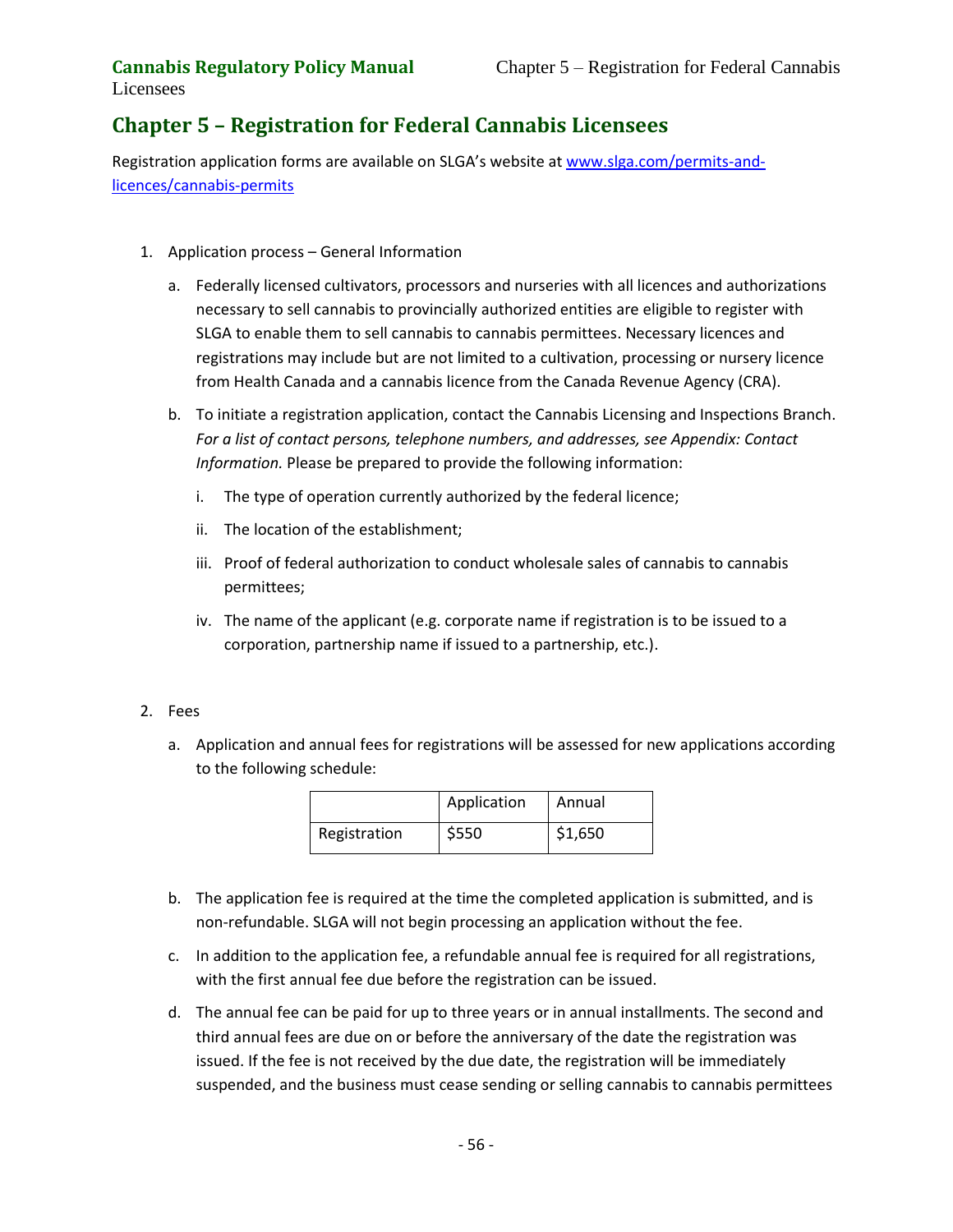until the registration is reinstated. If the fee is not received within 90 days after the due date, the registration will be cancelled.

- e. When a registration is renewed, the annual fees continue to apply but no application fee is required.
- 3. Application Processing Time
	- a. SLGA recommends that applicants allow at least 30 days for the processing of the application. Several factors may contribute to the time needed to issue a permit, including:
		- i. Any incomplete, missing, or incorrect information on the application;
		- ii. Configuration of inventory management system, followed by SLGA confirmation; and
		- iii. The effective date of any applicable federal and provincial cannabis laws.
- 4. Change of Status
	- a. General

As a general rule, a registration cannot be transferred to any person or to any other premises. An application for a new registration is required when there is:

- i. A change of ownership for an existing establishment; or
- ii. A relocation of an existing establishment.
- b. Change of Ownership
	- i. A purchaser or tenant of an existing establishment must be granted a new registration before providing cannabis sales or service from the establishment. The parties should provide sufficient time in the transaction to allow the purchaser or tenant to obtain a new registration before taking over the establishment's operation.
	- ii. If a registrant is a business corporation or any other form of organization (e.g. partnership, non-profit corporation, etc.), any proposed changes to its executive management (e.g. officers, directors, etc.) or ownership/membership (e.g. partners, shareholders, etc.) must be reported immediately to the Cannabis Licensing and Inspections Branch.
- c. Facility Sites
	- i. Each registration applies only to the licencee for which the registration was granted. Federal cannabis licensees must only send cannabis to cannabis permittees from facilities that have been registered.
	- ii. Federal cannabis licensees should provide sufficient time to obtain a new registration before relocating an establishment.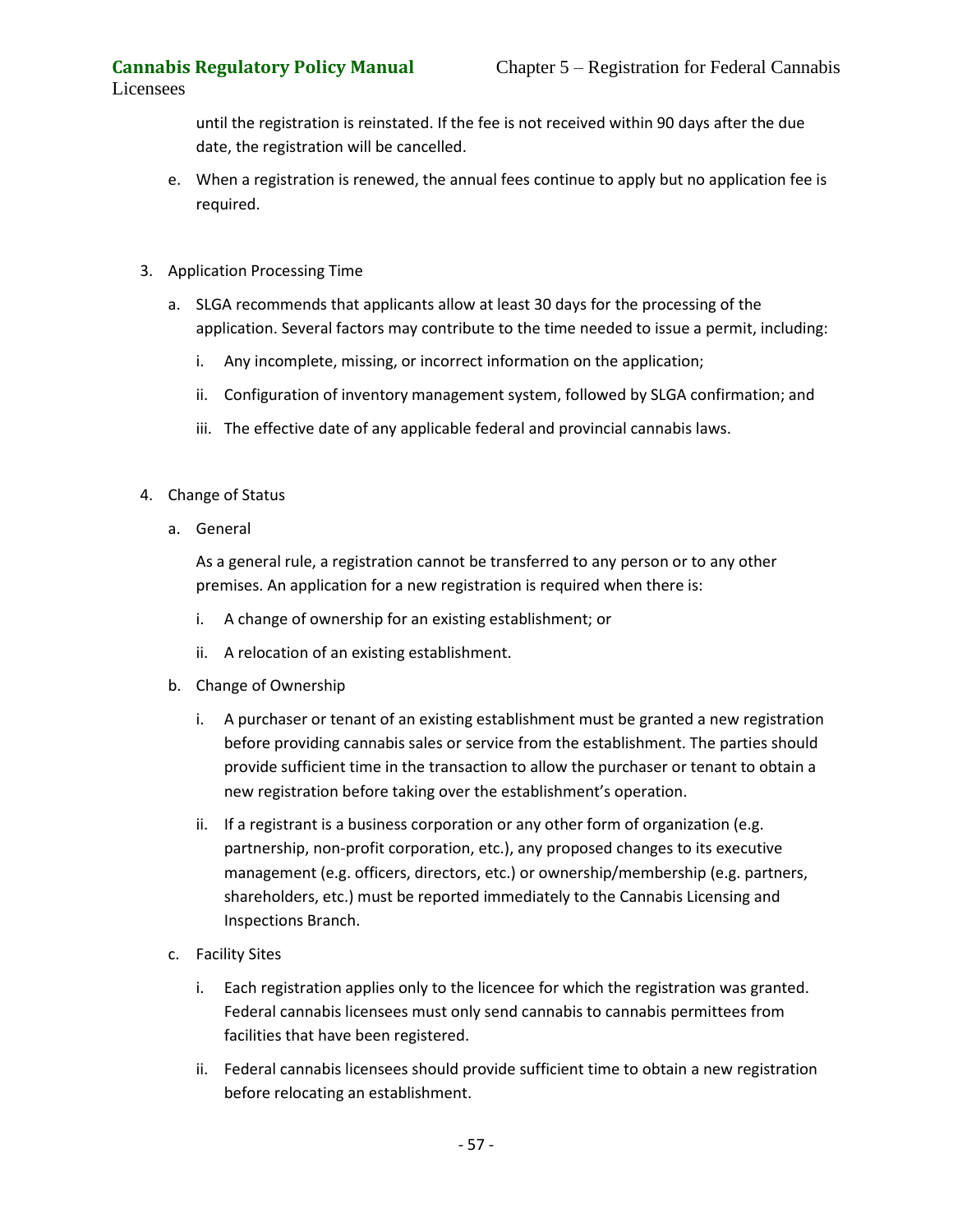- iii. Registrants must notify the Cannabis Licensing and Inspections Branch immediately if they will be closing premises for which a registration has been issued. Registrants may not send or sell cannabis to cannabis permittees after the date on which the premises will be closed.
- iv. Registrants must notify the Cannabis Licensing and Inspections Branch immediately if they will be relocating or rebuilding because their premises have been damaged or destroyed. Registrants must not send or sell cannabis to cannabis permittees until the new or temporary location has been approved by the federal licensing authority and SLGA.
- 5. Registration Renewal
	- a. A registration expires on the date specified on it as the expiry date. A registrant who has not renewed the registration on or before its expiry date is prohibited from selling cannabis to Saskatchewan cannabis permittees. It is an offence for an entity requiring a registration to sell cannabis without a valid registration.
	- b. The Cannabis Licensing and Inspections Branch sends an application or notice for registration renewal approximately 30 days before the registration's expiry date. A registrant should contact the Cannabis Licensing and Inspections Branch if the notification for registration renewal is not received in the designated timeframe. *For a list of contact persons, telephone numbers, and addresses, see Appendix: Contact Information*.
	- c. The Cannabis Branch must receive a completed renewal application and the appropriate fees before it may consider and, if appropriate, renew the registration. Applications must be submitted well in advance to allow time for processing.
	- d. SLGA may refuse to renew a registration for several reasons, including the following:
		- i. SLGA has evidence that the registrant is not of good character;
		- ii. The character of the registrant's employees and/or associates is in question;
		- iii. The character of any person who is a shareholder, partner, officer or director of the registrant is in question;
		- iv. The registrant has failed to comply with the rules governing the establishment, and the establishment's compliance history is poor; or
		- v. The form of organization previously holding the registration has changed (e.g. sole proprietor becomes partnership, etc.); or
		- vi. The registrant is an organization (e.g. partnership, business or non-profit corporation, etc.) and it has changed its executive management (e.g. officers, directors, etc.) or ownership/membership (e.g. partners, shareholders, etc.) without prior notification to the Cannabis Licensing and Inspections Branch.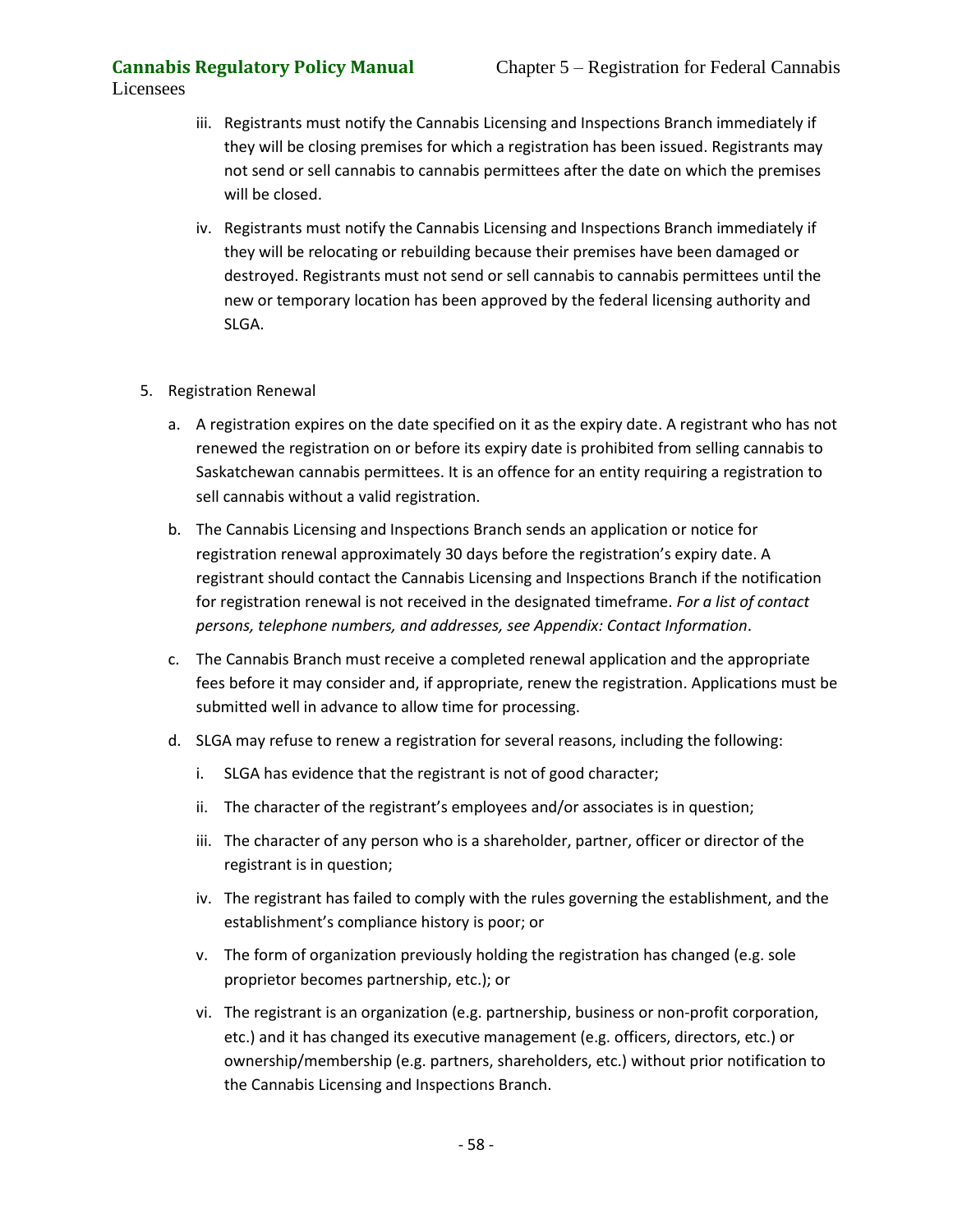- e. If SLGA refuses to renew a registration, the registrant may within fifteen (15) days after receiving notice of SLGA's decision request a review of this decision by the Liquor and Gaming Licensing Commission.
- 6. Delivery to End User
	- a. Deliveries of cannabis may only be made to addresses for which a cannabis wholesale permit or cannabis retail store permit (or its approved warehouse site) has been issued.
	- b. Registrants are responsible for ensuring that all cannabis deliveries and shipments are compliant with federal, provincial, and municipal legal requirements.
- 7. Product Offerings and Pricing
	- a. Cannabis Products
		- i. Registrants may only sell those classes of cannabis approved for sale by cannabis wholesale permittees and cannabis retail store permittees, which include:
			- 1. Dried cannabis;
			- 2. Fresh cannabis;
			- 3. Cannabis plants;
			- 4. Cannabis plant seeds;
			- 5. Edible cannabis;
			- 6. Cannabis extracts; and
			- 7. Cannabis topicals.
		- ii. Registrants must not sell any cannabis not approved for sale by cannabis wholesale permittees or cannabis retail store permittees.
	- b. Product Standards
		- i. Product Labelling
			- 1. All products must comply with the *Cannabis Act* (Canada) and the *Cannabis Regulations* (Canada) and all applicable provincial and federal legislation, regulations pertaining to label standards, advertising, package sizes and case markings.
		- ii. Product Packaging
			- 1. All cannabis products must be sold as packaged for final sale by federally licensed processors and sealed with Saskatchewan excise stamps.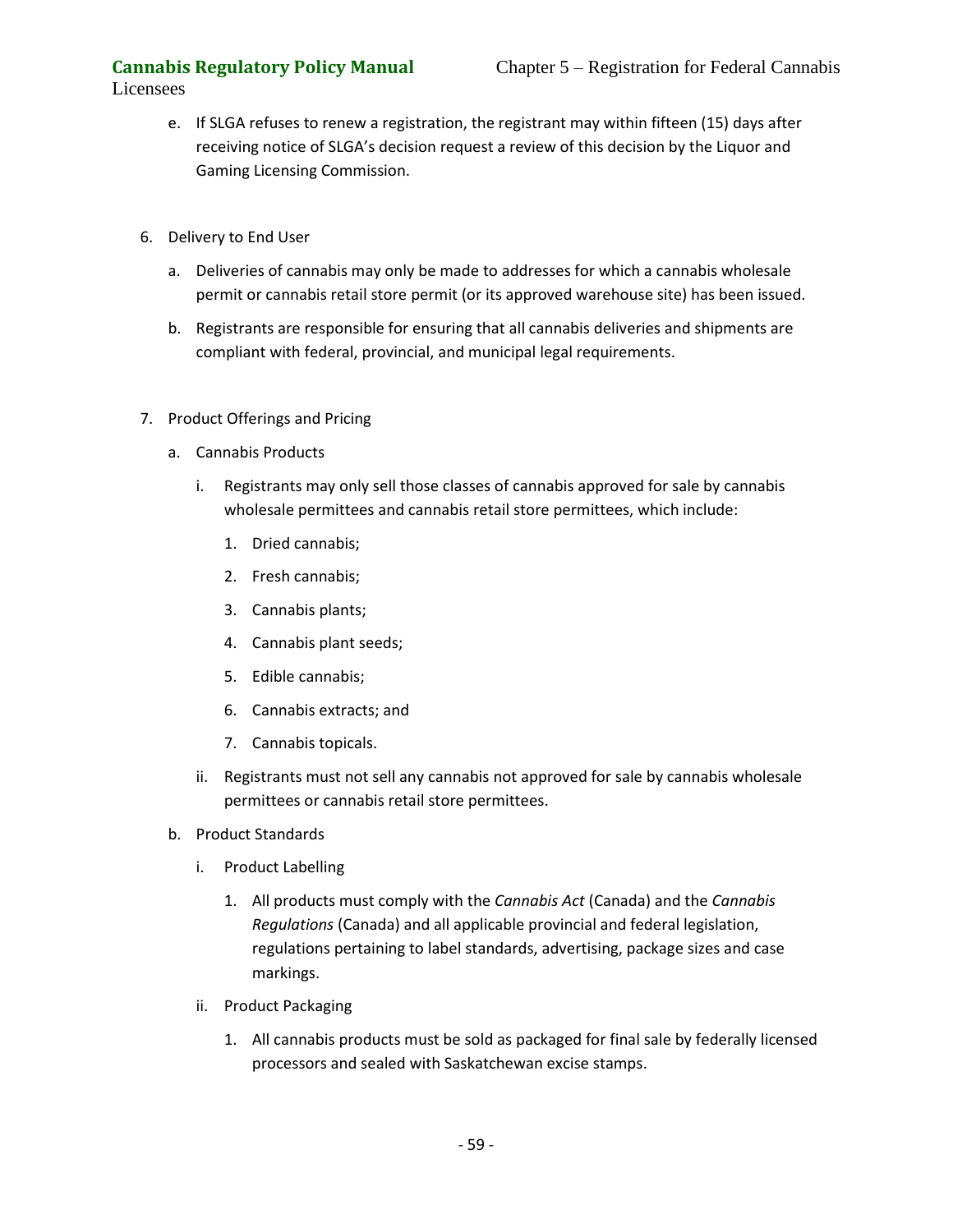- 2. All cannabis products must be packaged in accordance with packaging standards established in the *Cannabis Act* (Canada) and the *Cannabis Regulations* (Canada).
- iii. Product Quality
	- 1. Registrants must comply with any quality assurance policies implemented by SLGA.
	- 2. Registered suppliers must accept returns of cannabis and cannabis accessories subject to recalls issued by the manufacturer, supplier, Health Canada, or SLGA.
	- 3. Registered suppliers must not sell cannabis or cannabis accessories subject to a recall initiated by the registrant, Health Canada, the manufacturer, the supplier, or SLGA.
- c. Samples
	- i. Registrants may provide free cannabis samples to cannabis permittees for the purposes of product knowledge or to facilitate the evaluation of cannabis prior to a purchasing decision.
	- ii. All cannabis samples provided by federal registrants must be provided directly to permitted business rather than employees.
	- iii. Similar to cannabis being sold to a permittee, all cannabis samples must be accompanied by documentation indicating that the cannabis is being provided by the registrant to the permittee free of charge.
	- iv. All free cannabis samples must be reported to SLGA through the routine monthly reporting process.

## 8. Returns

- a. Registrants must accept returns of all cannabis subject to cannabis recalls initiated by the registrant, Health Canada, the manufacturer, the supplier, or SLGA.
- 9. Record-keeping, Inventory Management, and Reporting Requirements
	- a. Registrants must use inventory management software and hardware systems that are capable of maintaining a real-time record of all cannabis sold to cannabis permittees. Registrants must submit monthly reports as .csv files in a format specified by SLGA. Monthly reports are to be submitted digitally to the Cannabis Licensing and Inspections Branch by the 15<sup>th</sup> of the month following the conclusion of the reporting period. Registrants are also required to provide any other information reasonably required by SLGA. *See the Appendix: Cannabis Tracking and Reporting*.
	- b. Only sales and transfers of cannabis to cannabis permittees in Saskatchewan should be included in the monthly report submitted to SLGA.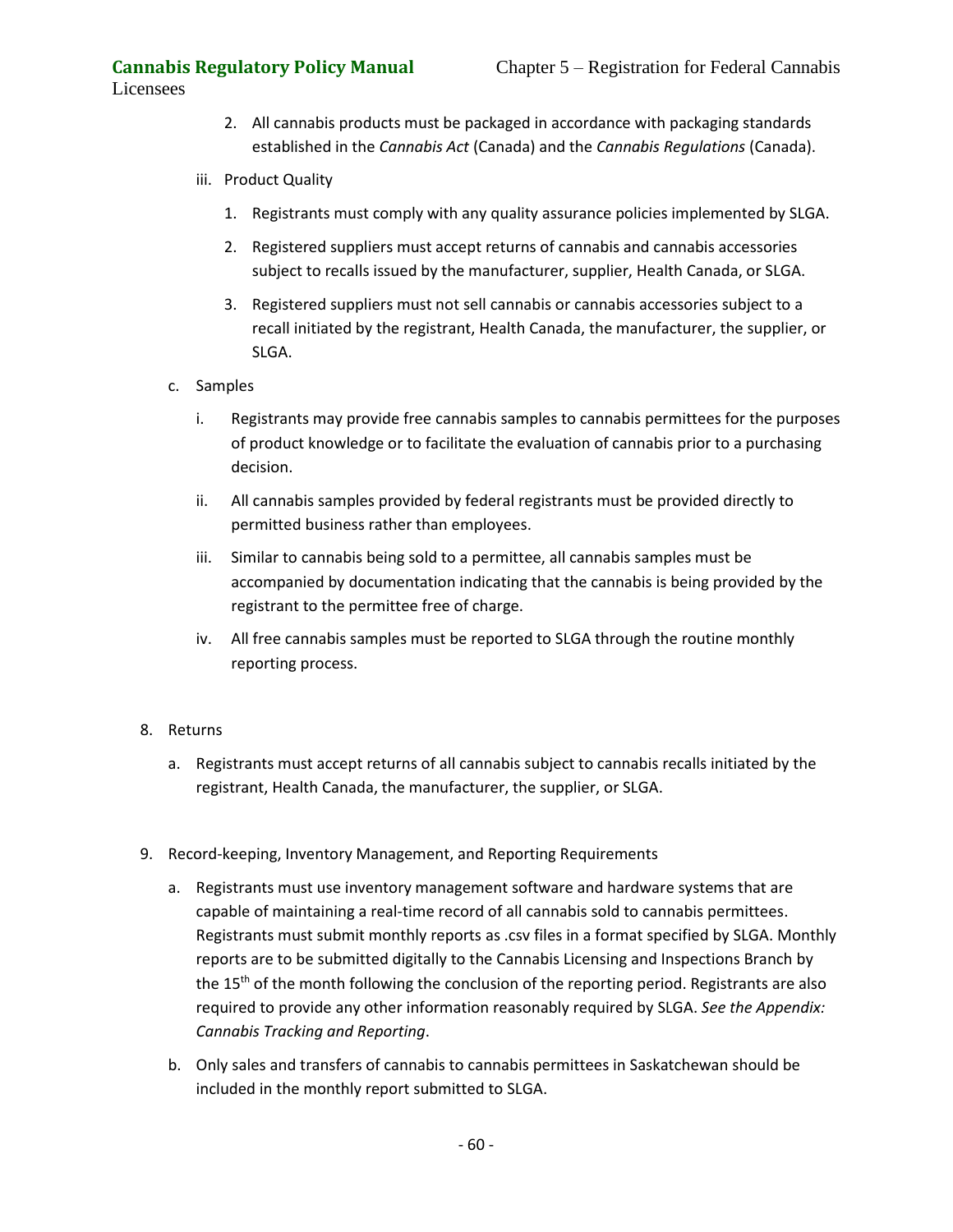- c. Registrants must keep detailed records, specific to each registration, of all additions and reductions to inventory as a result of sales to cannabis permittees as specified by SLGA.
- d. Registrants shall prepare and keep for a period of not less than two (2) years (or longer as may be required by the Canada Revenue Agency, Health Canada, or Saskatchewan Finance), all original records which would normally be examined by an independent professional accountant in performing an audit of the financial statements for the registration, including:
	- i. Perpetual inventory records;
	- ii. Purchase records and receipts from sales, including cash register tapes or, if applicable, serially numbered sales invoices or registered receipts;
	- iii. Records of returns of cannabis by cannabis permittees;
	- iv. Returns showing payments to the relevant authorities of all amounts collected, paid and remitted.
- e. SLGA shall have the right during normal business hours and without prior notice to the registrant, to inspect or audit, or cause to be inspected or audited the financial books, records, bookkeeping and accounting records, documents or other materials in respect of the facility for which the registration is issued or other relevant premises of the registrant, to check, verify and tabulate records and accounts, and/or to examine accounting records and procedures affecting the determination of records and accounts. The registrant and facilities for which a registration was issued shall be subject to inspections and/or audits by SLGA representatives from time to time to ensure the registrant is in compliance with the Act, Regulations, permit terms and conditions and all applicable policies.
- f. On inspection and/or audit, the registrant shall provide SLGA representatives with all requested documentation and full access to the registrant's premises, records and accounts, including any off-site warehouse spaces used by the registrant.
- g. Any deviation between the actual inventory and the inventory level projected by the inventory management system must be reported to SLGA with the subsequent monthly report. If known, the reason for the difference must be identified. Registrants must take steps to ensure the accuracy of the inventory levels as maintained by the inventory management system.
- 10. Additional Statutory and Operational Requirements
	- a. A registrant must operate the facility for which a registration has been issued in accordance with all applicable municipal, provincial and federal laws and regulations. The following information about additional legal obligations is provided for informational purposes only and does not in any way diminish the cannabis wholesale permittee's responsibility to ensure compliance with all relevant federal, provincial and municipal legal obligations. Additional obligations may include, but are not limited to: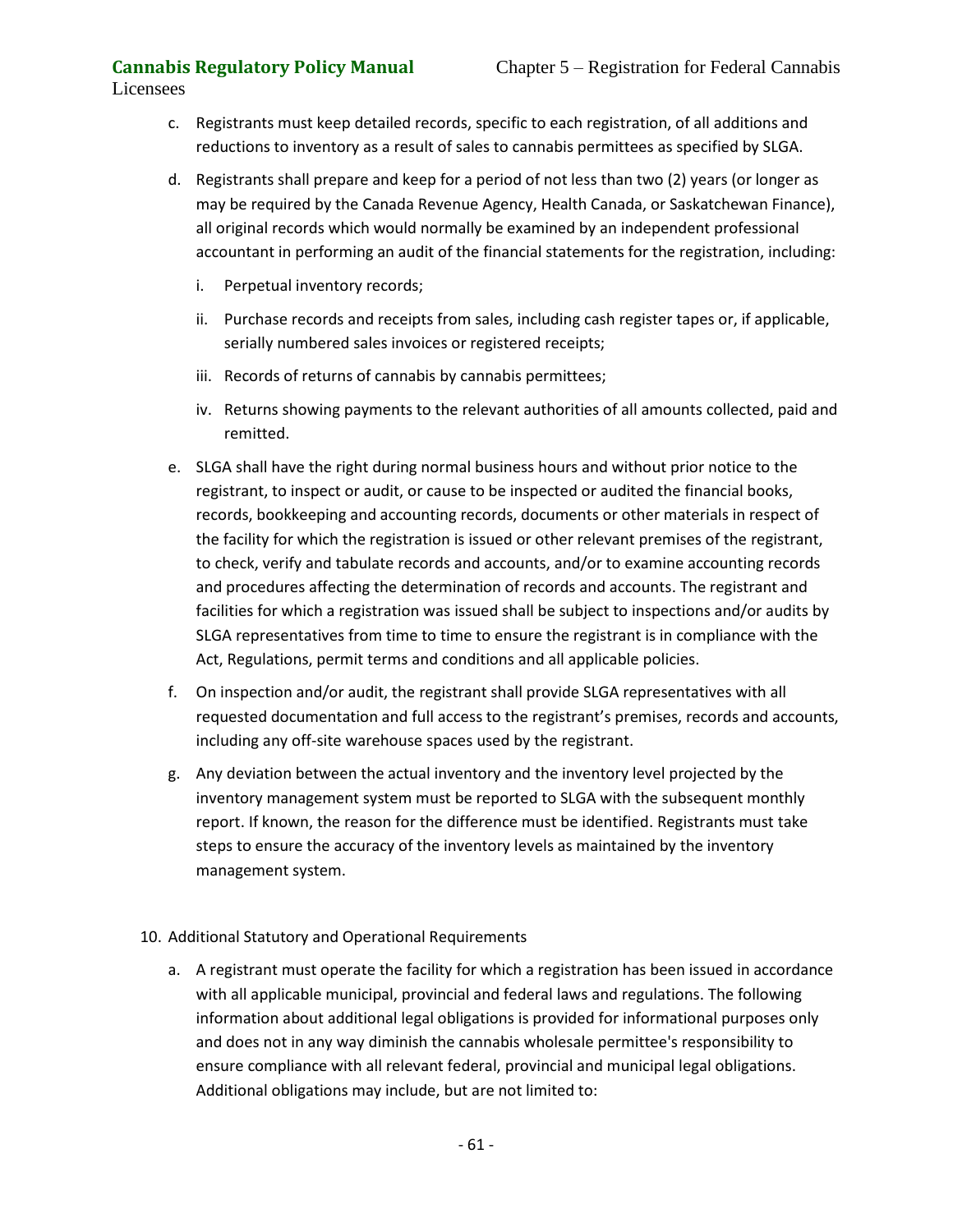- i. *The Environmental Management and Protection Act, 2010*;
- ii. *Food and Drugs Act*;
- iii. *Cannabis Act*;
- iv. *Excise Act, 2001*; and
- v. Municipal bylaws.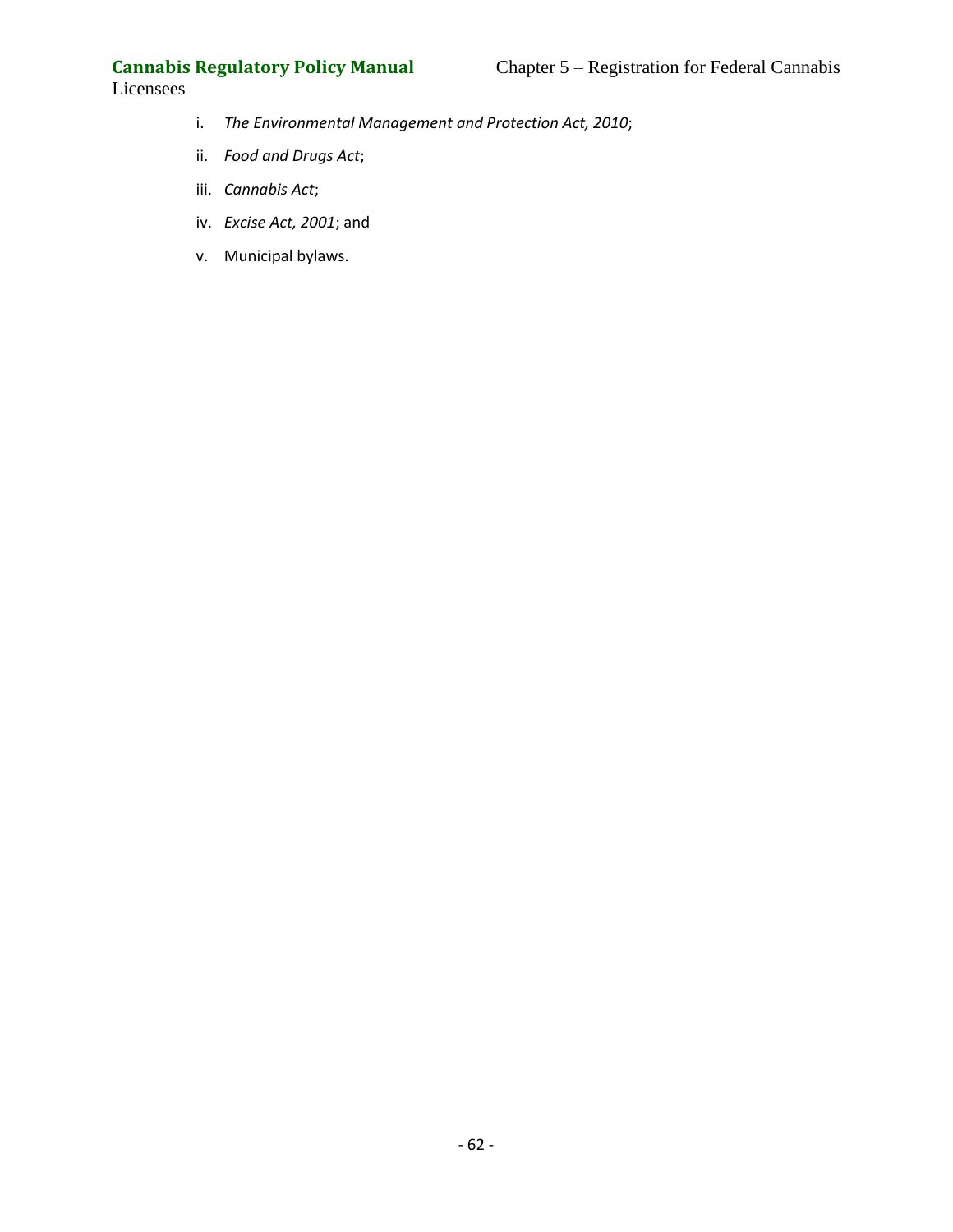# **Chapter 6 – Inspections**

- 1. Overview of SLGA Compliance Program
	- a. The broad objectives of SLGA's cannabis compliance program are:
		- i. to minimize public health and safety risks associated with the sale and consumption of cannabis;
		- ii. to provide an orderly environment for cannabis permittees and registrants to sell and distribute cannabis; and
		- iii. to maintain the integrity of the cannabis industry.
	- b. There are presently two compliance branches within SLGA that will oversee cannabis operations: Cannabis Licensing and Inspections Branch and Audit Services Branch. Each branch fulfills a specific role to ensure that the establishments are complying with *The Cannabis Control (Saskatchewan) Act*, *The Cannabis Control (Saskatchewan) Regulations*, the terms and conditions on a cannabis permit or registration, and SLGA's policies. Cannabis permittees and registrants are also expected to comply with the *Cannabis Act* (Canada) and any other applicable federal, provincial, or municipal laws.

## 2. Compliance, Education and Training

- a. The Cannabis Licensing and Inspection Branch conducts inspections and investigations concerning the operation of existing or proposed establishments, and also offers a proactive approach to compliance by educating cannabis permittees and registrants about the regulatory requirements for the purpose of preventing violations. An inspector may visit an establishment for the following purposes:
	- i. to ensure compliance with the regulatory scheme applicable to the establishment's operation;
	- ii. to provide one-on-one and group consultations;
	- iii. to provide training and workshops on issues such as minors, identification programs, responsible sales, and security standards for:
		- new cannabis permittees or registrants;
		- cannabis permittees or registrants with a history of operational problems reported by SLGA or other regulatory agencies; and
		- other cannabis permittees or registrants who express interest in a training seminar.
	- iv. to investigate complaints of non-compliance from the public or other regulatory agencies (e.g. police, fire, health, etc.);
	- v. to review operation standards with management and staff;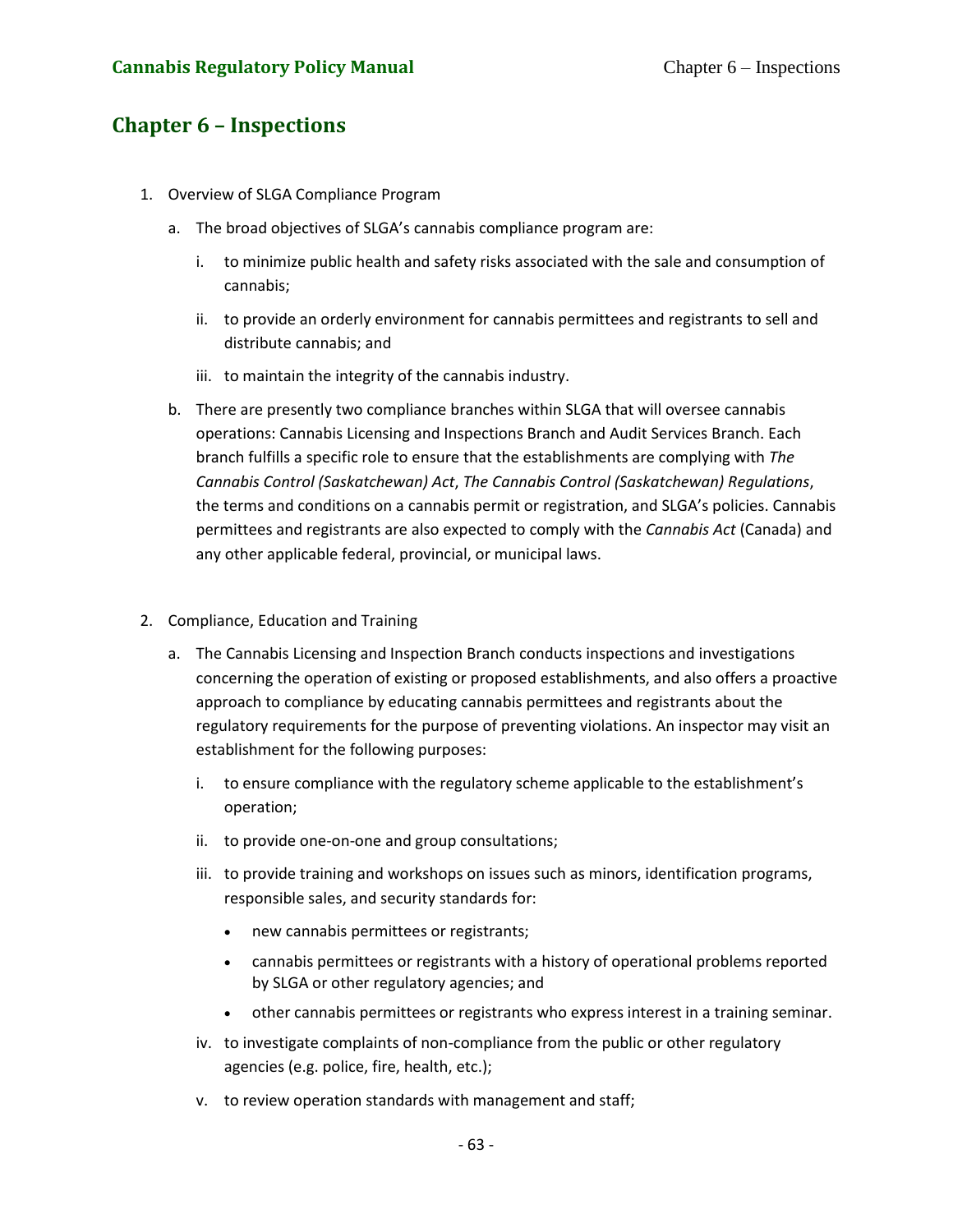- vi. to examine a facility's construction or renovations in order to evaluate the facility's suitability for a cannabis permit or registration;
- vii. to assist cannabis permittees or registrants by offering guidance to ensure proper operation of an establishment.
- b. Where a cannabis permittee or registrant commits an alleged violation of *The Cannabis Control (Saskatchewan) Act*, *The Cannabis Control (Saskatchewan) Regulations* or any terms and conditions imposed on a cannabis permit or registration, the inspector investigates the violation and reports the findings. Based on the investigation's findings, SLGA may impose sanctions against a cannabis permittee or registrant. However, SLGA considers voluntary compliance as a preferred solution and therefore, an inspector may resolve minor violations by requiring a cannabis permittee or registrant to take immediate corrective action.

*To contact the Cannabis Licensing and Inspections Branch, see a list of contact persons, telephone numbers, and addressees in Appendix: Contact Information*.

- 3. Audit Services
	- a. The Audit Services Branch ensures the financial activities of establishments are monitored in accordance with the regulatory requirements. Audits may be conducted in various areas including concerns about accuracy of record keeping and reporting.

*To contact the Audit Services Branch, see a list of contact persons, telephone numbers, and addresses in Appendix: Contact Information*.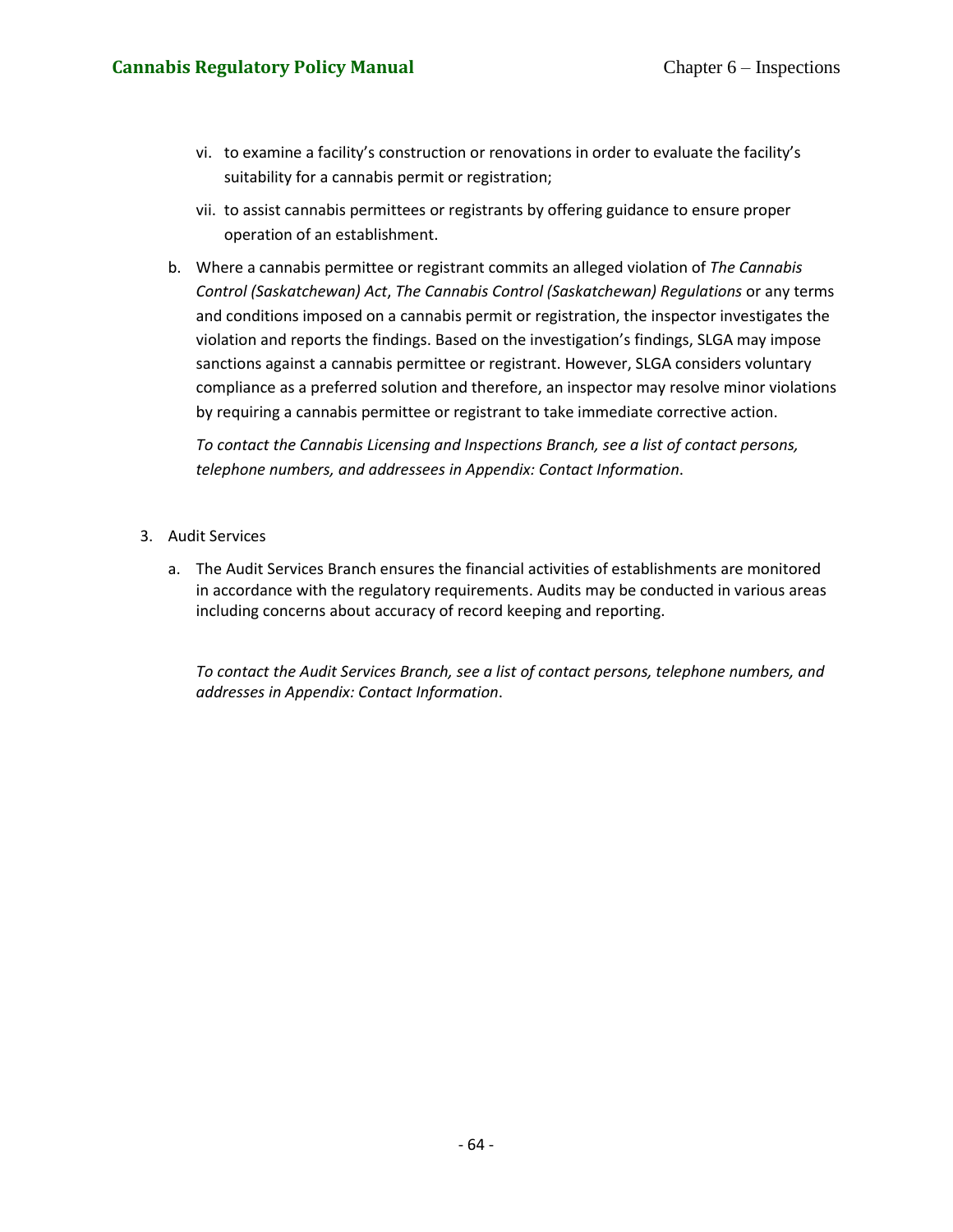# **Chapter 7 – Disciplinary Action**

- 1. General Principles
	- a. The enforcement of *The Cannabis Control (Saskatchewan) Act, The Cannabis Control (Saskatchewan) Regulations* and terms and conditions on a cannabis permit or a registration ensure the responsible and safe sale of cannabis. Where a cannabis permittee or registrant violates any requirements and restrictions, SLGA imposes sanctions to protect the public and ensure future compliance. Disciplinary action taken by SLGA forms part of the cannabis permittee or registrant's compliance record at SLGA.
	- b. Where a cannabis permittee, registrant, or the employees of a cannabis permittee or registrant commit a violation, SLGA has the discretion to impose any of the following actions on the permittee or registrant:
		- i. Issue a warning;
		- ii. Attach new or amended terms or conditions to the cannabis permit or registration;
		- iii. Assess an administrative penalty (fine) to a maximum of \$25,000;
		- iv. Suspend a cannabis permit or registration; or
		- v. Cancel a cannabis permit or registration.
	- c. SLGA's decision to propose a particular sanction on a cannabis permittee or registrant is based on its evaluation of several factors, including:
		- i. The compliance history of the cannabis permittee or registrant;
		- ii. The nature of the violation and the particular facts surrounding the violation;
		- iii. The sanctions imposed on other cannabis permittees who committee similar violations; and
		- iv. The effect of any sanction on the cannabis permittee, employees of the establishment, and the public.
	- d. SLGA uses a progressive system of disciplinary action when it proposes a sanction against a cannabis permittee or registrant. Where a cannabis permittee commits consecutive or more serious violations, SLGA typically proposes stronger sanctions for each corresponding violation. However, in cases of serious misconduct, SLGA may find the progressive system of discipline to be an unacceptable approach. In those cases, SLGA evaluates the nature of the violation, the surrounding facts and other relevant factors and, where warranted, a more severe sanction will be imposed. In cases involving violations of the *Cannabis Act* (Canada) or the *Criminal Code*, SLGA may also refer cases to law enforcement authorities for additional action.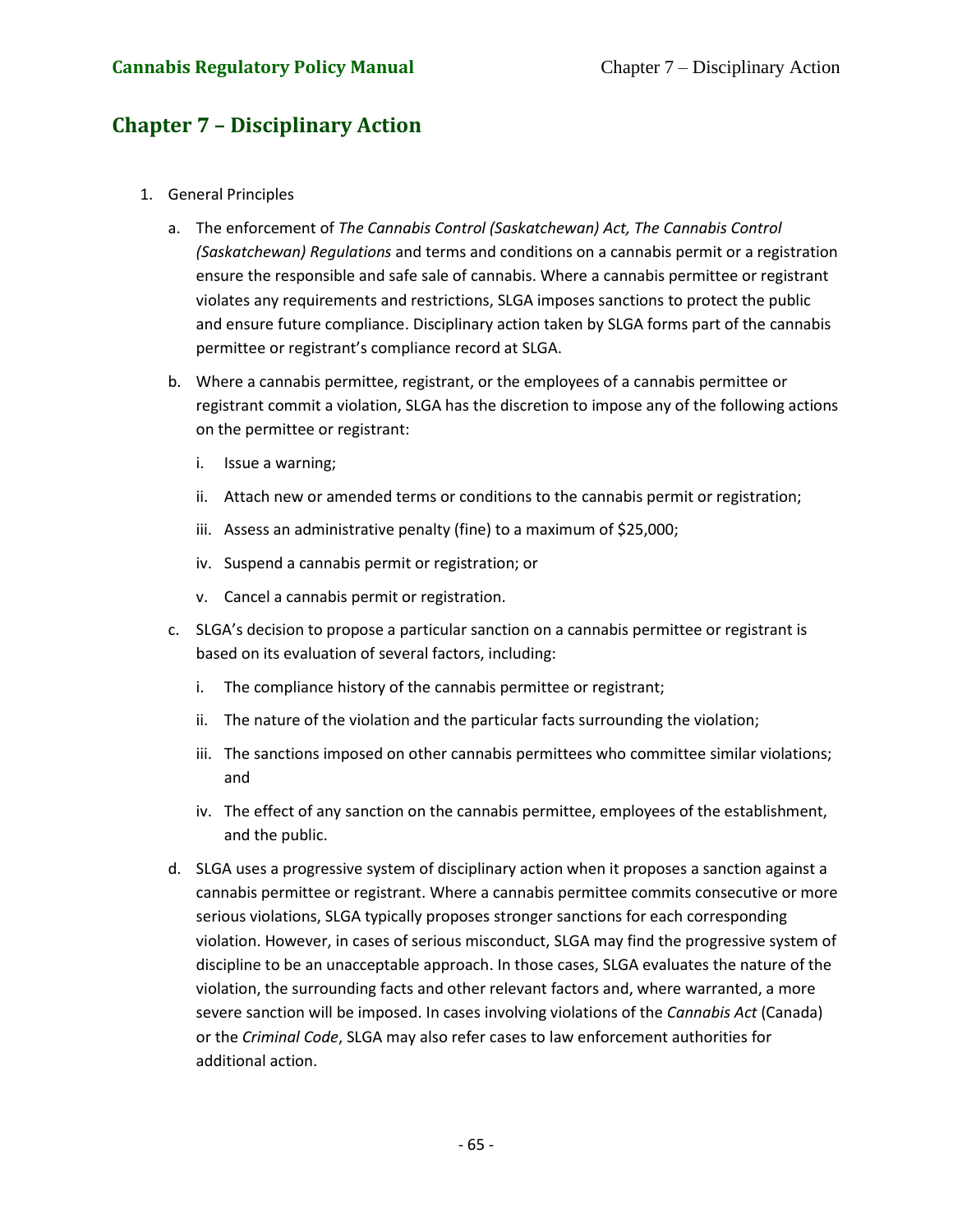Example: A general principle of SLGA's cannabis regulatory framework is the protection of minors from the negative impact of cannabis use. A cannabis retail store permittee's **first violation** of selling cannabis to **several minors** will likely result in a harsher sanction (administrative penalty or permit suspension) than one typically granted under a progressive system of discipline (warning letter). Evidence of systematic sale to minors may be referred to police for criminal sanctions.

- e. In investigating and making its decision concerning a complaint of an alleged violation, SLGA typically applies the following procedure:
	- i. SLGA receives the complaint, which may originate from a variety of sources, including the local police force, government agencies (health, fire, etc.), a competitor, or a member of the public.
	- ii. The Cannabis Licensing and Inspections Branch investigates the complaint and prepares a report for the Director of the Branch. The Director reviews and evaluates all information and determines the disciplinary action, which may include a recommendation of sanction to SLGA's Vice President, Regulatory Services Division.
	- iii. If the Vice President is satisfied that a violation has occurred, the Vice President reviews the recommendation and makes a decision about the proposed sanction against the permittee.
	- iv. If SLGA's Vice President, Regulatory Services Division proposes a sanction, the decision is communicated in writing to the cannabis permittee or registrant, and the cannabis permittee or registrant has the right to request a review of the decision to the Commission within 15 days after receiving notice of SLGA's decision. *For more information about the role of the Commission and the Review process, see Section X of this Chapter.*

## 2. Warning

- a. SLGA considers voluntary compliance as the preferred solution in its enforcement program and therefore, less serious violations may be informally resolved between a cannabis permittee or registrant and an inspector.
- b. An inspector may issue a notification of non-compliance advising the cannabis permittee or registrant of a violation to be corrected.
- c. Where an inspector formally reports a violation a warning letter may be issued, if appropriate.
- d. A warning letter describes the violation and relevant facts, and warns the cannabis permittee to take immediate corrective action. The establishment is monitored to ensure future compliance.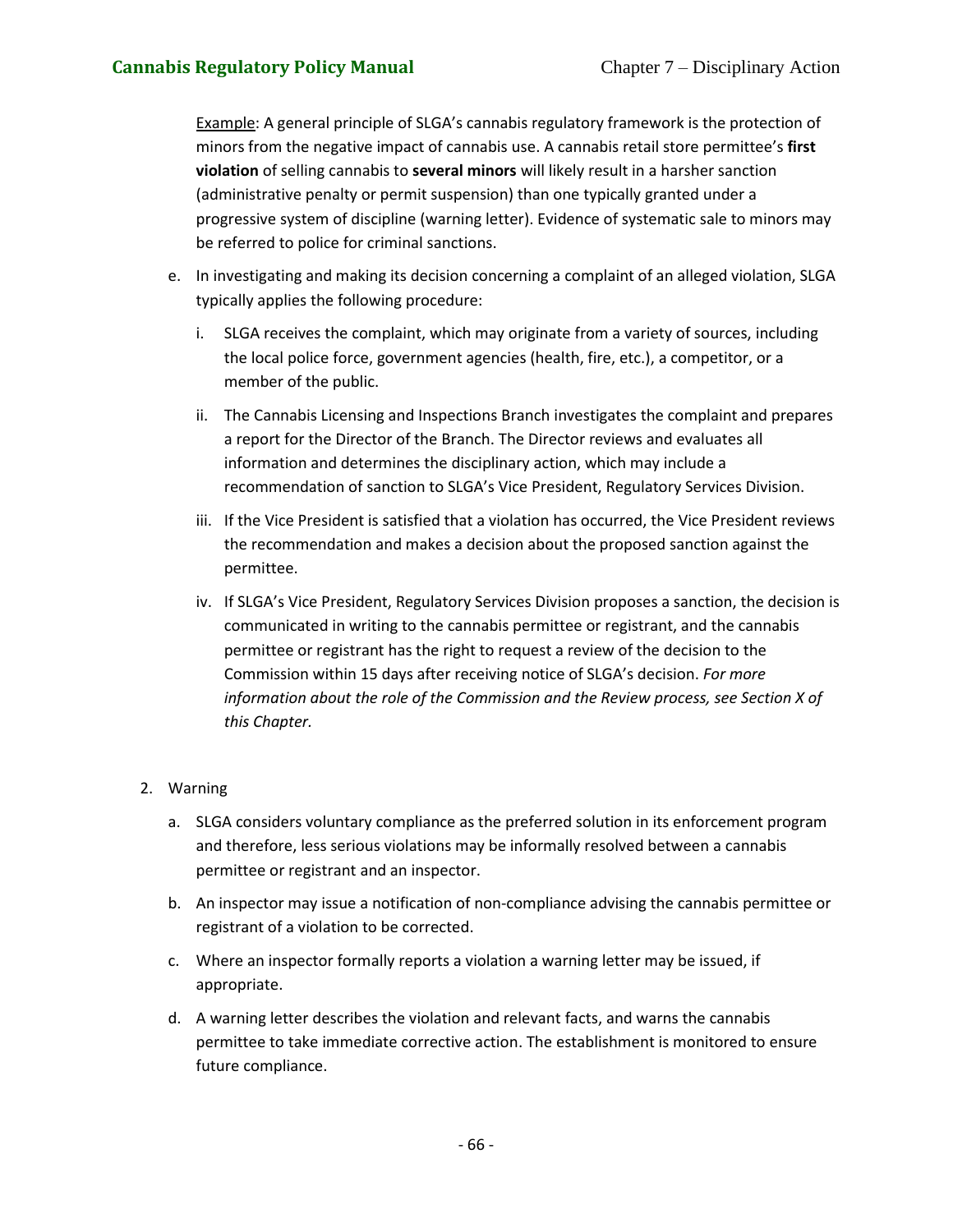## **Cannabis Regulatory Policy Manual** Chapter 7 – Disciplinary Action

- 3. New or Amended Terms or Conditions on Cannabis Permit or Registration
	- a. In appropriate circumstances, a violation may be resolved by imposing a specific course of conduct on the cannabis permittee or registrant by attaching terms and conditions on the cannabis permit or registration.
	- b. SLGA may impose new terms and conditions, or amend existing terms and conditions.
	- c. Where SLGA has imposed additional terms and conditions on a cannabis permit or registration, the cannabis permittee or registrant has the right to request a review of SLGA's decision by the Commission. A request for a review must be filed with the Commission within 15 days after receiving notice of SLGA's decision. *For more information about the review process, see Subsection 6 of this Chapter.*
- 4. Administrative Penalties (Fines)
	- a. SLGA is authorized to use administrative penalties (fines) as an additional enforcement tool. SLGA may assess an administrative penalty upon a cannabis permittee or registrant to a maximum of \$25,000.
	- b. Based on a progressive system of discipline and the nature of the violation, SLGA may propose an administrative penalty upon cannabis permittee or registrant. In cases of serious misconduct or violations such as making sales to minors, SLGA may move to a stronger sanction immediately, such as an immediate administrative penalty, suspension or cannabis permit or registration cancellation.
	- c. *The Cannabis Control (Saskatchewan) Act* establishes that an administrative penalty may be assessed to a maximum of \$25,000.
	- d. Where SLGA proposes to assess an administrative penalty, SLGA will provide a written notice to a cannabis permittee or registrant outlining several particulars, including:
		- i. The facts and circumstances surrounding the violation;
		- ii. The amount of the proposed administrative penalty;
		- iii. In default of payment of the proposed administrative penalty, a proposed suspension period of the cannabis permit or registration; and
		- iv. The right to request a review of SLGA's decision.
	- e. The cannabis permittee or registrant has the right to request a review of SLGA's decision to propose an administrative penalty. A request for review must be filed with the Commission within 15 days after receiving written notice of SLGA's decision. *For more information about the review process, see Subsection 8 of this Chapter*.
- 5. Cannabis Permit or Registration Suspension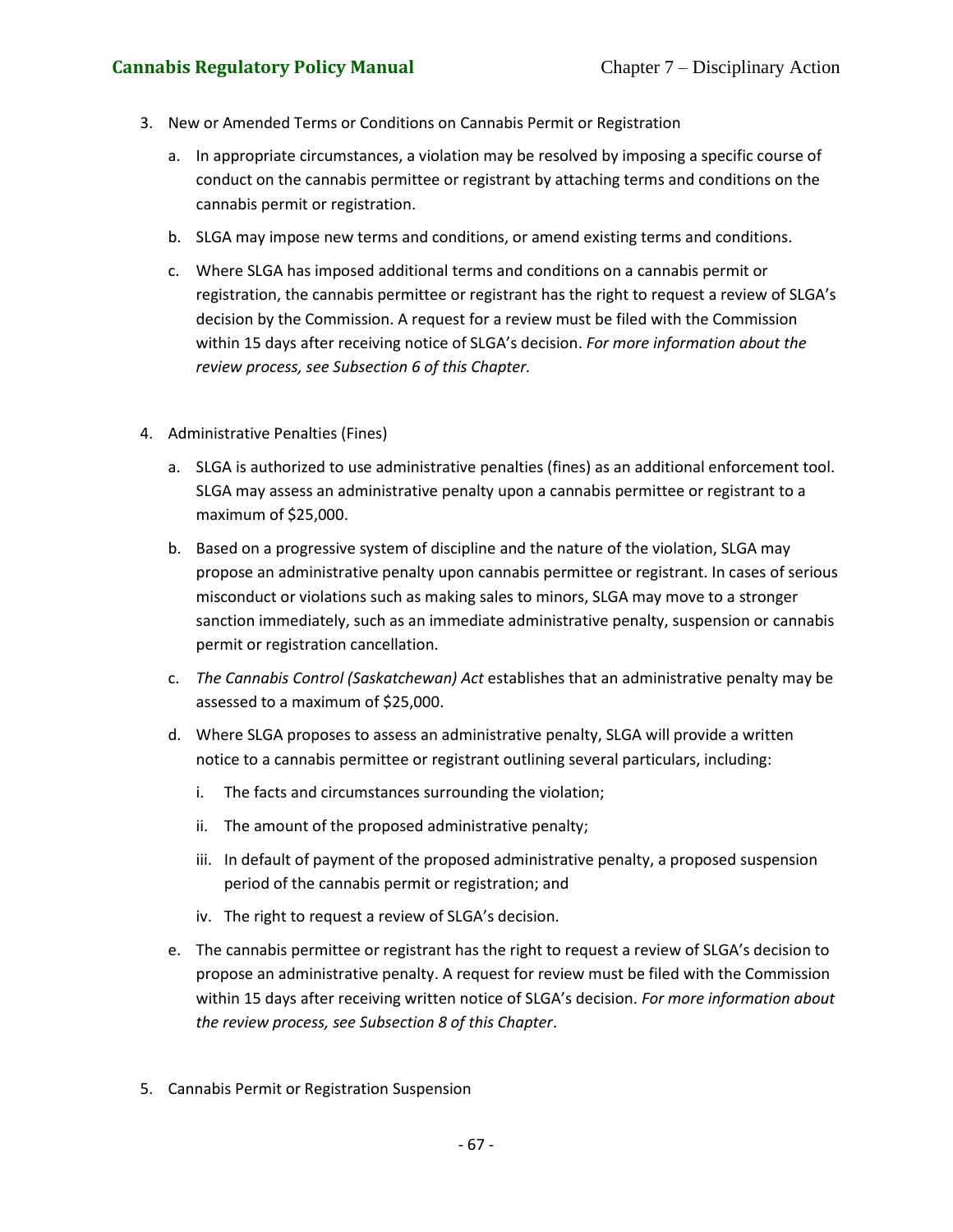## **Cannabis Regulatory Policy Manual** Chapter 7 – Disciplinary Action

- a. SLGA may propose a cannabis permit or registration suspension where considered appropriate. A case of serious misconduct, repeated violations, threats to public safety, or concerns about the ability of other sanctions to act as a sufficient deterrent may prompt a suspension.
- b. Although the length of a proposed suspension period varies with the circumstances of each case, SLGA primarily takes into account the following factors:
	- i. The nature of the violation;
	- ii. The particular facts surrounding the violation; and
	- iii. The compliance record of the cannabis permittee or registrant.
- c. Except in rare cases, SLGA must provide a written notice to a cannabis permittee or registrant of its decision to propose a suspension of a cannabis permit or registration. The written notice outlines several particulars, including:
	- i. The facts and circumstances surrounding the violations;
	- ii. The length of the proposed suspension period; and
	- iii. The right to request a review of SLGA's decision.
- d. The cannabis permittee or registrant has the right to request a review of SLGA's decision to propose a suspension. A request for review must be filed with the Commission within 15 days after receiving written notice of SLGA's decision. *For more information about the review process, see Subsection 8 of this Chapter.*
- 6. Permit Cancellation
	- a. In extreme cases, SLGA may propose cancellation of a cannabis permit. Serious violations affecting public safety or a complete disregard for the regulatory scheme are circumstances that may prompt a cancellation.
	- b. SLGA must provide a written notice to a permittee of its decision to propose cancellation of a cannabis permit. The written notice outlines the facts and circumstances which justify SLGA's proposed cancellation and the cannabis permittee's right to request a review of SLGA's decision.
	- c. The cannabis permittee has the right to request a review of SLGA's decision to propose a cancellation. A request for review must be filed with the Commission within 15 days after receiving written notice of SLGA's decision. *For more information about the review process, see Subsection 8 of this Chapter.*
	- d. Where a cannabis permit is cancelled by SLGA, all cannabis in the possession of the cannabis permittee must be disposed of before the cancellation of the permit or as authorized by SLGA. Any cannabis not properly disposed of by the cannabis permittee will be forfeited to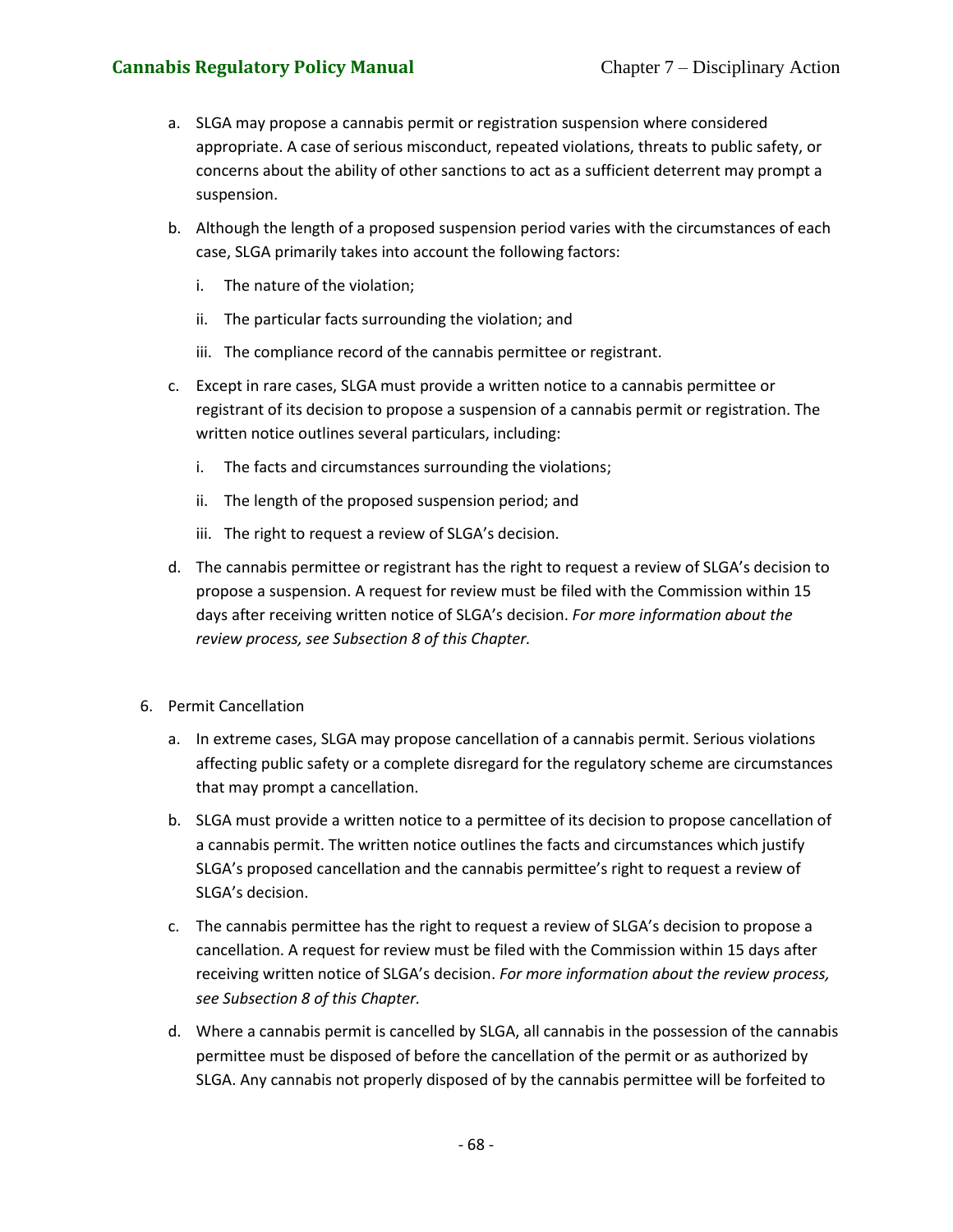SLGA. *For additional information about how cannabis is handled in cases of permit cancellation see Chapter 2, section 11.*

- e. When a permit has been cancelled by SLGA:
	- i. No permit shall be issued to the person named as the permittee for at least one year;
	- ii. If, after at least one year, another permit is issued to that person and is subsequently cancelled, no further permits shall be issued to the person.
	- iii. No permit shall be issued with respect to the premises described in the permit for at least one month.

## 7. Inventory Seizure **[UNDER DEVELOPMENT]**

8. Liquor and Gaming Licensing Commission Review

The Commission is a body created by law which functions independently from SLGA. On a request for review of an SLGA decision, the Commission will hold a hearing. If an oral hearing is held, SLGA, the cannabis permittee, lawyers for both parties, and the public may be present. A hearing generally resembles a court proceeding. Based on the evidence at the hearing and any written submissions, the Commission makes its ruling and communicates it to all parties.

- a. A cannabis permittee or registrant may file a request for review with the Commission where SLGA proposes any of the following actions on a cannabis permittee or registrant:
	- i. Attaching new or amended terms or conditions on a cannabis permit or registration;
	- ii. Assessing an administrative penalty (fine) to a maximum of \$25,000; or
	- iii. Suspending or cancelling a cannabis permit or registration.
- b. An applicant may also file a request for review with the Commission where SLGA refuses to approve or renew an application for a permit or registration. The Commission may either grant or deny the renewal of the permit.
- 9. Offences and Court Sanctions
	- a. An individual or cannabis permittee who violates any provisions of *The Cannabis Control (Saskatchewan) Act* or *The Cannabis Control (Saskatchewan) Regulations* is guilty of a summary conviction offence. A summary offence proceeding engages the court system through charging, prosecuting and punishing the individual.
	- b. In many cases, the courts determine the appropriate punishment for an offence. However, for some offences the police may issue a ticket to a cannabis permittee with an option to enter an 'out of court' guilty plea by payment of a fine. If the cannabis permittee disputes the facts and wishes to enter a not guilty plea, a trial is held before a judge.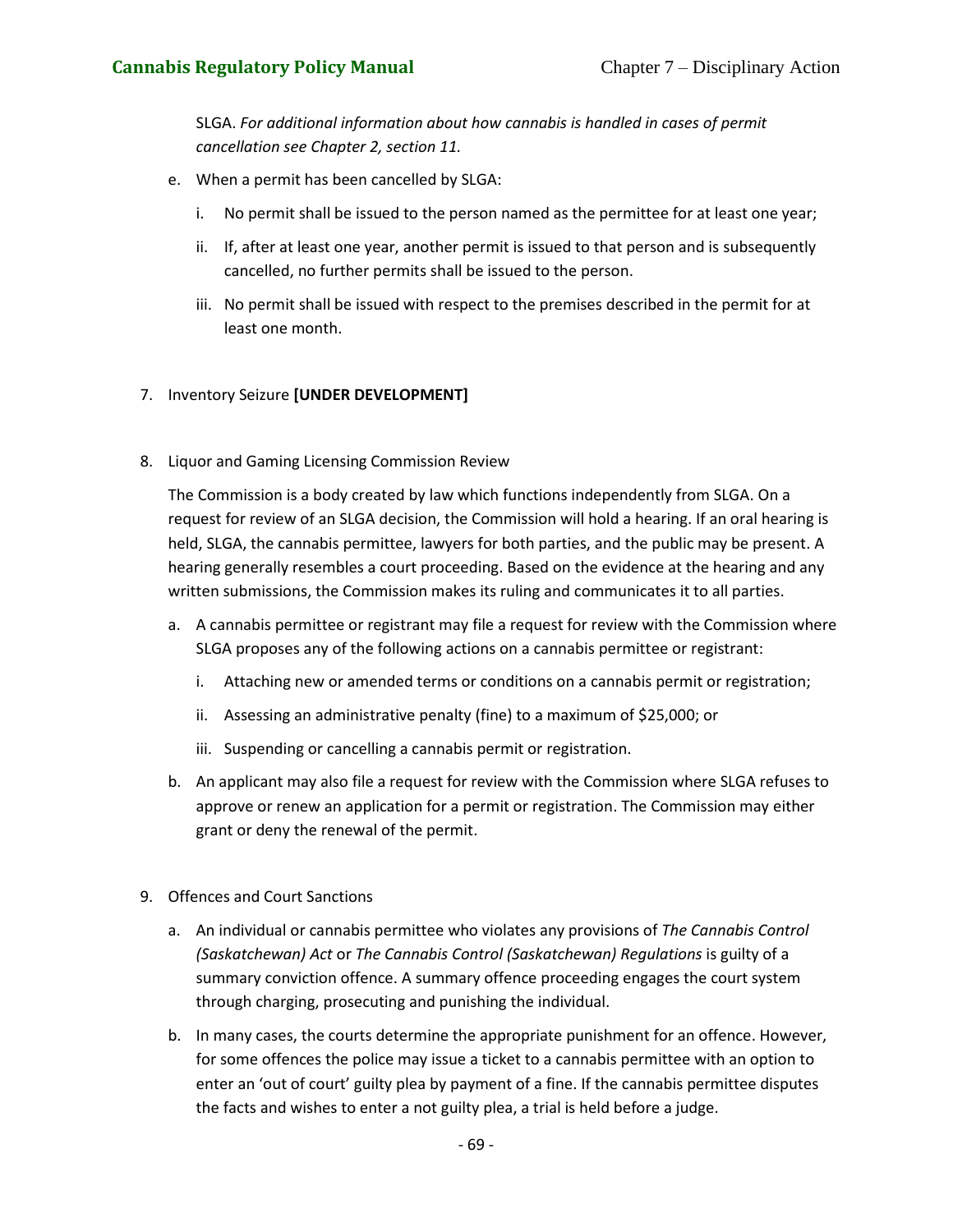- c. In some cases, *The Cannabis Control (Saskatchewan) Act* defines specific consequences to correspond to specific offences. For example, where a minor over the age of 12 purchases cannabis, the minor is guilty of an offence and liable on summary conviction to a fine of not more than \$2,000.00.
- 10. Posting of Warnings and Sanctions
	- a. The names of permittees that have received a cannabis sanction will be published on a quarterly basis on SLGA's website at [www.slga.com](http://www.slga.com/).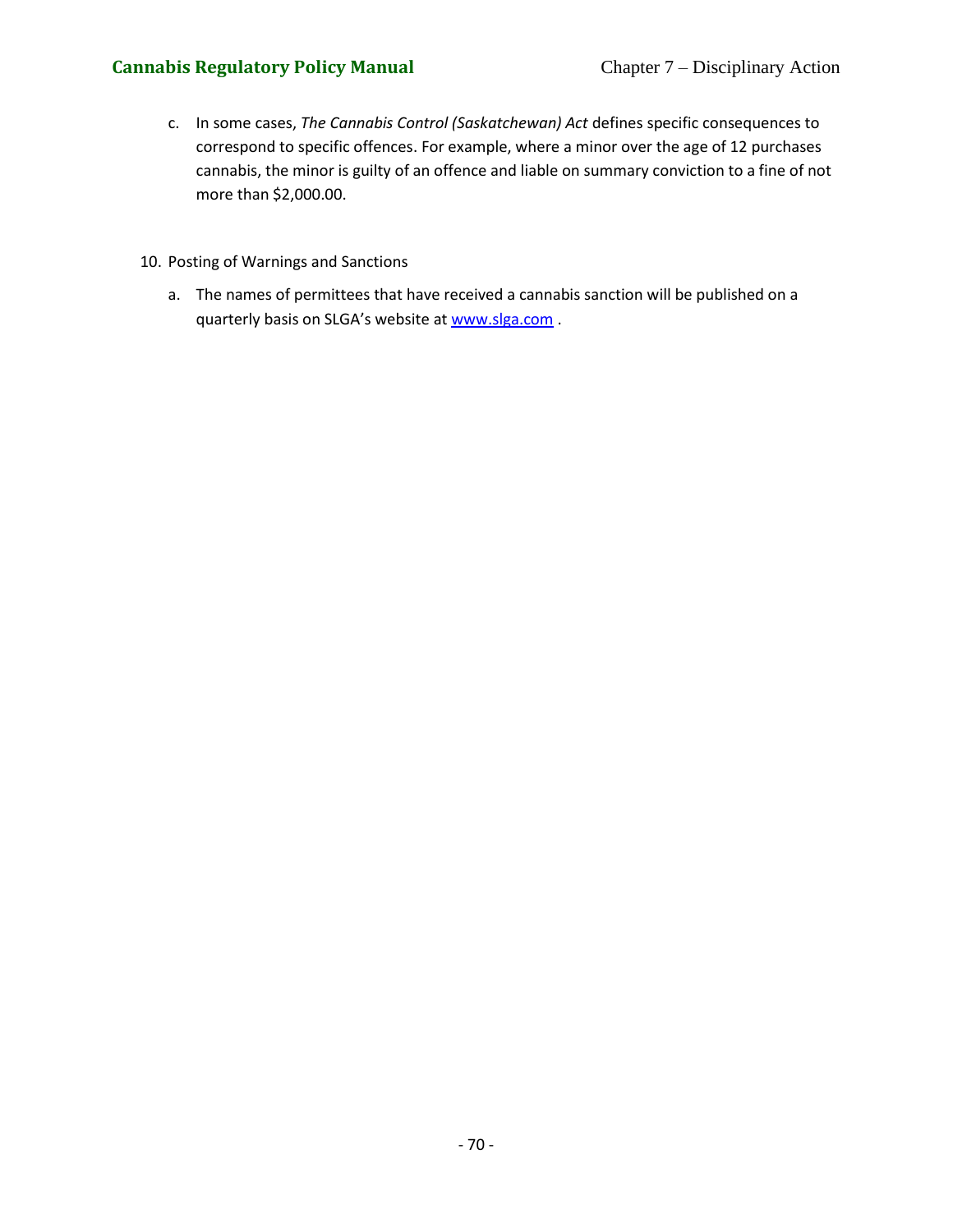# **Appendix: Contact Information**

Canada Revenue Agency t: 1-800-330-3304 [cannabis@cra-arc.gc.ca](mailto:cannabis@cra-arc.gc.ca)

CannaSell SK Responsible Sales Saskatchewan Tourism Education Council 202 4<sup>th</sup> Avenue North Saskatoon, SK S7K 0K1 t: 1-800-331-1529 or (306) 933-5900 f: (306) 933-6250 <https://industry.tourismsaskatchewan.com/education-and-training/stec-courses-and-workshops>

Health Canada Cannabis Legalization and Regulation Branch t: 1-866-337-7705 [cannabis@canada.ca](mailto:cannabis@canada.ca)

Ministry of Finance Tax Information and Compliance Branch 2350 Albert Street, 3rd Floor Regina SK S4P 4A6 t: 1-800-667-6102 or (306) 787-6645 f: (306) 798-3045 [sask.tax.info@gov.sk.ca](mailto:sask.tax.info@gov.sk.ca)

SLGA

Cannabis Licensing and Inspections Branch Box 5054 2500 Victoria Ave, 12<sup>th</sup> Floor Regina SK S4P 3M3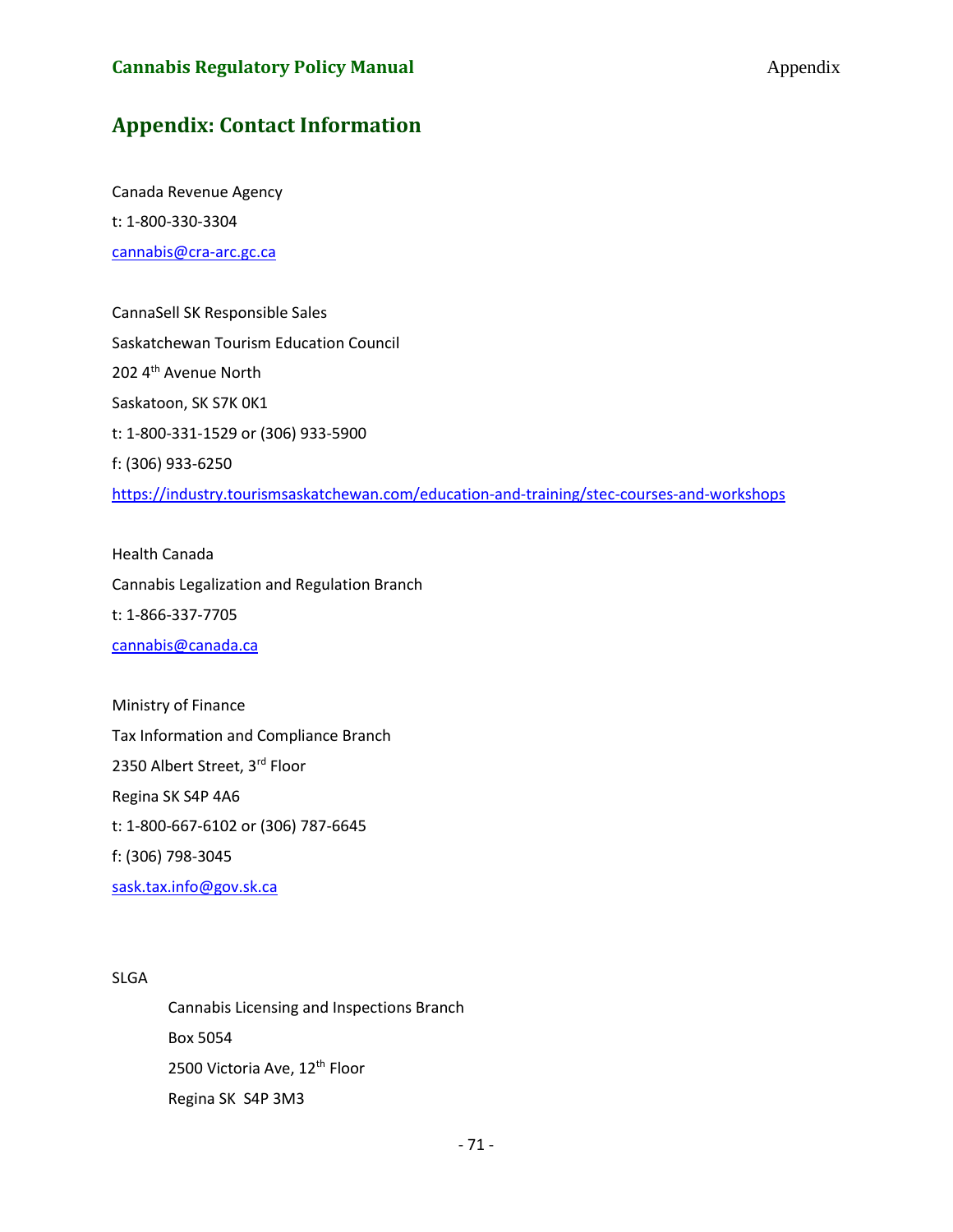### **Cannabis Regulatory Policy Manual Appendix Appendix** Appendix

t: 1-800-667-7565 or (306) 787-5563 f: (306) 787-8981 [cannabisinquiries@slga.gov.sk.ca](mailto:cannabisbranch@slga.gov.sk.ca)

Audit Services Branch Box 5054 2500 Victoria Avenue, 12<sup>th</sup> Floor Regina SK S4P 3M3 t: 1-800-667-7565 or (306) 787-3396 f: (306) 787-8981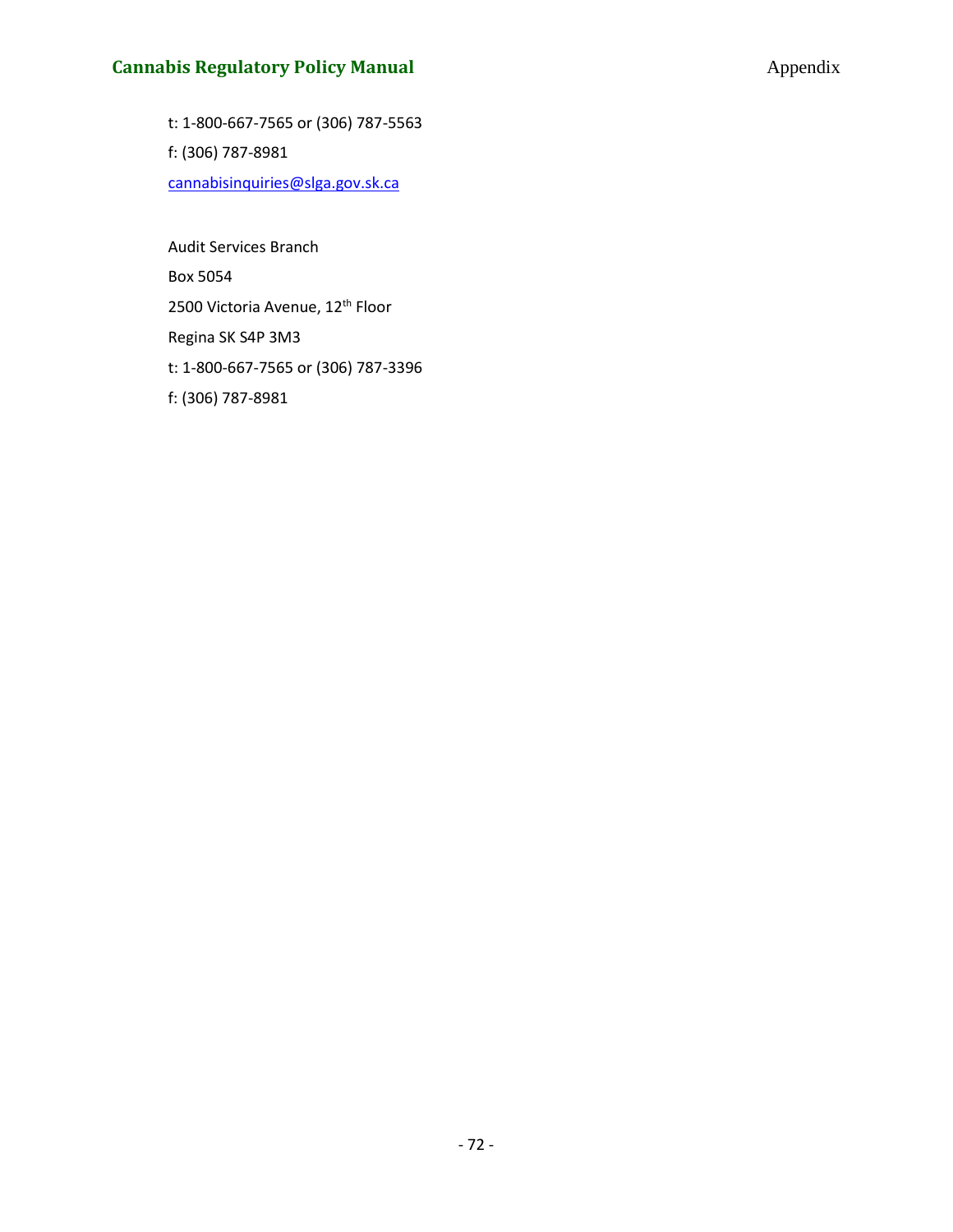# **Appendix: Cannabis Tracking and Reporting**

As part of the permitting process, SLGA will confirm that the applicant is equipped to use an electronic inventory management and sales tracking system that can:

- complete customer transactions
- maintain inventory
- generate files for ordering
- generate files for reporting and remitting taxes
- generate files for reporting cannabis sales and purchases
- if the system is within a larger framework of an accounting system, it must be able to keep records and reporting separate from other business records in that system
- provide reports that can be submitted in a CSV format according to SLGA specifications

Once a permit or registration is issued, SLGA will require that the permittee or registrant track all purchase and sale transactions, as well as any other information affecting inventory including but not limited to returns, spoiled product, and recalls.

All permitted and registered businesses will be required to send SLGA monthly reports in CSV format providing information for each category of authorized cannabis product (dried, fresh, plants, seeds, edibles, extracts, and topicals). SLGA will report the information provided by permitted wholesalers and retailers to Health Canada for federal tracking purposes. Federally licensed producers (LPs) will be responsible for reporting their own inventory movement directly to Health Canada and all sales to cannabis permittees to SLGA.

The reporting requirements described in this document are based in part on current information available about Health Canada's federal tracking and reporting system, and are subject to change at any time.

### PERMITTEES – monthly reporting requirements

Product inventory, quantity and book value (including excise duty but excluding any sales taxes) for:

- Opening inventory, by product
- All additions to inventory, by product by transaction, including:
	- o Purchases
	- o Transfers
	- o Customer returns
- All reductions to inventory, by product by transaction, including:
	- o Online sales to end consumers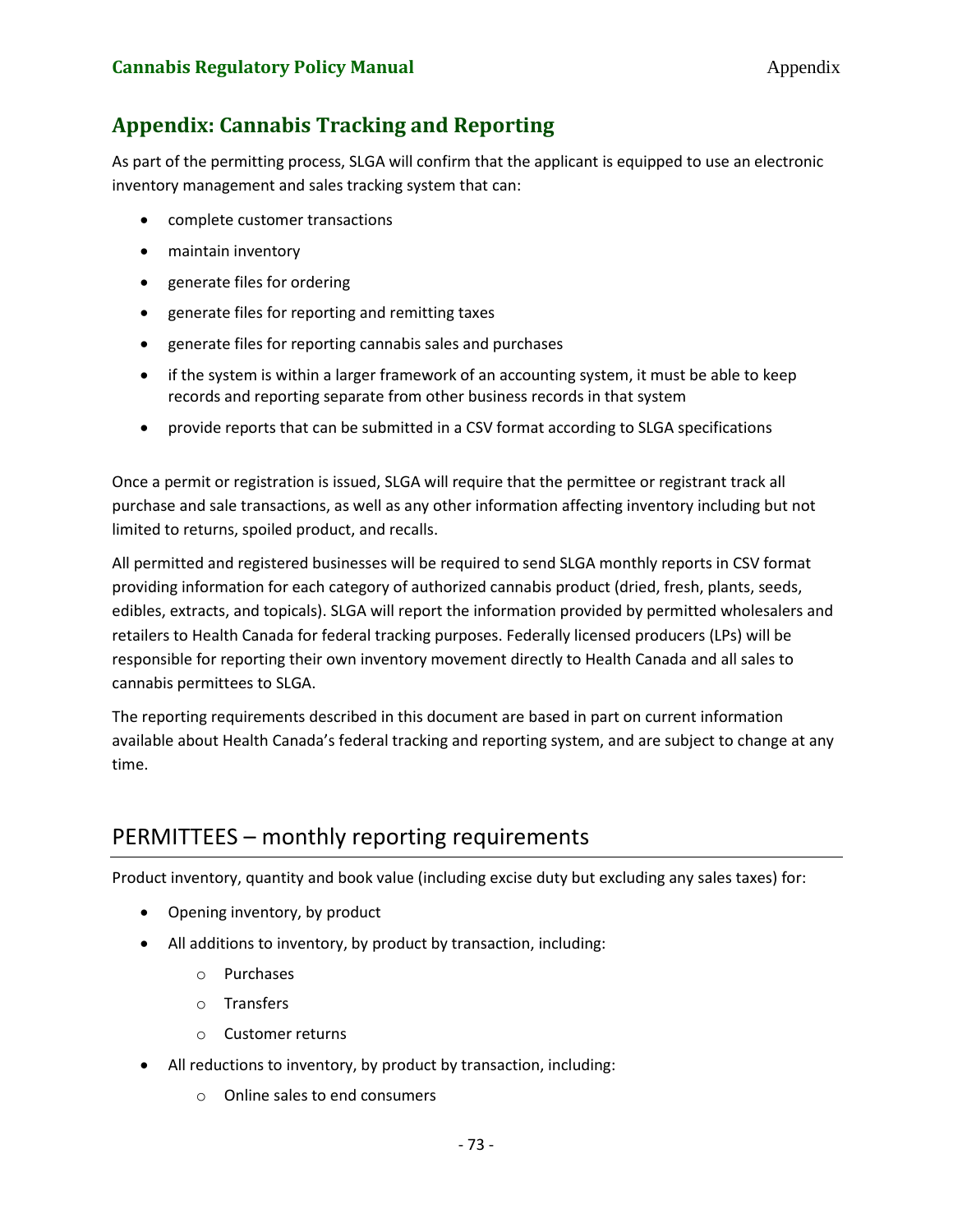#### **Cannabis Regulatory Policy Manual Appendix Appendix** Appendix

- o In-person sales to end consumers
- o Sales to Saskatchewan retailers
- o Sales to Saskatchewan wholesalers (cannabis wholesale permittees only)
- o Transfers
- o Returns to suppliers (including recalls)
- o Product used for sampling purposes
- o Destroyed product
- o Lost or stolen product

### REGISTERED FEDERAL LICENSEES – monthly reporting requirements

Product inventory quantity and book value (excluding any federal or provincial taxes) for:

- Sales, by product by transaction, to Saskatchewan permittees
- Transfers, by product by transaction, to Saskatchewan Permittees
- Customer returns, by product by transaction, from Saskatchewan permittees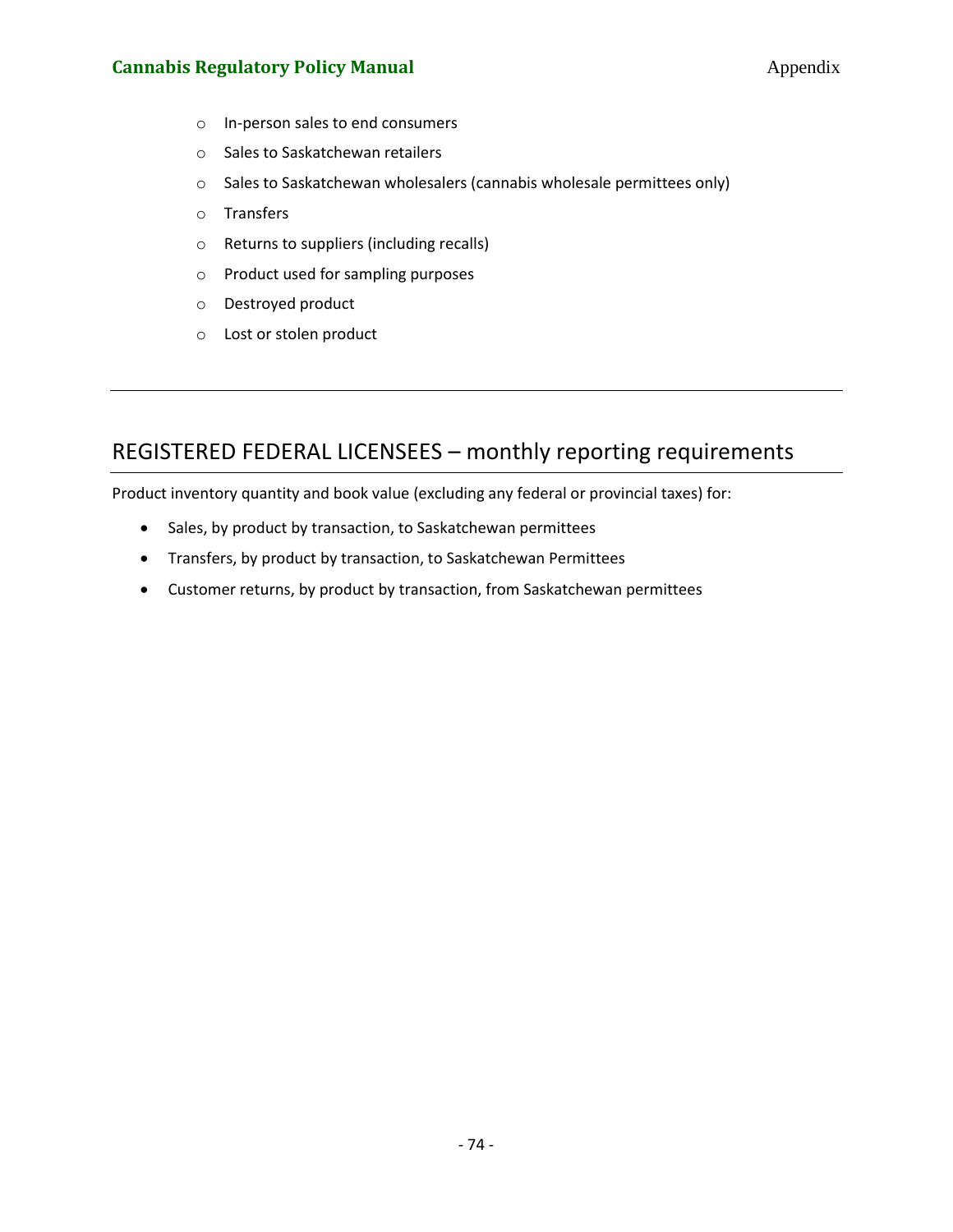# **Appendix: Facility Security**

SLGA has developed the following physical security requirements for cannabis wholesale, retail store, and retail off-site storage facilities located in Saskatchewan (referred to in this document as cannabis permitted premises). A detailed description of proposed security measures will be required as part of any permit application, and any changes to an approved plan or system must be authorized by SLGA in advance of implementation.

Subsection 1 describes requirements for cannabis wholesale, standalone retail, and off-site retail storage facilities. Physical security requirements for integrated retail stores, described separately in subsection 2, have been modified on the assumption that integrated stores in small communities will not typically have large amounts of cannabis on the premises at a given time. However, SLGA reserves the right to impose additional security requirements before or after permitting as deemed necessary depending on individual business models and operations.

- 1. Wholesale, Standalone Retail, and Off-site Storage
	- a. Alarm System

A cannabis permitted premises must be protected by a professionally installed and monitored alarm system with the following minimum features. All malfunctions must be immediately repaired by a professionaltechnician.

- i. detectors to indicate unauthorized attempts to tamper with, open, enter or penetrate perimeter entry points, perimeter windows and secure cannabis storage area;
- ii. detectors to indicate unauthorized movement within the premises including the secure cannabis storage area;
- iii. capability to detect any attempts to tamper with the system or malfunctions with the system;
- iv. smoke detectors in any areas where cannabis is stored; and
- v. panic/robbery button(s) installed at all point of sale positions (retail store only).
- b. Digital Camera Security System
	- i. A cannabis permitted premises must have a digital camera security system with the following minimum features. All malfunctions must be immediately repaired by a professional technician.
	- ii. cameras that are enclosed in the ceiling or domes and linked to a monitor and recording system located in a secure area within the premises;
	- iii. cameras and lighting that are positioned to clearly capture 24 hour coverage of activity identifying all individuals entering/exiting the premises and all individuals within the premises including the:
		- point of sale area(s) (retail stores only);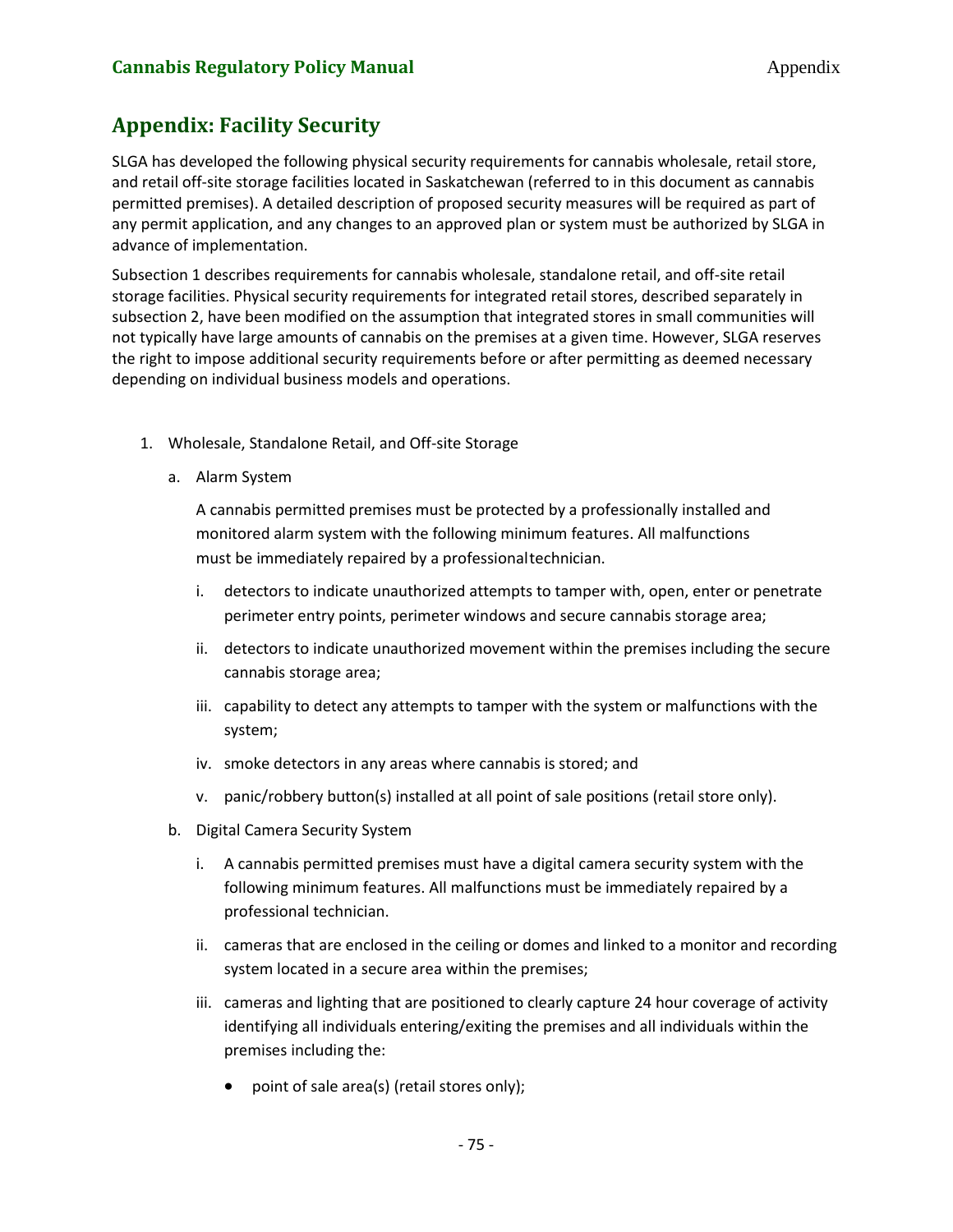#### **Cannabis Regulatory Policy Manual Appendix Appendix**

- customer area(s) (retail stores only);
- areas where cannabis is displayed for sale (retail stores only);
- receiving area(s);
- offices and other staff area(s); and
- any cannabis storage areas.
- iv. system must have on premises 60 calendar day minimum recording retention in a common format that is easily accessible, captured, viewed and capable of producing real time digital colour video (meaning at least 30 frames per second) and still images that clearly identify individuals and contain a time/date stamp not obscuring the image;
- v. recording and viewing system must be located in a secure location within the premises along with a maintained surveillance plan showing camera numbers, locations, coverage, authorized users list and operating instructions;
- vi. if the permittee has knowledge, or should have had knowledge, of any pending criminal or regulatory investigation, recorded data and relevant information must not be destroyed after the 60 calendar day minimum recording retention period and must be provided to SLGA and police upon request; and
- vii. the system must be tested weekly to ensure all cameras and recording equipment are functioning properly and a log of the test results must be kept and available to SLGA upon request.
- c. Perimeter Security
	- i. Standalone cannabis retail stores, off-site retail storage facilities, and cannabis wholesale warehouses must secure perimeter entry points against unauthorized access by, at a minimum:
	- ii. the use of 1.5mm (16 gauge) hollow metal doors with 1.9mm (14 gauge) metal frame and tamper‐proof hinges at all entry points;
	- iii. commercial grade non-residential locks on all access points with secured tamper-proof strike plate and locking device that penetrates the doorframe at minimum 1.25cm;
	- iv. an overhead receiving door (if required) constructed of commercial grade material and locking device sufficient to secure against unauthorized access;
	- v. perimeter locking devices not on a master key system;
	- vi. loading/unloading bay and entry door areas located outside the secure structure for cannabis storage, with any walls or interior access doors adjoining the secure structure meeting the requirements outlined in subsection d below; and
	- vii. a customer entrance constructed of commercial grade material sufficient to secure against unauthorized access (retail stores only).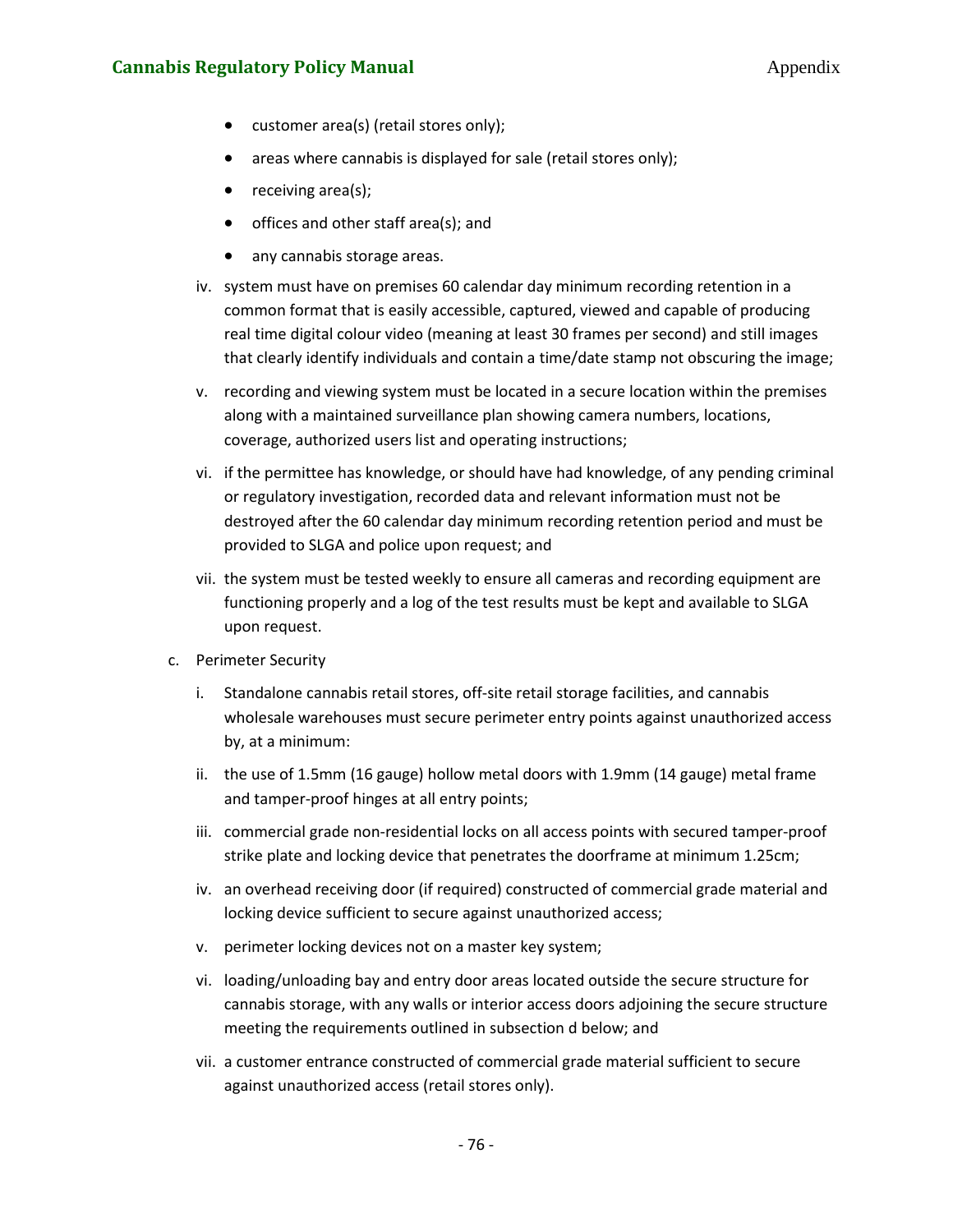d. Cannabis Storage

Any areas within a cannabis permitted premises where cannabis is stored, including any receiving or staging areas where cannabis is kept after operating hours, must be fully enclosed in a secure structure that meets the following minimum requirements (this secure structure may form the external walls of the building if preferred, excluding any loading/unloading bays and entry door areas). Cannabis edibles and samples are exempt from this requirement and may remain in the retail area after operating hours.

Subsection e below outlines an alternative option available to retail stores only. SLGA may also consider other alternatives on a case-by-case basis as long as they provide security at least equivalent to the requirements outlined below.

i. walls, floors, and ceiling constructed of Flattened Metal Mesh, EMMA 557‐99 style ¾‐9F, nominal strand thickness of 0.120" (0.108" to 0.132") diamond opening of 0.563" x 1.688" or Sheet steel 16ga, A1008/A1008M (cold rolled) or A1011/A1011M (hot rolled) or equivalent, OR

30 cm (12") high density cement blocks with cores filled with type "M" mortar and reinforced to meet structural codes, OR

20 cm (8") thick poured concrete (20.7 MPa (3000 lbs/in2) minimum), reinforced to meet structural codes;

- ii. if sheet steel or steel mesh is used, it is to be mounted on the outside (attack side) of the room, including the ceiling, in the following manner:
	- support all edges by anti‐spread bracing, studs orcorners;
	- align sheet edges at every vertical and horizontal seam on centre‐line of stud or anti‐spread bracing; and
	- secure all sheets with screws, welds or rivets.
- iii. 16 gauge (1.6mm) steel sheets, HR Commercial quality, ASTM A366, matte finish, shall extend 1200mm around doorframe on inside of room and attached to the doorframe with screws, welds or rivets. Where the dimensions of the secure structure do not allow for 1200mm clearance around the doorframe, the steel sheets may be bent to conform to the inside of the secure structure walls and/or ceiling);
- iv. minimum 1.5mm (16 gauge) hollow metal door(s) not exceeding 91.44cm (36 inches) width with 1.9mm (14 gauge) metal frame;
- v. commercial grade door lock(s) with locking device(s) that penetrates doorframe at least 1.25cm and tamper‐ proof hinges;
- vi. locking device(s) not on a master key system;
- vii. ventilation openings with one dimension 15cm (6 inches) or less and the total area of the opening not exceeding 619 cm2 (96 inches2); and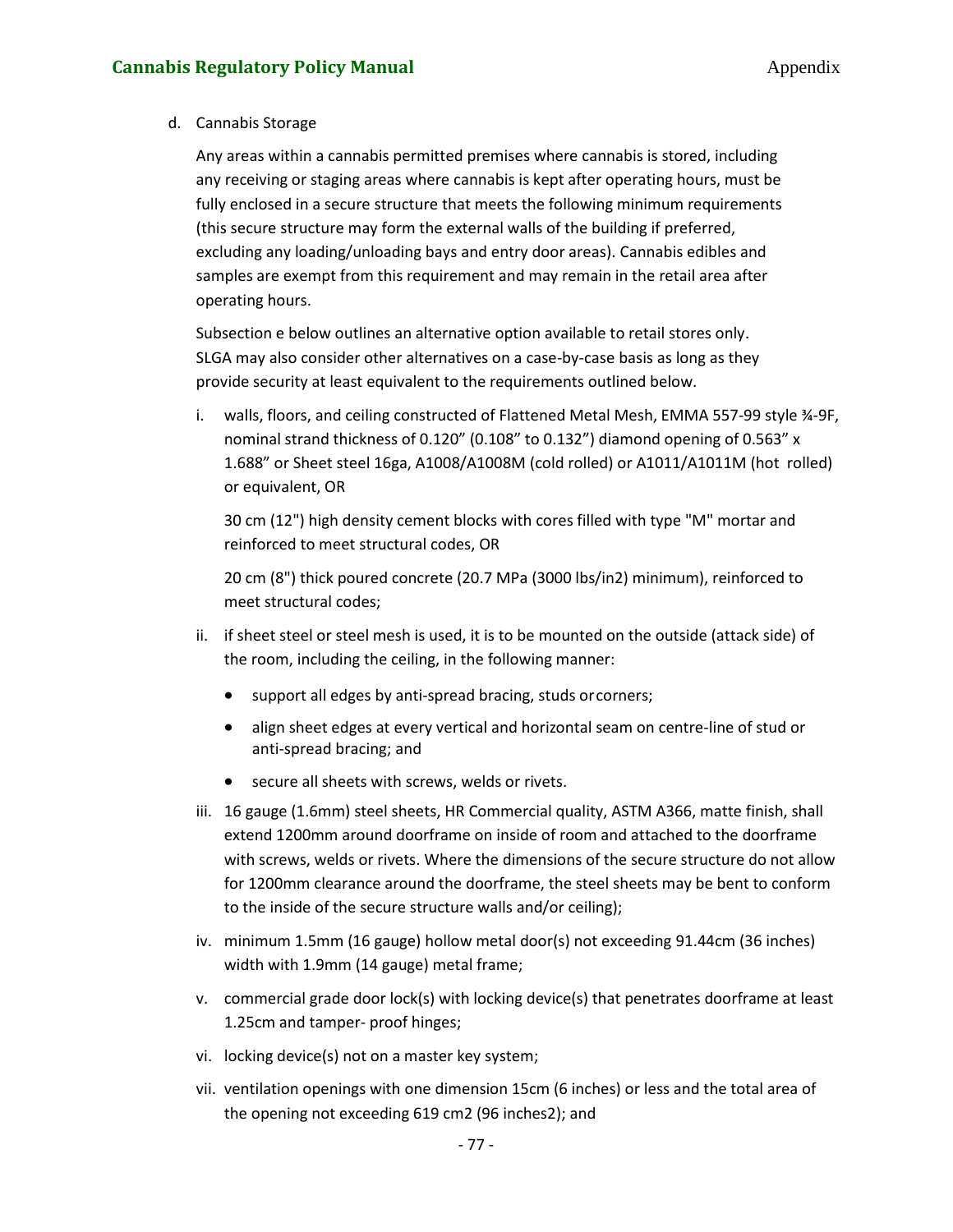#### **Cannabis Regulatory Policy Manual Appendix Appendix**

viii. Studs may be wood or steel.

e. Alternative Cannabis Storage (retail stores only)

Instead of a storage room, a retail store may choose to secure cannabis in a burglar resistant safe or similar device (such as a locking refrigeration unit) that meets the following requirements:

- i. the safe is a burglary resistant safe (according to either standard ULC-S324 or standard UL-687 rated at TL-15 or higher.;
- ii. has a locking system that secures the door in multiple parts of the door structure as well on more than one axis; and
- iii. the safe weighs at least 341 kilograms or is anchored to the permanent structure of the building in such a manner that it cannot be removed without first opening the door to the safe.
- 2. Integrated retail
	- a. Alarm System

Integrated cannabis retail store permitted premises must be protected by a professionally installed and monitored alarm system with the following minimum features. All malfunctions must be immediately repaired by a professional technician.

- i. motion sensors that indicate entry at common entry points (such as exterior windows and doors); and
- ii. panic/robbery button(s) installed at all cannabis point of sale positions.
- b. Digital Camera Security System

The cannabis permitted premises must have a digital camera security system with the following minimum features. All malfunctions must be immediately repaired by a professional technician.

- i. cameras that are enclosed in the ceiling or domes and linked to a monitor and recording system located in a secure area within the premises;
- ii. cameras and lighting that are positioned to clearly capture 24 hour coverage of activity identifying all individuals entering/exiting the cannabis permitted premises and any secure storage areas, and all individuals within the cannabis retail area including the:
	- cannabis point of sale area(s);
	- any areas where cannabis is visibly displayed for sale; and
	- any areas where cannabis is stored.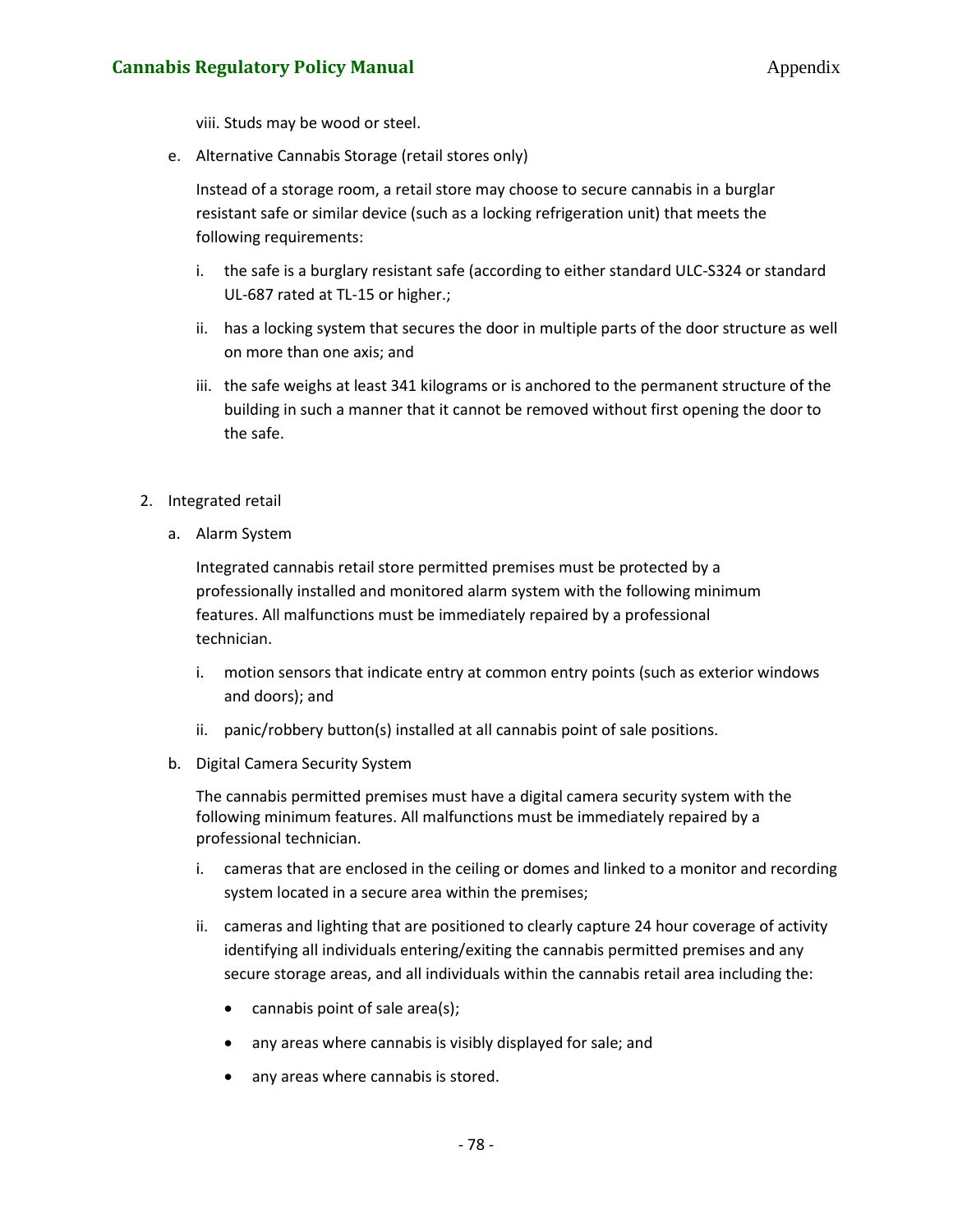- iii. system must have on premises 60 calendar day minimum recording retention in a common format that is easily accessible, captured, viewed, and capable of producing real time digital colour video (meaning at least 30 frames per second) and still images that clearly identify individuals and contain a time/date stamp not obscuring the image;
- iv. recording and viewing system must be located in a secure location within the premises along with a maintained surveillance plan showing camera numbers, locations, coverage, authorized users list and operating instructions.
- v. if the permittee has knowledge, or should have had knowledge, of any pending criminal or regulatory investigation, recorded data and relevant information must not be destroyed after the 60 calendar day minimum recording retention period and must be provided to SLGA and police upon request; and
- vi. the system must be tested weekly to ensure all cameras and recording equipment are functioning properly and a log of the test results must be kept and available to SLGA upon request.
- c. Perimeter Security

A cannabis permitted premises must secure perimeter entry points against unauthorized access by ensuring that all entry points are secured with commercial grade non-residential locks.

d. Cannabis Storage

Cannabis products, excluding edibles and display samples, must be secured after operating hours using one of the methods described below. SLGA may also consider equivalent methods on a case by case basis.

- i. a commercial safe, gun locker, or similar device located within the cannabis permitted premises that meets the following minimum requirements:
	- is rated by the Underwriter Laboratories (UL) as a residential storage container (according to standard UL-1037) or a burglary resistant safe (according to either standard ULC-S324 or standard UL-687).
	- has a locking system that secures the door in multiple parts of the door structure as well as on more than one axis; and
	- weighs at least 341 kilograms or is anchored to the permanent structure of the building in such a manner that it cannot be removed without first opening the door to the safe.
- ii. a secure storage area within the same facility as the cannabis permitted premises that meets the following minimum requirements:
	- minors are prohibited access at all times;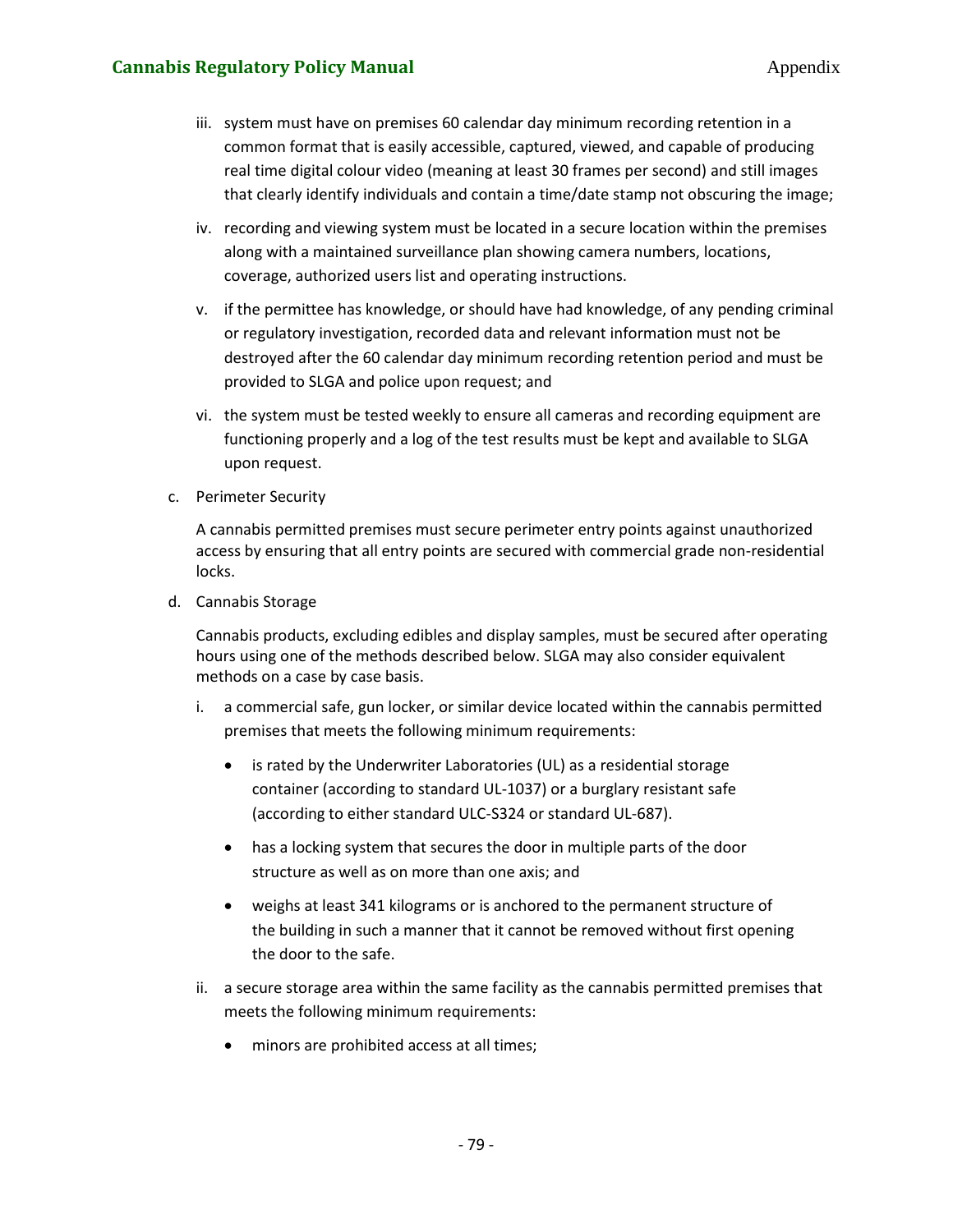#### **Cannabis Regulatory Policy Manual Appendix Appendix** Appendix

- is used to store only products owned by the cannabis retail store permittee and intended for sale in the cannabis permitted premises and any related online store;
- is protected by an alarm system and digital camera security system as described in subsections a and b above;
- is secured using 1.5mm (16 gauge) hollow metal doors with 1.9mm (14 gauge metal frame and tamper-proof hinges, plus commercial grade nonresidential locks, a secured tamper-proof strike plate and locking device that penetrates the doorframe at minimum 1.25cm; and
- is secured with automatic locking doors on any entry points that open onto an unpermitted area or an area not monitored by staff at all times.
- iii. An off-site secure storage facility that is authorized as part of the cannabis retail store permit and meets the off-site storage security requirements outlined in subsection 1 above, as well as any operating requirements described elsewhere in this document.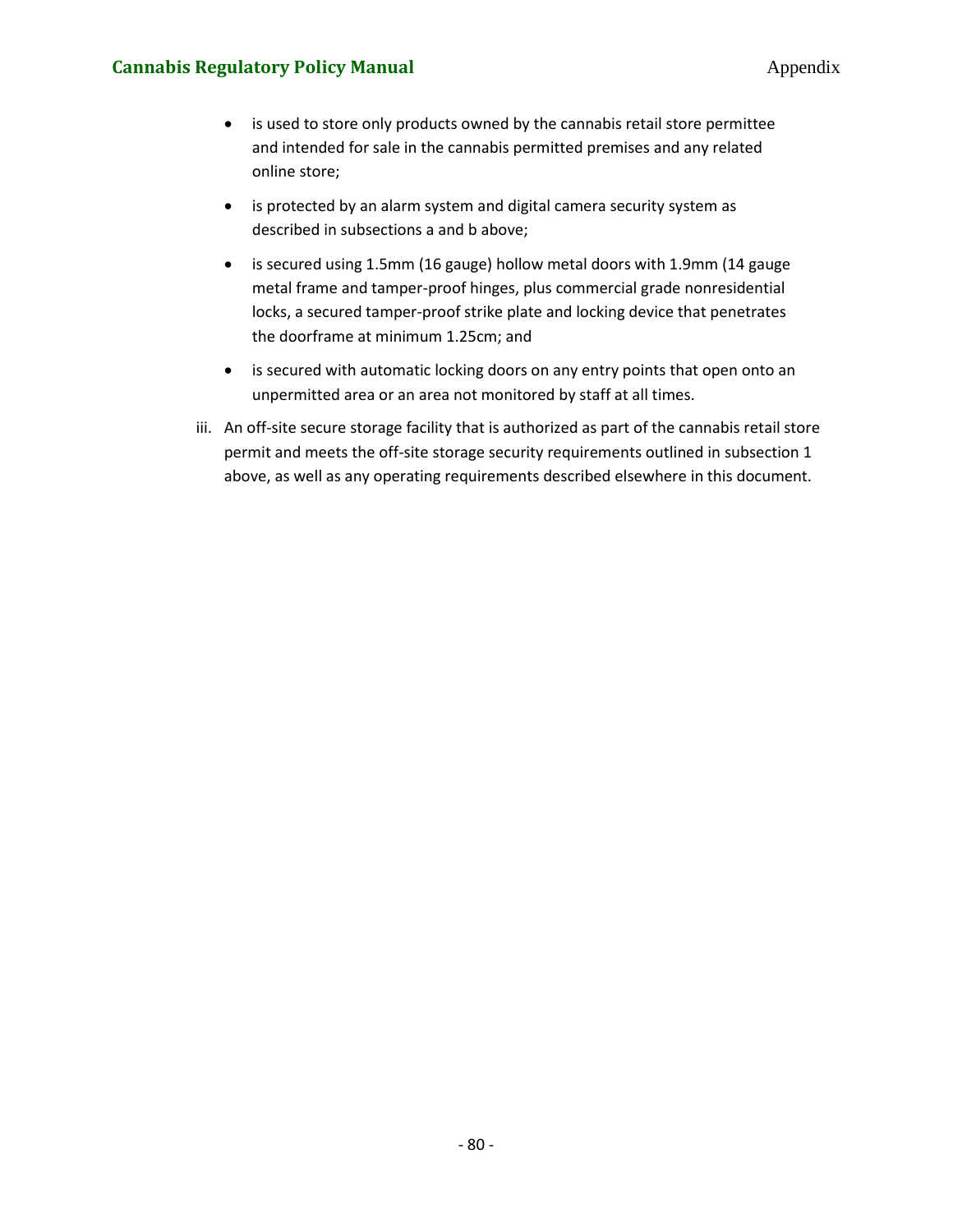## **Appendix: Cannabis Transportation Security**

The requirements outlined below apply only to the bulk transportation of cannabis by Saskatchewanpermitted cannabis retail store permittees and cannabis wholesale permittees. This document does not apply to transportation by federally licensed producers (LPs), which is regulated by Health Canada, or to transportation of small quantities of cannabis (such as delivery to a retail customer).

Permitted wholesalers and retailers must meet the following minimum standards when shipping or transporting cannabis between storage facilities or from a storage facility to a retail store:

- 1. The shipper must generate a shipping manifest prior to transporting and ensure that the delivered product is reconciled against this manifest, with records kept for a minimum of 60 days.
- 2. Transport vehicles must:
	- a. Not bear a recognizable logo or identifying information associated with a cannabis business;
	- b. Have an alarm system;
	- c. Have a fully-enclosed area secured by commercial-grade locks to prevent unauthorized access;
	- d. Be manned (cannot be a driverless vehicle); and
	- e. Not be left unattended (except incidentally or within a secure facility) when carrying cannabis product.
- 3. No one under the age of 19 may be present in a transport vehicle or be involved in loading or unloading cannabis from the vehicle.
- 4. Cannabis must be packaged for transportation in such a way that:
	- a. It will not open or permit the escape of its contents during handling and transportation;
	- b. It is sealed so that it cannot be opened without the seal being broken;
	- c. It prevents the escape of cannabis odour from the vehicle; and
	- d. It prevents its contents from being identified without it being opened.
- 5. Any losses, theft, or unusual waste or disappearance of cannabis that cannot be explained on the basis of normally accepted business activities must be reported:
	- a. To the police within 24 hours; and
	- b. To SLGA within 10 days.
- 6. In the case of any losses, theft, or unusual waste or disappearance, all shipping manifests and other relevant records must be maintained for a minimum of 2 years and made available on demand to police and SLGA for investigation purposes.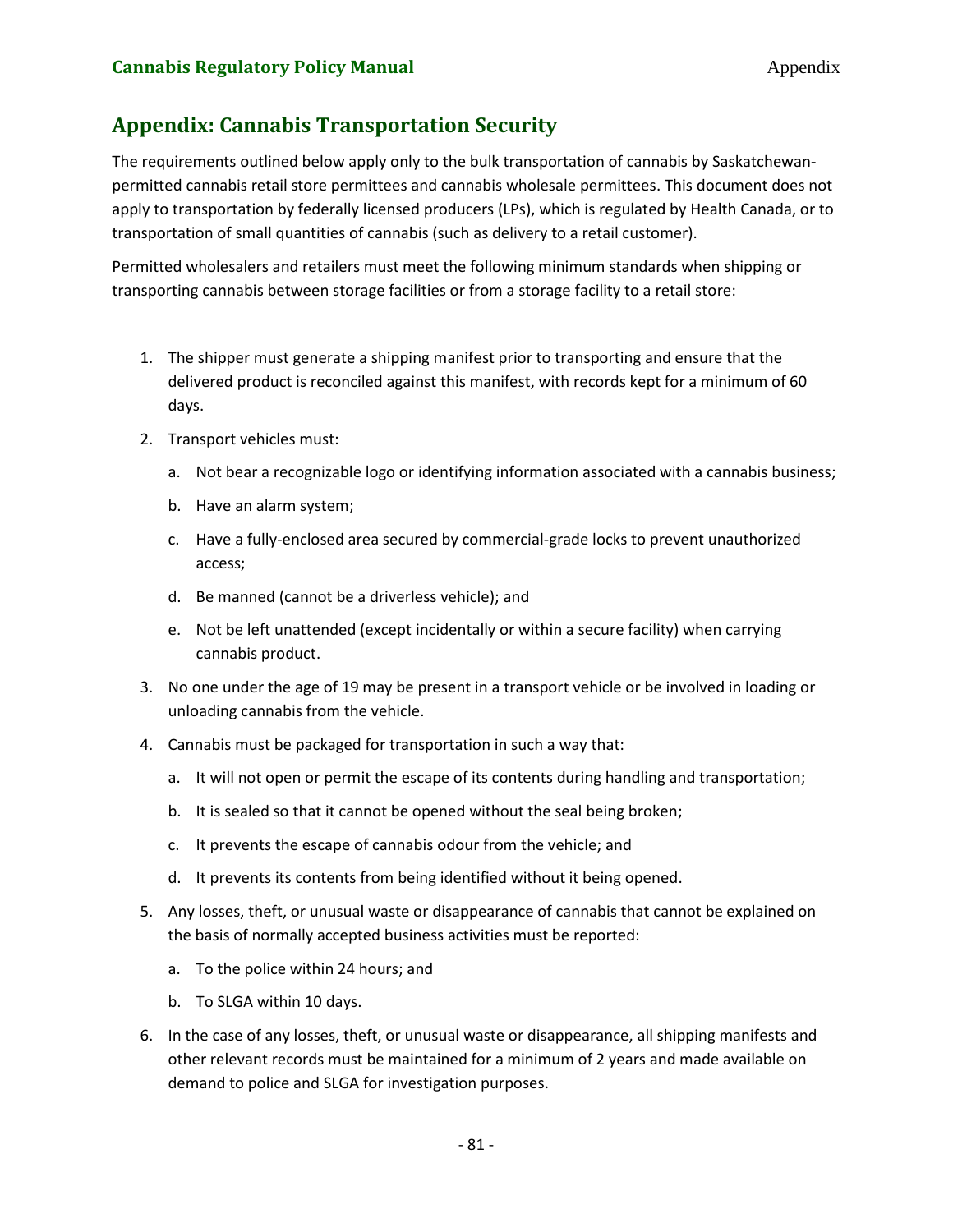### **Appendix: CannaSell SK Responsible Cannabis Sales**

CannaSell SK Responsible Cannabis Sales provides consistent training for owners and employees of private businesses that distribute and sell non-medical cannabis in Saskatchewan. CannaSell SK ensures that sales are conducted with integrity and in a socially responsible manner.

All retail owners are required to take training in responsible sales of cannabis before a permit will be issued to allow sales of cannabis. Employees are required to take the training before starting their employment.

CannaSell SK certification training is mandatory for the following full-time and part-time staff where cannabis is provided under the authority of a permit:

- o Owners and employees; and
- o Security staff (directly employed or contracted by the permittee).

All full-time and part time workers employed in permitted cannabis retail stores must have CannaSell SK certification before they begin working in the store.

Cleaning or other staff not directly involved in the sale or service of cannabis in a permitted cannabis retail store do not have to be CannaSell SK-certified.

The CannaSell SK course includes:

- o Legal responsibilities and liabilities;
- o Cannabis knowledge;
- o What is legal in Saskatchewan;
- o Problematic cannabis use and Canada's Lower-Risk Cannabis Use Guidelines (LRCUG);
- o Intoxication and impairment;
- o Responsible service strategies; and
- o When and how to refuse to sell cannabis.

Once you purchase the course, you will have 45 days to complete it online. You should be able to complete the course in four hours or less. There is a 35-question multiple choice online exam at the end of the course. To pass the exam, a mark of 80% must be achieved. You will have five attempts to complete the exam. CannaSell SK costs \$30 and is only available as an online course.

Upon successful completion of the course, your certificate is available for you to download from your online profile. Please save or print your certificate so that you can show it to your employer or an SLGA cannabis inspector as proof of completion.

Your certification expires after five years. You must recertify before the expiry date on your CannaSell SK proof of certification. To do this, you must take the CannaSell SK program again and pass the exam with the passing grade of 80%.

How to access CannaSell SK: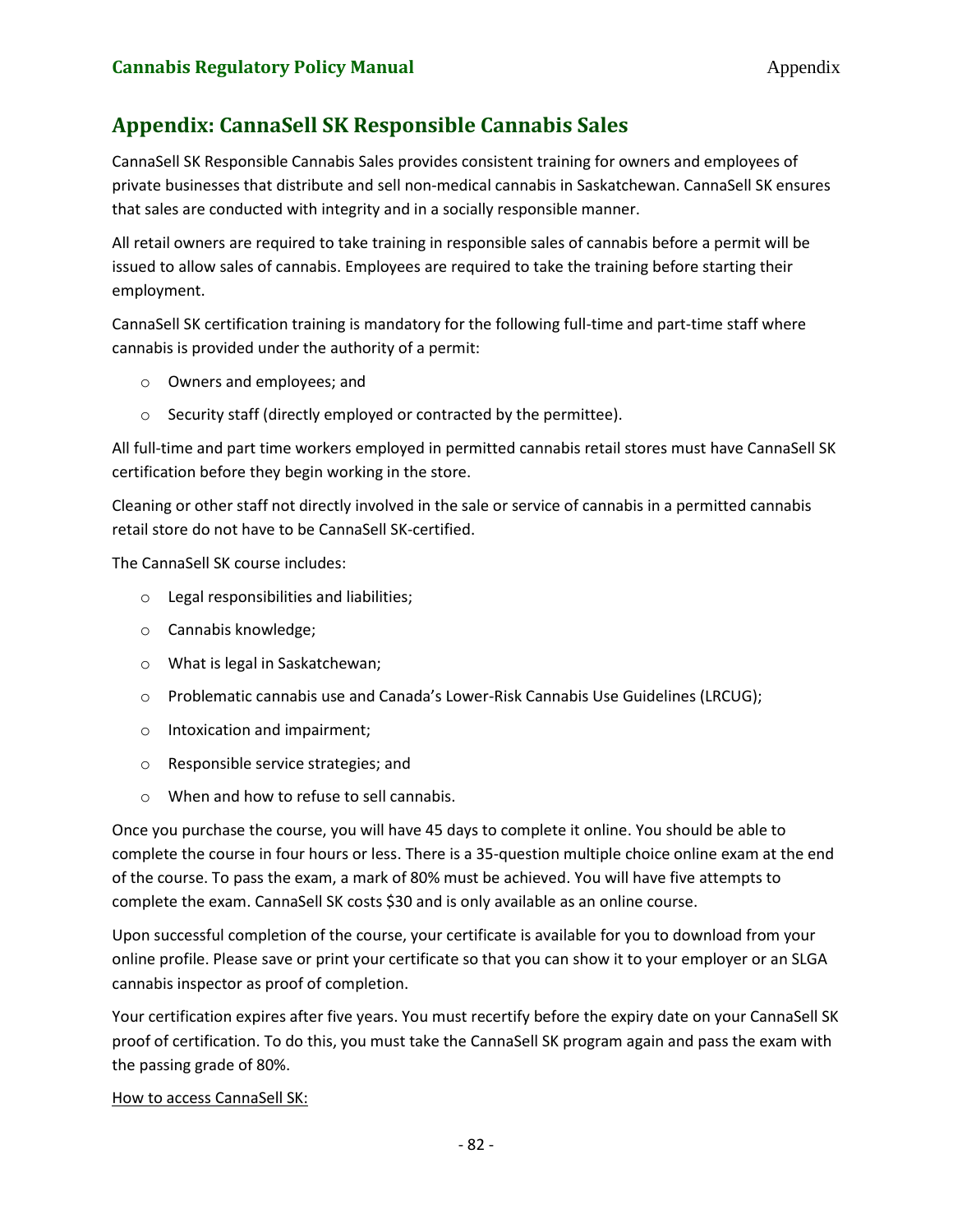The online course is available at[: https://industry.tourismsaskatchewan.com/education-and](https://industry.tourismsaskatchewan.com/education-and-training/stec-courses-and-workshops)[training/stec-courses-and-workshops](https://industry.tourismsaskatchewan.com/education-and-training/stec-courses-and-workshops)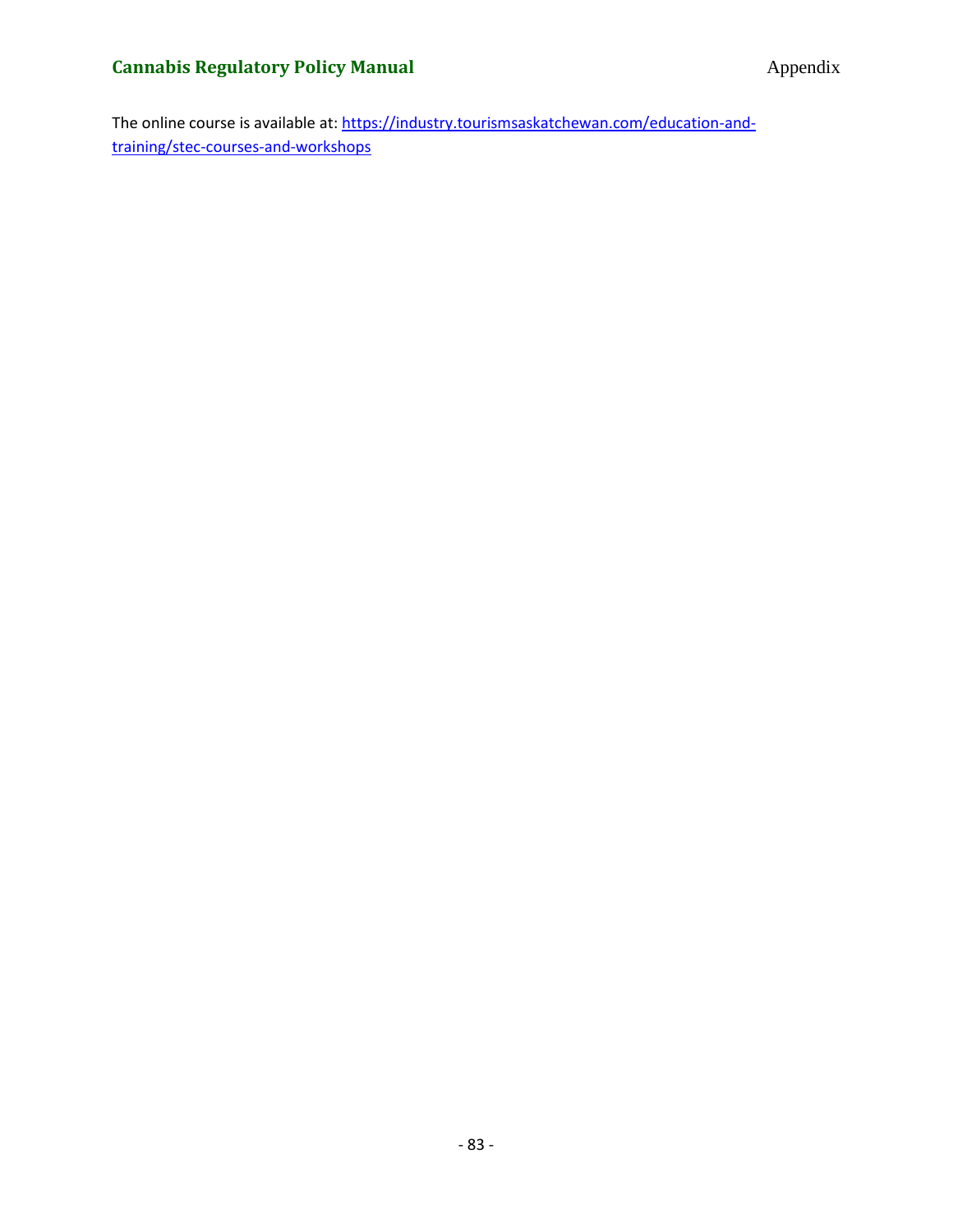# **Appendix: Cannabis Equivalencies and Maximum Sales Limits**

| Class                                 | Equivalent<br>to 1 gram<br>of dried<br>cannabis | Maximum<br>sale/public<br>possession<br>limit | Examples of<br>products                                                | Maximum<br>THC per<br>package | Special considerations                                                                                                                                                                                                                                             |
|---------------------------------------|-------------------------------------------------|-----------------------------------------------|------------------------------------------------------------------------|-------------------------------|--------------------------------------------------------------------------------------------------------------------------------------------------------------------------------------------------------------------------------------------------------------------|
| Dried cannabis                        | 1 <sub>g</sub>                                  | 30 <sub>g</sub>                               | Dried flower,<br>pre-rolls                                             | n/a                           |                                                                                                                                                                                                                                                                    |
| Fresh cannabis                        | 5 <sub>g</sub>                                  | 150 <sub>g</sub>                              | Fresh flowers,<br>leaves                                               | n/a                           |                                                                                                                                                                                                                                                                    |
| Cannabis<br>plants                    | n/a                                             | 4 cannabis<br>plants                          | Clones,<br>seedlings                                                   | n/a                           | Public possession of any cannabis<br>plants that are budding or flowering is<br>prohibited. The maximum possession<br>limit is not just the personal<br>possession limit, but also the<br>maximum number of plants that are<br>allowed in a single dwelling house. |
| Cannabis plant<br>seeds               | 1 seed                                          | 30 seeds                                      | Cannabis plant<br>seeds                                                | n/a                           |                                                                                                                                                                                                                                                                    |
| Edible cannabis<br>(solids)           | 15 <sub>g</sub>                                 | 450 g                                         | Cookies,<br>chocolate,<br>gummies,<br>mints, tea bags                  | 10 mg                         | Any products with more than 3% THC<br>by weight will be considered cannabis<br>concentrates and subject to reduced<br>possession limits                                                                                                                            |
| Edible cannabis<br>(non-solids)       | 70 g                                            | $2.1$ kg                                      | Infused cooking<br>oil, ready to<br>drink beverages                    | 10 <sub>mg</sub>              | Any products with more than 3% THC<br>by weight will be considered cannabis<br>concentrates and subject to reduced<br>possession limits                                                                                                                            |
| Cannabis<br>extracts (solids)         | 15 <sub>g</sub>                                 | 450 g                                         | Sublingual<br>strips, CBD hash                                         | 1,000 mg                      | Any products with more than 3% THC<br>by weight will be considered cannabis<br>concentrates and subject to reduced<br>possession limits                                                                                                                            |
| Cannabis<br>extracts (non-<br>solids) | 70 g                                            | $2.1$ kg                                      | Cannabis oil,<br>soft gels, CBD<br>vape cartridges,<br>intimate sprays | 1,000 mg                      | Any products with more than 3% THC<br>by weight will be considered cannabis<br>concentrates and subject to reduced<br>possession limits                                                                                                                            |
| Cannabis<br>topicals (solids)         | 15 <sub>g</sub>                                 | 450 g                                         | Massage bars                                                           | 1,000 mg                      | Any products with more than 3% THC<br>by weight will be considered cannabis<br>concentrates and subject to reduced<br>possession limits                                                                                                                            |
| Cannabis<br>topicals (non-<br>solids) | 70 g                                            | $2.1$ kg                                      | Lotions,<br>massage oils                                               | 1,000 mg                      | Any products with more than 3% THC<br>by weight will be considered cannabis<br>concentrates and subject to reduced<br>possession limits                                                                                                                            |
| Cannabis<br>concentrates              | 0.25 g                                          | 7.5g                                          | Hash, vape<br>cartridges, vape<br>pens, shatter,<br>rosin, kief        | 1,000 mg                      | Includes any cannabis edibles,<br>extracts, or topicals that contain more<br>than 3% THC by weight                                                                                                                                                                 |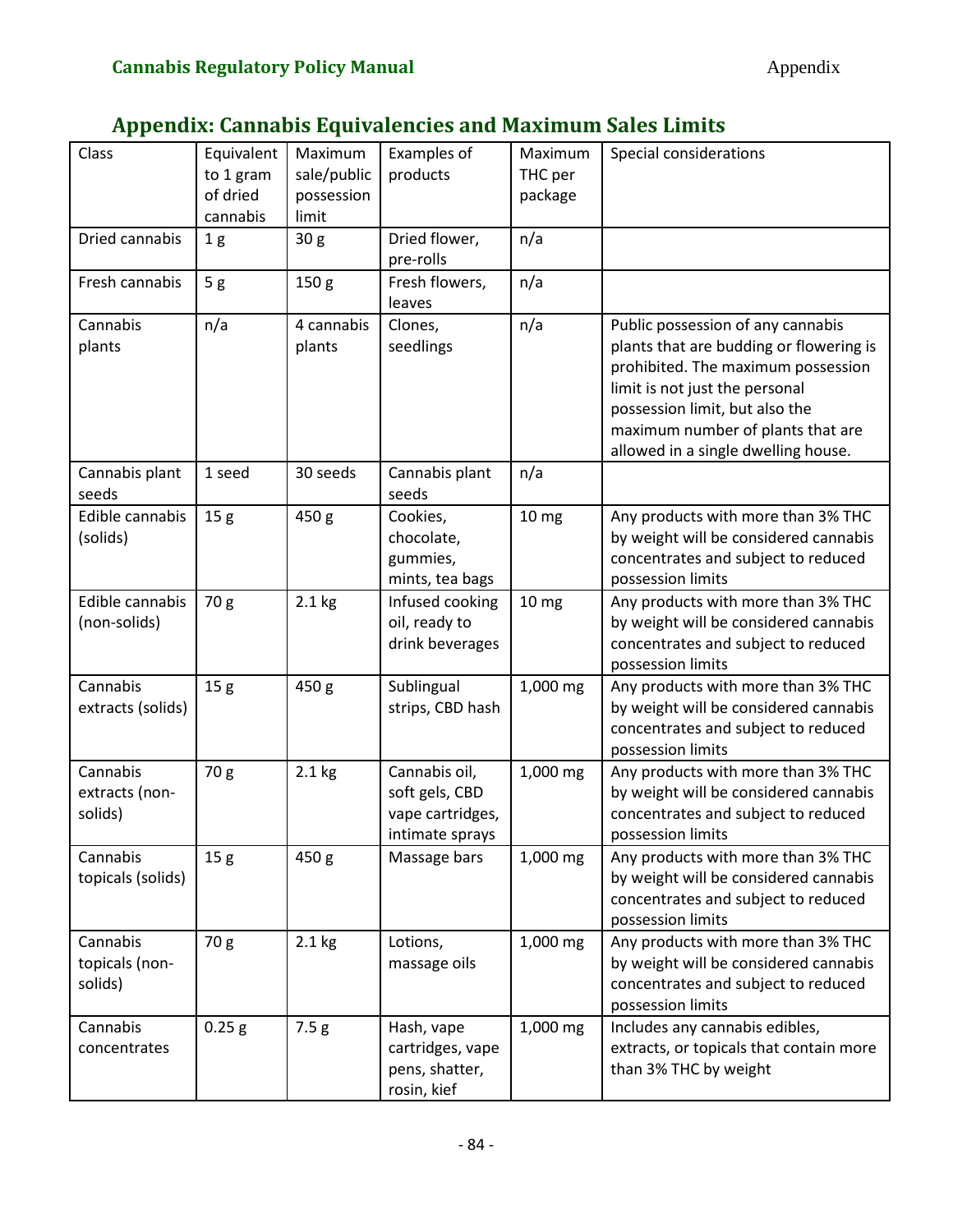### **Revision History**

#### Edition 1 – **October 17, 2018**

#### Edition 2 – **April 1, 2020**

#### Edition 2.1– **September 1, 2020**

- Chapter 2
	- $\circ$  2(c)(ii) Clarification of requirements
	- $\circ$  2(c)(iii) Clarification of requirements
	- $\circ$  2(d)(i) Clarification of process
	- $\circ$  2(d)(ii) Addition of local authority to limit business numbers and locations
- Chapter 3
	- o 12(c)(i) Added reference to *Appendix: Cannabis Equivalencies & Maximum Possession Limit*
	- $\circ$  12(I)(ii) Corrected typo
	- $\circ$  18(b)(iv) Corrected reference
	- $\circ$  19(b) Corrected reference
- Chapter 4
	- o 7(b) Added reference to *Appendix: Cannabis Equivalencies & Maximum Possession Limit*
- Chapter 5
	- $\circ$  9(a) Clarification of reporting obligation for registrants
- Chapter 7
	- o 4(e) Corrected reference
	- o 5(d) Corrected reference
	- $\circ$  6(c) Corrected reference
	- $\circ$  6(d) Corrected reference
- Appendix: Cannabis Tracking and Reporting
	- o Clarified scope of inventory management system requirement
- Appendix: Facility Security
	- $\circ$  1(e)(i) Modified to include references to specific UL/ULC standards
	- $\circ$  2(b)(ii) Corrected formatting error
	- $\circ$  2(d)(i) Modified to include references to specific UL/ULC standards
- Appendix: Cannabis Equivalencies & Maximum Possession Limits
	- o New appendix added

Edition 2.2 – April 1, 2022

- Chapter 1
	- $\circ$  5(a)(iii) Clarification of requirements
- Chapter 2